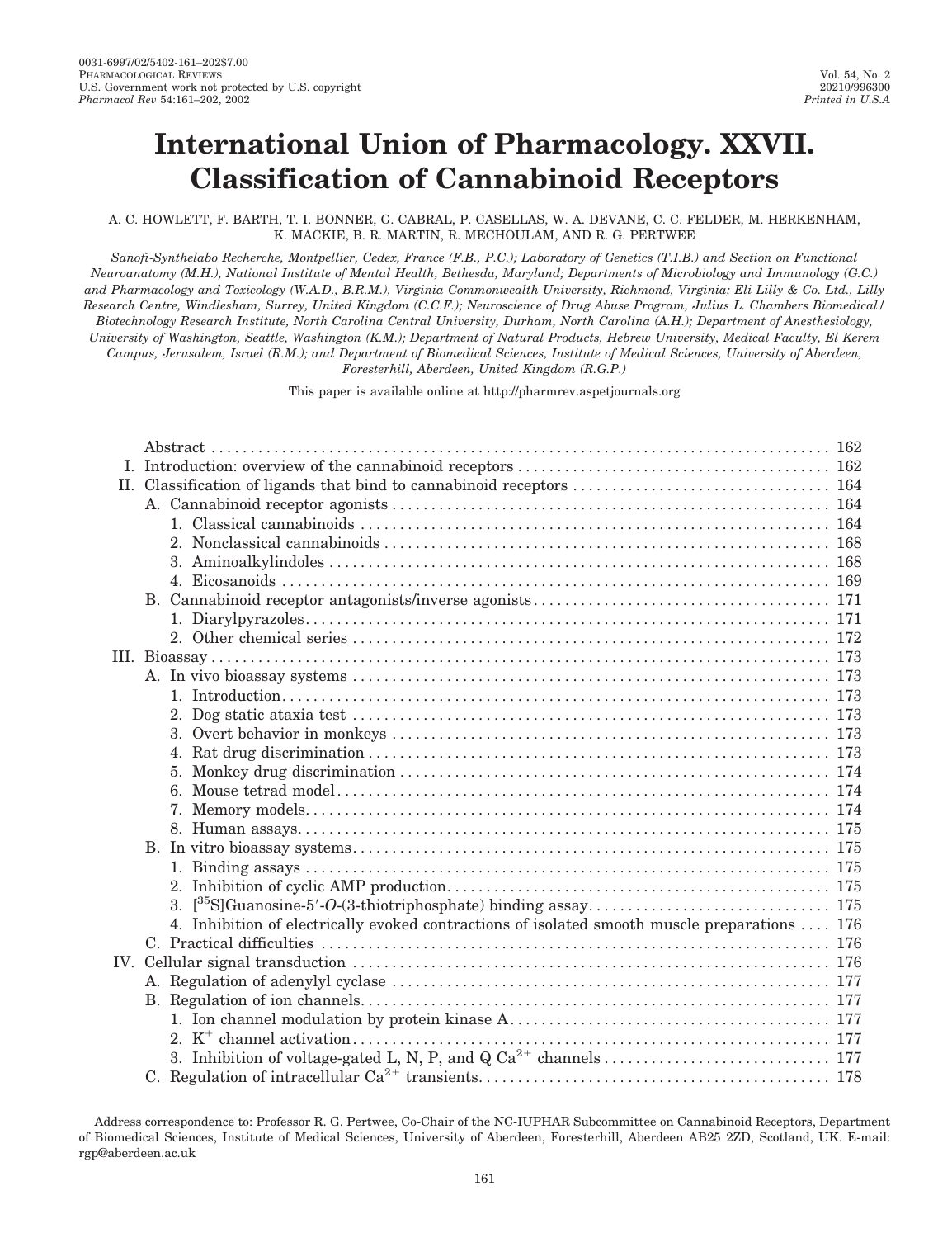#### 162 HOWLETT ET AL.

|             | D. Regulation of focal adhesion kinase, mitogen-activated protein kinase, phosphatidylinositol-                   |  |
|-------------|-------------------------------------------------------------------------------------------------------------------|--|
|             |                                                                                                                   |  |
|             |                                                                                                                   |  |
|             | 2. Signal transduction via mitogen-activated protein kinase and phosphatidylinositol-3-                           |  |
|             |                                                                                                                   |  |
|             |                                                                                                                   |  |
|             |                                                                                                                   |  |
|             |                                                                                                                   |  |
|             |                                                                                                                   |  |
|             |                                                                                                                   |  |
|             |                                                                                                                   |  |
|             |                                                                                                                   |  |
|             |                                                                                                                   |  |
| <b>VIII</b> |                                                                                                                   |  |
|             |                                                                                                                   |  |
|             |                                                                                                                   |  |
|             | XI. Preliminary pharmacological evidence for non-CB <sub>1</sub> , non-CB <sub>2</sub> cannabinoid receptors  192 |  |
|             |                                                                                                                   |  |
|             |                                                                                                                   |  |
|             |                                                                                                                   |  |
|             |                                                                                                                   |  |
|             |                                                                                                                   |  |
|             |                                                                                                                   |  |
|             |                                                                                                                   |  |

*Abstract***——Two types of cannabinoid receptor have been discovered so far, CB1 (2.1: CBD:1:CB1:), cloned in** 1990, and CB<sub>2</sub> (2.1:CBD:2:CB2:), cloned in 1993. Distinc**tion between these receptors is based on differences in their predicted amino acid sequence, signaling mechanisms, tissue distribution, and sensitivity to certain potent agonists and antagonists that show marked selectivity for one or the other receptor type. Cannabi**noid receptors CB<sub>1</sub> and CB<sub>2</sub> exhibit 48% amino acid **sequence identity. Both receptor types are coupled through G proteins to adenylyl cyclase and mitogen**activated protein kinase. CB<sub>1</sub> receptors are also cou**pled through G proteins to several types of calcium and potassium channels. These receptors exist primarily on central and peripheral neurons, one of their functions being to inhibit neurotransmitter release.** Indeed, endogenous CB<sub>1</sub> agonists probably serve as retrograde synaptic messengers. CB<sub>2</sub> receptors are

## **I. Introduction: Overview of the Cannabinoid Receptors**

Cannabinoid receptors received their name as those receptors that respond to cannabinoid drugs, such as  $\Delta^9$ -tetrahydrocannabinol ( $\Delta^9$ -THC<sup>1</sup>; Fig. 1), derived from

<sup>1</sup>Abbreviations: Δ<sup>9</sup>-THC, Δ<sup>9</sup>-tetrahydrocannabinol; THC, tetrahydrocannabinol; NC-IUPHAR, International Union of Pharmacology Committee on Receptor Nomenclature and Drug Classification; ACEA, arachidonyl-2-chloroethylamide; ACPA, arachidonylcyclopropylamide; anandamide, arachidonoylethanolamide; CBD, cannabidiol; CCK, cholecystokinin; CD40, cluster of differentiation 40; CHO, Chinese hamster ovary; FAAH, fatty acid amide hydrolase; FAK, focal adhesion kinase; GABA,  $\gamma$ -aminobutyric acid; HU-210, **present mainly on immune cells. Such cells also express CB1 receptors, albeit to a lesser extent, with both receptor types exerting a broad spectrum of immune effects that includes modulation of cytokine release. Of several endogenous agonists for cannabinoid receptors identified thus far, the most notable are arachidonoylethanolamide, 2-arachidonoylglycerol, and 2-arachidonylglyceryl ether. It is unclear whether these eicosanoid molecules are the only, or primary, endogenous agonists. Hence, we consider it premature to rename cannabinoid receptors after an endogenous agonist as is recommended by the International Union of Pharmacology Committee on Receptor Nomenclature and Drug Classification. Although pharmacological evidence for the existence of additional types of cannabinoid receptor is emerging, other kinds of supporting evidence are still lacking.**

6*aR*,10*aR* analog of 11-hydroxy-<sup>8</sup> -THC-dimethylheptyl; HU-211, 6aS,10aS analog of 11-hydroxy-Δ<sup>8</sup>-THC-dimethylheptyl; IFN-γ, interferon  $\gamma$ ; IL, interleukin; NOS, nitric-oxide synthase; iNOS, inducible NOS; IP<sub>3</sub>, inositol-1,4,5-triphosphate; MAPK, mitogen-activated protein kinase; NMDA, *N*-methyl-D-aspartate; NO, nitric oxide; PI3K, phosphatidylinositol-3-kinase; PMA, phorbol 12-myristate 13-acetate; PMA/Io, PMA plus calcium ionophore;  $R-(+)$ -WIN55212,  $(R)(+)$ - $[2,3-]$ dihydro-5-methyl-3-(4-morpholinylmethyl)pyrrolo-[1,2,3-de]-1,4 benzoxazin-6-yl]-1-naphthalenyl-methanonemesylate (WIN55212-2); SAR, structure-activity relationship;  $[^{35}S]GTP\gamma S$ ,  $[^{35}S]$ guanosine-5'-O-(3-thiotriphosphate); JWH-051, 1-deoxy-11-OH- $\Delta^8$ -THC-dimethylheptyl; BSA, bovine serum albumin; CNS, central nervous system; EM, electron microscope; AM281, *N*-(morpholin-4-yl)-1-(2,4-dichlorophenyl)- 5-(4-iodophenyl)-4-methyl-1*H*-pyrazole-3-carboxamide; AM251, *N*-(piperidin-1-yl)-1-(2,4-dichlorophenyl)-5-(4-iodophenyl)-4-methyl-1*H*-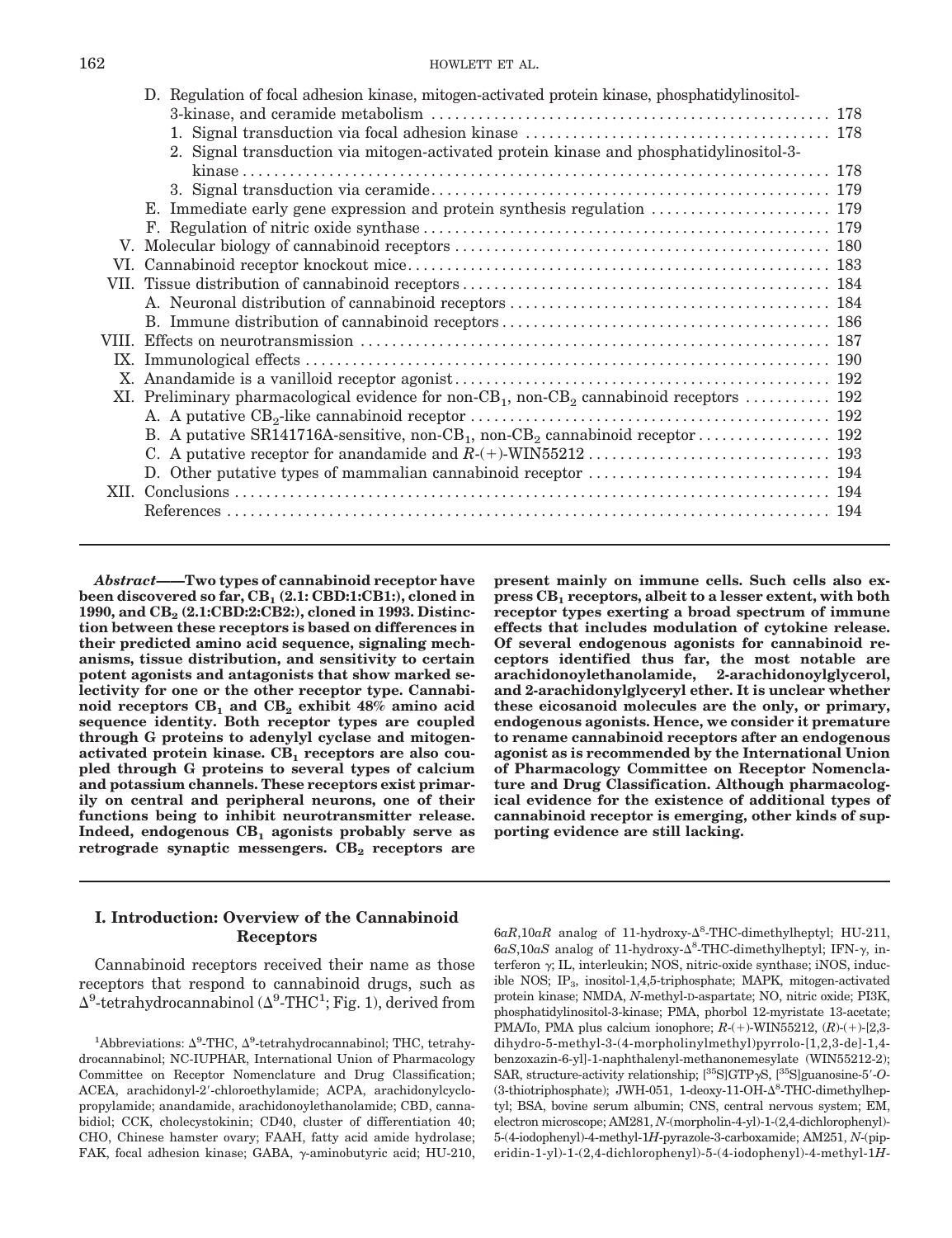

FIG 1. The structures of four constituents of cannabis:  $\Delta^9$ -THC,  $\Delta^8$ -THC, cannabinol, and cannabidiol.

*Cannabis sativa* and its biologically active synthetic analogs. As detailed under *Section II.*, synthetic agonists that bind to cannabinoid receptors include  $\Delta^9$ -THC-like analogs and aminoalkylindole compounds typified by  $R-$ (+)-WIN55212. Several endogenous ligands for cannabinoid receptors have also been identified, most notably arachidonoylethanolamide (anandamide), 2-arachidonoylglycerol, and 2-arachidonylglyceryl ether (noladin ether) (*Section II.*). However, because it is not yet clear whether these eicosanoid molecules are the only, or primary, endogenous agonists, we continue to call the receptors cannabinoid receptors rather than prematurely

pyrazole-3-carboxamide; CP55940, (1*R*,3*R*,4*R*)-3-[2-hydroxy-4-(1,1 dimethylheptyl)phenyl]-4-(3-hydroxypropyl)cyclohexan-1-ol; CP55244, ()-*cis*-3-[2-hydroxy-4-(1,1-dimethylheptyl)phenyl]-*trans*-4-(3-hydroxypropyl)cyclohexan-1-ol; AM630, 6-iodo-2-methyl-1-[2-(4-morpholinyl) ethyl]-1*H*-indol-3-yl](4-methoxyphenyl)methanone (6-iodopravadoline); RT-PCR, reverse transcription-polymerase chain reaction; SR141716A, *N*-(piperidin-1-yl)-5-(4-chlorophenyl)-1-(2,4-dichlorophenyl)-4-methyl-1*H*-pyrazole-3-carboxamide hydrochloride; 5-HT, 5-hydroxytryptamine; JNK, c-Jun N-terminal kinase; kb, kilobase(s); L-759633, (6*aR*,10*aR*)-3-(1,1-dimethylheptyl)-1-methoxy-6,6,9-trimethyl-6*a*,7,10,10*a*-tetrahydro-6*H*-benzo[c]chromene; L-759656, (6*aR*,10*aR*)-3- (1,1-dimethylheptyl)-1-methoxy-6,6-dimethyl-9-methylene-6*a*,7, 8,9,10,10*a*-hexahydro-6*H*-benzo[c]chromene; JWH-015, (2-methyl-1-propyl-1*H*-indol-3-yl)-1-naphthalenylmethanone; JWH-133, 3-(1,1-dimethylbutyl)-6,6,9-trimethyl-6*a*,7,10,10*a*-tetrahydro-6*H*benzo[c]chromene; JWH-139, 3-(1,1-dimethylpropyl)-6,6,9-trimethyl-6*a*,7,10,10*a*-tetrahydro-6*H*-benzo[c]chromene; HU-308, {4-[4-(1,1 dimethylheptyl)-2,6-dimethoxy-phenyl]-6,6-dimethyl-bicyclo[3.1.1] hept-2-en-2-yl}-methanol; CP47497, 5-(1,1-dimethylheptyl)-2-(3 hydroxy-cyclohexyl)-phenol; L-768242, (2,3-dichloro-phenyl)-[5 methoxy-2-methyl-3-(2-morpholin-4-yl-ethyl)-indol-1-yl]-methanone; WIN54461, 6-bromo-2-methyl-1-[2-(4-morpholinyl)ethyl]-1*H*-indol-3 yl](4-methoxyphenyl)methanone; WIN56098, anthracen-9-yl-[2 methyl-1-(2-morpholin-4-yl-ethyl)-1*H*-indol-3-yl]-methanone.

renaming them after an endogenous agonist as is recommended by the NC-IUPHAR. Cannabinoid receptor types are denoted by the abbreviation CB and numbered in the order of their discovery by a subscript  $(CB_1, CB_2)$ . At present, two cannabinoid receptor types have been determined, the distinction between them being based on differences in their predicted amino acid sequence, their signaling mechanisms, and their tissue distribution. It has also proved possible to develop potent agonists and antagonists with marked selectivity for  $CB<sub>1</sub>$  or  $CB_2$  receptors (*Section II.*) as well as  $CB_1$ ,  $CB_2$ , and CB1/CB2 knockout mice (*Section VI.*).

The  $CB_1$  cannabinoid receptor  $(2.1:CBD:1:CB1)$  has been cloned from rat, mouse, and human tissues and exhibits 97 to 99% amino acid sequence identity across species (*Section V.*). Its structure is that of a seventransmembrane domain receptor, consistent with biochemical and cellular determinations of signal transduction via G proteins (*Section IV.*).  $CB_1$  receptor mRNA and protein are found primarily in brain and neuronal tissue (*Section VII.*). The  $CB_2$  cannabinoid receptor  $(2.1)$ : CBD:2:CB2:) exhibits  $48\%$  homology with the CB<sub>1</sub> cannabinoid receptor (*Section V.*). Expressed CB<sub>2</sub> receptor protein binds  $\Delta^9$ -THC-like, aminoalkylindole, and eicosanoid ligands (*Section II.*) and signals a response (*Section IV.*), thereby defining this receptor as being of the cannabinoid receptor class. The mouse  $CB<sub>2</sub>$  receptor has been cloned and has an 82% sequence identity to the hCB<sub>2</sub> receptor (*Section V.*). CB<sub>2</sub> receptor mRNA is found primarily in immune tissue and is notably absent from normal nervous tissue (*Section VII.*). Any novel type(s) of cannabinoid receptor will be defined based on multi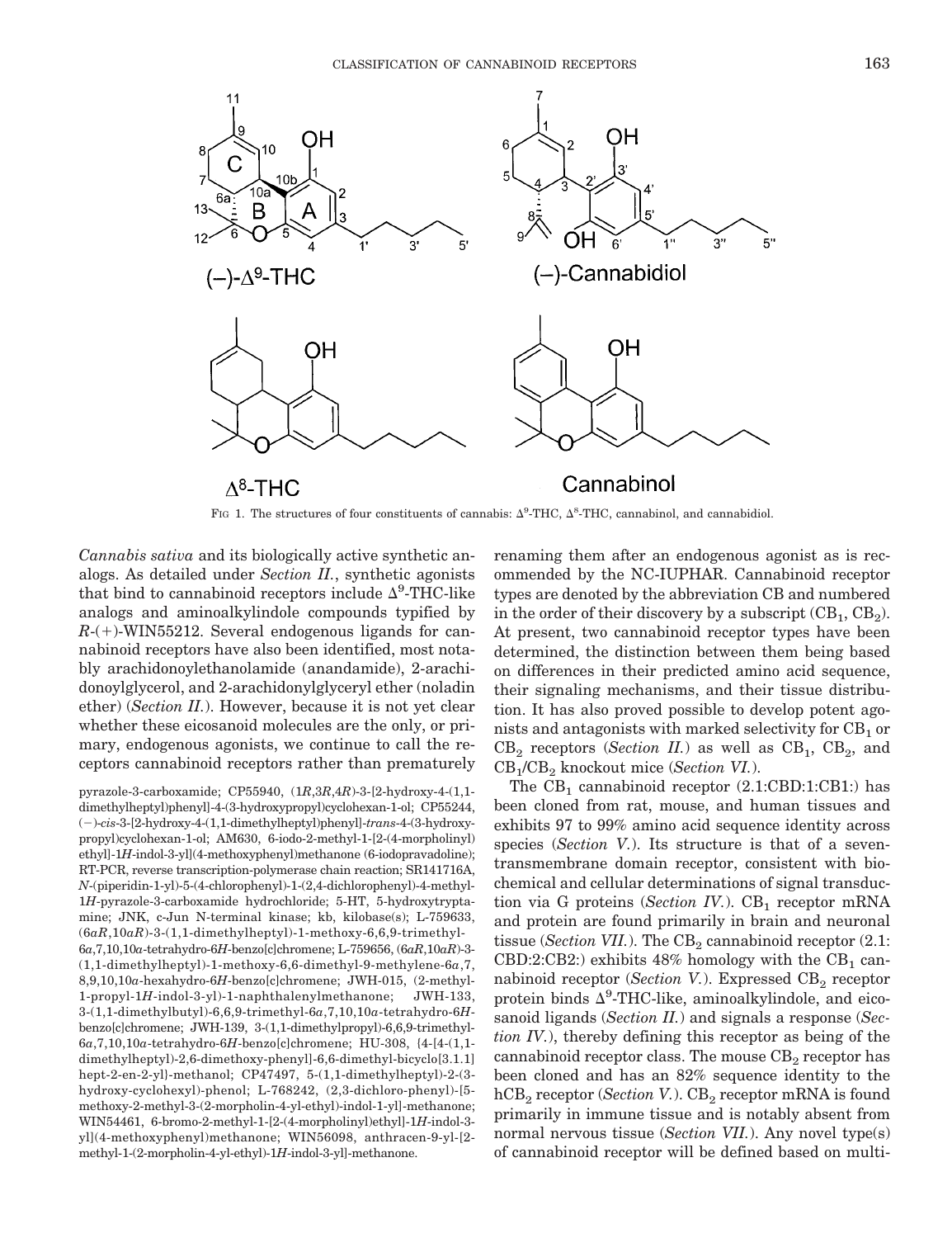ple criteria of primary structure homology, pharmacological characteristics in biological systems, and signal transduction mechanisms. Although some preliminary pharmacological evidence for the existence of additional types of cannabinoid receptor has already emerged (*Section XI.*), other kinds of evidence are still lacking.

The  $CB_1$  cannabinoid receptor has been extensively characterized for biological responses, and information about the structure-activity relationships of ligands for interaction with this receptor is extensive (*Section II.*). Claimed central nervous system responses to  $\Delta^9$ -THC and other cannabinoid receptor agonists include therapeutically beneficial effects of analgesia, attenuation of the nausea and vomiting in cancer chemotherapy, reduction of intraocular pressure, appetite stimulation in wasting syndromes, relief from muscle spasms/spasticity in multiple sclerosis, and decreased intestinal motility (for reviews, see Pertwee, 2000b; 2001a,b, 2002; Piomelli et al., 2000). Untoward side effects accompanying these therapeutic responses include alterations in cognition and memory, dysphoria/euphoria, and sedation (see Abood and Martin, 1992 for a review). Animal models that distinguish cannabinoid receptor activity include drug discrimination paradigms in rodents, pigeons, and nonhuman primates, a typical static ataxia in dogs, and a tetrad of responses in rodents (hypothermia, analgesia, hypoactivity, and catalepsy; reviewed under *Section III.*). Nerve-muscle tissue preparations (e.g., mouse vas deferens and guinea pig small intestine) respond to  $CB_1$  cannabinoid receptor agonists with an inhibition of electrically evoked contraction, believed to be the result of diminished release of neurotransmitter (*Section III.*).  $CB_2$  mRNA has been found primarily in cells of the immune system (*Sections VII.* and *IX.*). However, because  $CB_1$  receptor transcripts have also been found in immune cells and tissues, it cannot be assumed that immune responses are solely regulated by the  $CB<sub>2</sub>$ cannabinoid receptor. Therapeutic applications or untoward effects of cannabinoid receptor agonists in the immune system remain unclear.  $CB_1$  and  $CB_2$  cannabinoid receptors are both coupled to pertussis toxin-sensitive  $G_{i/0}$  proteins to inhibit adenylyl cyclase activity and to

initiate the mitogen-activated protein kinase and immediate early gene signaling pathway(s) (*Section IV.*). In addition,  $CB_1$  receptors are coupled through  $G_{i\ell_0}$  proteins to various types of potassium and calcium channels (*Section IV.*).

As to endogenous cannabinoid receptor agonists (endocannabinoids), it is likely that anandamide and 2-arachidonoylglycerol both function as neurotransmitters or neuromodulators and that one of their roles may be to serve as retrograde synaptic messengers (*Section VIII.*). Thus, there is evidence that they are synthesized by neurons "on demand", that they can undergo depolarization-induced release from neurons, and that after their release, they are rapidly removed from the extracellular space by a membrane transport process yet to be fully characterized (Di Marzo et al., 1998; Maccarrone et al., 1998; Di Marzo, 1999; Piomelli et al., 1999; Hillard and Jarrahian, 2000). Once within the cell, anandamide is hydrolyzed to arachidonic acid and ethanolamine by the microsomal enzyme, fatty acid amide hydrolase (FAAH) (Di Marzo et al., 1998; Maccarrone et al., 1998; Di Marzo, 1999; Ueda et al., 2000). 2-Arachidonoylglycerol can also be hydrolyzed enzymically, both by FAAH and by other hydrolases yet to be characterized (Di Marzo et al., 1998; Di Marzo, 1999; Khanolkar and Makriyannis, 1999). Mechanisms underlying the release and fate of noladin ether remain to be identified.

This review summarizes the main features of the structure, pharmacology, and function of cannabinoid receptors that provide the basis for the classification of these receptors. Because it does not set out to be a comprehensive review of the literature, readers seeking more detail should refer to the many relevant reviews in the field (Table 1).

## **II. Classification of Ligands That Bind to Cannabinoid Receptors**

#### *A. Cannabinoid Receptor Agonists*

*1. Classical Cannabinoids.* This group of cannabinoids consists of ABC-tricyclic dibenzopyran derivatives that are either compounds occurring naturally in the

| TABLE 1 |                                                                    |  |  |  |  |
|---------|--------------------------------------------------------------------|--|--|--|--|
|         | Recent reviews on cannabinoid receptors or endogenous cannabinoids |  |  |  |  |

| Coverage                                                                    | Authors                                                                                                             |
|-----------------------------------------------------------------------------|---------------------------------------------------------------------------------------------------------------------|
| Pharmacology, coupling, localization                                        | Howlett, 1995a, b; Pertwee, 1997; Felder and Glass, 1998; Ameri,<br>1999                                            |
| Agonists and antagonists                                                    | Barth and Rinaldi-Carmona, 1999; Pertwee, 1999                                                                      |
| Signal transduction                                                         | Howlett and Mukhopadhyay, 2000                                                                                      |
| Localization and function of $CB_1$ receptors in the central nervous system | Elphick and Egertová, 2001                                                                                          |
| Molecular biology                                                           | Onaivi et al., 1996; Matsuda, 1997                                                                                  |
| Molecular modeling                                                          | Reggio, 1999                                                                                                        |
| Regulation of immune response, coupling                                     | Berdyshev, 2000; Cabral, 2001                                                                                       |
| Biochemistry and pharmacology of the endocannabinoids                       | Mechoulam et al., 1998; Di Marzo et al., 1999; Martin et al., 1999;<br>Palmer et al., 2000; Reggio and Traore, 2000 |
| Behavioral effects of cannabinoids in animals                               | Chaperon and Thiebot, 1999                                                                                          |
| Cannabinoid receptors and neurotransmitter release                          | Schlicker and Kathman, 2001                                                                                         |
| Cannabinoid receptors and pain                                              | Martin and Lichtman, 1998; Pertwee, 2001b                                                                           |
| Therapeutic potential                                                       | Pertwee, 2000b; Piomelli et al., 2000; Porter and Felder, 2001                                                      |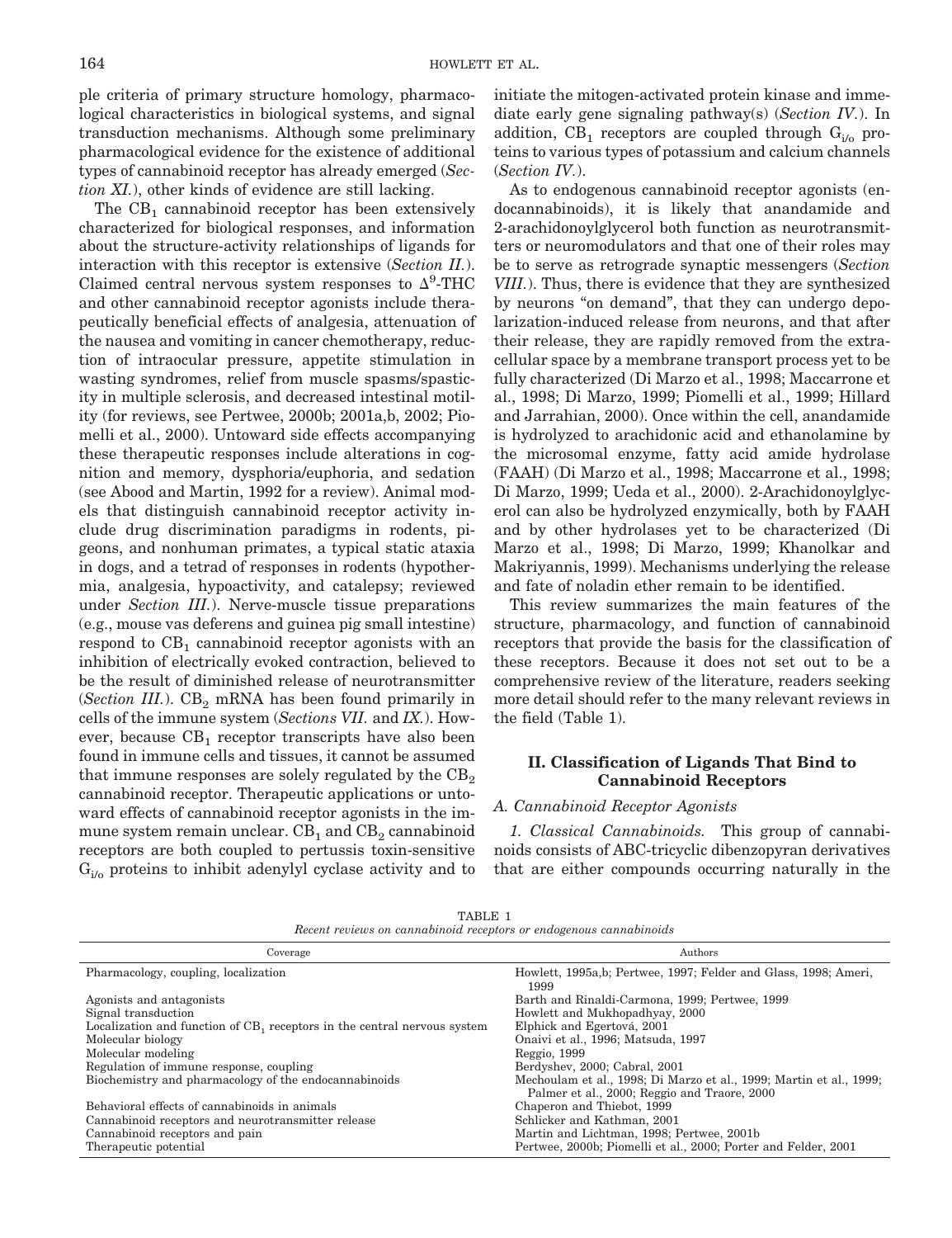plant, *C. sativa*, or synthetic analogs of these compounds. The most investigated of the classical cannabinoids have been  $\Delta^9$ -THC (Fig. 1),  $\Delta^8$ -THC (Fig. 1), 11hydroxy- $\Delta^8$ -THC-dimethylheptyl (HU-210) (Fig. 2), and desacetyl-L-nantradol (Fig. 2). Of these,  $\Delta^9$ -THC is the main psychotropic constituent of cannabis.  $\Delta^8$ -THC is also a psychotropic plant cannabinoid, whereas HU-210 and desacetyl-L-nantradol are synthetic cannabinoids. All these cannabinoids have been demonstrated to elicit cannabimimetic responses both in vivo and in vitro (Johnson and Melvin, 1986; Howlett et al., 1988; Martin et al., 1991; Martin et al., 1995; Pertwee, 1999).

 $\Delta^9$ -THC was first isolated from *C. sativa* in pure form by Gaoni and Mechoulam (1964), who also elucidated its structure. Its absolute stereochemistry was subsequently shown to be (6*aR*,10*aR*) (Mechoulam and Gaoni, 1967).  $\Delta^9$ -THC undergoes significant binding to cannabinoid receptors at submicromolar concentrations, with similar affinities for  $CB_1$  and  $CB_2$  receptors (Table 2). At  $CB<sub>1</sub>$  receptors, it behaves as a partial agonist, the size of its maximal effect in several  $CB_1$  receptor-containing systems falling well below that of cannabinoid receptor agonists with higher relative intrinsic activity, such as  $CP55940$  and  $R-$ (+)-WIN55212 (Gérard et al., 1991; Breivogel et al., 1998; Griffin et al., 1998; Pertwee, 1999). The relative intrinsic activity of  $\Delta^9$ -THC at  $CB_2$ receptors is even less than its relative intrinsic activity at CB<sub>1</sub> receptors (Bayewitch et al., 1996; Pertwee, 1999). Indeed, in one set of experiments with CHO cells transfected with  $hCB<sub>2</sub>$  receptors, in which the cyclic AMP assay was used,  $\Delta^9$ -THC failed to show any agonist activity at all, behaving instead as a  $CB<sub>2</sub>$  receptor antagonist (Bayewitch et al., 1996).  $\Delta^9$ -THC has also been reported to behave as an antagonist at  $CB_1$  receptors both in the  $\left[^{35}S\right]GTP\gamma S$  assay performed with rat cerebellar membranes (Sim et al., 1996; Griffin et al., 1998) and when the measured response was cannabinoid-in-



FIG 2. The structures of the synthetic classical cannabinoid receptor agonists, HU-210 and desacetyl-L-nantradol, and of HU-211, the  $(+)$ enantiomer of HU-210.

duced inhibition of glutamatergic synaptic transmission in rat cultured hippocampal neurons (Shen and Thayer, 1999).

 $\Delta^8$ -THC has affinities for CB<sub>1</sub> and CB<sub>2</sub> receptors that are similar to those of  $\Delta^9$ -THC (Table 2) and also resembles  $\Delta^9$ -THC in behaving as a partial agonist at CB<sub>1</sub> receptors (Matsuda et al., 1990; Gérard et al., 1991). However, its synthetic analog, HU-210, has relative intrinsic activities at  $CB_1$  and  $CB_2$  receptors that match those of the high-efficacy agonists,  $CP55940$  and  $(+)$ WIN55212 (Slipetz et al., 1995; Song and Bonner, 1996; Burkey et al., 1997; Griffin et al., 1998). HU-210 also has affinities for  $CB_1$  and  $CB_2$  receptors that exceed those of these other cannabinoids (Table 2). As a result, it is a particularly potent cannabinoid receptor agonist. Its pharmacological effects in vivo are also exceptionally long lasting. The enhanced affinity and relative intrinsic activity shown by HU-210 at cannabinoid receptors can be largely attributed to the replacement of the pentyl side chain of  $\Delta^8$ -THC with a dimethylheptyl group (see also below).

Like THC and HU-210, most classical cannabinoids that bind to  $CB_1$  have affinity for  $CB_2$  as well, without major selectivity for either of these receptors. Thus,  $\Delta^9$ -THC-dimethylheptyl, 5'-F- $\Delta^8$ -THC, 11-OH-cannabinol, 11-OH-cannabinol-dimethylheptyl, and cannabinol-dimethylheptyl-11-oic acid bind to both  $CB_1$  and  $CB_2$  receptors without major differences in their  $K_i$  values, although there are significant differential levels of potency between the various compounds (Showalter et al., 1996; Rhee et al., 1997). For example, the  $K_i$  for  $\Delta^9$ -THC is about 40 nM for either receptor, whereas that for HU-210 is about 100 times lower (Showalter et al., 1996). Because binding values differ due to experimental conditions, data from different laboratories may vary considerably, but the general trend is apparently retained (Table 2).

The first SAR determinations based on the  $\Delta^9\text{-THC}$ structure were summarized by Edery et al. (1971), and numerous reviews on this topic have since appeared (Mechoulam and Edery, 1973; Pars et al., 1977; Razdan, 1986; Mechoulam et al., 1987; Mechoulam et al., 1992; Martin et al., 1995). Most of the originally proposed SARs have withstood the erosion of time, although exceptions have been noted and certain refinements have had to be made. The SARs for classical cannabinoids at  $CB<sub>1</sub>$  receptors are summarized below (see Mechoulam et al., 1992 for references). They were established by animal experimentation (overt behavior in rhesus monkeys or baboons, dog static ataxia, the mouse ring test, spontaneous activity in rats and mice, and drug discrimination in THC-trained rats and pigeons, etc.; see *Section*  $III.$ ). These tests are all presumed to involve  $CB<sub>1</sub>$  receptor-mediated activity, and, indeed, a good correlation has been established between some of the above animal data and  $CB_1$  binding (Compton et al., 1993). However, since receptor binding is only the first step in a signal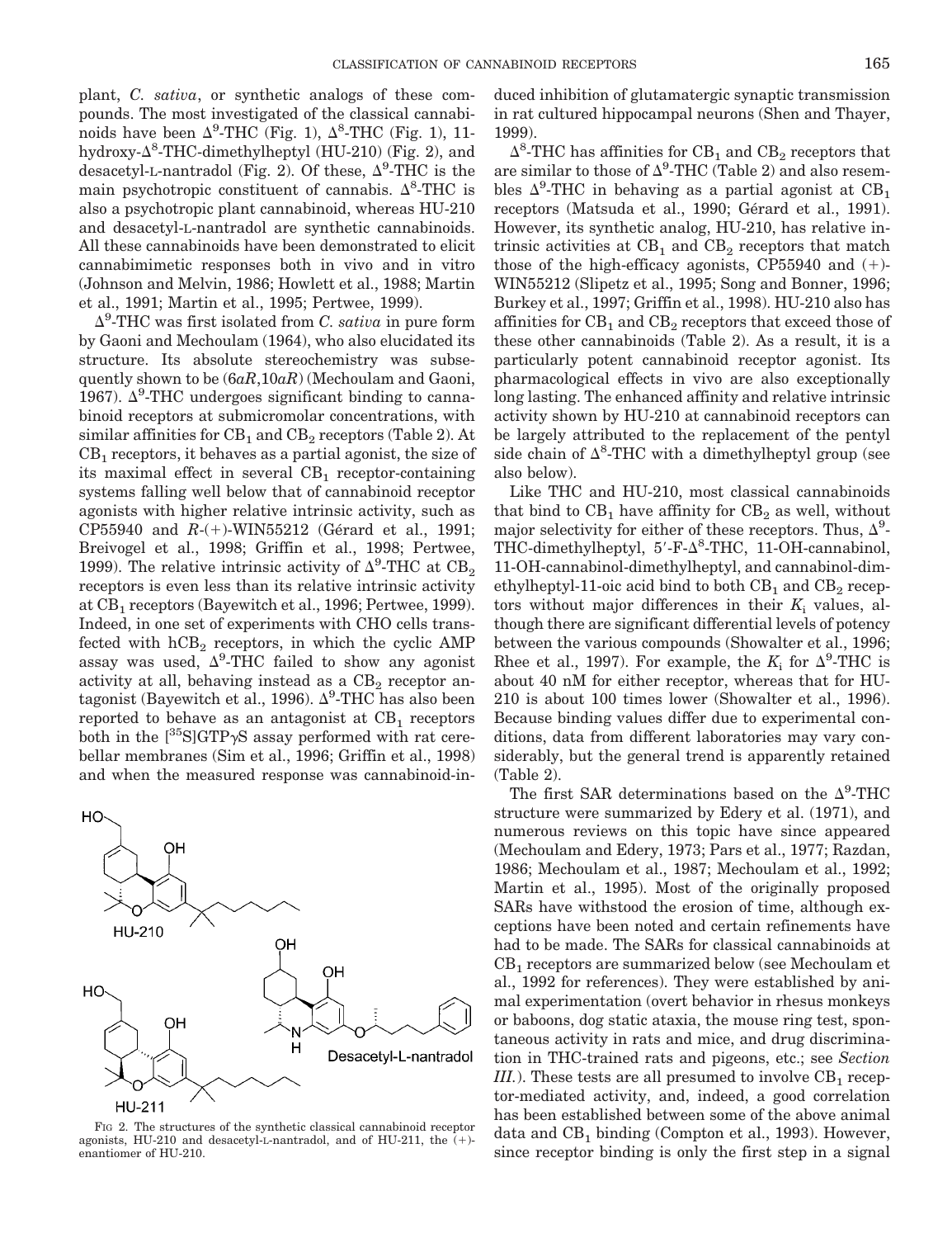TABLE 2 *Ki values of certain ligands for the in vitro displacement of [3 H]CP55940, [3 H]R-(*-*)-WIN55212, or [3 H]HU-243 from CB1- and CB2-specific binding*

|                                                                          | sites                           |                                 |                              |
|--------------------------------------------------------------------------|---------------------------------|---------------------------------|------------------------------|
| Ligand                                                                   | $CB_1 K_i$ Value                | $CB_2 K_i$ Value                | Reference                    |
|                                                                          | nM                              |                                 |                              |
| $CB_1$ -selective ligands in order of decreasing $CB_1/CB_2$ selectivity |                                 |                                 |                              |
| ACEA                                                                     | $1.4^{a,b}$                     | $>$ 2,000 $^{a,b}$              | Hillard et al., 1999         |
| 0-1812                                                                   | 3.4 <sup>b</sup>                | $3,870^{b}$                     | Di Marzo et al., 2001a       |
| SR141716A                                                                | 11.8                            | 13,200                          | Felder et al., 1998          |
|                                                                          | 11.8                            | 973                             | Felder et al., 1995          |
|                                                                          | 12.3                            | 702                             | Showalter et al., 1996       |
|                                                                          | 5.6                             | >1,000                          | Rinaldi-Carmona et al., 1994 |
|                                                                          | $1.98^{b}$                      | $>1,000^b$                      | Rinaldi-Carmona et al., 1994 |
| AM281                                                                    | $12^b$                          | $4,200^c$                       | Lan et al., 1999a            |
| <b>ACPA</b>                                                              | $2.2^{a,b}$                     | $715^{a,b}$                     | Hillard et al., 1999         |
| 2-Arachidonylglyceryl ether                                              | $21.2^b$                        | >3,000                          | Hanus et al., 2001           |
| LY320135                                                                 | 141                             | 14,900                          | Felder et al., 1998          |
| $R-(+)$ -methanandamide                                                  | $17.9^{a,b}$                    | $868^{a,c}$                     | Lin et al., 1998             |
|                                                                          | $20^{a,b}$                      | $815^c$                         | Khanolkar et al., 1996       |
| Ligands without any marked $CB_1/CB_2$ selectivity                       |                                 |                                 |                              |
| Anandamide                                                               | $61^{a,b}$                      | $1,930^{a,c}$                   | Lin et al., 1998             |
|                                                                          | $89^a$                          | $371^a$                         | Showalter et al., 1996       |
|                                                                          | 543                             | 1,940                           | Felder et al., 1995          |
|                                                                          | $71.7^{a,b}$                    | $279^{a,b}$                     | Hillard et al., 1999         |
|                                                                          | $252^b$                         | 581                             | Mechoulam et al., 1995       |
| 2-Arachidonoylglycerol                                                   | $472^b$                         | 1,400                           | Mechoulam et al., 1995       |
|                                                                          | 58.3 <sup>d</sup>               | $145^d$                         | Ben-Shabat et al., 1998      |
| HU-210                                                                   | 0.0608                          | 0.524                           | Felder et al., 1995          |
|                                                                          | 0.1 <sup>b</sup>                | 0.17                            | Rhee et al., 1997            |
|                                                                          | 0.73                            | 0.22                            | Showalter et al., 1996       |
| CP55940                                                                  | 5                               | 1.8                             | Ross et al., 1999a           |
|                                                                          | 3.72                            | 2.55                            | Felder et al., 1995          |
|                                                                          | $1.37^{b}$                      | $1.37^{b}$                      | Rinaldi-Carmona et al., 1994 |
|                                                                          | 0.58                            | 0.69                            | Showalter et al., 1996       |
|                                                                          | $0.50^{\scriptscriptstyle a,b}$ | $2.80^{a,b}$                    |                              |
| $\Delta^9$ -THC                                                          |                                 |                                 | Hillard et al., 1999         |
|                                                                          | 53.3                            | 75.3                            | Felder et al., 1995          |
|                                                                          | $39.5^{b}$<br>40.7              | 40<br>36.4                      | Bayewitch et al., 1996       |
|                                                                          | $80.3^{b}$                      |                                 | Showalter et al., 1996       |
|                                                                          |                                 | 32.2                            | Rhee et al., 1997            |
| $\Delta^8$ -THC                                                          | 35.3 <sup>b</sup>               | 3.9 <sup>b</sup>                | Rinaldi-Carmona et al., 1994 |
|                                                                          | $47.6^b$                        | 39.3 <sup>c</sup><br>$16.2^{b}$ | Busch-Petersen et al., 1996  |
| $R-(+)$ -WIN55212                                                        | $9.94^{b}$                      |                                 | Rinaldi-Carmona et al., 1994 |
|                                                                          | $4.4^{a,b}$                     | $1.2^{a,b}$                     | Hillard et al., 1999         |
|                                                                          | 1.89                            | 0.28                            | Showalter et al., 1996       |
|                                                                          | 62.3                            | $3.3\,$                         | Felder et al., 1995          |
|                                                                          | 123                             | 4.1                             | Shire et al., 1996a          |
| $CB_2$ -selective ligands in order of increasing $CB_2/CB_1$ selectivity |                                 |                                 |                              |
| JWH-015                                                                  | 383                             | 13.8                            | Showalter et al., 1996       |
| $JWH-051$                                                                | $1.2^b$                         | 0.032                           | Huffman et al., 1996         |
| L-768242                                                                 | 1,917                           | 12                              | Gallant et al., 1996         |
| JWH-139                                                                  | $2,290^b$                       | 14                              | Huffman et al., 1998         |
| AM 630                                                                   | 5,152                           | 31.2                            | Ross et al., 1999a           |
| <b>JWH-133</b>                                                           | $677^b$                         | 3.4                             | Huffman et al., 1999         |
| L-759633                                                                 | 1,043                           | 6.4                             | Ross et al., 1999a           |
|                                                                          | 15,850                          | 20                              | Gareau et al., 1996          |
| L-759656                                                                 | 4,888                           | 11.8                            | Ross et al., 1999a           |
|                                                                          | >20,000                         | 19.4                            | Gareau et al., 1996          |
| HU-308                                                                   | $>$ 10,000 <sup>b</sup>         | 22.7                            | Hanus et al., 1999           |
| SR144528                                                                 | 437                             | 0.60                            | Rinaldi-Carmona et al., 1998 |
|                                                                          | $305^b$                         | $0.30^{b}$                      | Rinaldi-Carmona et al., 1998 |
|                                                                          | >10,000                         | 5.6                             | Ross et al., 1999a           |

DMH, dimethylheptyl.

*<sup>a</sup>* With phenylmethylsulfonyl fluoride.

<sup>b</sup> Binding to rat cannabinoid receptors on transfected cells or on brain  $(CB_1)$  or spleen tissue  $(CB_2)$ .<br>
<sup>c</sup> Binding to mouse spleen cannabinoid receptors.<br>
<sup>d</sup> Species unspecified. All other data from experiments wit

transduction pathway, lack of activation at some other point of the mechanistic cascade may result in a discrepancy between binding and activity. Thus, for example, 8 -THC-11-oic-dimethylheptyl acid binds well to the  $CB<sub>1</sub>$  receptor, but its inhibition of adenylyl cyclase is poor (Rhee et al., 1997). Current SAR information about classical cannabinoids is summarized below.

• A dihydrobenzopyran-type structure with a hydroxyl group at the C-1 aromatic position and an alkyl group on the C-3 aromatic position seems to be a requirement. Opening of the pyran ring generally leads to complete loss of activity if both phenolic groups are present and are not substituted. Thus,  $(-)$ -cannabidiol (Fig. 1) has markedly less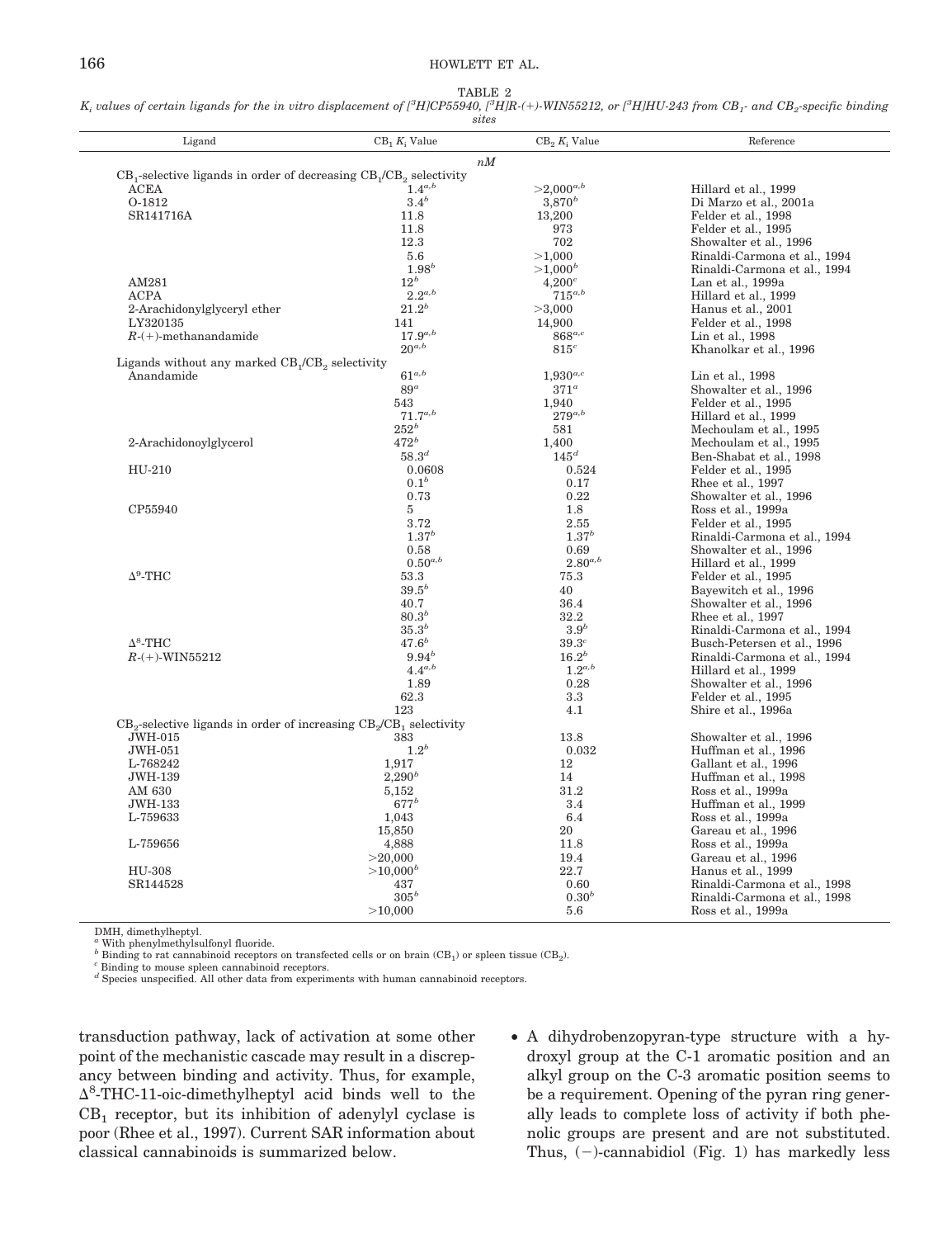affinity for CB<sub>1</sub> or CB<sub>2</sub> receptors than  $\Delta^8$ - or  $\Delta^9$ -THC (Tables 2 and 3).

- The aromatic hydroxyl group has to be free or esterified for significant  $CB_1$  activity. Blocking of the hydroxyl group as an ether inactivates the molecule. It is possible that the esters are actually inactive but undergo hydrolysis to the free phenols in vivo. Thus,  $\Delta^9$ -THC acetate, when tested in vitro, shows negligible activity in biochemical reactions in which  $\Delta^9$ -THC is active (Banerjee et al., 1975).
- The length of the chain on C-3 is of major importance. Some activity may be noted with propyl or butyl substitution;  $\Delta^9$ -THC has a pentyl group. A 1,1-dimethylheptyl or 1,2-dimethyl heptyl side chain strongly potentiates the cannabimimetic activity of compounds that have low activity in the *n*-pentyl series. An all carbon side chain on C-3 is not an absolute requirement. The side chain may contain an etheric oxygen (Loev et al., 1973).
- 11-Hydroxy THCs, which are major metabolites of classical cannabinoids, are potent cannabimimetics. Monohydroxylation on other positions of the terpene ring also usually leads to active derivatives. Dihydroxylation generally causes loss of activity. Further oxidation of the C-11 hydroxyl group to a carboxyl group causes inactivation.
- Hydroxylation of C-1 of the side chain on C-3 abolishes activity. Hydroxylation at the other C-3 side chain carbons retains activity, with hydroxylation on C-3 of the side chain potentiating activity. Some of these hydroxylated compounds have been detected as major metabolites.
- Alkylation of the C-2 aromatic position retains activity; alkylation on the C-4 position eliminates activity. Electronegative groups, such as carbonyl or carboxyl, at either C-2 or C-4 eliminate activity.
- The methyl group on C-9 is not an absolute requirement for activity; 9-nor- $\Delta^9$ -THC and 9-nor- $\Delta^8$ -THC are active in the dog static ataxia test (Martin et al., 1975).
- The double bond in the terpene ring is not essential for activity (Mechoulam and Edery, 1973; Mechoulam et al., 1980), and, indeed, this ring may be exchanged by some heterocyclic systems (Pars et al., 1977; Lee et al., 1983).

TABLE 3  $CB<sub>1</sub>$  *and CB<sub>2</sub>*  $K<sub>i</sub>$  *values of stereoisomers of cannabidiol and of two cannabidiol analogs*

| Ligand                 | $\operatorname*{CB}_{1}K_{i}$<br>Value | $\frac{\text{CB}_2 K_i}{\text{Value}}$ | Reference              |
|------------------------|----------------------------------------|----------------------------------------|------------------------|
|                        | nM                                     |                                        |                        |
| $(-)$ -CBD             | 4,350                                  | 2,860                                  | Showalter et al., 1996 |
|                        | >10,000                                | >10,000                                | Bisogno et al., 2001   |
| $(+)$ -CBD             | 842                                    | 203                                    | Bisogno et al., 2001   |
| $(-)$ -5'-DMH-CBD      | >10,000                                | 1.800                                  | Bisogno et al., 2001   |
| $(+)$ -5'-DMH-CBD      | 17.4                                   | 211                                    | Bisogno et al., 2001   |
| $(-)$ -7-OH-5'-DMH-CBD | 4.400                                  | 671                                    | Bisogno et al., 2001   |
| $(+)$ -7-OH-5'-DMH-CBD | 2.5                                    | 44                                     | Bisogno et al., 2001   |

DMH, dimethylheptyl.

Changes in the stereochemistry at various carbons of THC-type molecules may cause significant changes in pharmacological activity. The following tentative SARs have been proposed (Mechoulam et al., 1992):

- The stereochemistry at 6*a*,10*a* in the natural active cannabinoids is *trans* (6*aR*,10*aR*). A few *cis* isomers have been tested and have shown very low activity. However, *cis* compounds have not been studied over a wide range of tests. (6*aS*,10*aS*) THCs are either completely inactive or show very low activity both in animal tests and in binding assays. Thus, although the 6*aR*,10*aR* analog HU-210 is a highly potent cannabinoid, its 6*aS*,10*aS* enantiomer (HU-211), when well purified, has been shown to be less active by more than three orders of magnitude (Järbe et al., 1989; Howlett et al., 1990; Mechoulam et al., 1991; Felder et al., 1992; Pertwee et al., 1992). With  $\Delta^8$ - and  $\Delta^9$ -THC, the picture is less clear. In the original publications, the synthetic (-)-enantiomers of these cannabinoids were apparently not completely separated from the corresponding  $(-)$ -enantiomers, such that activity was determined to be about 5 to 10% of the  $(-)$  compounds (Mechoulam et al., 1992). For  $\Delta^9\text{-THC}$ , careful purification led to a  $(+)$ -enantiomer with activity less than  $1\%$  of the (-)-enantiomer (Herkenham et al., 1990; Matsuda et al., 1990; Felder et al., 1992; Pertwee, 1997).
- Reduction of  $\Delta^9$ -THC leads to hexahydrocannabinol epimers that are both active, the equatorial epimer being considerably more active than the axial one (Mechoulam and Edery, 1973; Mechoulam et al., 1980). The same relationship is observed with the 11-hydroxyhexahydrocannabinols (Mechoulam et al., 1991). Thus, it seems that an equatorial substitution (i.e., one in which the C-9 methyl or hydroxymethyl group is in the plane of the cyclohexane ring) is preferable to an axial one.
- Several hydroxylated metabolites of  $\Delta^9$ -THC and  $\Delta^8$ -THC are known in both epimeric forms. For example, 8 $\alpha$ - and 8 $\beta$ -hydroxy- $\Delta^9$ -THC and 7 $\alpha$ - and  $7\beta$ -hydroxy- $\Delta^8$ -THC have been identified as relatively minor metabolites, and slight differences in activity between the epimers in each pair have been observed (Mechoulam and Edery, 1973; Razdan, 1986).

Recent experiments have shown that stereochemical changes can also affect the pharmacological activity of cannabidiol-type molecules (Bisogno et al., 2001). More specifically,  $(+)$ -CBD,  $(+)$ -5'-dimethylheptyl-CBD, and (-)-7-OH-5-dimethylheptyl-CBD each has significantly greater affinity for  $CB_1$  and  $CB_2$  receptors than its corresponding  $(-)$ -enantiomer (Table 3). Unexpectedly, these findings indicate that the stereochemical prerequisites for binding to  $CB_1$  and  $CB_2$  receptors are not the same in the cannabidiol series in which the  $(+)$   $(3S,4S)$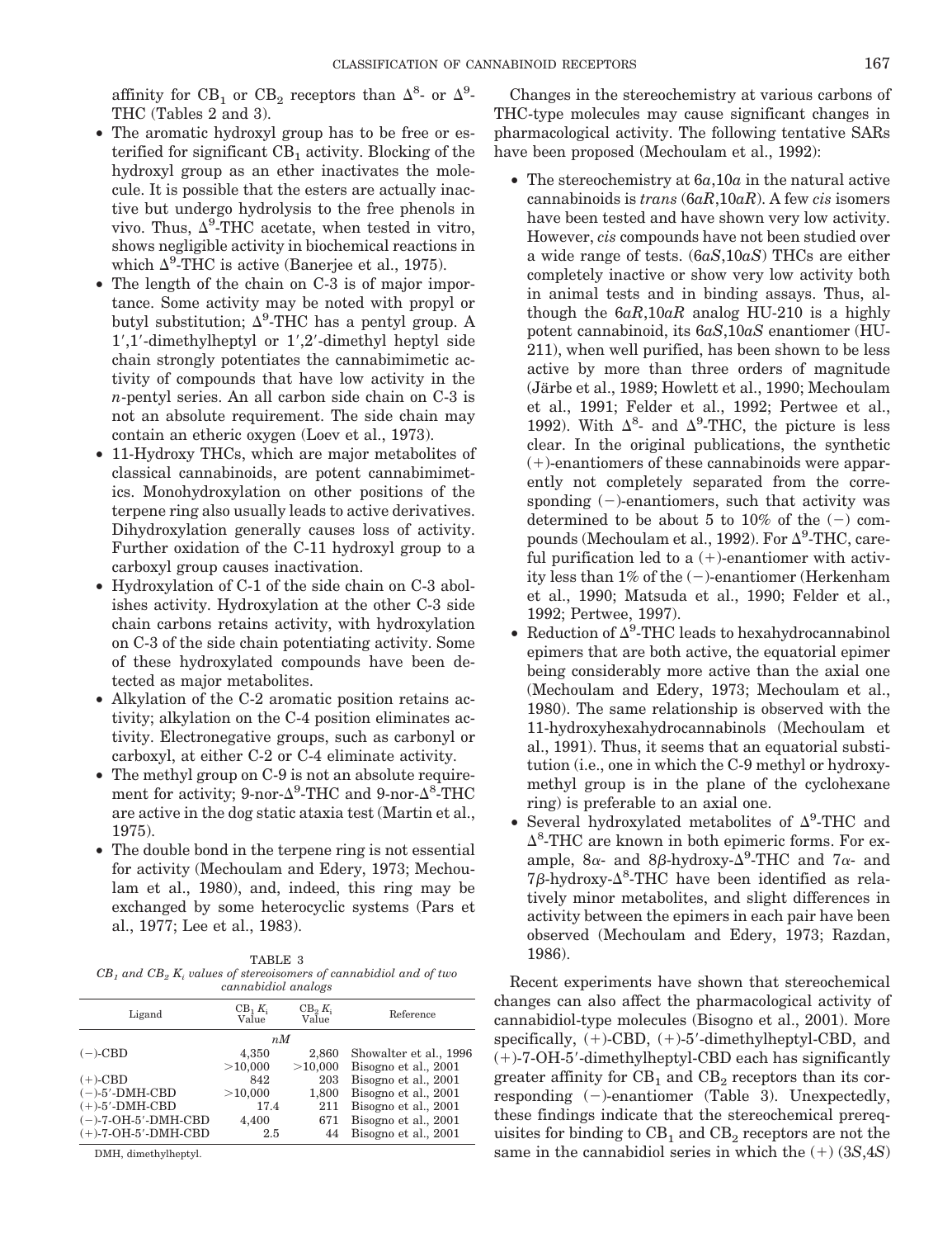enantiomers show the greater cannabinoid receptor affinity as in the THC series in which the  $(-)$  (6a*R*,10a*R*) enantiomers show the greater cannabinoid receptor affinity. It is also noteworthy that both  $(+)$ - and  $(-)$ -CBD behave as vanilloid receptor agonists. Interestingly, these two enantiomers are equipotent at vanilloid receptors, each having an  $EC_{50}$  in the low micromolar range (Bisogno et al., 2001).

Despite the lack of  $CB_1/CB_2$  selectivity shown by the first generation of classical cannabinoids, it has proved possible to develop  $CB_2$ -selective agonists from this series by making relatively minor changes to the THC molecule (Gareau et al., 1996; Huffman et al., 1996; Hanus et al., 1999). More specifically, Huffman et al. (1996) discovered that removal of the phenolic OH group from HU-210 to form 1-deoxy-11-OH- $\Delta^8$ -THC-dimethylheptyl (JWH-051; Fig. 3) greatly enhanced affinity for  $CB<sub>2</sub>$  receptors without significantly affecting  $CB<sub>1</sub>$  affinity (Table 2). More remarkable still is the high degree of  $CB<sub>2</sub>$  selectivity shown in binding experiments by JWH-133, JWH-139, and HU-308 (Fig. 3) and by the Merck Frosst compounds L-759633 and L-759656 (Fig. 3) (Merck Frosst Canada Ltd., Kirkland, QC, Canada), all of which bind to  $CB_2$  receptors at concentrations in the low nanomolar range (Table 2). L-759633 and L-759656 are both equipotent and equiefficacious with the high relative intrinsic activity agonist CP55940 at inhibiting forskolin-stimulated cyclic AMP accumulation in CHO cells expressing recombinant  $CB_2$  receptors (Ross et al., 1999a). It has also been found that L-759656 (10  $\mu$ M) is inactive at  $CB_1$  receptors and that L-759633 behaves as a weak agonist at these receptors, with an  $EC_{50}$  of about  $10 \mu$ M (Ross et al., 1999a). Similarly, HU-308 and JWH-133 are much more potent inhibitors of forskolin-stimulated cyclic AMP production by  $CB_{2}$ - than by  $CB_{1}$ -transfected CHO cells (Hanus et al., 1999; Pertwee, 2000a).

*2. Nonclassical Cannabinoids.* During the course of their extensive SAR studies on the analgesic activity of



FIG 3. The structures of the  $CB_2$ -selective cannabinoid receptor agonists, HU-308, L-759633, L-759656, JWH-133, JWH-139, and JWH-051.

classical cannabinoids, researchers at Pfizer synthesized new analogs lacking the dihydropyran ring of THC. CP47497 (Fig. 4) represents the prototypical compound of this series of AC-bicyclic and ACD-tricyclic cannabinoid analogs (Melvin et al., 1984; Melvin et al., 1993). Further developments ultimately led to the bicyclic analog, CP55940 (Fig. 4), which has become one of the major cannabinoid agonists. Less lipophilic than THC, <sup>[3</sup>H]CP55940 has allowed the discovery and characterization of the  $CB_1$  cannabinoid receptor (Devane et al., 1988), and it is still the most used radiolabeled cannabinoid ligand. It binds to  $CB_1$  and  $CB_2$  receptors with similar affinity (Table 2) and displays high activity in vivo as well, being 10 to 50 times more potent than 9 -THC in the mouse tetrad model (Johnson and Melvin, 1986; Little et al., 1988). CP55940 behaves as a full agonist for both receptor types, its maximal effects in  $CB<sub>1</sub>$  and  $CB<sub>2</sub>$  receptor assay systems often matching or exceeding the maximal effects of several other cannabinoid receptor agonists (Pacheco et al., 1993; Slipetz et al., 1995; Burkey et al., 1997; Griffin et al., 1998; MacLennan et al., 1998; Pertwee, 1999). One potent ACDtricyclic nonclassical cannabinoid is CP55244 (Fig. 4), which also displays signs of high affinity and high relative intrinsic activity, at least for  $CB_1$  receptors (Howlett et al., 1988; Little et al., 1988; Herkenham et al., 1990; Gérard et al., 1991; Griffin et al., 1998). Indeed,  $CP55244$  seems to have even higher  $CB_1$  affinity and relative intrinsic activity than CP55940. It seems likely that other nonclassical cannabinoids share the ability of  $CP55940$  to interact with  $CB_2$  receptors; however, this



FIG 4. The structures of the  $(-)$ -enantiomers of three nonclassical cannabinoid receptor agonists: CP55940, CP47497, and CP55244.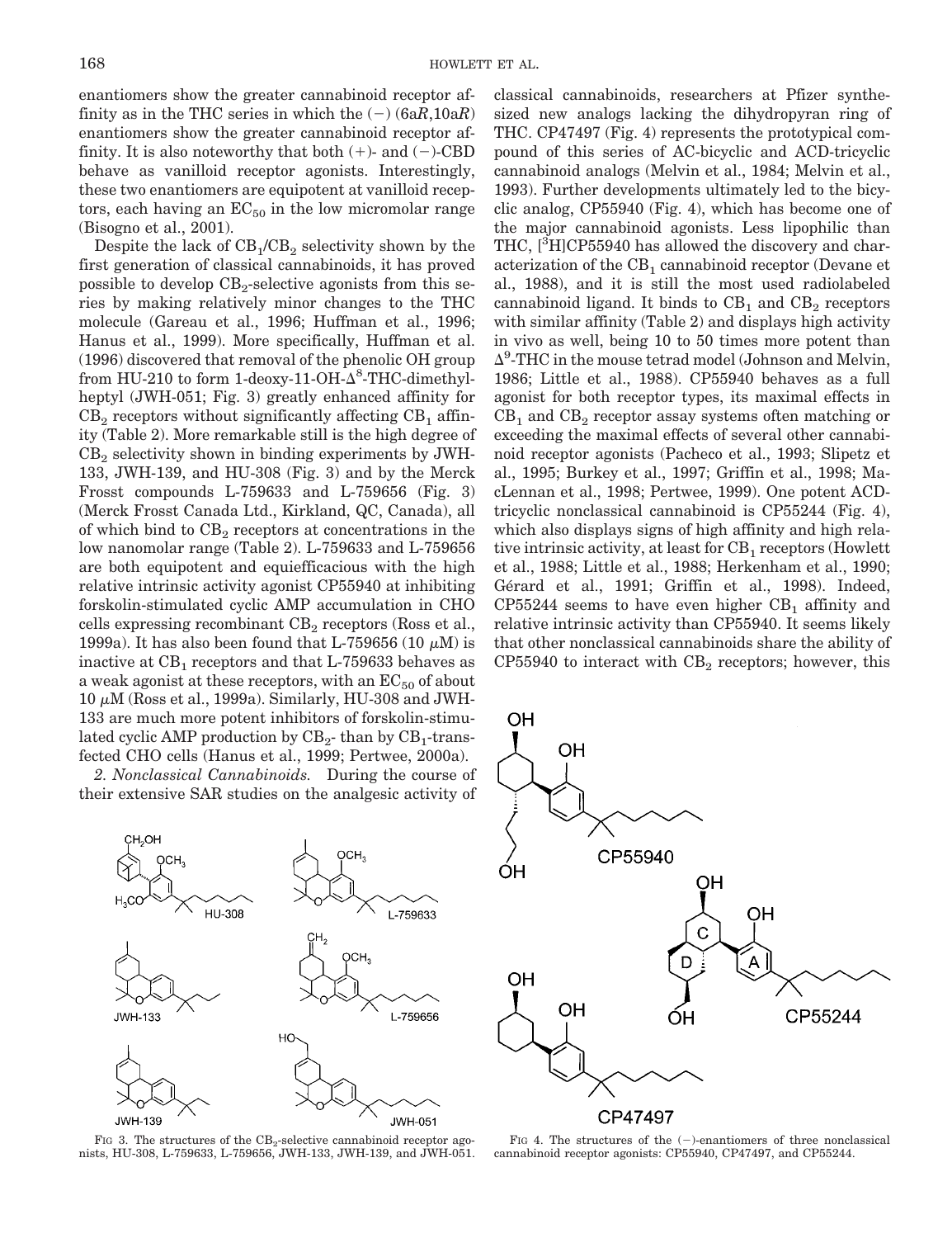remains to be established. Like classical cannabinoids, nonclassical cannabinoids with chiral centers exhibit significant stereoselectivity, those compounds with the same absolute stereochemistry as  $(-)$ - $\Delta^9$ -THC at 6*a* and 10*a* (6*aR*,10*aR*) exhibiting the greater pharmacological activity (Little et al., 1988; Herkenham et al., 1990; Melvin et al., 1993).

*3. Aminoalkylindoles.* Until the early 1990s, all the compounds known to act as cannabimimetics were structurally derived from THC. The situation changed when Sterling Winthrop researchers reported a new family of aminoalkylindoles possessing cannabimimetic properties. This discovery resulted from the development of structurally constrained analogs of pravadoline (Bell et al., 1991; Pacheco et al., 1991), a series of compounds with reduced ability to behave as nonsteroidal anti-inflammatory agents that inhibit cyclooxygenase but increased ability to bind to the  $CB_1$  receptor (D'Ambra et al., 1992; Eissenstat et al., 1995). *R*-(+)-WIN55212 (Fig. 5) is the most highly studied, commercially available compound of the series. It displays high affinity for both cannabinoid receptors, with moderate selectivity in favor of the  $CB_2$  receptor (Table 2), and exhibits high relative intrinsic activity at both  $CB_1$  and  $CB_2$  receptors (Bouaboula et al., 1997; Griffin et al., 1998; Tao and Abood, 1998; Pertwee, 1999). In vivo, it produces the full spectrum of pharmacological effects of THC and substitutes totally for other cannabinoids in discriminative stimulus tests, whereas its  $S<sub>-</sub>(-)$ -enantiomer, WIN55212-3, lacks activity both in vivo and in vitro (Martin et al., 1991; Compton et al., 1992a; Pacheco et al., 1993; Slipetz et al., 1995; Wiley et al., 1995b; Pertwee, 1997; Pertwee, 1999). A [<sup>3</sup>H]R-(+)-WIN55212 assay has been developed, which has been used to characterize and map cannabinoid receptors in rat brain (Jansen et al., 1992; Kuster et al., 1993). There is evidence that  $R$ -(+)-WIN55212 binds differently to the  $\text{CB}_1$ receptor than classical or nonclassical cannabinoids, albeit in a manner that still permits displacement by

*R*-(+)-WIN55212 of other known types of cannabinoid from  $CB_1$  binding sites (Petitet et al., 1996; Song and Bonner, 1996; Pertwee, 1997; Chin et al., 1998; Tao and Abood, 1998; see also *Section V.*).

A number of cannabinoid receptor agonists based on the aminoalkylindole structure have been prepared (see Huffman, 1999). As a result, it has been possible to demonstrate that activity is retained when the aminoalkyl substituent is replaced by simple *n*-alkyl chains (Huffman et al., 1994) or when the indole nucleus is replaced by a pyrrole ring (Lainton et al., 1995; Wiley et al., 1998) or an indene ring (Kumar et al., 1995). Interestingly, some of these newer aminoalkylindoles have been found to display significant selectivity for the  $CB<sub>2</sub>$ receptor. Among these are JWH-015 (Fig. 5) and a series of Merck Frosst compounds that includes L-768242 (Fig. 5) (Gallant et al., 1996; Showalter et al., 1996) (see also Table 2).

*4. Eicosanoids.* The prototypic member of the eicosanoid group of cannabinoid receptor agonists is anandamide, which belongs to the 20:4, n-6 series of fatty acid amides (Fig. 6). This is the first of five endogenous cannabinoid receptor agonists to have been discovered in mammalian brain and certain other tissues (Devane et al., 1992b), the other compounds being homo- $\gamma$ -linolenoylethanolamide and docosatetraenoylethanolamide (Hanus et al., 1993), 2-arachidonoylglycerol (Mechoulam et al., 1995; Sugiura et al., 1995), and noladin ether (Fig. 6) (Hanus et al., 2001). Of these endocannabinoids, the most investigated to date have been anandamide and 2-arachidonoylglycerol.

Anandamide resembles  $\Delta^9$ -THC in behaving as a partial agonist at  $CB_1$  receptors and in exhibiting less relative intrinsic activity at  $CB<sub>2</sub>$  than  $CB<sub>1</sub>$  receptors (Bayewitch et al., 1995; Rinaldi-Carmona et al., 1996a; Griffin et al., 1998; Pertwee, 1999). In line with this classification as a  $CB<sub>2</sub>$  receptor partial agonist, it shares the ability of  $\Delta^9$ -THC (*Section II.A.1.*) to attenuate  $CB_2$ receptor-mediated responses to an agonist with higher relative intrinsic activity (2-arachidonoylglycerol) (Gon-



FIG 5. The structures of three aminoalkylindole cannabinoid receptor agonists:  $R-(+)$ -WIN55212, JWH-015, and L-768242.



FIG 6. The structures of five endogenous cannabinoids.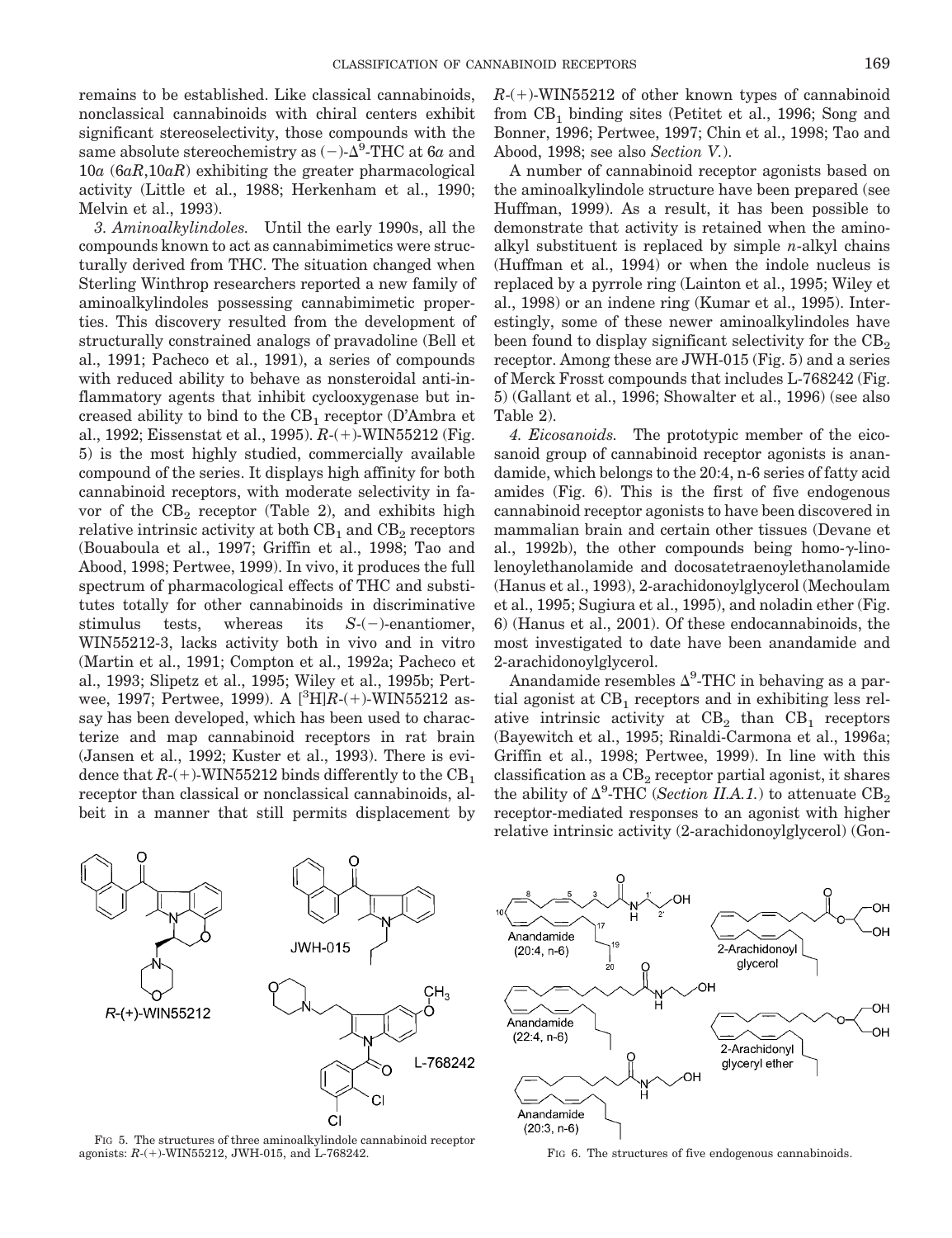

FIG 7. The structures of the  $CB_1$ -selective synthetic cannabinoid receptor agonists, methanandamide, ACEA, ACPA, and O-1812.

siorek et al., 2000). The anandamide molecule does not contain any chiral centers; however, some of its synthetic analogs do, one example being methanandamide, the  $R-(+)$ -isomer, which has nine times greater affinity for  $CB_1$  receptors than the *S*-(-)-isomer (Abadji et al., 1994). Structural modification of the anandamide molecule, which itself displays marginally higher affinity for  $CB<sub>1</sub>$  than  $CB<sub>2</sub>$  receptors, has led to the development of the first generation of  $CB_1$ -selective agonists. Notable examples are  $R-+$ -methanandamide (Khanolkar et al., 1996; Lin et al., 1998), arachidonyl-2-chloroethylamide (ACEA), arachidonylcyclopropylamide (ACPA) (Hillard et al., 1999), and O-1812 (Fig. 7) (Di Marzo et al., 2001a). The  $CB_1$  selectivity of  $R-(+)$ -methanandamide stems from the introduction of a methyl group on the 1' carbon of anandamide, a structural change that also confers greater resistance to the hydrolytic action of FAAH. Neither ACEA nor ACPA show any sign of reduced susceptibility to enzymic hydrolysis by FAAH, presumably because they lack a methyl substituent. Indeed, the addition of a methyl group to the 1'-carbon of ACEA markedly decreases the susceptibility of this compound to FAAH-mediated hydrolysis (Jarrahian et al., 2000). However, another consequence of this addition is a reduction of about 14-fold in  $CB_1$  receptor affinity. O-1812 also possesses a 1-methyl substituent, and it too appears to lack significant susceptibility to hydrolysis by FAAH (Di Marzo et al., 2001a). Compared with anandamide, O-1812 exhibits higher affinity for the  $CB<sub>1</sub>$  receptor, greater  $CB<sub>1</sub>/CB<sub>2</sub>$  selectivity, and higher in vivo potency as a  $CB_1$  receptor agonist.

The following SARs have been proposed by Martin et al. (1999) for the production of  $CB_1$ -like effects by the anandamide series of compounds (see Di Marzo et al., 1999; Palmer et al., 2000 for other recent reviews on the anandamide SAR).

• Monosubstitution of the amide is a requirement for activity. Substitution by an alkyl, fluoroalkyl, or hydroxyalkyl increases activity, with a two- or three-carbon chain being optimal. Branching of the chain (methyl is optimal) retains activity.

- Substitution of the hydroxyl in anandamide by a methyl ether, phenyl ether, or forming a phosphate derivative of anandamide decreases activity, whereas introduction of an amino or a carboxyl group eliminates activity.
- Highest potencies are observed when structural changes are carried out in both the arachidonoyl and ethanolamide moieties of anandamide.
- The introduction of an alkyl substituent (methyl is optimal) on the carbon  $\alpha$  to the carbonyl or on the carbon adjacent to the nitrogen increases metabolic stability.
- The SAR of the end pentyl chain (C-16 to C-20) in anandamide is very similar to that of classical cannabinoids; however, by branching the chain, the effect on pharmacological measures is not as dramatic in the anandamide series as in the classical series.
- As a requirement for activity in the 20:x, n-6 series, x has to be three or four; however, activity is strongly reduced when n-6 is changed to n-3.
- Activity is retained by increasing the chain length of anandamide by two methylenes (i.e., 22:4 and n-6) but is dramatically reduced or eliminated if the chain length is decreased by two methylenes.

Interpretation of SAR data for anandamide is complicated by evidence firstly, that this fatty acid amide is also an agonist for non- $CB_1$ , non- $CB_2$  receptors, and secondly, that some of its metabolites also have pharmacological activity (Adams et al., 1998; Craib et al., 2001; Pertwee and Ross, 2002).

Turning now to 2-arachidonoylglycerol, there is evidence that this compound is an agonist for both  $CB<sub>1</sub>$  and  $CB<sub>2</sub>$  receptors (Stella et al., 1997; Sugiura et al., 1997b; Ben-Shabat et al., 1998) and that it exhibits higher relative intrinsic activity than anandamide at both  $CB<sub>1</sub>$ and  $CB_2$  receptors (Pertwee, 1999; Gonsiorek et al., 2000; Savinainen et al., 2001). Like anandamide, 2-arachidonoylglycerol has marginally higher affinity for  $CB_1$  than  $CB_2$  receptors, its affinity for each of these receptors matching that of anandamide when the latter is protected from enzymic hydrolysis by phenylmethylsulfonyl fluoride (Table 2). Rather few structure-activity experiments have been performed with analogs of 2-arachidonoylglycerol thus far. The available data suggest that 1(3)-arachidonoylglycerol has similar  $CB_1$  and  $CB<sub>2</sub>$  binding properties to 2-arachidonoylglycerol (Mechoulam et al., 1998) and that it is about three times more potent than 2-arachidonoylglycerol as a  $CB<sub>1</sub>$  receptor agonist in vitro (Stella et al., 1997). There is also evidence that 2-palmitoylglycerol and 2-linoleoylglycerol lack significant affinity for  $CB_1$  or  $CB_2$  receptors (Mechoulam et al., 1995, 1998; Ben-Shabat et al., 1998) and that 1(3)-palmitoylglycerol and 1(3)-stearoylglycerol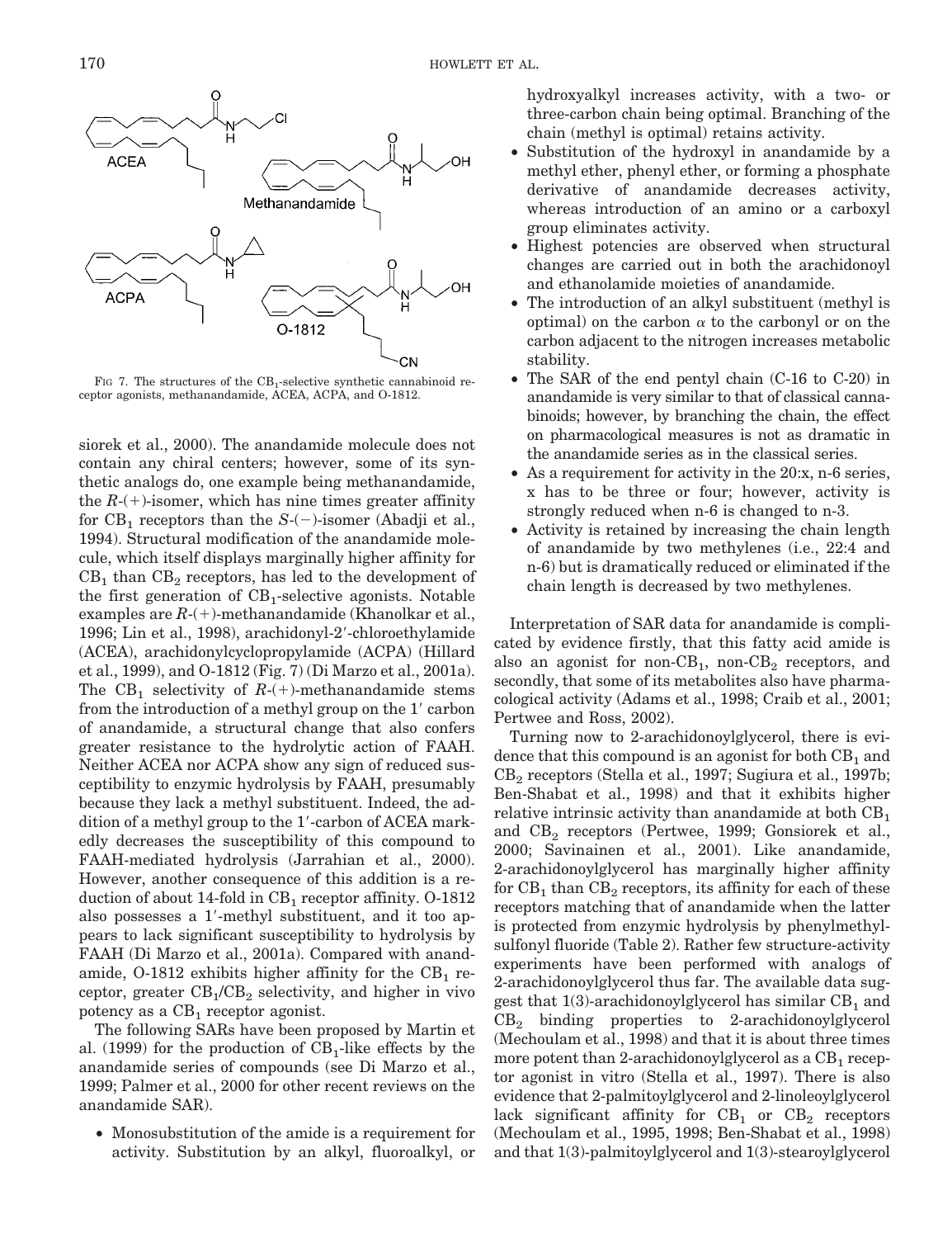(10  $\mu$ M) do not share the ability of 1(3)- and 2-arachidonoylglycerol to behave as  $CB_1$  receptor agonists in vitro (Stella et al., 1997).

As yet, few pharmacological experiments have been performed with noladin ether. These have generated data indicating that in contrast to anandamide and 2-arachidonoylglycerol, noladin ether has much higher affinity for  $CB_1$  receptors than for  $CB_2$  receptors (Hanus et al., 2001; Table 2). It also appears to have less relative intrinsic activity at  $CB_1$  receptors than 2-arachidonoylglycerol (Savinainen et al., 2001). As expected for a  $CB_1$ receptor agonist, noladin ether produces hypokinesia, antinociception, catalepsy, and hypothermia in mice (Hanus et al., 2001).

#### *B. Cannabinoid Receptor Antagonists/Inverse Agonists*

*1. Diarylpyrazoles.* The prototypic members of this series of compounds are the Sanofi compounds  $SR141716A$ , a potent  $CB_1$ -selective ligand, and  $SR144528$ , a potent  $CB_2$ -selective ligand (Fig. 8). These ligands readily prevent or reverse effects mediated respectively by  $CB_1$  and  $CB_2$  receptors (Rinaldi-Carmona et al., 1994, 1998). There are many reports that, by themselves, SR141716A and SR144528 can act on  $CB_1$ or  $CB<sub>2</sub>$  receptors to produce effects that are converse to those produced by cannabinoid receptor agonists (Pertwee, 1999). Although these effects of the arylpyrazole antagonists may be attributable to the inhibition of endogenously produced agonists in the biological preparation, there is evidence that SR141716A and SR144528 can evoke inverse agonist responses (Bouaboula et al., 1997; MacLennan et al., 1998; Pan et al., 1998; Rinaldi-Carmona et al., 1998; Portier et al., 1999; Ross et al., 1999a; Coutts et al., 2000; Sim-Selley et al., 2001). This notion rests on the ability of the  $CB_1$  and  $CB_2$  receptors to exhibit signal transduction activity in the absence of endogenous or exogenous agonists (constitutive activi-

ty). As such, arylpyrazoles can behave as "inverse agonists" to reduce the constitutive activity of these signal transduction pathways. In some experiments, SR141716A has been found to be more potent in blocking the actions of  $CB_1$  receptor agonists than in eliciting inverse cannabimimetic responses by itself (Gessa et al., 1997, 1998a; Schlicker et al., 1997; Acquas et al., 2000; Sim-Selley et al., 2001). Sim-Selley et al. (2001) have obtained evidence that this may be because SR141716A binds with relatively low affinity to a site on the  $CB_1$ receptor that is distinct from the agonist binding site for which it has higher affinity. Their data also suggest that it is this lower affinity site that is responsible for the inverse agonist properties of SR141716A.

Two analogs of SR141716A that have also been used to block  $CB_1$  receptor-mediated effects are AM251 and AM281 (Fig. 8). AM281 has 350 times greater affinity for  $CB_1$  than  $CB_2$  receptors (Table 2), and both analogs share the ability of SR141716A to attenuate responses to established cannabinoid receptor agonists (Gifford et al., 1997b; Al-Hayani and Davies, 2000; Cosenza et al., 2000; Izzo et al., 2000; Huang et al., 2001; Maejima et al., 2001; Simoneau et al., 2001; Wilson and Nicoll, 2001). There are also reports that like SR141716A, AM281 behaves as an inverse agonist when administered alone (Gifford et al., 1997b; Cosenza et al., 2000; Izzo et al., 2000). Current information about the SARs for SR141716A-like compounds can be summarized as follows.

- Disubstitution of the amide nitrogen of SR141716A strongly decreases  $CB_1$  affinity (Lan et al., 1999b).
- Replacement of the amide function by ketone, alcohol, or ether also greatly decreases  $CB_1$  binding affinity (Wiley et al., 2001). Interestingly, some of the ether or alkylamide derivatives display partial agonist activity in mice in vivo. The highly hindered *endo*-fenchyl



FIG 8. The structures of the cannabinoid receptor antagonists/inverse agonists, SR141716A, AM251, AM281, SR144528, and LY320135.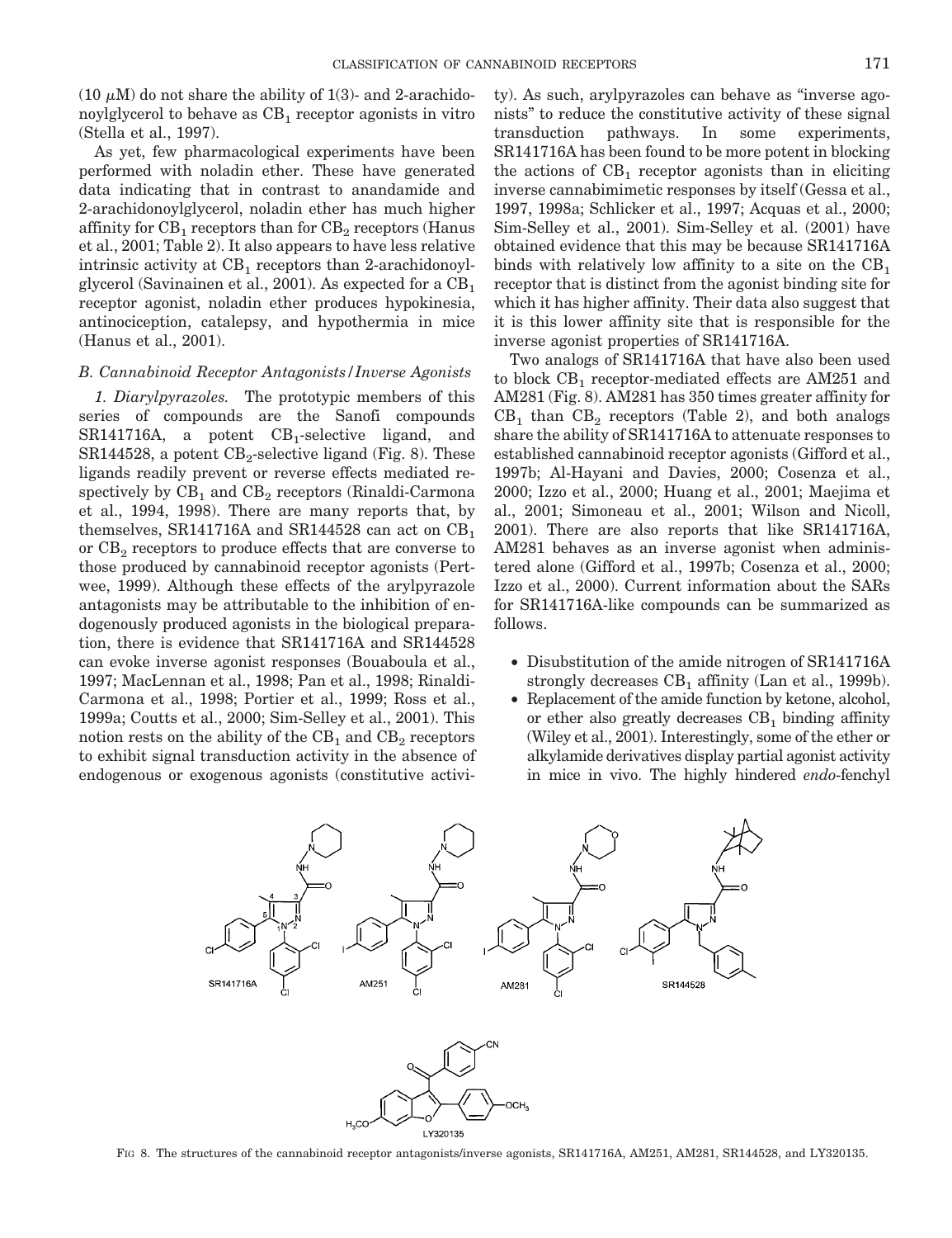amide was used to design the  $CB<sub>2</sub>$  receptor antagonist SR144528 (Rinaldi-Carmona et al., 1998).

- Although the 2,4-dichlorophenyl substituent at the 1-position of the pyrazole ring seems to be optimal (Barth and Rinaldi-Carmona, 1999), its replacement by a 1-(5-isothiocyanato)-pentyl group decreases  $CB_1$  affinity only by a factor 4 (Howlett et al., 2000). The phenyl group has been replaced by a 4-methylbenzyl group in SR144528 (Rinaldi-Carmona et al., 1998).
- In the 3-position of the pyrazole ring of SR141716A. replacement of the *N*-aminopiperidine substituent by the related 5- or 7-membered rings or by cyclohexyl does not alter  $CB_1$  binding affinity, whereas replacement by aminomorpholine or linear alkyl chains leads to a reduction in  $CB_1$  affinity (Lan et al., 1999b; Wiley et al., 2001).
- Compounds with methyl, bromine, or iodine in the 4-position of the pyrazole ring are approximately equipotent, whereas replacement of methyl with hydrogen at this position results in a 12-fold decrease in  $CB_1$  affinity (Wiley et al., 2001). Methyl has been replaced by hydrogen at the 4-position of the pyrazole ring in SR144528.
- In the 5-position of the pyrazole ring, replacement of the 4-chloro substituent of the phenyl group by other halogen or alkyl groups does not alter  $CB_1$ binding affinity (Thomas et al., 1998; Lan et al., 1999b). However, replacement by nitro or amino groups or displacement from the 4-(*para*) position to the 2-position of the phenyl group leads to poor  $CB_1$ receptor ligands, and replacement of the aromatic ring by alkyl groups abolishes  $CB_1$  affinity (Lan et al., 1999b).
- A particularly potent compound in the SR141716A series is AM251 (Fig. 8). This contains a *para*-iodophenyl group at the 5-position, a piperidinyl carboxamide at the 3-position, and a 2,4-dichlorophenyl



FIG 9. The structures of the pravadoline analogs, AM630, WIN56098, and WIN54461 (6-bromopravadoline).

group at the 1-position of the pyrazole ring (Lan et al., 1999b).

*2. Other Chemical Series.* The most notable members of these series are the substituted benzofuran, LY320135, and the aminoalkylindole, 6-iodopravadoline (AM630) (Fig. 9). LY320135, developed by Eli Lilly, shares the ability of SR141716A to bind with much higher affinity to  $CB_1$  than  $CB_2$  receptors (Table 2). However, it has less affinity for  $CB_1$  receptors than SR141716A and, at concentrations in the low micromolar range, also binds to muscarinic and  $5-\text{HT}_2$  receptors (Felder et al., 1998). Like SR141716A, LY320135 not only blocks the effects of  $CB_1$  receptor agonists (Felder et al., 1998; Coruzzi et al., 1999; Holland et al., 1999; Molderings et al., 1999; Christopoulos et al., 2001) but also exhibits inverse agonist activity at some signal transduction pathways of the  $CB_1$  receptor (Felder et al., 1998; Christopoulos et al., 2001).

AM630 is a  $CB_2$ -selective antagonist/inverse agonist. Thus, experiments with  $hCB<sub>2</sub>$ -transfected CHO cell preparations have shown that it potently reverses CP55940-induced inhibition of forskolin-stimulated cyclic AMP production ( $EC_{50} = 128.6$  nM) and that when administered by itself, it enhances forskolin-stimulated cyclic AMP production ( $EC_{50} = 230.4$  nM) and inhibits  $[^{35}S]GTP\gamma S$  binding (EC<sub>50</sub> = 76.6 nM) (Ross et al., 1999a). The inverse agonist activity of AM630 at  $CB<sub>2</sub>$ receptors appears to be less than that of SR144528 (Ross et al., 1999b). As to the ability of AM630 to interact with  $CB<sub>1</sub>$  receptors, results from several investigations, when taken together, suggest that this ligand has mixed agonist-antagonist properties and that it is a low-affinity partial  $CB_1$  agonist (Pertwee et al., 1996; Hosohata et al., 1997a,b; Pertwee, 1999; Ross et al., 1999a). There is also one report that it can behave as a low-potency inverse agonist at  $CB_1$  receptors (Landsman et al., 1998). The ability of AM630 to behave as a cannabinoid receptor antagonist was first noted in experiments with the mouse isolated vas deferens, which yielded dissociation constant  $(K_B)$  values for AM630 against  $\Delta^9$ -THC and CP55940 of 14.0 and 17.3 nM, respectively (Pertwee et al., 1995a). The pharmacological properties of AM630 in vivo have yet to be investigated. Two other aminoalkylindoles that have been found to attenuate responses to cannabinoids in the mouse isolated vas deferens are the Sterling Winthrop compounds, WIN56098 and WIN54461 (Fig. 9). WIN56098 is the weaker antagonist, its  $K_{\text{B}}$  value for antagonism of  $\Delta^9$ -THC being 1.85  $\mu$ M (Pacheco et al., 1991). Corresponding potency values for WIN54461 against  $R$ -(+)-WIN55212 and  $\Delta^9$ -THC have been reported to be 159 and 251 nM, respectively (Eissenstat et al., 1995). The  $IC_{50}$  value of WIN54461 for displacement of  $[{}^3H]R-(+)$ -WIN55212 from rat cerebellar membranes has been reported to be 515 nM by Eissenstat et al. (1995). However, they also found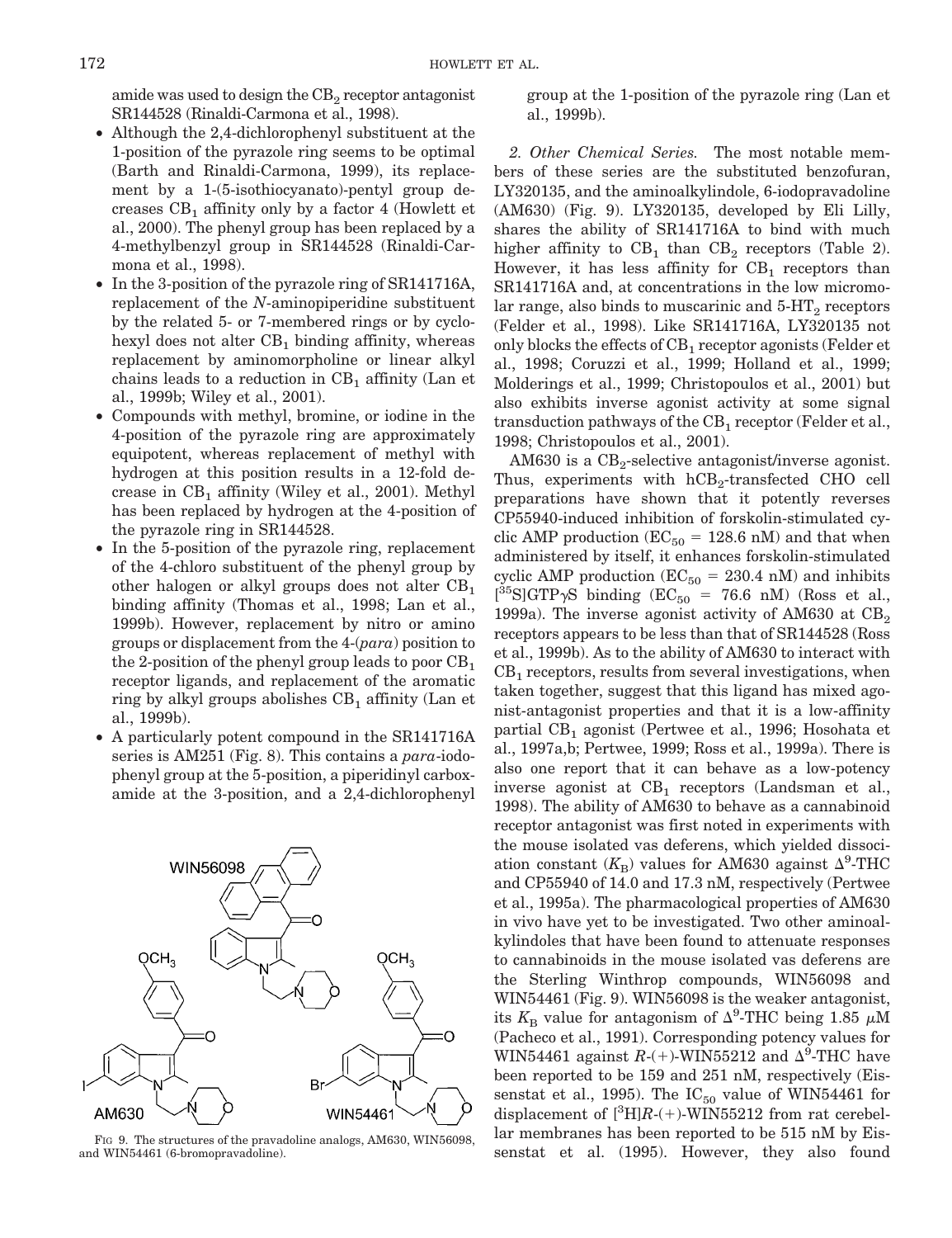

FIG 10. The structures of O-1184 and O-1238.

WIN54461 to lack detectable antagonist properties in vivo.

One compound that is close to being a  $CB_1/CB_2$  receptor antagonist that lacks any agonist or inverse agonist activity is the classical cannabinoid 6'-azidohex-2'-yne- $\Delta^8$ -THC (O-1184) (Fig. 10). In addition to a terminal  $N_3$ group, the C-3 alkyl side chain of this ligand contains a carbon-carbon triple bond, a structural modification that decreases relative intrinsic activity at  $CB<sub>1</sub>$  and  $CB<sub>2</sub>$  receptors without affecting  $CB_1$  or  $CB_2$  affinity (Ross et al., 1999b). At  $CB_1$  receptors, O-1184 behaves as a highaffinity, low-efficacy agonist, whereas at  $CB<sub>2</sub>$  receptors, it behaves as a high-affinity, low-efficacy inverse agonist (Ross et al., 1998, 1999b). O-1238 (Fig. 10), in which the carbon-carbon triple bond of O-1184 is replaced by a carbon-carbon double bond, has higher efficacy than  $O-1184$  at  $CB_1$  receptors and behaves as a high-affinity, low-efficacy partial agonist at  $CB_2$  receptors (Ross et al., 1999b).

#### **III. Bioassay**

#### *A. In Vivo Bioassay Systems*

*1. Introduction.* Cannabinoids produce a complex array of behavioral effects that have been characterized in numerous animal species as well as in humans. Although the diverse behavioral effects of cannabinoids provide ample opportunity for quantitating the pharmacological actions of this class of compounds, they provide a challenge to the elucidation of mechanism of action. A major focus of cannabinoid research has been the identification of pharmacological effects that are receptormediated. Until the recent development of a specific  $CB_1$ receptor antagonist, SARs provided the only in vivo approach for implicating receptor mechanisms. A major goal of cannabinoid research is elucidating the mechanisms responsible for the behavioral "high". Of course, the psychotomimetic effects can only be assessed in humans, which imposes severe restrictions on SAR studies. Few cannabinoid analogs have sufficient toxicological histories to qualify for human experimentation. The difficulties with human studies have necessitated close examination of pharmacological effects in several animal species, many of which vary in their response to cannabinoids. However, it has now been established that numerous pharmacological effects are mediated via the cannabinoid receptor. There are several fundamental principles that have guided this undertaking. One of the most critical aspects of the choice is whether the pharmacological measure in animals is representative of cannabinoid effects in humans. Equally important is the characterization of behavioral effects that are unique to cannabinoids (i.e., mediated through cannabinoid receptors). Finally, there are the practical aspects of selecting pharmacological effects that can be quantitated and readily obtained. Using these criteria, several pharmacological effects in vivo can be attributed to the activation of cannabinoid receptors.

*2. Dog Static Ataxia.* Walton et al. (1937) described the effects of cannabinoids in dogs, which represented one of the first animal models that was highly unique for this class of compounds. These effects include sedation, catalepsy, motor incoordination, and hyperexcitability; however, it is the combination of these effects that causes dogs to weave to and fro while remaining fixed in one spot that led to the somewhat anomalous term "static ataxia". Again, the primary advantage of this model is that these behaviors describe a highly specific profile for cannabinoids that is not confused with that produced by other behaviorally active compounds. These behaviors can also be semiquantitated, and extensive SAR studies have revealed both dramatic changes in potency with modest changes in structure (Walton et al., 1937; Martin et al., 1975; Beardsley et al., 1987) and enantioselectivity (Dewey et al., 1984; Little et al., 1989). The strength of this model is that the results obtained correlate well with psychoactivity. These findings strongly suggest that cannabinoid-induced static ataxia is receptor-mediated. Moreover, the  $CB_1$  receptor antagonist, SR141716A, antagonizes the effects of  $\Delta^9$ -THC in this model, a finding that strongly supports  $CB<sub>1</sub>$  involvement (Lichtman et al., 1998).

*3. Overt Behavior in Monkeys.* Mechoulam and colleagues (Edery et al., 1971) synthesized a large number of cannabinoid analogs that allowed them to develop the first framework for describing the structural features that were critical for cannabinoid pharmacological activity. Their model was based on the gross observation of overt behavioral effects in monkeys. The cannabinoids produced sedation, ptosis, body sag, etc., which was reasonably selective for cannabinoids and could be rated in a semiquantitative fashion. They described a SAR that also included enantioselectivity (Edery et al., 1971); however, there have been no reports of reversal of these effects by the  $CB_1$  receptor antagonist, SR141716A.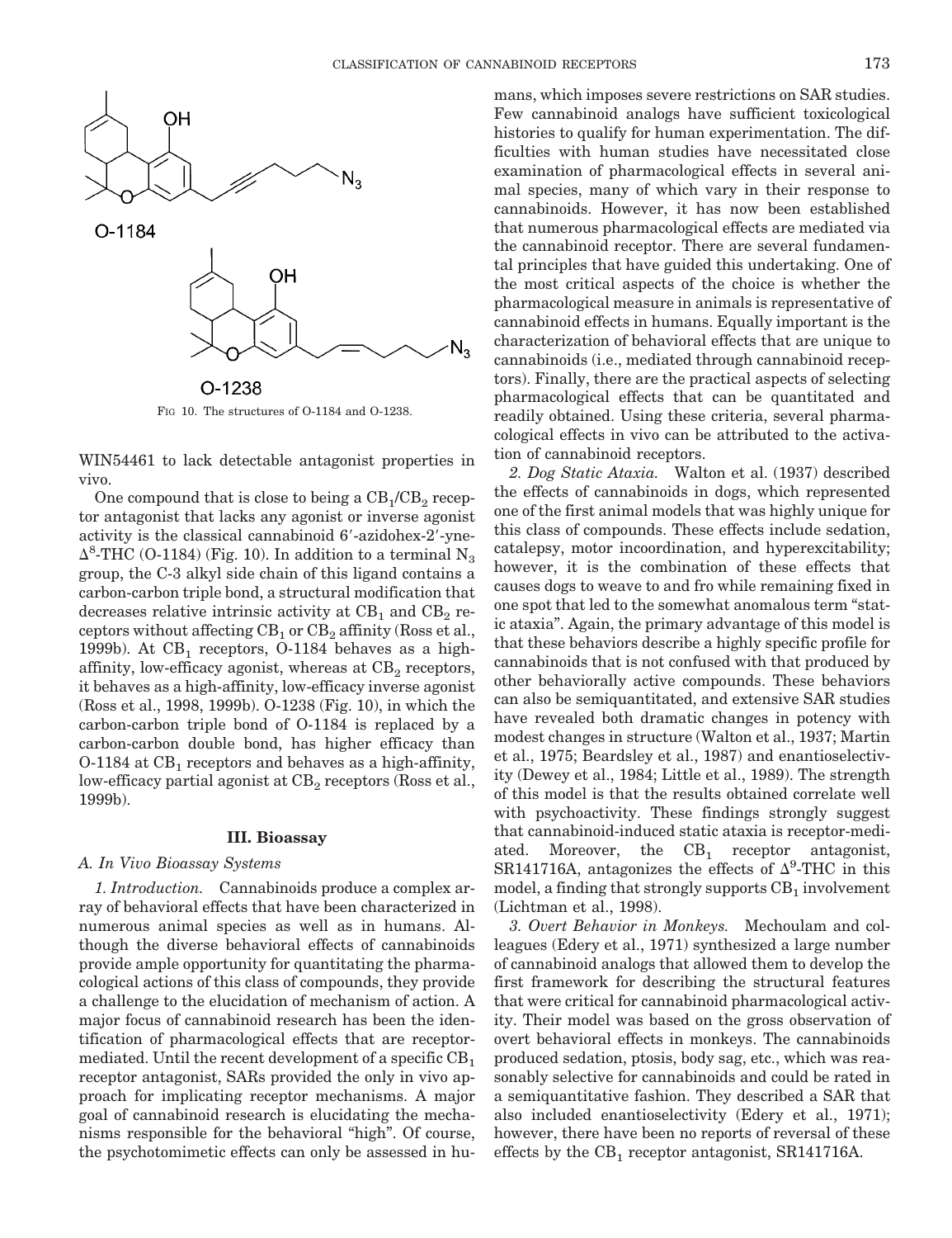*4. Rat Drug Discrimination.* Drug discrimination is considered one of the most reliable means of predicting whether test drugs produce subjective effects similar to those of a known drug. Initially, an animal is trained to press a lever for food reward and then subsequently trained to press a specific lever for this reward when under the influence of  $\Delta^9$ -THC and another lever when any other drug is administered. Therefore, on test days, which lever the animal chooses tells the experimenter whether the test compound is perceived as THC-like or not. Much of the early rat drug discrimination literature for the cannabinoids was generated by Järbe's laboratory (Järbe and Ohlin, 1977; Järbe and McMillan, 1979, 1980; Järbe et al., 1989; Järbe and Mathis, 1992). Rats have also been trained to discriminate between CP55940, a potent cannabinoid agonist, and vehicle (Gold et al., 1992). These animals perceived  $\Delta^9$ -THC as being like CP55940. Furthermore, the  $\Delta^9$ -THC-discriminative cue has been shown to be selective for cannabinoids (Barrett et al., 1995).

SAR data have been obtained in drug discrimination experiments conducted with the aminoalkylindoles (Compton et al., 1992a), various other structurally dissimilar cannabinoids (Wiley et al., 1995b), and anandamide (Wiley et al., 1995a). The results from all of these studies are consistent with receptor affinity for the  $CB_1$ receptor. In addition, SR141716A was shown to block the discriminative properties of rats trained on CP55940 (Wiley et al., 1995b) and on  $\Delta^9$ -THC (Wiley et al., 1995c). Therefore, the discriminative properties of cannabinoids appear to be mediated through  $CB_1$  receptors. More importantly, there is an excellent correlation between drugs that engender cannabinoid responding in the drug discrimination paradigm and psychoactivity in humans (Balster and Prescott, 1992).

*5. Monkey Drug Discrimination.* The above description of drug discrimination in rats applies to monkeys; however, it has been argued that primates may provide a more accurate reflection of cannabinoid behavioral effects in humans. This model has provided reassuring data that novel cannabinoids, such as CP55940 (Gold et al., 1992),  $R-+$ -WIN55212 (Compton et al., 1992a), and the endogenous ligand anandamide (Wiley et al., 1997), are likely to produce cannabinoid behavioral effects in humans. Establishing this fact is particularly crucial since these compounds are being used widely as cannabinoid probes. As with the rat drug discrimination, SR141716A was shown to block the discriminative properties of  $\Delta^9$ -THC (Wiley et al., 1995c), thereby implicating  $CB_1$  receptors.

*6. Mouse Tetrad Model.* As mentioned earlier, cannabinoids are known to produce a wide range of pharmacological effects that include hyperstimulation, sedation, catalepsy, and several other depressant properties. Individually, none of these effects can be considered unique for cannabinoids, since all of these properties are shared by numerous classes of centrally active agents.

Several years ago, it was discovered that i.v. administration of cannabinoids in mice produced sedation, hypothermia, antinociception, and catalepsy in the same dose range and within the same time frame, so that all four behaviors could be determined in the same animal for each injection (Martin et al., 1987). Compounds active in this composite model also produce effects in models that we traditionally consider to be highly predictive of cannabinoid effects, such as drug discrimination (Compton et al., 1993). Furthermore, the SAR studies in the mouse tetrad model are consistent with affinity for the  $CB_1$  receptor for  $CP55940$  and related analogs (Little et al., 1988; Compton et al., 1992b), enantiomers of dimethylheptyl analogs of THC (Little et al., 1989), aminoalkylindoles (Compton et al., 1992a; Huffman et al., 1994), and endocannabinoids (Adams et al., 1998). It has also been shown that SR141716A is highly effective in blocking the effects of most cannabinoid analogs in the mouse tetrad model (Rinaldi-Carmona et al., 1994; Compton et al., 1996), confirming the involvement of  $CB<sub>1</sub>$  receptors. The one exception has been the endocannabinoids (Adams et al., 1998). Although SR141716A fails to block the effects of anandamide, it is capable of blocking the effects of metabolically stable anandamide analogs (Adams et al., 1998). However, some anandamide analogs are effective in the mouse tetrad and apparently bind with little affinity for the  $CB_1$  receptor (Di Marzo et al., 2001a). There are several possible explanations for these discrepancies, one of which is that the mouse tetrad may not be selective for cannabinoids. If future studies reveal that false positives can occur in this model, then it will be necessary to verify the results in this model with antagonism studies using a  $CB_1$ selective antagonist.

*7. Memory Models.* The naturally occurring cannabinoids, as well as a wide range of synthetic compounds, have been demonstrated to impair learning and memory in rodents (Carlini et al., 1970), nonhuman primates (Ferraro and Grilly, 1973), and humans (Abel, 1971).  $\Delta^9$ -THC has been found to disrupt memory as assessed in the delayed match-to-sample task (Heyser et al., 1993), Lashley III maze (Carlini et al., 1970), and the eight-arm radial maze (Nakamura et al., 1991).  $\Delta^9\text{-THC}$ ,  $CP55940$ , and  $R-$ (+)-WIN55212 all impaired working memory in rats in the eight-arm radial maze and the delayed nonmatch-to-sample task. Lichtman and Martin (1996) also found that  $\overline{\Delta}^9\text{-THC}$ , CP55940, and  $R$ -(+)-WIN55212, administered systemically, impaired spatial memory in rats as assessed by the eight-arm radial maze and retarded completion time. Direct injection of CP55940 into the hippocampus impaired memory, which appeared specific to cognition since no other pharmacological effects were produced (Lichtman et al., 1995). The effects of cannabinoid on memory in rats are also blocked by SR141716A, providing strong evidence that these effects are mediated through  $CB_1$  receptors (Lichtman and Martin, 1996). Furthermore, the eight-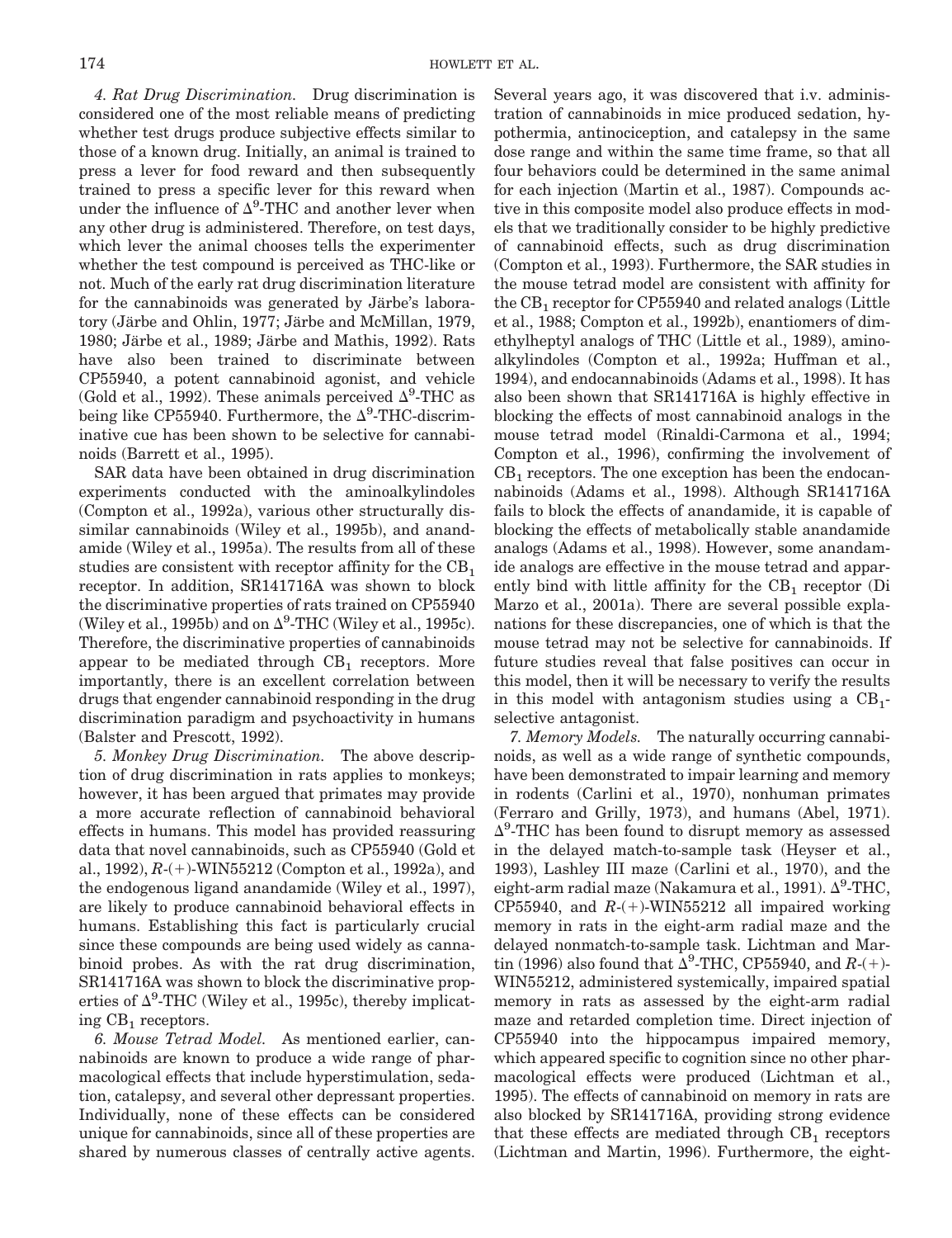arm radial maze has also been modified to evaluate agents for their potential to enhance memory performance. Under these conditions, SR141716A administration improved the performance of rats (Lichtman, 2000). Another learning and memory paradigm that has become increasingly popular in recent years is the Morris water maze. Reference memory can be assessed by requiring a well trained rat or mouse to navigate to a hidden platform that always remains in the same location, whereas working memory is assessed by requiring the animal to learn a new platform location each session. In this model,  $\Delta^9$ -THC disrupts working memory at doses much lower than those required to interfere with reference memory (Varvel et al., 2001). Additionally, SR141716A reverses the effects of  $\Delta^9$ -THC, demonstrating CB1-mediated effects. This model is ideal for assessing the SARs of cannabinoid agonists and antagonists.

*8. Human Assays.* Cannabinoids that have been evaluated in humans include the active constituents in marihuana, their metabolites, and some agents with therapeutic potential (Razdan, 1986). Some of the earlier studies demonstrated that SAR could be conducted in humans (Perez-Reyes et al., 1972; Hollister, 1974). These evaluations in humans provided the basis for correlating psychotomimetic potency to potency in animal models. For the more than 20 cannabinoids that have been evaluated in humans, an excellent correlation exists between the cannabinoid subjective effects in humans and drug discrimination in laboratory animals (Balster and Prescott, 1992). Since  $CB_1$  receptors have been implicated in mediating drug discrimination, as discussed above, it seems most plausible that the behavioral effects in humans are mediated through the  $CB_1$ receptor. More conclusive evidence came from recent studies demonstrating that SR141716A blocks cannabinoid subjective effects as well as cannabinoid-induced tachycardia in humans (Huestis et al., 2001).

#### *B. In Vitro Bioassay Systems*

*1. Binding Assays.* As detailed elsewhere (Pertwee, 1997, 1999), the most widely used radiolabeled cannabinoid receptor probe is [3H]CP55940. Because CP55940 has approximately equal affinity for  $CB_1$  and  $CB_2$  binding sites (Table 2), displacement assays with [ 3 H]CP55940 that are directed at characterizing the binding properties of novel unlabeled ligands are generally performed with membranes that are known to contain either  $CB_1$  or  $CB_2$  receptors but not both receptor types. These membranes are often obtained from cells transfected with  $CB_1$  or  $CB_2$  receptors. An alternative practice has been to use tissues that express dense populations of  $CB_1$  or  $CB_2$  receptors naturally, usually brain tissue for  $CB_1$  receptors and spleen tissue for  $CB_2$  receptors. However, although brain tissue is largely populated with  $CB_1$  receptors, some  $CB_2$  receptors may also be present on microglia (Kearn and Hillard, 1999; see also *Section VII.B.*). Similarly, although most cannabinoid receptors in the spleen are  $CB_2$ , some  $CB_1$  receptors are expressed by this tissue as well (Bouaboula et al., 1993; Galiègue et al., 1995; Ishac et al., 1996). The possibility also exists that brain and/or spleen express types of cannabinoid receptor yet to be identified. Indeed, there is already some evidence that mammalian brain, spinal cord, and peripheral nervous system can express additional types of cannabinoid receptor (*Section XI.*).

Other commercially available probes with high affinity for cannabinoid receptors are [<sup>3</sup>H]SR141716A, which is CB<sub>1</sub>-selective (Rinaldi-Carmona et al., 1996b; Table 2),  $[^{3}H]HU-243$ , which binds more or less equally well to both  $CB_1$  and  $CB_2$  receptor (Devane et al., 1992a; Bayewitch et al., 1995), and  $[{}^{3}H]R-(+)$ -WIN55212, which has marginally greater affinity for  $CB<sub>2</sub>$  than  $CB<sub>1</sub>$ binding sites (Slipetz et al., 1995; Song and Bonner, 1996; see also Pertwee, 1999). Tritiated 11-hydroxy- $\Delta^9$ -THC-1,1-dimethylheptyl has also been synthesized and used in cannabinoid binding assays (Thomas et al., 1992). However, this ligand is not generally available. Three other radiolabeled ligands have been developed as potential probes for human single photon emission computed tomography or positron emission tomography experiments. These are  $^{123}$ I-labeled analogs of AM251 and AM281 (Lan et al., 1996; Gatley et al., 1997; Gatley et al., 1998) and an  $^{18}$ F-labeled analog of SR141716A (SR144385) (Barth, 1998). Particularly promising single photon emission computed tomography results have been obtained from animal experiments with [<sup>123</sup>I]AM281 (Gatley et al., 1998).

*2. Inhibition of Cyclic AMP Production.* The ability of cannabinoid  $CB_1$  and  $CB_2$  receptor agonists to inhibit basal or drug-induced cyclic AMP production is widely exploited for the quantitative, functional bioassay of cannabinoids in vitro (see Pertwee, 1997, 1999). Although many types of receptor are negatively coupled to adenylyl cyclase, it is still possible to achieve selectivity by using a  $CB_1$  or  $CB_2$  receptor antagonist or by performing assays with cells transfected with  $CB_1$  or  $CB_2$ receptors. Preparations that are particularly sensitive to the inhibitory effect of cannabinoids on cyclic AMP production are cultured cells transfected with  $CB_1$  or  $CB_2$ receptors, certain cultured cell lines that express  $CB_1$ receptors naturally, and  $CB_1$  receptor-containing membrane preparations obtained from the brain (see Pertwee, 1997, 1999). Cells expressing  $CB_2$  receptors naturally (e.g., mouse spleen cells and human lymphocytes) are relatively insensitive to cannabinoid-induced inhibition of cyclic AMP production (Pertwee, 1997).

*3. [35S]Guanosine-5-O-(3-thiotriphosphate) Binding Assay.* This bioassay exploits the coupling of  $CB<sub>1</sub>$  and  $CB<sub>2</sub>$  receptors to G proteins. It relies on the increase in G protein affinity for GTP (and hence  $[^{35}S]GTP\gamma S$ ) that is triggered by the occupation by agonist molecules of  $CB<sub>1</sub>$  or  $CB<sub>2</sub>$  receptors, the measured response being net agonist-stimulated  $[^{35}S]GTP\gamma S$  binding to G protein.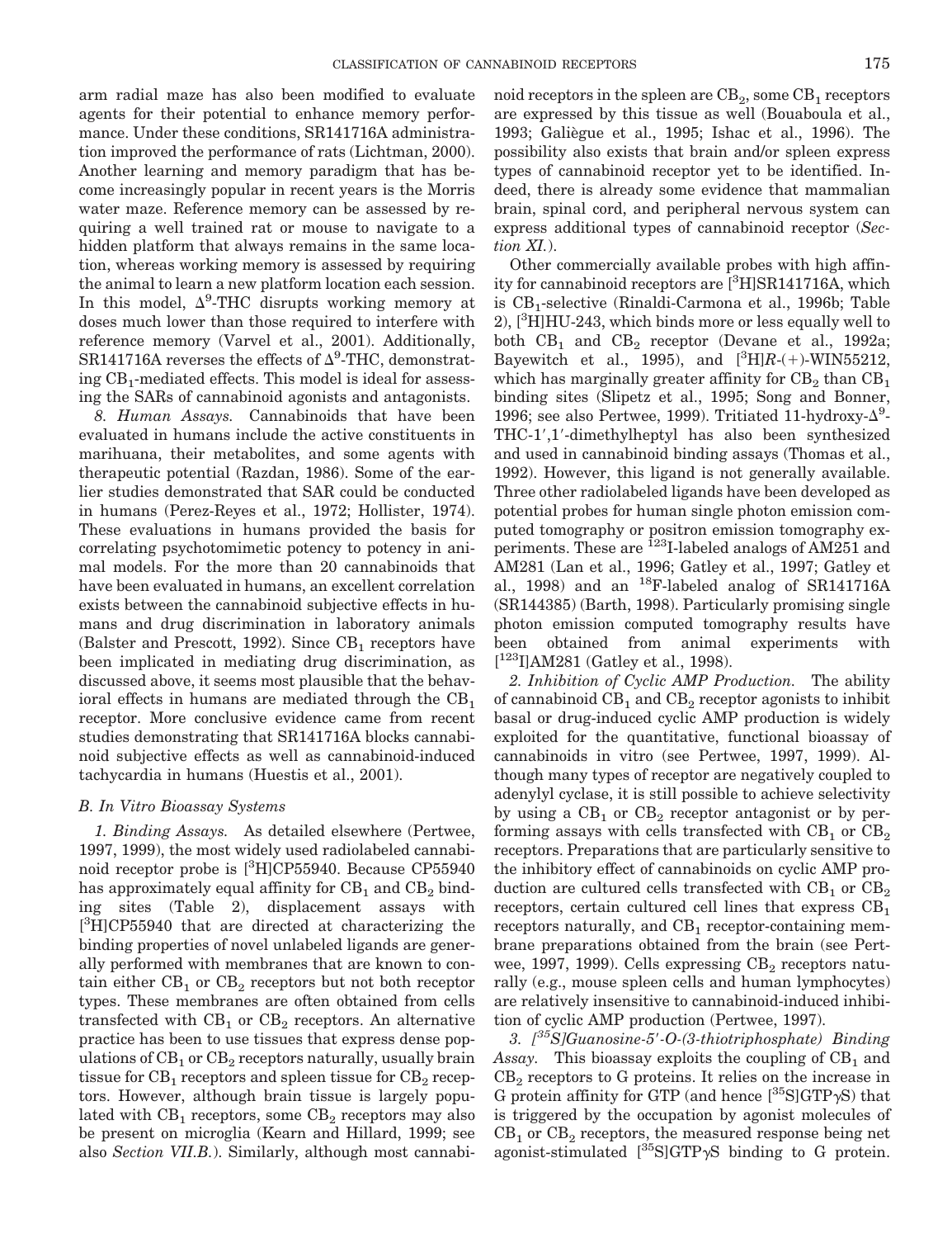The assay can be performed with the same range of tissue preparations that are used for the cyclic AMP assay, again in the presence or absence of selective CB1 or  $CB_2$  antagonists. In addition,  $[35S]GTP\gamma S$  is sometimes used in autoradiography experiments with tissue sections (Sim et al., 1995; Selley et al., 1996; Breivogel et al., 1997). To minimize  $[35S]GTP\gamma S$  binding that occurs in the absence of the agonist and so maximize agonistinduced stimulation of binding, high amounts of GDP and sodium chloride are usually added to the bioassay system (Sim et al., 1995; Selley et al., 1996; Breivogel et al., 1998). Since GDP decreases basal binding of  $[^{35}S]GTP\gamma S$  to a greater extent than agonist-stimulated binding, the overall consequence of adding GDP is an increase in net agonist-stimulated  $[^{35}S]GTP\gamma S$  binding (Breivogel et al., 1998). The extent to which net agoniststimulated  $[35S]GTP<sub>Y</sub>S$  binding can be enhanced in this way is limited by the concentration-related inhibitory effect that GDP has on absolute levels of both basal and agonist-stimulated binding. Thus, as GDP concentrations are progressively raised, a point is eventually reached at which  $[35S]GTP\gamma S$  binding has fallen to a level that is too low to be measured reproducibly (Selley et al., 1996). The optimal GDP concentration appears to be higher for the assay of agonists with high than with low relative intrinsic activities, such that the ability of an agonist with low relative intrinsic activity to increase [ 35S]GTPS binding above basal levels may be completely abolished when the concentration of GDP is increased (Breivogel et al., 1998; Griffin et al., 1998).

The  $[35S]GTP\gamma S$  assay is less sensitive than the cyclic AMP and isolated tissue assays described under *Sections III.B.2.* or *III.B.4*. Presumably, this is because the measured responses in these other bioassays are located further along the signaling cascade than G protein, so that there is greater signal amplification. The [<sup>35</sup>S]GTP<sub>Y</sub>S assay should be independent of any variations that may exist between tissues in the relative contribution made by different G protein-coupled effector mechanisms. This is because it provides a total measure of G protein-mediated cannabinoid receptor activation rather than a measure of the activation of just one particular cannabinoid receptor effector mechanism as in the cyclic AMP assay. However, the  $[^{35}S]GTP\gamma S$  assay will be affected by both the type and the relative abundance of G protein  $\alpha$  subunits. For example, if more  $\mathrm{G}_{\mathrm{o}}\alpha$ is expressed than  $G_i \alpha$ , the  $G_o \alpha$  response will dominate. Also, some G protein  $\alpha$  subunits, such as Gq/11, are difficult to detect in the  $[35S]GTP<sub>\gamma</sub>S$  assay.

*4. Inhibition of Electrically Evoked Contractions of Isolated Smooth Muscle Preparations.* Smooth muscle preparations most often used for the bioassay of cannabinoids are the mouse isolated vas deferens and the myenteric plexus-longitudinal muscle preparation of guinea pig small intestine. These bioassays, which are particularly sensitive, rely on the ability of cannabinoid receptor agonists to act through  $CB_1$  receptors to inhibit

electrically evoked contractions (Pertwee et al., 1992; Pertwee, 1997, Pertwee, 2001a). The  $CB_1$  receptors are located on prejunctional neurons and mediate inhibition of electrically evoked contractile transmitter release (Coutts and Pertwee, 1997; Pertwee, 1997; Schlicker and Kathmann, 2001). It is also possible that  $CB_2$ -like receptors (see *Section XI.*) share the ability of  $CB_1$  receptors to mediate inhibition of evoked contractions of the mouse vas deferens (Griffin et al., 1997). Several types of noncannabinoid receptor can mediate inhibition of evoked contractions of the mouse vas deferens or myenteric plexus-longitudinal muscle preparation. Consequently, to achieve selectivity, it is necessary to establish the susceptibility of agonists to antagonism by a selective  $CB<sub>1</sub>$  antagonist, such as SR141716A (Pertwee et al., 1995b, 1996).

#### *C. Practical Difficulties*

One practical difficulty associated with the bioassay of cannabinoids both in vivo and in vitro is the high lipophilicity and low water solubility of these compounds, as this necessitates the use of nonaqueous vehicles. Indeed, it was this difficulty that prompted the development of the water-soluble cannabinoid receptor agonist O-1057 (Pertwee et al., 2000). Commonly used vehicles for the in vivo or in vitro administration of cannabinoid receptor agonists and antagonists include ethanol, dimethyl sulfoxide, polyvinylpyrrolidone, Tween 80, Cremophor, Emulphor, and bovine serum albumin (BSA). These are used singly or in combination, either by themselves or mixed with water or saline. Results obtained using such vehicles should be interpreted with caution because the vehicles may themselves produce pharmacological changes, for example, by perturbing membrane phospholipids. Consequently, vehicle control experiments are vital. These vehicles may also affect the apparent potencies of cannabinoid receptor ligands. Indeed, as detailed elsewhere (Pertwee, 1997), there are reports that  $[^{3}H]$ CP55940 binding to CB<sub>1</sub>-containing membranes can be markedly influenced by the concentration of BSA used for cannabinoid solubilization. For example, in binding experiments with rat brain sections, Herkenham et al. (1991) found the apparent dissociation constant of  $[^{3}H]$ CP55940 to be 2.6 nM in the presence of 1% BSA but 15 nM in the presence of 5% BSA. For endocannabinoids, a second practical difficulty is that they are substrates both of membrane transporters and of hydrolytic enzymes such as FAAH (*Section I.*). It is for this reason that experiments with anandamide are often performed in the presence of a FAAH inhibitor, such as the general protease inhibitor phenylmethylsulfonyl fluoride (see Pertwee, 1997). Alternative strategies have been to perform experiments with  $FAAH^{-/-}$  mice (Cravatt et al., 2001) or with analogs that are more resistant than anandamide to enzymic hydrolysis, for example, *R*-(-)-methanandamide (*Section II.*).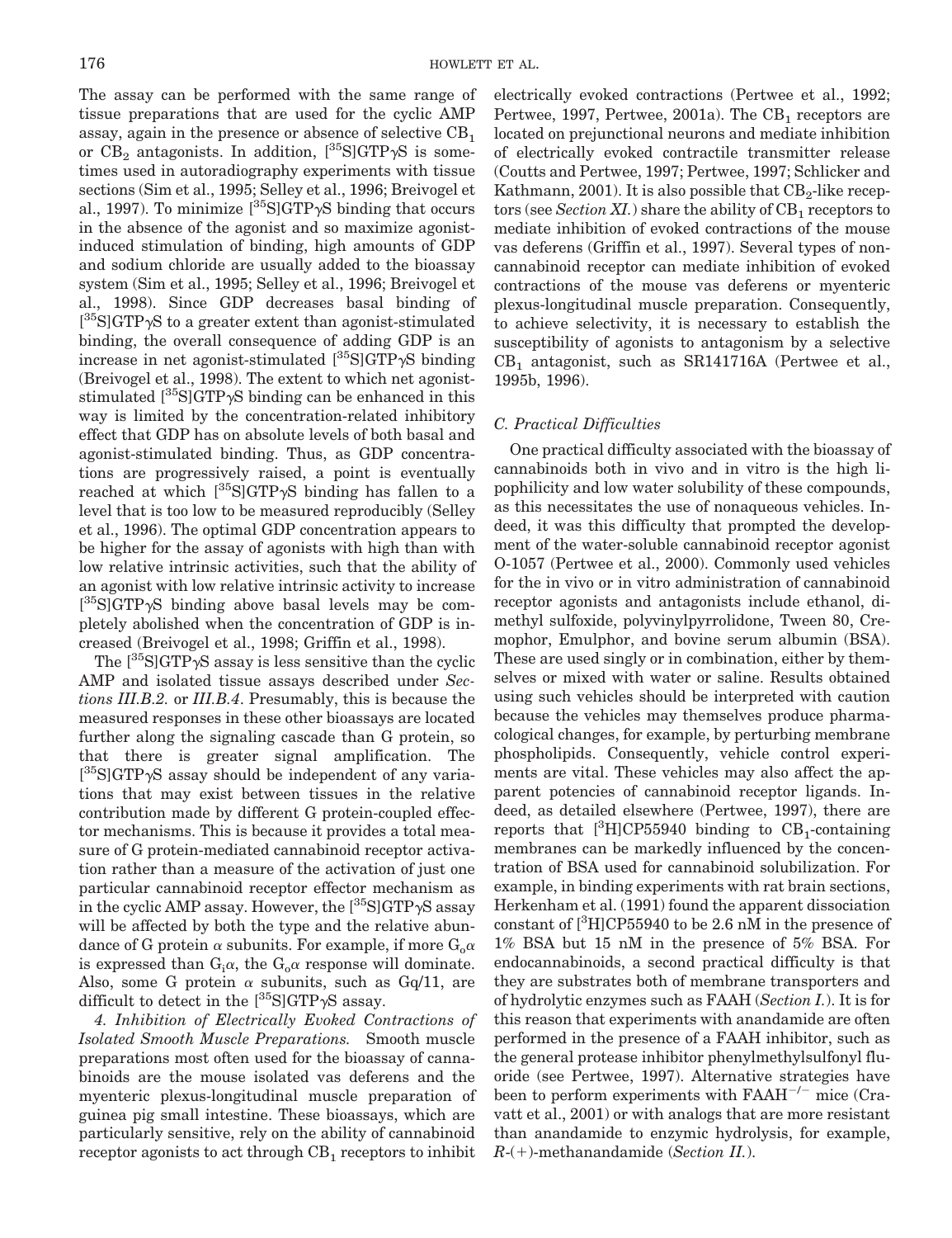#### **IV. Cellular Signal Transduction**

Agonist stimulation of  $CB_1$  and  $CB_2$  cannabinoid receptors activates a number of signal transduction pathways via the  $G<sub>i/o</sub>$  family of G proteins (see reviews by Howlett, 1995a; Pertwee, 1997, 1999).  $CB_1$  receptor signaling through G proteins has been demonstrated by [ 35S]GTPS binding using rat brain membranes and brain slices (see *Section III.B.* for references). For CB<sub>1</sub> receptor-stimulated  $[35S]$ GTP $\gamma$ S binding, anandamide and  $R(+)$ -methanandamide are partial agonists compared with  $R-$ (+)-WIN55212, levonantradol, CP55940, 2-arachidonoylglycerol, and desacetyl-L-nantradol (see Howlett and Mukhopadhyay, 2000 for review and original references). In CHO cells expressing recombinant  $hCB<sub>2</sub>$  receptors,  $[^{35}S]GTP\gamma S$  binding was stimulated by anandamide as a partial agonist compared with HU-210, whereas 2-arachidonoylglycerol was a full agonist (Hillard et al., 1999; Gonsiorek et al., 2000). Inverse agonist activity exhibited by SR141716A and analogs has been most clearly demonstrated by a decrement in [<sup>35</sup>S]GTP<sub>Y</sub>S binding to G proteins in brain preparations (Landsman et al., 1997; Meschler et al., 2000).

Free  $\mathrm{G}_\mathrm{i}\alpha$  proteins regulate adenylyl cyclase, leading to an inhibition of cyclic AMP production. The consequent damping of phosphorylation by protein kinase A may modulate signaling pathways, such as that of ion channels and focal adhesion kinase. It is believed that free  $\beta\gamma$ dimers mediate the regulation of ion channels, mitogenactivated protein kinase (MAPK), and phosphatidylinositol-3-kinase (PI3K). However, it is not clear which  $\mathrm{G}_\mathrm{i/o}\alpha$  subtypes might be associated with the  $\beta\gamma$  dimers in heterotrimers responsible for those responses. It should be noted that values of potency and relative intrinsic activity may differ for the various signal transduction pathways. The relative intrinsic activities of various cannabinoid receptor agonists to evoke a response via G proteins has been discussed by Breivogel et al. (1998) and Kearn et al. (1999). This section will summarize the most well characterized signaling pathways for cannabinoid receptors.

#### *A. Regulation of Adenylyl Cyclase*

Inhibition of adenylyl cyclase has been characterized in brain tissue and neuronal cells expressing  $CB_1$  and in human lymphocytes and mouse spleen cells expressing  $CB<sub>2</sub>$  receptors (see Howlett and Mukhopadhyay, 2000 and Pertwee, 1997, 1999 for review). The finding that cultured cell lines that express recombinant  $CB_1$  or  $CB_2$ receptors lead to inhibition of cyclic AMP production is supportive evidence that these receptor types can initiate this response (Matsuda et al., 1990; Felder et al., 1992; Vogel et al., 1993; Slipetz et al., 1995).  $CB_1$  and  $CB<sub>2</sub>$  receptor-mediated inhibition of adenylyl cyclase is a pertussis toxin-sensitive cellular event, indicating the requirement for  $G_{i/0}$  proteins (Howlett et al., 1986; Felder et al., 1992; Pacheco et al., 1993; Vogel et al.,

1993). Adenylyl cyclase activity in N18TG2 membranes possessing endogenous  $CB_1$  receptors was inhibited by anandamide,  $R-(+)$ -methanandamide, and 2-arachidonoylglycerol, with relative intrinsic activities similar to desacetyl-L-nantradol, *R*-(-)-WIN55212, or CP55940 (Childers et al., 1994; Pinto et al., 1994; Howlett and Mukhopadhyay, 2000). In CHO cells expressing  $CB<sub>2</sub>$  $receptors, an and amide and  $R-(+)$ -methanandamide par$ tially inhibited forskolin-stimulated cyclic AMP accumulation at high concentrations (Felder et al., 1995; Hillard et al., 1999; Gonsiorek et al., 2000). The data suggest that anandamide is an agonist with low relative intrinsic activity for  $CB_2$  receptor- compared with  $CB_1$  receptor-mediated cyclic AMP production. 2-Arachidonoylglycerol has been found to behave as a full agonist when the measured effect is inhibition of forskolin-stimulated cyclic AMP accumulation in CHO cells expressing recombinant  $CB_2$  receptors (Gonsiorek et al., 2000).

Stimulation of adenylyl cyclase has been reported in pertussis toxin-treated cells, suggesting that in the absence of functional  $G_{i/0}$  coupling, the CB<sub>1</sub> receptor can activate  $G_s$  (Glass and Felder, 1997). The isoform of adenylyl cyclase expressed in cells is predicted to be a major determinant of the outcome of cannabinoid receptor activation, as demonstrated by studies in Vogel's laboratory (Rhee et al., 1998). These researchers found that expression of  $CB_1$  or  $CB_2$  cannabinoid receptors in a host cell coexpressing adenylyl cyclase isoforms 1, 3, 5, 6, or 8 resulted in inhibition of cyclic AMP accumulation. However, coexpression of either cannabinoid receptor type with adenylyl cyclase isoforms 2, 4, or 7 resulted in stimulation of cyclic AMP accumulation.

#### *B. Regulation of Ion Channels*

1. Ion Channel Modulation by Protein Kinase A.  $CB_1$ cannabinoid receptors activate A-type potassium currents in rat hippocampal cells (Childers and Deadwyler, 1996). This response is due to the modulation of the intracellular cyclic AMP concentrations, thereby regulating the net phosphorylation of ion channel proteins by protein kinase A.

*2. K*- *Channel Activation.* Exogenously expressed  $CB_1$  receptors couple to the inwardly rectifying  $K_{ir}$  channels in AtT-20 pituitary tumor cells in a pertussis toxinsensitive manner, indicating that  $G_{i\alpha}$  proteins serve as transducers of the response (Henry and Chavkin, 1995; Mackie et al., 1995). Anandamide was a full agonist  $\emph{compared with}$   $\emph{R-}(+)$ -WIN $55212$  in the  $\emph{K}_{\rm ir}$  current activation in the AtT-20 cell model (Mackie et al., 1995); however, it was a partial agonist in *Xenopus laevis* oocytes coexpressing the  $CB_1$  receptor and G protein-coupled inwardly rectifying potassium channel 1 and G protein-coupled inwardly rectifying potassium channel 4 channels (McAllister et al., 1999).

*3. Inhibition of Voltage-Gated L, N, P, and Q Ca2*- *Channels.* L-type  $Ca^{2+}$  channels were inhibited by anandamide and  $R$ -(+)-WIN55212 in cat brain arterial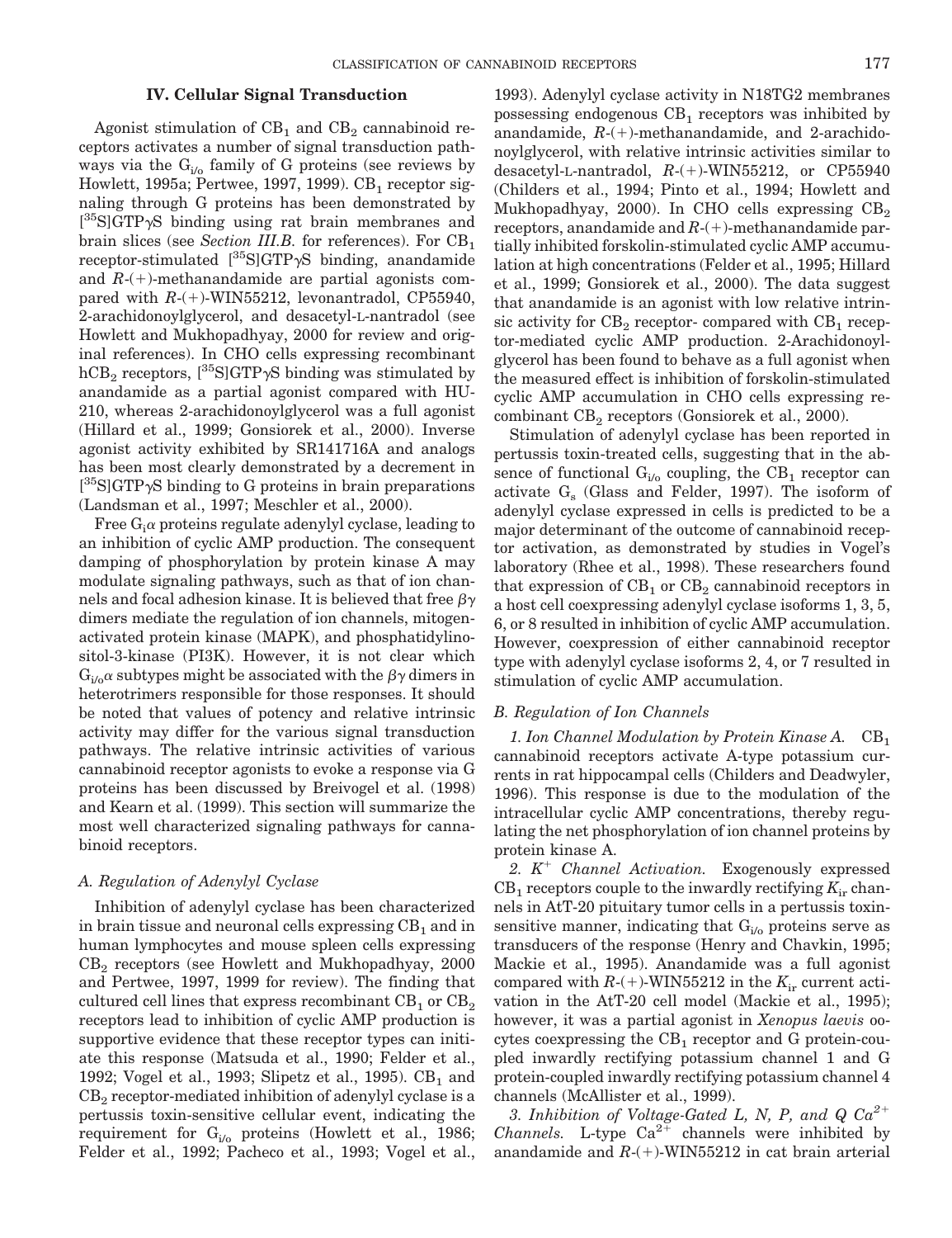smooth muscle cells, which express mRNA for the  $CB_1$ receptor (Gebremedhin et al., 1999). The cannabinoidevoked inhibition of L-type  $Ca^{2+}$  currents was blocked by pertussis toxin and SR141716A and was pharmacologically correlated with vascular relaxation in cat cerebral arterial rings (Gebremedhin et al., 1999).

The CB<sub>1</sub> receptor inhibits N-type voltage-gated Ca<sup>2+</sup> channels in neuronal cells through  $G_{i\prime o}$  protein (Caulfield and Brown, 1992; Mackie and Hille, 1992; Felder et al., 1993; Mackie et al., 1993; Pan et al., 1996). Anandamide was a partial agonist compared with  $R-(+)$ WIN55212 or CP55940 (Mackie et al., 1993). 2-Arachidonoylglycerol and analogs inhibited the depolarizationevoked rise in intracellular  $Ca^{2+}$  as detected by Fura-2 in differentiated NG108-15 cells (Sugiura et al., 1997b). Anandamide was a partial agonist, and arachidonic acid was without effect.

 $R$ - $(+)$ -WIN55212 and anandamide were both full agonists to inhibit Q-type  $\text{Ca}^{2+}$  currents in AtT-20 pituitary cells expressing recombinant  $CB<sub>1</sub>$  receptors (Mackie et al., 1995). This response was pertussis toxin-sensitive, implicating  $G_{i/0}$  proteins as transducers. Anandamide inhibited P/Q-type  $Ca^{2+}$  fluxes (i.e., blocked by  $\omega$ -agatoxin-IVa) as detected by Fura-2 fluorescence in rat cortical and cerebellar brain slices (Hampson et al., 1998). This response was blocked by SR141716A and pertussis toxin, indicating mediation by  $CB_1$  receptors and  $G_{i\prime o}$ proteins. Neither  $R-(+)$ -WIN55212 nor anandamide were able to inhibit Q-type  $Ca^{2+}$  currents in AtT-20 cells expressing  $CB_2$  receptors, indicating that the  $CB_2$  receptor fails to couple to this current (Felder et al., 1995).

# *C. Regulation of Intracellular Ca2*- *Transients*

Cannabinoid agonists evoked a rapid, transient increase in intracellular free  $Ca^{2+}$  in undifferentiated N18TG2 neuroblastoma and NG108-15 neuroblastoma-glioma hybrid cells (Sugiura et al., 1996, 1997a). This response was blocked by SR141716A, confirming mediation by the  $CB_1$ receptor (Sugiura et al., 1996, 1999). For this response, HU-210, CP55940,  $\Delta^9$ -THC, anandamide, and  $R$ -(+)methanandamide behaved as partial agonists compared with 2-arachidonoylglycerol or 1(3)-arachidonoylglycerol (Sugiura et al., 1996, 1997a, 1999). The 2-arachidonoylglycerol-evoked intracellular  $Ca^{2+}$  transient was blocked by pertussis toxin and by a phospholipase C inhibitor, suggesting a mechanism whereby a receptor-mediated release of  $G_{i\alpha}$   $\beta\gamma$  subunits might activate phospholipase C $\beta$ , leading to inositol-1,4,5-triphosphate  $(\text{IP}_3)$  release (Sugiura et al., 1996, 1997a). An interaction between  $CB<sub>1</sub>$  cannabinoid receptors and phospholipase C was shown in cultured cerebellar granule neurons, in which cannabinoid agonists augmented the  $Ca^{2+}$  signal in response to NMDA receptor stimulation or  $K^+$  depolarization (Netzeband et al., 1999). The response was antagonized by SR141716A, pertussis toxin, and the phospholipase C inhibitor  $1-[6-(17\beta-3-1)]$ methoxyestra-1,3,5(10)-trien-17-yl)amino)hexyl]-1*H*-

pyrrole-2,5-dione (Netzeband et al., 1999). The source of the released  $Ca^{2+}$  was a caffeine-sensitive and IP<sub>3</sub> receptor-sensitive pool. In contrast, studies of CHO cells expressing recombinant  $CB_1$  or  $CB_2$  receptors were unable to detect release of  $IP_3$  or phosphatidic acid in response to anandamide or  $R-+1$ -WIN55212, under conditions in which other exogenously expressed receptors coupled to phospholipases C could evoke  $IP_3$  release (Felder et al., 1992, 1995). This suggests that the cellular milieu may be a factor in this  $CB_1$  receptor signal transduction pathway.

## *D. Regulation of Focal Adhesion Kinase, Mitogen-Activated Protein Kinase, Phosphatidylinositol-3- Kinase, and Ceramide Metabolism*

*1. Signal Transduction via Focal Adhesion Kinase.* Cannabinoid agonists stimulated *tyr*-phosphorylation of focal adhesion kinase (FAK) (pp125) in hippocampal slices (Derkinderen et al., 1996). The response could be blocked with SR141716A and pertussis toxin as evidence for mediation by  $CB_1$  receptors and  $G_{i/0}$ . The *tyr*-phosphorylation of FAK in brain slices was reversed by 8-Br-cyclic AMP and mimicked by protein kinase A inhibitors, suggesting that G<sub>i</sub>-mediated inhibition of adenylyl cyclase is integral to this pathway (Derkinderen et al., 1996). FAK is important for integrating cytoskeletal changes with signal transduction events, perhaps playing a role in synaptic plasticity.

*2. Signal Transduction via Mitogen-Activated Protein Kinase and Phosphatidylinositol-3-Kinase.* MAPK (p38) was activated in CHO cells expressing recombinant  $CB_1$  receptors (Rueda et al., 2000) and in human umbilical vein endothelial cells possessing endogenous  $CB_1$  receptors (Liu et al., 2000). MAPK (p42/p44) was activated via  $CB_1$  receptors in U373MG astrocytic cells and in host cells expressing recombinant  $CB<sub>1</sub>$  receptors (Bouaboula et al., 1995b). In C6 glioma and primary astrocyte cultures,  $\Delta^9$ -THC and HU-210 activated MAPK (p42/p44) (Sánchez et al., 1998; Guzmán and Sánchez, 1999). These effects were mediated by  $CB_1$ receptors and  $G_{i/0}$  proteins inasmuch as they were blocked by SR141716A and pertussis toxin. In WI-38 fibroblasts, anandamide promoted *tyr*-phosphorylation of extracellular signal-regulated kinase 2 and increased MAPK activity (Wartmann et al., 1995). In some cells,  $CB<sub>1</sub>$  receptor signaling via MAPK was blocked by wortmannin (Bouaboula et al., 1995b; Wartmann et al., 1995), implicating PI3K as a mediator along this pathway.  $\Delta^9$ -THC promoted Raf-1 translocation to the membrane and phosphorylation in cortical astrocytes (Sánchez et al., 1998). From these studies, one could envisage a pathway whereby  $CB_1$  receptor-mediated  $G_{i\prime o}$ release of  $\beta\gamma$  subunits leads to activation of PI3K, resulting in tyrosine phosphorylation and activation of Raf-1, and subsequent MAPK phosphorylation. Regarding functions regulated by the MAPK pathway, CP55940-stimulated MAPK activity led to activation of the  $\text{Na}^+/\text{H}^+$  exchanger in CHO cells stably expressing the  $CB_1$  receptor (Bouaboula et al., 1999). Anandamide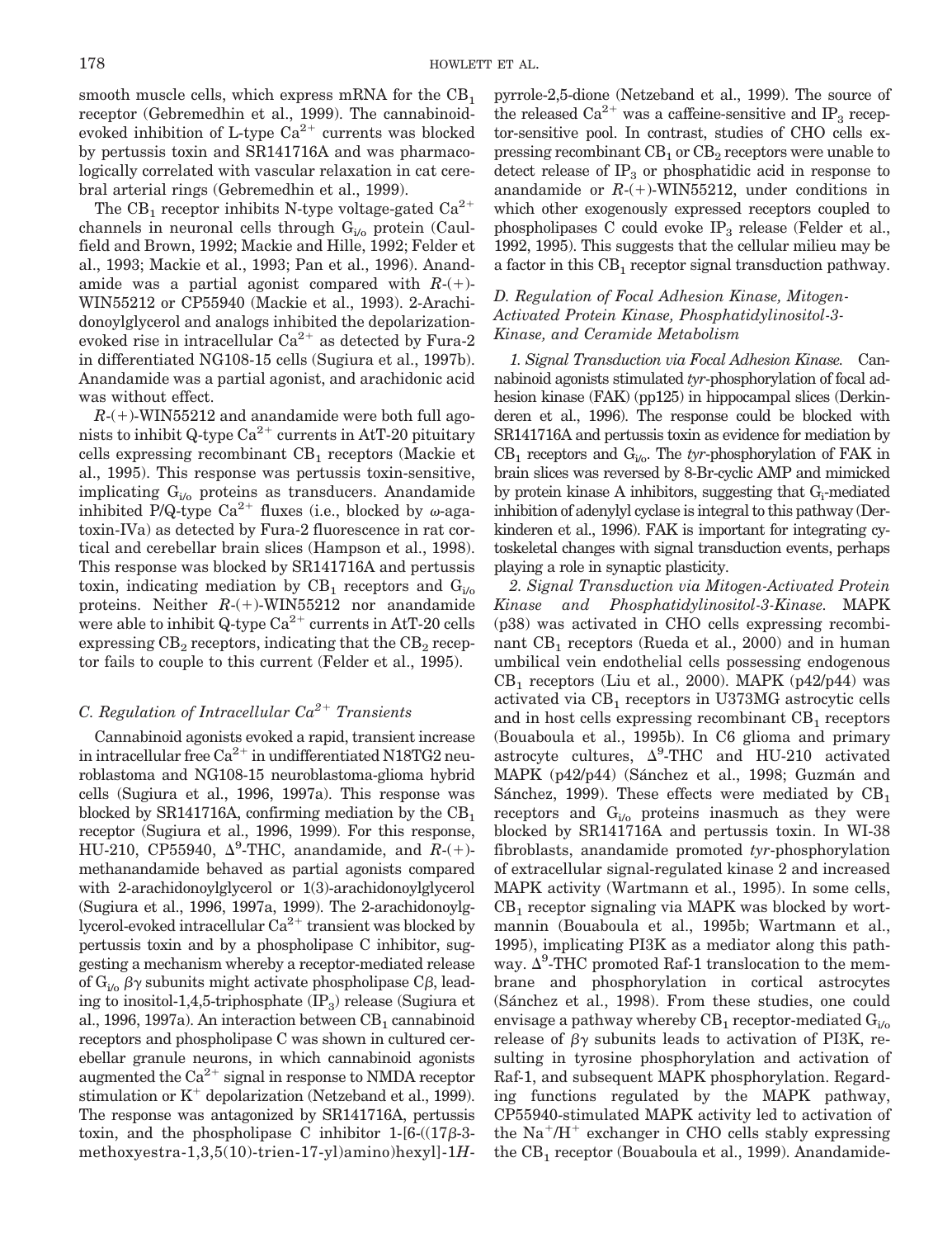stimulated MAPK activity was associated with phosphorylation of cytoplasmic phospholipase  $A_2$ , release of <sup>[3</sup>H]arachidonic acid, and subsequent synthesis of prostaglandin  $E_2$  in WI-38 cells (Wartmann et al., 1995).

In C6 glioma and primary astrocyte cultures,  $\Delta^9$ -THC and HU-210 increased glucose metabolism and glycogen synthesis (Guzmán and Sánchez, 1999). The activation of  $G_{i\prime o}$  and PI3K by cannabinoid agonists led to activation of protein kinase B/Akt (isoform  $I_B$ ) in U373MG astrocytic cells and in CHO cells expressing recombinant CB<sub>1</sub> receptors (Gómez del Pulgar et al., 2000). Protein kinase B phosphorylation and inhibition of glycogen synthase kinase-3 could account for increased glycogen synthase activity and increased glycolysis in responsive cells.

MAPK was activated in cultured human promyelocytic HL-60 cells possessing endogenous  $CB<sub>2</sub>$  receptors and in CHO cells expressing recombinant  $CB<sub>2</sub>$  receptors (Bouaboula et al., 1996). However, cannabinoid drugs failed to activate protein kinase B in HL-60 cells, suggesting that a PI3K mechanism may not be regulated by  $CB<sub>2</sub>$  receptors in this model (Gómez del Pulgar et al., 2000).

*3. Signal Transduction via Ceramide.* Studies with primary astrocyte cultures showed that anandamide,  $\Delta^9$ -THC, and HU-210 increased glucose metabolism, phospholipid synthesis, and glycogen synthesis via an SR141716A-inhibitable but pertussis toxin-resistant mechanism (see reviews by Guzmán and Sánchez, 1999 and Guzmán et al., 2001 for commentary and original references). Data supported a pathway that utilizes the adaptor protein Fan (*f*actor *a*ssociated with *n*eutral sphingomyelinase) to couple  $CB_1$  receptor stimulation to sphingomyelinase activation, release of ceramide, and subsequent activation of the Raf-1/MAPK cascade (Sánchez et al., 2001). In a second mechanism, ceramide activated carnitine palmitoyltransferase I within astrocyte mitochondrial membranes to stimulate ketogenesis and fatty acid oxidation (Blázquez et al., 1999).

Prolonged (days) elevation of intracellular ceramide has been associated with events leading to decreased proliferation and apoptosis in glioma cells (see Guzmán) et al., 2001 for review). This response was initiated by chronic stimulation of both  $CB_1$  and  $CB_2$  receptors on a susceptible C6 glioma strain and involves increased ceramide synthesis via serine palmitoyltransferase, Raf-1 activation, and MAPK (p42/44) activation.

## *E. Immediate Early Gene Expression and Protein Synthesis Regulation*

MAPK activation can be linked to expression of immediate early genes, as has been demonstrated for Krox-24 expression mediated by  $CB_1$  receptors in U373MG human astrocytoma cells (Bouaboula et al., 1995a). Krox-24 expression was stimulated via  $CB<sub>2</sub>$  receptors in HL-60 promyelocytes (Bouaboula et al., 1996). Intracerebroventricular injection of anandamide evoked

an increase in c-FOS immunoreactive protein in rat brain (Patel et al., 1998). Cannabinoid receptor agonists activated c-Jun N-terminal kinase (JNK1 and JNK2) in  $CHO$  cells expressing recombinant  $CB<sub>1</sub>$  receptors (Rueda et al., 2000). The pathway for JNK activation involves  $G_{i\prime}$  proteins, PI3K, and Ras (Rueda et al., 2000).

The suppression of prolactin receptor and *trk* nerve growth factor receptor synthesis by anandamide in human breast cancer MCF-7 cells may be due to a  $CB_1$ receptor-mediated decrease in protein kinase A and increase in MAPK activities (De Petrocellis et al., 1998; Melck et al., 1999). This  $CB_1$ -mediated response ultimately led to an antiproliferative effect on the cells.

#### *F. Regulation of Nitric Oxide Synthase*

Nitric oxide (NO) production was stimulated by anandamide in rat median eminence fragments (Prevot et al., 1998) and by anandamide or CP55940 in leech or muscle ganglia (Stefano et al., 1997a,b; 1998). Responses in these tissues were blocked by SR141716A, implicating the involvement of a  $CB_1$ -like receptor. Antagonism by  $N<sup>G</sup>$ -nitro-L-arginine methyl ester suggests that a signal transduction pathway must lead to regulation of NOS (Prevot et al., 1998). Because both anandamide and the NO-generating agent *S*-nitroso-*N*-acetyl-penicillamine could inhibit the release of preloaded radiolabeled dopamine from invertebrate ganglia, a role for NO in mediating the effects of anandamide on neurotransmitter release was implied (Stefano et al., 1997a).

Anandamide and HU-210 stimulated NO production in human saphenous vein segments (Stefano et al., 1998), cultured human arterial endothelial cells (Fimiani et al., 1999; Mombouli et al., 1999), cultured human umbilical vein endothelial cells (Maccarrone et al., 2000), and human monocytes (Stefano et al., 1996). These responses were blocked by SR141716A, implicating  $CB_1$  receptors. In cultured human arterial endothelial cells, NO generation was preceded by a rapid increase in intracellular  $Ca^{2+}$  concentration (Fimiani et al., 1999; Mombouli et al., 1999), consistent with the stimulation of a  $Ca^{2+}$ -regulated constitutive NOS. In saphenous vein endothelia, the generation of NO required  $Ca^{2+}$  in the perfusate, suggesting that an extracellular source of  $Ca^{2+}$  might be required for NOS activation (Stefano et al., 1998). In human vein arterial cells, generation of NO and peroxynitrite was associated with activation of the anandamide transporter (Maccarrone et al., 2000).

Anandamide inhibited induction of inducible NOS (iNOS) by lipopolysaccharide plus interferon- $\gamma$  in saphenous vein endothelium (Stefano et al., 1998) and neonatal mouse astrocytes (Molina-Holgado et al., 1997). The modulation of iNOS induction by anandamide required NO production, and this was blocked by SR141716A, implicating the  $CB_1$  receptor. The response could be mimicked by *S*-nitrosyl-*N*-acetyl-penicillamine, suggest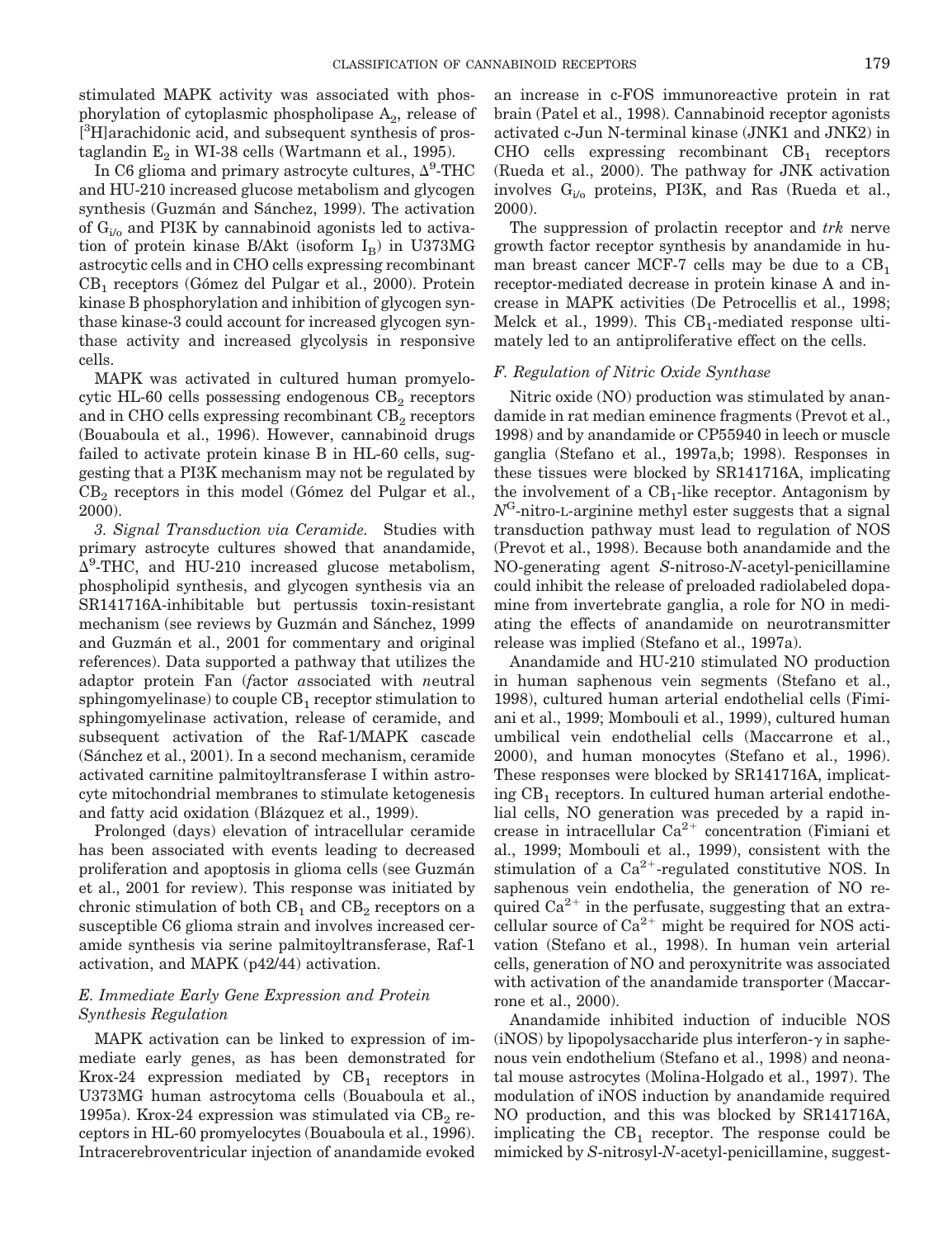ing that transient NO production (presumably via a constitutive type of NOS) regulated the induction of iNOS (Stefano et al., 1998). Because both anandamide and *S*-nitrosyl-*N*-acetyl-penicillamine diminished the cyclic AMP accumulation evoked by lipopolysaccharide plus interferon- $\nu$ , these authors suggested that the mechanism for suppression of iNOS induction involved the inhibition of cyclic AMP production by NO (Stefano et al., 1998). It is well recognized that NO reversibly inhibits adenylyl cyclase isoforms 5 and 6 by a *cys*nitrosylation mechanism (Tao et al., 1998; McVey et al., 1999), providing a basis for postulating this mechanism.

The attenuation of iNOS induction by  $\Delta^9$ -THC in RAW 264.7 cells implicated the  $CB_2$  receptor and a mechanism involving a decrement in cyclic AMP (Jeon et al., 1996). In mouse peritoneal macrophages, the attenuation of iNOS induction by a series of cannabinoid drugs exhibited a relative order of potency that did not resemble the expected profile for  $CB_1$  or  $CB_2$  receptors (Coffey et al., 1996).

## **V. Molecular Biology of Cannabinoid Receptors**

Although the existence of cannabinoid receptors was known before their cloning, the receptors presently known as  $CB_1$  and  $CB_2$  cannabinoid receptors were cloned as part of strategies based on conserved sequence motifs to clone G protein-coupled receptors in general rather than specifically trying to clone cannabinoid receptors. It was only after extensive screening of an expressed rat brain cDNA clone that it was identified as the  $CB_1$  cannabinoid receptor (Matsuda et al., 1990). Human (Gérard et al., 1990, 1991) and mouse homologues (Chakrabarti et al., 1995) have since been re-

ported. They encode proteins of 472 (human) or 473 (rat, mouse) amino acids, including a rather long and well conserved amino terminal extracellular domain of 116 to 117 residues (Fig. 11). Overall, these three receptors have 97 to 99% amino acid sequence identity. A recent sequence-based phylogenetic study of placental mammals (Murphy et al., 2001) included partial sequences from 60 placental mammals covering amino acids 53 to 381 of the rat or mouse sequence (i.e., from the middle of the amino terminal domain to the beginning of the seventh transmembrane domain). There are 24 positions of 329 where more than one sequence differs from the consensus (Table 4). Seven are highly variable positions (67–68, 75–79, and 94) where more than 25% of the sequences differ from the consensus, all of which occur in the amino terminal domain. Except for positions 75 to 79, where the variation is concentrated in Rodentia and Lagomorpha, these variations are broadly distributed across phylogenetic groups. Of potentially greater pharmacological significance are four positions (176, 187, 259, and 271) at which humans and three of the four most closely related primates share common alterations. Except for position 176, where there is a conservative isoleucine for valine substitution at the extracellular end of helix 1, these are highly nonconservative changes located in extracellular loops close to helices 3 to 5, where they might affect binding of large ligands.

The  $CB_1$  coding sequence is contained in a single exon (see, for example, the human gene sequence in GenBank accession no. U73304), but the available cDNA sequences indicate that there must be at least one additional exon containing only 5-untranslated sequence. However, an alternatively spliced form of the human



FIG 11. Amino acid sequence alignment of human, rat, and mouse  $CB_1$  and  $CB_2$  receptors. Consensus matches are boxed and shaded with darker shading for identities and lighter shading for conservative substitutions. Numbering corresponds to the rat/mouse  $CB_1$  sequence. Underlines indicate the positions of the seven transmembrane helices. Helix 3 spans two lines as indicated by the arrowheads on the underline. The rat  $CB_2$  sequence is a consensus of GenBank accession nos. AF286721 and AF176350 together with edited trace data from the rat genome sequencing project (http:// www.ncbi.nlm.nih.gov/genome/seq/RnBlast.html). The rat  $CB_2$  residue at alignment position 310 appears to be polymorphic [i.e., either Ala (as shown) or Thr].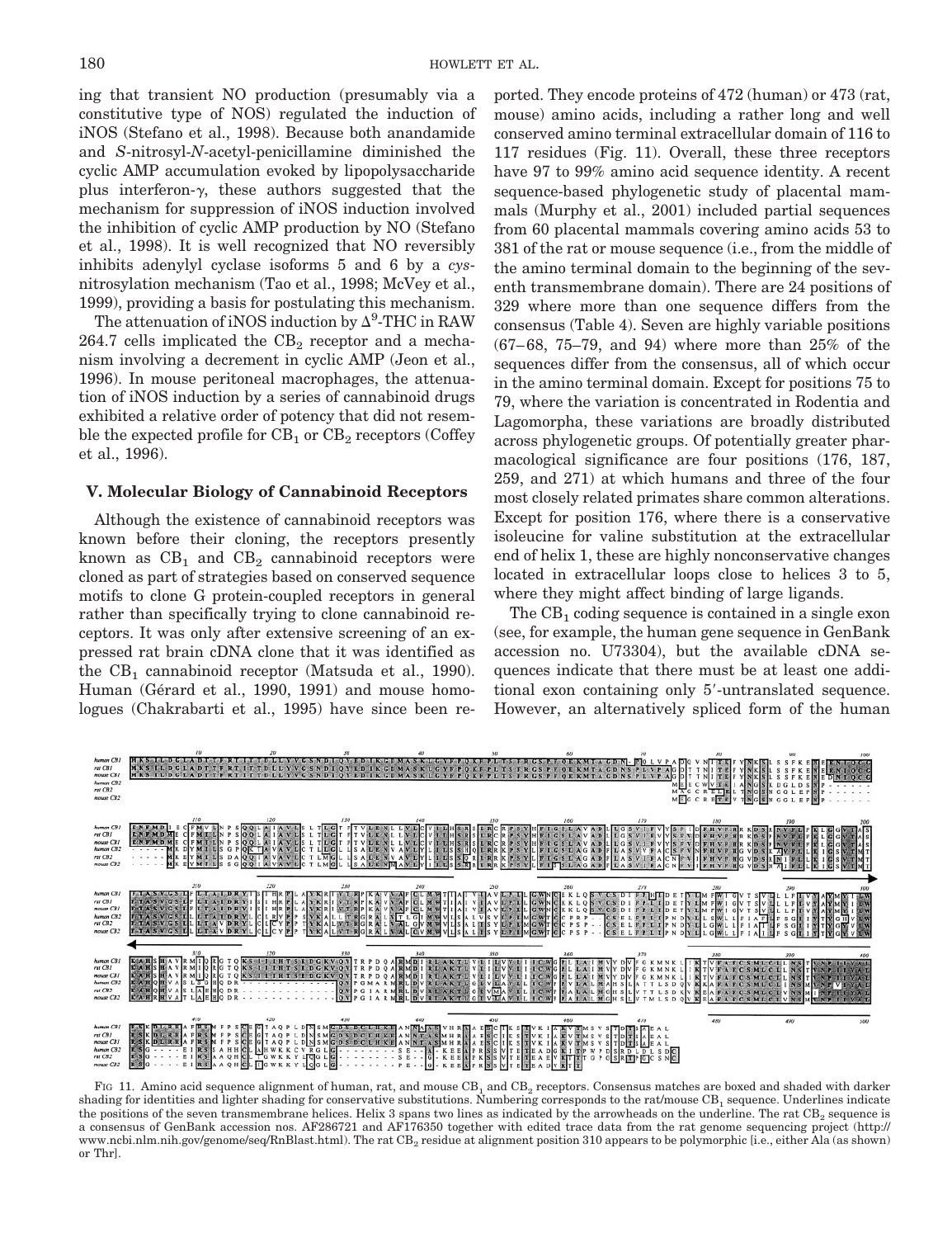| TABLE 4 |  |  |                                                                     |  |  |  |  |  |  |
|---------|--|--|---------------------------------------------------------------------|--|--|--|--|--|--|
|         |  |  | Amino acid sequence variations in $CB$ , among 60 placental mammals |  |  |  |  |  |  |

| Position <sup>a</sup> | Variants <sup>b</sup><br>Number/Total | Consensus               | Variants <sup>b</sup> | Domain                             |
|-----------------------|---------------------------------------|-------------------------|-----------------------|------------------------------------|
| 53                    | 9/59                                  | F                       | Y                     | Amino terminal                     |
| 66                    | 2/59                                  | D                       | E                     | Amino terminal                     |
| 67                    | 25/29                                 | N                       | S,T,H                 | Amino terminal                     |
| 68                    | 22/59                                 | ${\bf P}$               | A, S, T               | Amino terminal                     |
| 69                    | 4/59                                  | Q                       | P                     | Amino terminal                     |
| 71                    | 4/59                                  | $\overline{\mathbf{V}}$ | G,I,A                 | Amino terminal                     |
| 73                    | 12/59                                 | Α                       | G, V, S               | Amino terminal                     |
| 74                    | 4/59                                  | D                       | G, V, A               | Amino terminal                     |
| 75                    | 20/59                                 |                         | P,D                   | Amino terminal                     |
| 76                    | 20/59                                 | Q                       | $G,T,A,\rightarrow$   | Amino terminal                     |
| 77                    | 15/58                                 | $\overline{\mathbf{V}}$ | L, A, T, G, I         | Amino terminal                     |
| 79                    | 21/59                                 |                         | L,M,V                 | Amino terminal                     |
| 83                    | 2/59                                  | Y                       | $_{\rm F,L}$          | Amino terminal                     |
| 90                    | 12/60                                 | $\mathbf F$             | Y                     | Amino terminal                     |
| 94                    | 21/60                                 | E                       | D,G,                  | Amino terminal                     |
| 106                   | 4/60                                  | M                       |                       | Amino terminal                     |
| 111                   | 4/60                                  |                         |                       | Amino terminal                     |
| 176                   | 4/60                                  | V                       |                       | Extracellular end of TM1           |
| 187                   | 5/60                                  | P                       | R, H                  | Extracellular, adjacent to TM3     |
| 259                   | 4/60                                  | $\mathbf K$             | E                     | Extracellular, adjacent to TM4     |
| 262                   | 6/60                                  | Q                       | K, R                  | Extracellular, between TM4 and TM5 |
| 271                   | 4/60                                  | L                       | H                     | Extracellular, between TM4 and TM5 |
| 286                   | 2/54                                  | T                       | $\rm S$               | TM <sub>5</sub>                    |
| 312                   | 2/53                                  | $\mathbf R$             | ${\bf P}$             | Intracellular, between TM5 and TM6 |

TM, transmembrane.

*<sup>a</sup>* Numbering based on rat (or mouse) sequence.

*<sup>b</sup>* Variant sequences listed only for positions at which more than one sequence deviates from the consensus.

receptor has been reported (Shire et al., 1995), in which a 167 base portion of the coding exon is spliced out of the human mRNA leading to the predicted substitution of a different 28-residue sequence for the first 90 amino acids. This shorter mRNA appears to be relatively rare by reverse transcription-polymerase chain reaction analysis: 1 to 20% of the message in most brain areas, according to the original report, although it now appears that these are substantial overestimates due to overexposure of the autoradiograms. Moreover, the invariant GT of the splice donor site becomes a GA in both the rat and mouse genes, which implies that this alternative splicing should not occur in these species. Although a similarly spliced form of the rat receptor was also reported (Shire et al., 1995), it now appears that it does not exist in either rat (Shire et al., 1996b) or mouse (Ho and Zhao, 1996). Most importantly, the short isoform is likely to be inefficiently translated because it initiates at the second AUG of the mRNA and has a T rather than the highly preferred A or G at the critical  $-3$ -position (i.e., three bases before the AUG) (Kozak, 1994). The question of whether the shorter protein is expressed in significant quantities is presently unanswered; however, if it were to be expressed in significant quantities, the guidelines of the International Union of Pharmacology Committee on Receptor Nomenclature and Drug Classification would dictate that the short isoform be referred to as  $CB_{1(b)}$  and the major (i.e., larger) isoform should be  $CB_{1(a)}$ . To date, the short isoform has been referred to as  $CB_{1A}$  (Shire et al., 1995). The  $CB_1$  mRNA is typically 5.5 to 6 kb, but an alternatively polyadenylated cDNA sequence was reported (Matsuda et al., 1990), which is

2.6-kb shorter in the rat. This species is not usually detected on Northern blots, but the predominant mRNA in human testis is only 4 kb and might represent a similar alternatively polyadenylated mRNA (T. I. Bonner, unpublished observations).

There was no substantial evidence for a second cannabinoid receptor until the  $hCB_2$  cDNA was cloned from HL-60 cells (Munro et al., 1993). Its 360-amino acid sequence is quite different from that of  $CB<sub>1</sub>$ , especially in its much shorter amino terminal domain where there is no significant conservation (Fig. 11). Between transmembrane domains 1 and 7, the  $CB<sub>2</sub>$  protein is only 48% identical to that of  $CB_1$ , substantially less than the 70 to 80% usually seen between different types of G proteincoupled receptors, but enough to have led to its identification as a cannabinoid receptor. It is reported to be expressed primarily in spleen (Fig. 12). The mouse  $CB<sub>2</sub>$ gene has been cloned (Shire et al., 1996a) and is only 82% identical in amino acid sequence to the human receptor and is 13 amino acids shorter at the carboxyl terminal. The rat gene (Griffin et al., 2000) is similar to the mouse gene, except that it is 13 amino acids longer at the carboxyl terminal. It should be noted that this rat receptor is in fact a hybrid mouse-rat receptor with the first and last six amino acids derived from mouse sequence used as polymerase chain reaction primers. As with the  $CB<sub>1</sub>$  gene, the coding sequence is contained in a single exon of the mouse gene (see GenBank accession no. U21681), but available cDNA sequence indicates that there is at least one additional exon containing only 5-untranslated sequence.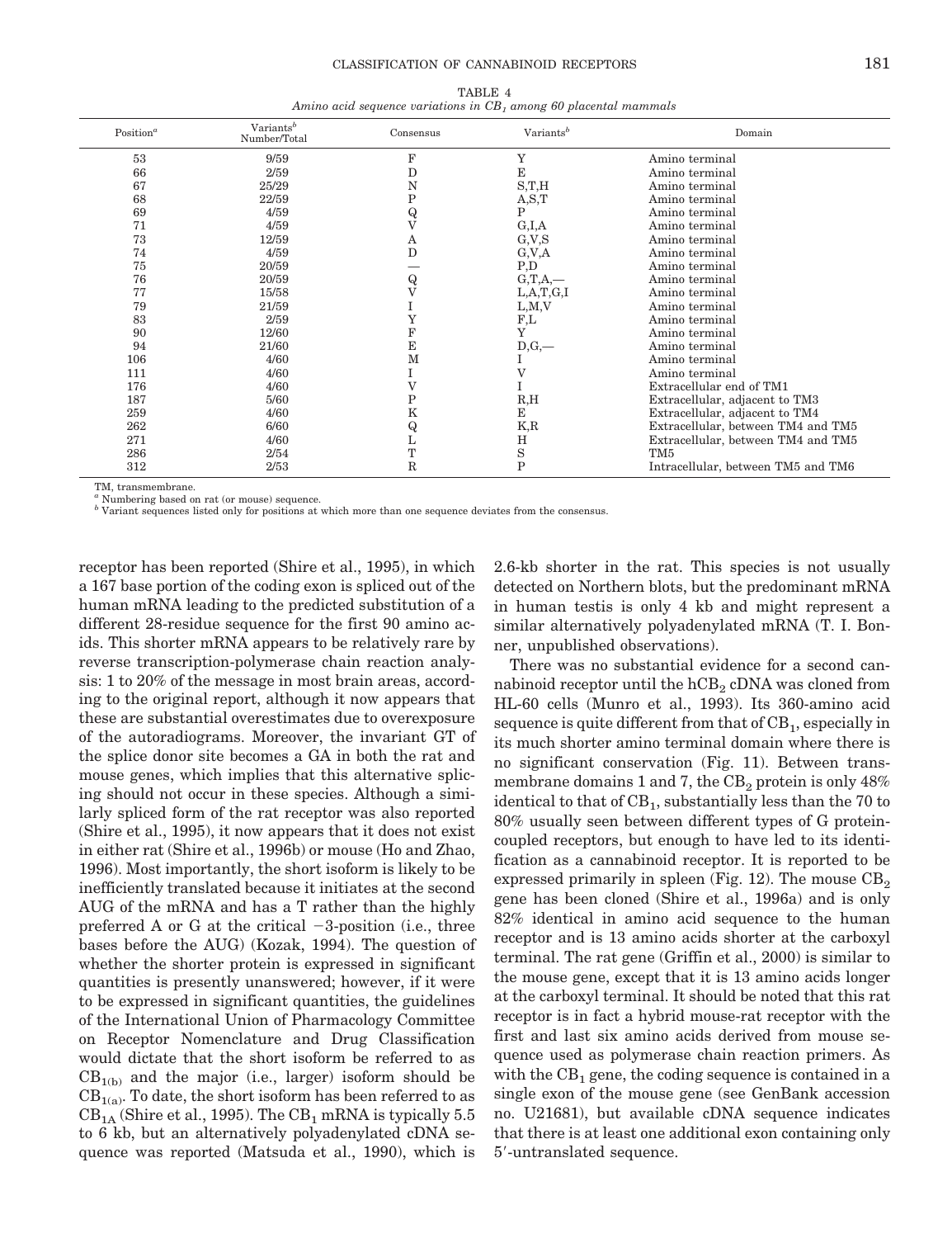

FIG 12. Autoradiographs show cannabinoid receptor binding (a, f, g) and CB<sub>1</sub> (b, d) and CB<sub>2</sub> (c, e) mRNA expression in sections from the mouse (sagittal) and human brain (coronal) and mouse spleen (M. Herkenham and A. H [ 3 H]CP55940, a high-affinity agonist, shows high levels of receptors in the basal ganglia, cerebellum, hippocampus (hipp), and cerebral cortex (a). Cells expressing  $CB_1$  mRNA are shown in a similar plane of section (b). Lack of detectable  $CB_2$  expression in brain (c) indicates that the binding is to the  $CB_1$  type. In contrast, spleen has the opposite relative abundance of  $CB_1$  (d) versus  $CB_2$  mRNA (e) expression. The human brain has a distribution of cannabinoid receptors that closely matches that of the mouse, with high levels expressed in the basal ganglia, intermediate levels in the amygdala and hypothalamus, and low levels in the thalamus (f, g). The high levels of binding in many areas [cerebellar molecular layer, globus pallidus (GP, GPe), entopeduncular nucleus (Ep, GPi), substantia nigra pars reticulata (SNR), and dentate gyrus molecular layer] are on axons of cells expressing mRNA in afferent areas, such as the caudate putamen (CPu). Some cells in cortex and hippocampus express extremely high levels of  $CB_1$  message (arrows in b). Bars measure 1 mm for mouse and 1 cm for human.

Although the amino terminal domain of the  $CB<sub>1</sub>$  receptor is uncommonly long and well conserved, it appears to play no major role in ligand recognition, as deletion of the first 89 amino acids of the  $hCB_1$  receptor has no effect on CP55940 binding affinity (Rinaldi-Carmona et al., 1996a). Similarly, the altered amino terminal sequence presented by the  $CB_{1(b)}$  isoform has little effect (0- to 3-fold) on the pharmacological properties of several agonists and only a 5- to 10-fold effect on the properties of the SR141716A antagonist.

Site-directed mutagenesis has only recently begun to define which residues constitute the agonist binding sites. Mutation of lysine 192 of the  $hCB_1$  receptor to an alanine demonstrated that this lysine is critical for the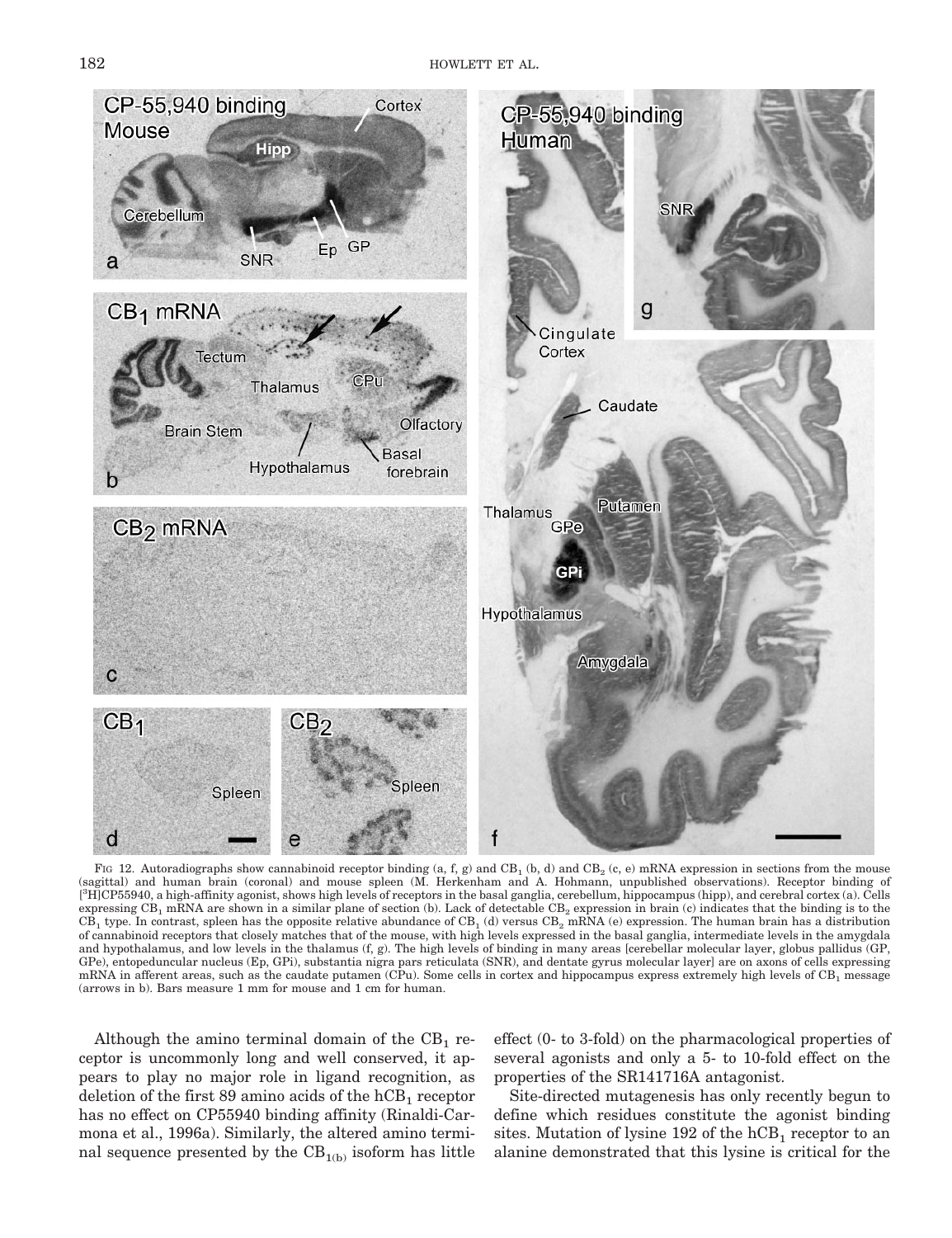binding of several agonists (CP55940, HU-210, and anandamide), whereas the mutation has no appreciable effect on either binding or receptor activation by  $R-(+)$ WIN55212 (Song and Bonner, 1996). Clearly, the agonist binding site is not precisely the same for all agonists. This lysine is located at the extracellular end of helix three in both the  $CB_1$  and  $CB_2$  receptors, a region commonly implicated in agonist binding in other G protein-coupled receptors. This result was extended (Chin et al., 1998) to show that the conservative substitution of an arginine for the lysine had little effect, whereas potentially much more disruptive substitutions of glutamine or glutamic acid eliminated binding of CP55940 but had little effect on binding of  $R$ - $(+)$ -WIN55212. However, when the corresponding mutations of the  $hCB<sub>2</sub>$ receptor at lysine 109 were tested, both the arginine and the alanine substitutions had little effect (Tao et al., 1999). Molecular modeling of the two alanine-substituted receptors  $(CB_1K192A$  and  $CB_2K109A)$  indicated that the  $CB<sub>2</sub>$  receptor still could bind CP55940 via hydrogen bonds to serine 112 that were absent in  $CB_1$  at the corresponding residue, glycine 195. When the  $CB<sub>2</sub>K109A$  receptor was altered to also change Ser112 to Gly112, its properties recapitulated those of the  $CB<sub>1</sub>K192A$  receptor, thus confirming the modeling prediction. More recently, mutation of the  $CB_1$  receptor to change Gly195 to Ser195, analogous to the  $CB_2$  receptor, has been shown to increase affinity for  $R$ -(+)-WIN55212 4-fold (Chin et al., 1999). Thus, there are two residues that are adjacent on the same face of helix 3, which play a critical role in binding of agonists other than  $R-(+)$ WIN55212 but a minor role in binding of  $R-(+)$ WIN55212. A complementary situation occurs in helix 5, where the corresponding residues Val282 in  $CB_1$  and Phe $197$  in  $\text{CB}_2$  confer the selectivity of  $R$ -(+)-WIN55212 for  $CB_2$  (Song et al., 1999). Substitution of phenylalanine for Val282 in  $CB_1$  results in an increase in affinity for  $R$ -(+)-WIN55212 to the  $\text{CB}_2$  value, whereas the converse mutation, replacing Phe197 of  $CB<sub>2</sub>$  with a valine, results in a decrease of  $R-+1$ -WIN55212 affinity to the  $CB<sub>1</sub>$  value. Neither substitution affects affinities for CP55940, HU-210, or anandamide.

A number of other mutations have been reported that alter residues that are highly conserved throughout the rhodopsin family of G protein-coupled receptors, such as the aspartic acid in helix 2 (Tao and Abood, 1998; Roche et al., 1999), the DRY motif at the intracellular end of helix 3 (Rhee et al., 2000b), the tryptophan in the middle of helix 4 (Rhee et al., 2000a), and the tyrosine near the intracellular end of helix 7 (Feng and Song, 2001). These mutations generally give the same results as observed with the analogous mutations in other receptors. Given the highly conserved nature of these residues and their positions generally near the intracellular ends of the helices, it is likely that they are not so much a part of the agonist binding site as they are important for conformations that play a role in transmitting the binding signal

to the G proteins. Of more interest for the agonist binding sites is the tryptophan at the extracellular end of helix 4. Conservative mutations of Trp172 in  $hCB<sub>2</sub>$  to phenylalanine or tyrosine had little effect, but removal of the aromatic side chain by substitution of alanine or leucine eliminated binding of HU-210, CP55940, and  $R-$ (+)-WIN55212. The implications of these results are not clear, but it is worth noting that Trp172 is part of a GWNC motif shared (with some deviations from the G and N) by the sphingosine-1 phosphate and lysophosphatidic acid receptors and a small group of orphan receptors, GPR3, GPR6, and GPR12. All of these receptors have a cysteine at the extracellular end of helix 4 instead of the cysteine that is commonly found at the extracellular end of helix 3 and thought to participate in disulfide bonding that constrains the ends of helix 3 and 5. Similar loss of binding has been reported for the  $CB<sub>2</sub>$ receptor when nearby Cys174 is replaced with serine (Shire et al., 1996a).

Studies with chimeric  $CB<sub>1</sub>/CB<sub>2</sub>$  receptors (Shire et al., 1996a) demonstrate that the selectivity of the antagonist SR141716A for  $CB_1$  is provided about equally by the portions of the receptor on either side of the beginning of helix 5. Substitution of helices 4 through 5 of the  $CB<sub>2</sub>$ receptor into  $CB_1$  resulted in loss of SR141716A binding without altering CP55940 binding, which, together with chimeras substituting only the loop between the two helices, suggests that the specificity lies within helices 4 and 5. However, the critical chimera in which helices 4 and 5 from  $CB_1$  might have been expected to confer high-affinity antagonist binding on a  $CB<sub>2</sub>$  receptor failed to bind either ligand. More recent mutations of the  $hCB<sub>2</sub>$ receptor aimed at defining the selectivity of SR144528 for  $CB<sub>2</sub>$  identified three mutations in or adjacent to helix 4, S161A, S165A, and C175S, which eliminated SR144528 binding but had little effect on CP55940 or *R*-(+)-WIN55212 binding or activity (Gouldson et al., 2000). A molecular model was presented that accounted for the role of the two serine residues but did not account for the Cys175 residue. The complementary mutations of the  $CB_1$  receptor that might have been expected to gain SR144528 binding were not attempted. Nevertheless, this is yet another case where mutations have been identified that have dramatic effects on the binding of one ligand but not others.

No significant genetic polymorphism has been reported for the cannabinoid receptor genes. A silent mutation in the coding sequence of the CB<sub>1</sub> gene,  $1259G \rightarrow$ A in codon 453 (Thr), has been reported (Gadzicki et al., 1999) to be common in the German population, but since this does not alter the amino acid sequence of the receptor, it is of little pharmacological significance. Another study that determined the coding sequence from 21 individuals, seven of whom exhibited extreme responses to cannabis, found no amino acid-changing mutations (Hoehe et al., 2000).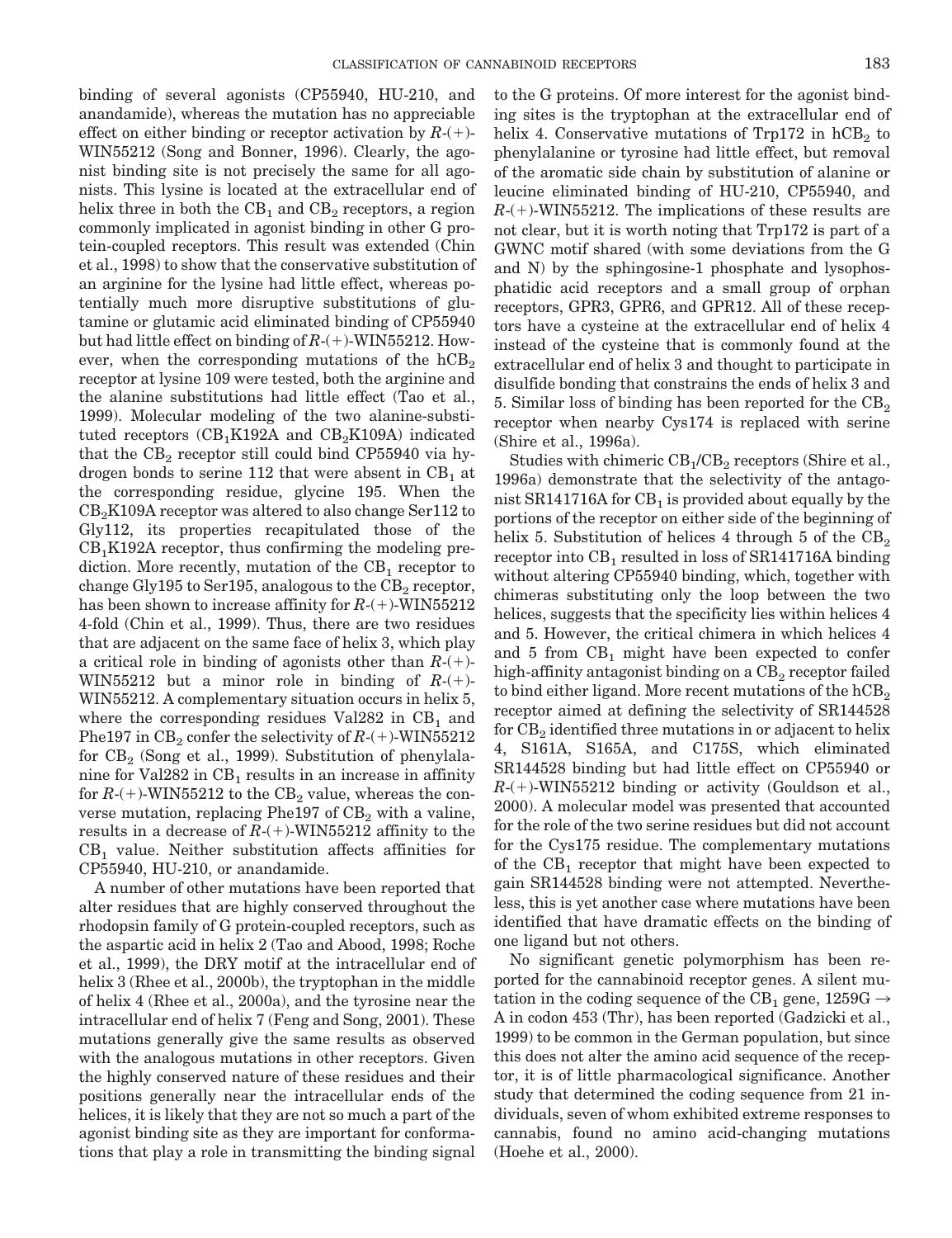#### **VI. Cannabinoid Receptor Knockout Mice**

The relatively recent creation both of transgenic mice bearing a genetic deletion of the  $CB_1$  or  $CB_2$  receptor and of  $CB<sub>1</sub>/CB<sub>2</sub>$  double knockouts has provided additional avenues for probing cannabinoid receptor function in both the CNS and periphery. Through gene targeting and homologous recombination in embryonic stem cells, two independent laboratories have generated  $CB_1$  receptor knockout mice (Ledent et al., 1999; Zimmer et al., 1999). After implantation in pseudopregnant females, homozygous offspring  $(CB_1^{-/-})$  lacked expression of the wild-type  $CB_1$  receptor both in the CNS and periphery. Using identical techniques, mice were bred lacking the  $CB_2$  receptor  $(CB_2^{-/-})$  (Buckley et al., 2000).  $CB_1 / CB_2$ double-knockout mice have been obtained with the expected mendelian frequency by mating mice heterozygous for both receptors  $(\overline{CB_1}^{+/-}/CB_2^{+/-})$  (N. E. Buckley and A. Zimmer, personal communication).

 $CB<sub>1</sub>$  knockout mice bred on a C57BL/6J background showed a variety of spontaneous phenotypes, including hypoactivity, reduced locomotion and rearing, supraspinal hypoalgesia, and increased mortality (Zimmer et al., 1999). Subsequent studies revealed a spontaneous reduction in feeding behavior (Di Marzo et al., 2001b) and change in male hormone balance (Paria et al., 2001). In contrast, mice bred on a CD1 background showed increased locomotor and exploratory activity when newly exposed to an arena but no change in supraspinal hypoalgesia or mortality (Ledent et al., 1999).  $CB<sub>1</sub>$  null mice showed an increase in long-term potentiation (Böhme et al., 2000) and improvements in memory scores (Reibaud et al., 1999), supporting a role for this receptor in cognitive function. Both  $CB_1$  receptor knockout mouse lines demonstrated complete loss of cannabinoid agonist-induced behaviors, such as hypolocomotion, hypothermia, spinal and supraspinal analgesia, and bradycardia, consistent with a central role for  $CB_1$  receptors in these phenotypes. Moreover, these mice demonstrated less responsiveness to the reinforcing properties of opiates but not other drugs of dependence, suggesting a role for  $CB_1$  receptors in specific addictive behaviors (Ledent et al., 1999; Mascia et al., 1999; Cossu et al., 2001). For the most part, results observed in mice treated with selective  $CB_1$  receptor antagonists mimic the findings observed in the transgenic animals. However, developmental changes may have occurred in brain architecture to compensate for the lack of  $CB_1$  receptors, as has been suggested from studies of neuropeptide expression (Steiner et al., 1999). These findings suggest that studies with  $CB_1$  receptor knockout mice, as with other knockout mice, should be interpreted with caution and should be supported with pharmacological experiments.

One of the most promising uses of receptor knockout mice is to uncover new receptor types (see also *Section XI.*). Studies with  $CB_1$  receptor knockout mice have revealed non- $CB_1$  receptor-mediated responses to cannabinoid ago-

nists in the CNS (see also *Section XI.*).  $R-(+)$ -WIN55212mediated reduction in excitatory postsynaptic currents occurred in both wild-type and  $CB_1$  receptor null mice, suggesting that the  $\gamma$ -aminobutyric acid (GABA)ergic currents are modulated by an unknown cannabinoid receptor (Ha´jos et al., 2001). Anandamide showed analgesic and hypolocomotor effects of similar magnitude in both wildtype and  $CB_1$  receptor knockout mice, again indicating the expression of an anandamide-sensitive non- $CB_1$ , non- $CB_2$ receptor in brain tissue (Di Marzo et al., 2000b). Radioligand binding studies and functional  $GTP\gamma S$  binding assays using anandamide and  $R$ - $(+)$ -WIN55212 indicate the presence of a non- $CB_1$  or  $-CB_2$  receptor in brain tissue (Breivogel et al., 2001). Similar non- $CB_1$  receptor-mediated regulation of mesenteric vasodilation was observed in  $CB_1, CB_2,$  and  $CB_1/CB_2$  double-knockout mice (Járai et al., 1999).

Few studies have revealed a role for the  $CB<sub>2</sub>$  receptors using the  $CB<sub>2</sub>$  knockout mice. To date, one study has shown a role for  $CB_2$  receptors in cannabinoid agonistmediated inhibition of helper T cell activation, in which the response was lost in  $CB_2$  null mice but not in their wild-type controls (Buckley et al., 2000). A study detailing the phenotype of the  $CB<sub>1</sub>/CB<sub>2</sub>$  double receptor knockout mice has not been published to date.

## **VII. Tissue Distribution of Cannabinoid Receptors**

#### *A. Neuronal Distribution of Cannabinoid Receptors*

The distribution of  $CB_1$  cannabinoid receptors has been investigated in considerable detail. Studies have used quantitative autoradiography, in situ hybridization, and immunocytochemistry, yielding complementary information. Investigations of  $CB<sub>2</sub>$  cannabinoid receptor distribution are fewer. These indicate that this receptor is primarily localized on cells in structures associated with the immune system.

Autoradiographic studies of  $CB<sub>1</sub>$  receptors are noteworthy for several reasons. They preceded the cloning of the receptor, indicated that the receptor was expressed in regions predicted from the behavioral effects of cannabinoids, and also established that cannabinoid receptors are expressed at high levels compared with other G protein-coupled receptors. Historically, autoradiography studies with [3H]CP55940 helped to establish the existence of a high-affinity cannabinoid receptor. As shown in Fig. 12, cannabinoid receptors were found to be particularly enriched in cerebral cortex, hippocampus, basal ganglia, and cerebellum, regions that were predicted from the behavioral effects of cannabinoids. Lower levels were found in hypothalamus and spinal cord.  $CB_1$  receptor binding was almost absent from the respiratory centers of the brainstem, consistent with the clinical observation of the low lethality of cannabis overdose (Robson, 2001).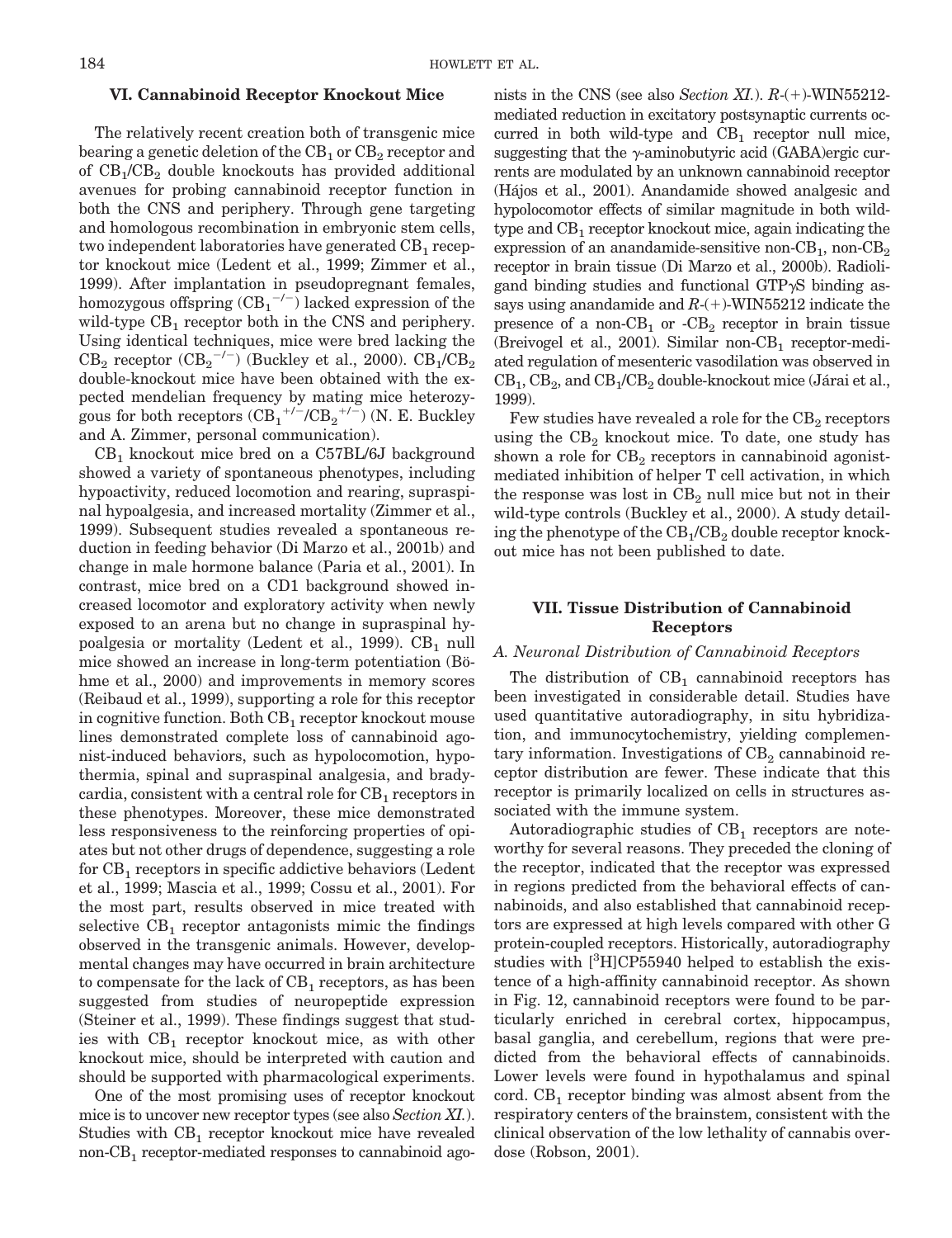Detailed autoradiographic studies have been conducted in several species, including human, monkey, and rat (Herkenham et al., 1990, 1991; Glass et al., 1997). Qualitatively, all species have similar distributions; however, subtle differences are seen. For example, in humans,  $CB_1$  receptors are more highly expressed in amygdala and cingulate cortex compared with rat or monkey (Herkenham et al., 1990). Differences like these may explain interspecies differences in the behavioral effects of cannabinoids. In contrast to other anatomical techniques, the autoradiographic studies can give a quantitative measure of the density of cannabinoid receptors. These studies often found levels of expression greater than 1 pmol/mg tissue. These densities are greater than those of most other G protein-coupled receptors and are comparable with levels found for common ionotropic receptors (Greenamyre et al., 1984; Bowery et al., 1987). Comprehensive anatomical surveys have also been conducted with tritiated  $R-(+)$ -WIN55212 and with SR141716A. These compounds gave a similar distribution as [3H]CP55940 (Jansen et al., 1992; Rinaldi-Carmona et al., 1996b). However, with the recent demonstration of physiological effects of  $R-$ (+)-WIN55212 in  $CB_1$  knockout mice (*Section XI*.), reexamination of these latter studies is in order.

Soon after the cloning of the  $CB_1$  receptor, several in situ hybridization studies were conducted (Mailleux et al., 1992; Matsuda et al., 1993). The results of these studies generally agreed with the results of the preceding autoradiographic studies, taking into account that in situ hybridization will identify  $CB_1$  receptor mRNA in cell bodies, whereas autoradiography will label receptors throughout the neuron. An important finding from the in situ studies was the corroboration of the impression from the autoradiographic studies that  $CB_1$  receptors are often found on axons and probably their terminals (Fig. 12). Another interesting finding from the in situ studies was that cannabinoid receptor expressing neurons have two general patterns of distribution (Mailleux et al., 1992; Matsuda et al., 1993). In some regions, they are expressed broadly and uniformly. For example, in cerebellum, almost all granule cells express  $CB_1$ . In contrast, in the hippocampus, despite intense labeling of the pyramidal cell layer in the autoradiographic studies, most neurons do not express appreciable levels of  $CB_1$ mRNA. Instead, a few neurons express very high levels. A similar pattern is found in the cerebral cortex.

Once antibodies were developed against the  $CB<sub>1</sub>$  receptor, immunocytochemical studies were possible. Several of these have been conducted using distinct antibodies (Fig. 13). Two comprehensive surveys of  $CB_1$  receptor expression in rat brain have been undertaken (Tsou et al., 1998a; Egertová and Elphick, 2000). In both of these studies, cannabinoid receptors were found in the regions predicted from the earlier autoradiographic and in situ hybridization studies. These surveys emphasized the high levels of  $CB_1$  receptor expressed on axonal fibers,



FIG 13. Electron micrograph of consecutive rat brain hippocampal sections stained with the  $C$  terminus- $CB_1$  antibody showing that inhibitory terminals presynaptically express  $CB_1$  cannabinoid receptors in the hippocampus. Serial sections have been cut through a  $CB_1$ -immunoreactive axon terminal forming a symmetrical (GABAergic) synapse (thick arrow) on a dendrite in the stratum radiatum of the CA1 region. Gold particle labeling (small arrows) is restricted to the inner surface of the bouton, where the intracellular carboxy terminus epitope of  $CB<sub>1</sub>$  is located. A small arrowhead indicates a dense core vesicle. In contrast, the complete lack of staining in axon terminals  $(\star)$ , forming an asymmetrical synapse (large arrowhead), suggests that glutamatergic axons do not contain  $CB_1$  receptors. Scale bar is 0.2  $\mu$ m. Courtesy of I. Katona and T. F. Freund.

especially at their terminals. Detailed electron microscope (EM) studies in rat and human hippocampus found that cell-surface  $CB_1$  receptors were found almost exclusively on presynaptic terminals (Hájos et al., 2000; Katona et al., 2000). EM gold studies suggest that hippocampal  $CB_1$  receptors are expressed on the membrane of the entire presynaptic bouton, with the exception of the active zone. In contrast, EM studies in striatum suggest that  $CB_1$  receptors may be expressed more widely. This report found  $CB_1$  labeling of postsynaptic elements and even perivascular astroglia (Rodríguez et al., 2001).

The anatomical localization of cannabinoid receptors has also given additional insight into their function. For example,  $CB_1$  receptors are often expressed on synaptic terminals that release both GABA and cholecystokinin (CCK) (Katona et al., 1999; Marsicano and Lutz, 1999; Tsou et al., 1999; see also Fig. 13). Thus, inhibition of neurotransmission by  $CB_1$  receptor activation will cause not only a decrease in GABA release but also a decrease in CCK release (*Section VIII.*). Another interesting feature is the reciprocal nature of the localization of  $CB_1$ receptors and the endocannabinoid hydrolyzing enzyme  $(FAAH)$ . In at least some brain regions,  $CB_1$  receptors and FAAH appear to be localized on opposing neurons (Egertová et al., 1998; Tsou et al., 1998b). For example, hippocampal pyramidal neurons and cerebellar Purkinje neurons both express high levels of FAAH and few  $CB<sub>1</sub>$  receptors. Conversely, FAAH expression is low in hippocampal interneurons and cerebellar granule cells, which synapse onto pyramidal neurons and Purkinje neurons, respectively.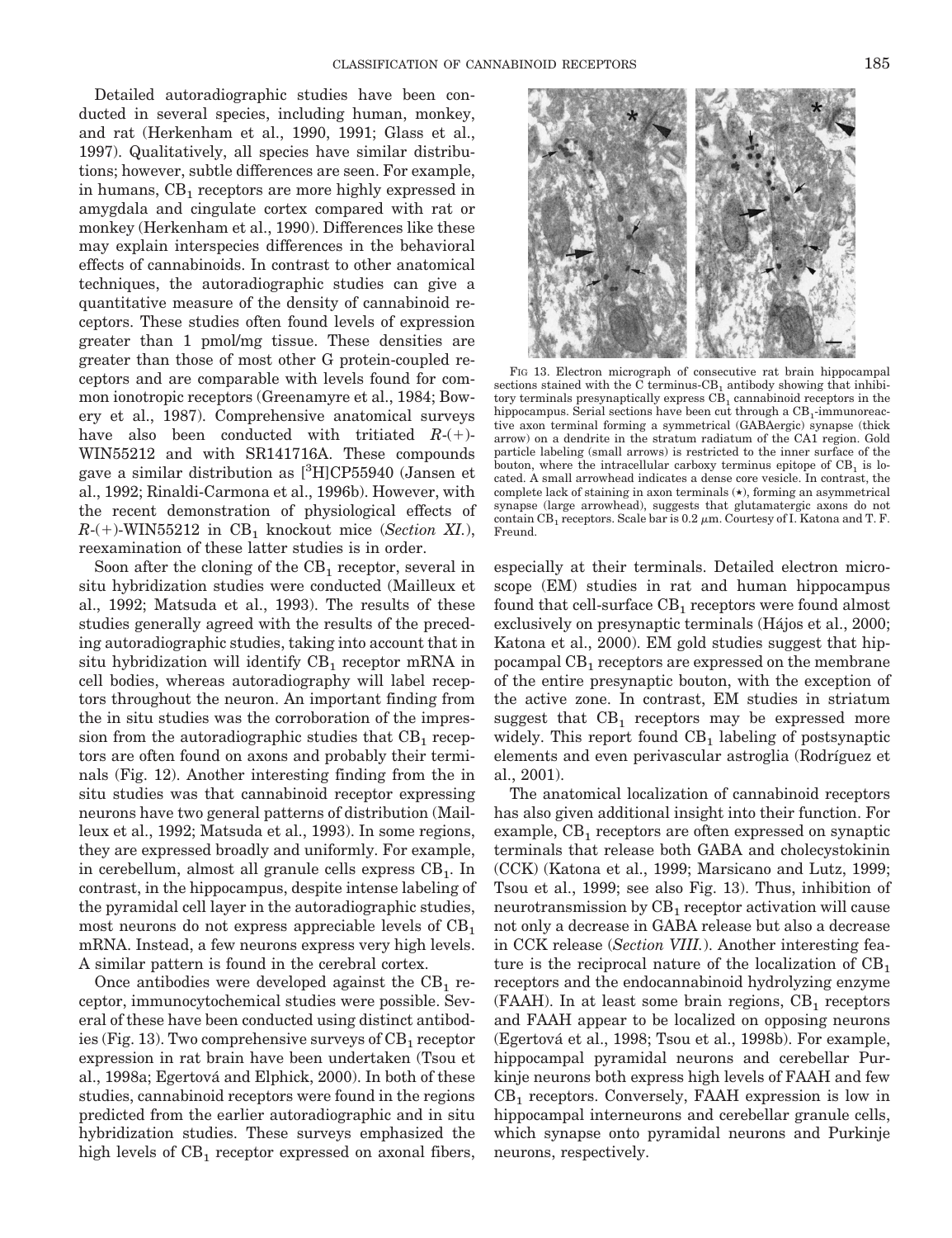In addition to the CNS,  $CB_1$  receptors are widely expressed in the peripheral nervous system, both on sensory nerve fibers and in the autonomic nervous system (e.g., Pertwee et al., 1992). Although detailed comparative anatomical studies have not been conducted on  $CB<sub>1</sub>$  receptor expression in the autonomic nervous system, the physiological experiments suggest significant interspecies differences (e.g., Benowitz et al., 1979; Lake et al., 1997).  $CB_1$  receptors are also found in moderate levels in the testis (Gérard et al., 1991; Wenger et al.,  $2001$ ); their function there is unknown.  $CB_1$  receptors are also expressed in some immune cells, but their level of expression is considerably lower than that of  $CB<sub>2</sub>$ receptors (*Section VII.B.*).

As discussed in greater detail elsewhere (Pertwee, 1997, 2001b),  $CB_1$  receptor expression levels are highest in the CNS, particularly in brain regions associated with higher cognitive functions. Functionally significant levels of  $CB<sub>1</sub>$  receptors are also expressed in pain pathways and the autonomic nervous system. Often,  $CB_1$  receptors are expressed on nerve terminals. One consequence of their activation is to decrease calcium entry through voltage-dependent calcium channels decreasing neurotransmitter release (*Sections IV.* and *VIII.*). As detailed in the next section,  $CB_2$  receptors are primarily found on immune cells, particularly mature B cells, and, to a lesser degree, on macrophages.

#### *B. Immune Distribution of Cannabinoid Receptors*

Current knowledge about the immune distribution of  $CB<sub>1</sub>$  and  $CB<sub>2</sub>$  cannabinoid receptors is summarized in Table 5. Cannabinoid  $CB_1$  receptor mRNA is found primarily in neural tissue but can be found to a lower extent in peripheral tissues, including the adrenal

gland, bone marrow, heart, lung, prostate, testis, thymus, tonsils, and spleen (Kaminski et al., 1992; Bouaboula et al., 1993; Galiègue et al., 1995; Noe et al.,  $2000$ ). Messenger RNA for  $CB_1$  can be found at low levels in neonatal rat brain cortical microglia (Waksman et al., 1999; Carlisle et al., 2002) and in select immune cell lines, including human THP-1 monocytic cells, human Raji B-cells, murine NKB61A2 natural killer-like cells, and murine CTLL2 IL-2-dependent T cells (Daaka et al., 1995).

Both in situ hybridization studies and autoradiographic studies suggest expression of  $CB<sub>2</sub>$  receptors in multiple lymphoid organs (Lynn and Herkenham, 1994; Buckley et al., 1998). Cannabinoid  $CB_2$  receptor mRNA is found in spleen (Fig. 12), thymus, tonsils, bone marrow, pancreas, splenic macrophage/monocyte preparations, mast cells, peripheral blood leukocytes, and in a variety of cultured immune cell models, including the myeloid cell line U937 and undifferentiated and differentiated granulocyte-like or macrophage-like HL-60 cells (Bouaboula et al., 1993; Munro et al., 1993; Facci et al., 1995; Galie`gue et al., 1995; Condie et al., 1996; Pettit et al., 1996; Schatz et al., 1997). Valk et al. (1997) reported the presence of  $CB_2$  receptor mRNA in 45 of 51 cell lines of distinct hematopoietic lineages, including myeloid, macrophage, mast, B-lymphoid, T-lymphoid, and erythroid cells. In spleen and tonsils,  $CB<sub>2</sub>$  mRNA content is equivalent to that of  $CB_1$  mRNA in the central nervous system. However, the distribution pattern of  $CB<sub>2</sub>$  mRNA displays major variation in human blood cell populations, with a rank order of B lymphocytes  $>$  natural killer cells  $\gg$  monocytes  $>$  polymorphonuclear neutrophils  $>$  T8 lymphocytes  $>$  T4 lymphocytes (Galiègue et al., 1995). A rank order for  $CB_2$  mRNA content

| Cell Type/Tissue             | Species           | Receptor<br>Type | Method of Detection                                                                                                                                 |  |  |  |  |
|------------------------------|-------------------|------------------|-----------------------------------------------------------------------------------------------------------------------------------------------------|--|--|--|--|
| <b>B</b> lymphocytes         | Human             | CB <sub>o</sub>  | $RT$ -PCR <sup><math>a</math></sup> or confocal microscopy <sup>b</sup>                                                                             |  |  |  |  |
| Macrophages                  | Human, mouse, rat | CB <sub>2</sub>  | $RT-PCR^{a,c,d}$                                                                                                                                    |  |  |  |  |
| Mast cells                   | Rat               | CB <sub>2</sub>  | $RT$ -PCR <sup>e</sup>                                                                                                                              |  |  |  |  |
| Microglia                    | Rat               | $CB_1$ , $CB_2$  | Mutational RT-PCR, $d, f$ Western immunoblot, $d, f$ or immunocytochemistry $f, g$                                                                  |  |  |  |  |
| Natural killer cells         | Human             | CB <sub>2</sub>  | $RT-PCR^a$                                                                                                                                          |  |  |  |  |
| Peripheral mononuclear cells | Human, rat        | CB <sub>2</sub>  | $RT-PCR^{a,e}$                                                                                                                                      |  |  |  |  |
| CD4 lymphocytes              | Human             | CB <sub>o</sub>  | $RT-PCR^a$                                                                                                                                          |  |  |  |  |
| CD8 lymphocytes              | Human             | CB <sub>2</sub>  | $RT-PCR^a$                                                                                                                                          |  |  |  |  |
| Lymph nodes                  | Human             | CB <sub>2</sub>  | $RT$ -PCR <sup>a</sup>                                                                                                                              |  |  |  |  |
| Peyer's patches              | Rat               | $CB^*$           | Radioligand binding <sup>h</sup> or radioligand autoradiography <sup>h</sup>                                                                        |  |  |  |  |
| Spleen                       | Human, mouse, rat | $CB1$ , $CB2$    | Radioligand binding, $h_i$ radioligand autoradiography, <sup>h</sup> Northern blot, in situ<br>hybridization, <sup>j</sup> or RT-PCR <sup>a,e</sup> |  |  |  |  |
| Tonsils                      | Human             | CB <sub>2</sub>  | $RT$ -PCR <sup>a</sup> or immunocytochemistry <sup>a</sup>                                                                                          |  |  |  |  |
| Thymus                       | Human             | CB <sub>2</sub>  | $RT$ -PCR <sup>a</sup>                                                                                                                              |  |  |  |  |

TABLE 5 *Detection of cannabinoid receptors in immune cells and tissues*

 $^a$  Galiègue et al., 1995.  $^a$ Galiègue et al., 1995.  $^b$  Carayon et al., 1998.

*Lee et al., 2001.* 

*<sup>d</sup>* Carlisle et al., 2002. *<sup>e</sup>* Facci et al., 1995.

*<sup>f</sup>* Waksman et al., 1999.

*<sup>g</sup>* Sinha et al., 1998.

*<sup>h</sup>* Lynn and Herkenham, 1994. *<sup>i</sup>* Kaminski et al., 1992.

*<sup>j</sup>* Munro et al., 1993.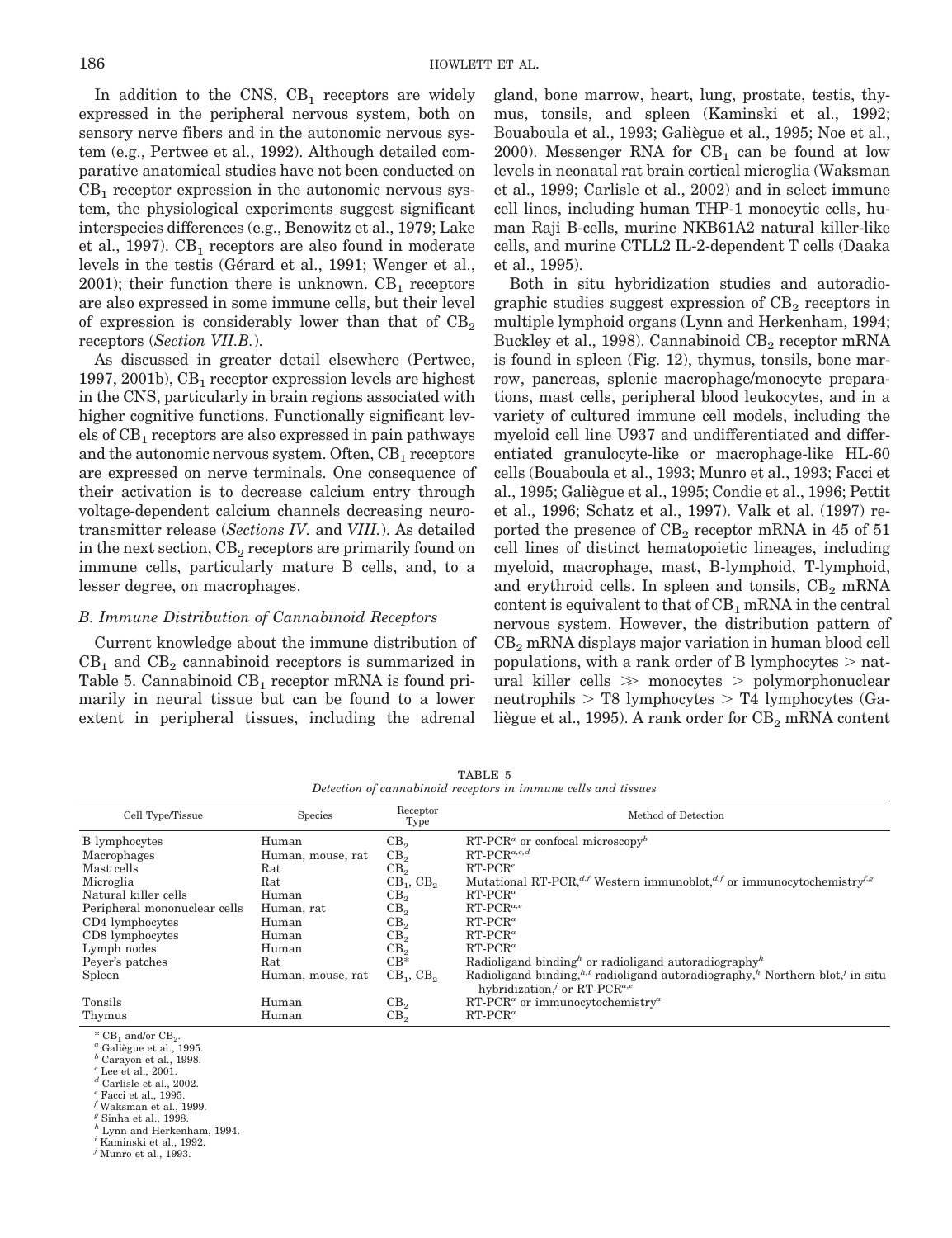similar to that noted for primary human cell types has been recorded for human cell lines belonging to the myeloid, monocytic, and lymphoid lineages (Galiègue et al., 1995). Lee et al. (2001) have reported a similar pattern of CB<sub>2</sub> mRNA distribution in murine immune cell subpopulations.  $CB<sub>2</sub>$  mRNA was most abundant in splenic B cells, followed by macrophages and T cells. Messenger RNA for  $CB<sub>2</sub>$  has been identified also in neonatal rat brain cortical microglia maintained in vitro at levels that exceed those for  $CB<sub>1</sub>$  (Carlisle et al., 2002).

Cannabinoid receptor protein has been localized in a variety of immune cell types and tissues. Ligand binding assays have allowed for the assessment of cannabinoid receptor protein in rat lymph nodes, Peyer's patches, and spleen (Lynn and Herkenham, 1994). Cannabinoid receptor binding was confined to B lymphocyte: enriched areas such as the marginal zone of the spleen, cortex of the lymph nodes, and nodular corona of Peyer's patches. Specific binding was absent in T lymphocyte-enriched areas, such as the thymus and periarteriolar lymphatic sheaths of the spleen, and certain macrophage-enriched areas, such as the liver and lung. Binding assay also has permitted quantitation of cannabinoid receptors on membranes of a variety of immune cell types and lines. Bouaboula et al. (1993) used [3H]CP55940 as a ligand for characterizing cannabinoid receptors in human myelomonocytic U937 cells. A  $K_d$  of 0.1 nM and a  $B_{\text{max}}$  of 525 fmol/mg protein was determined from Scatchard analysis for membranes of these cells.

In addition,  $CB_1$ - and  $CB_2$ -specific antibodies have been used to identify cannabinoid receptors in immune cells. Cannabinoid  $CB_1$  receptor protein has been identified in the human Jurkat T cell line (Daaka et al., 1996), in Daudi human B-lymphoblastoid cells and macrophage-like cells from rat brain tissue (Sinha et al., 1998), and in cortical microglia cultured from neonatal rat brain (Waksman et al., 1999). Galiègue et al. (1995) used an anti-hCB<sub>2</sub> IgG to localize  $CB_2$  receptors within B lymphocyte-enriched areas of the mantle of secondary lymphoid follicles in sections of human tonsil. Carayon et al. (1998) employed immunopurified polyclonal antibody to investigate the expression of  $CB<sub>2</sub>$  receptors in leukocytes and showed that peripheral blood and tonsillar B cells were the leukocyte subsets expressing the highest amount of  $CB_2$  receptor proteins. Dual-color confocal microscopy performed on human tonsillar tissues demonstrated a marked expression of  $CB<sub>2</sub>$  receptors in mantle zones of secondary follicles, whereas germinal centers were weakly stained, suggesting a modulation of this receptor during the differentiation stages from virgin B lymphocytes to memory B cells.

Changes in levels of cannabinoid receptors or their mRNAs after treatment with a variety of immune modulators or activators have been reported. Levels of  $CB<sub>2</sub>$ mRNA have been detected in peritoneal macrophages at differential levels in relation to cell activation state. Lee et al. (2001) and Carlisle et al. (2002) determined that

 $CB<sub>2</sub>$  mRNA was present in thioglycollate-elicited murine peritoneal macrophages but not in resident peritoneal macrophages. In addition to these studies on receptor expression at basal activity,  $CB<sub>2</sub>$  mRNA expression was studied following immune cell activation. Bacterial lipopolysaccharide stimulation down-regulated  $CB<sub>2</sub>$  mRNA expression in splenocyte cultures in a dose-response manner, whereas stimulation through cluster of differentiation 40 (CD40) using anti-CD40 antibody up-regulated the response and costimulation with IL-4 attenuated the anti-CD40 response. Daaka et al. (1995) have indicated that lipopolysaccharide-stimulated Raji and PMA-stimulated THP-1 human acute monocytic leukemia cell lines show increased levels of  $CB_1$  cannabinoid receptor mRNA. It was demonstrated also that increases in  $CB_1$  mRNA were linked to comparable increases in cognate protein expression. Mitogen activation of Jurkat cells showed an increase in specific binding of [<sup>3</sup>H]CP55940, and Western analysis indicated the presence of immunoreactive proteins on membranes from mitogen-activated Jurkat cells but not on membranes of unstimulated cells. Noe et al. (2000) reported that anti-CD40, anti-CD3, and IL-2 stimulation induced contrasting changes in  $CB_1$  mRNA expression in mouse splenocytes. Splenocytes stimulated with the T cell mitogens PMA/Io and anti-CD3 showed a decrease in  $CB<sub>1</sub>$  message, whereas cultures stimulated with the B-cell mitogen, anti-CD40 antibody, showed an increase in message. In addition, cotreatment with mitogens and IL-2 uniformly caused an increase in  $CB_1$  mRNA. These observations suggest that signaling pathways activated by T cell mitogens lead to decreased  $CB<sub>1</sub>$  gene activation, whereas pathways activated by B-cell mitogens and IL-2 lead to increased  $CB_1$ . Collectively, these reports suggest that cannabinoid receptors have biological relevance in lymphoid and myeloid cells during defined stages of cell activation.

Changes in levels of rat spleen cannabinoid receptors have been reported also after chronic cannabinoid administration. Massi et al. (1997) assessed the effect of chronic in vivo administration of CP55940 on the expression of cannabinoid receptors. Spleen coronal sections processed for receptor binding autoradiography with [<sup>3</sup>H]CP55940 in the absence or presence of unlabeled CP55940 and subjected to densitometric analysis of the autoradiograms showed significant loss of [3H]CP55940 binding for chronic cannabinoid-treated, tolerant rats.

## **VIII. Effects on Neurotransmission**

As detailed in Table 6, there is good evidence that the activation of presynaptic  $CB_1$  receptors can lead to inhibition of the evoked release of a number of different excitatory or inhibitory neurotransmitters both in the brain and in the peripheral nervous system. This evidence has been obtained from experiments in which release has been monitored either through the direct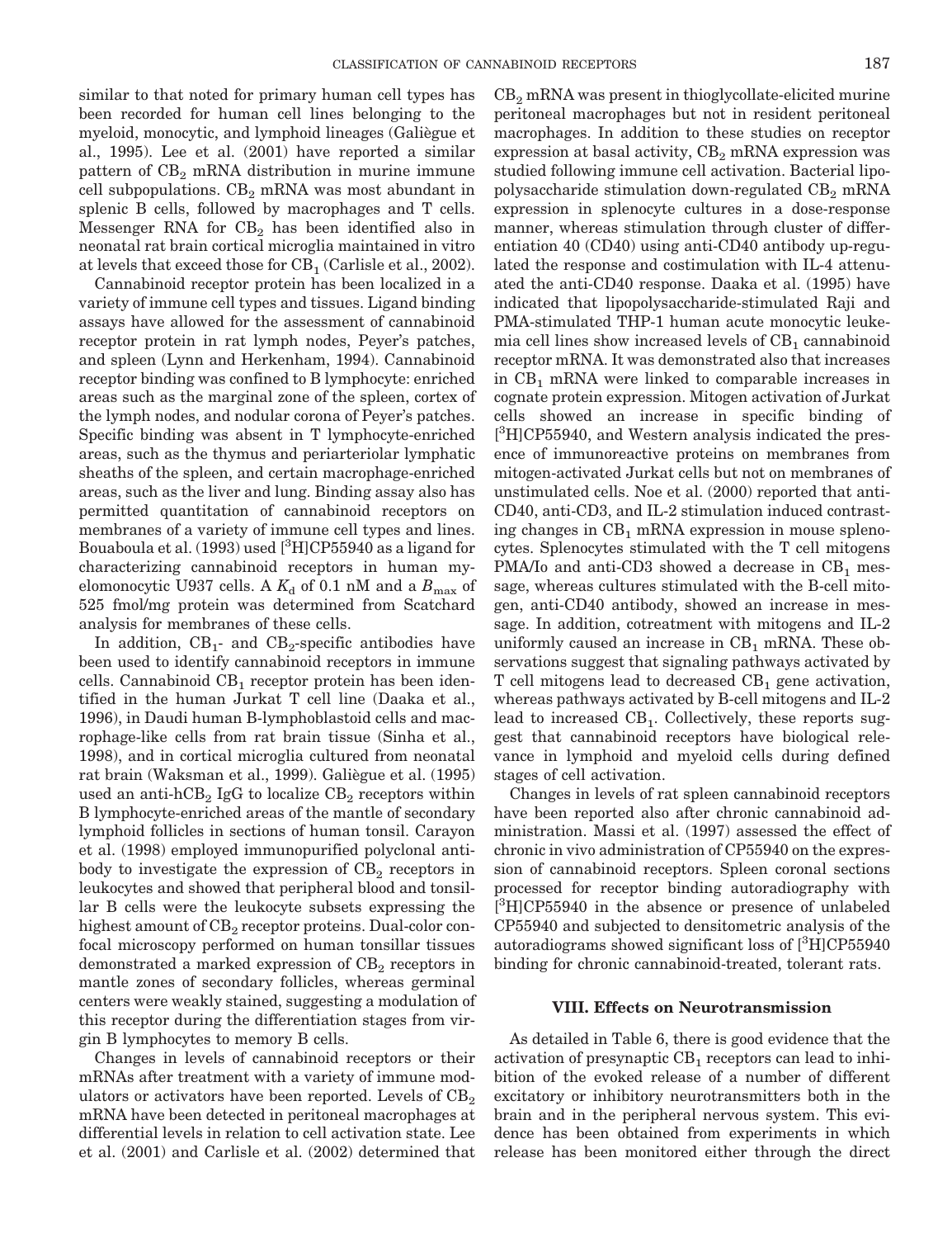#### 188 HOWLETT ET AL.

#### TABLE 6

*Cannabinoid-induced inhibition of central and peripheral neurotransmitter release*

| In vivo<br>$ACh^a$<br>Rat medial-prefrontal cortex<br>None<br>Gessa et al., 1998a<br>$\overline{b}$<br>None<br>Rat hippocampus<br>$GABA^c$<br>Rat striatum<br>None<br>Tersigni and Rosenberg, 1996<br>In vitro<br>$\overline{d}$<br><b>ES</b><br>ACh<br>Rat hippocampal slices<br>$K^+$ or $Ca^{2+}$<br>Gifford et al., 2000<br>Rat hippocampal & frontal cortical<br>synaptosomes<br>$ES$ or $Ca^{2+}$<br>Mouse hippocampal or cerebrocortical slices<br>$_{\rm ES}$<br>Guinea pig intestinal tissue (MPLM)<br>$_{\rm ES}$<br><b>NA</b><br>Guinea pig cerebrocortical slices<br>Schlicker et al., 1997<br>$ES$ or $Ca^{2+}$<br>Schlicker et al., 1997<br>Human and guinea pig hippocampal slices<br>NMDA or kainate<br>Guinea pig hippocampal slices<br>Kathmann et al., 1999a<br>Guinea pig hypothalamic slices<br>ES<br>Schlicker et al., 1997 |  |
|---------------------------------------------------------------------------------------------------------------------------------------------------------------------------------------------------------------------------------------------------------------------------------------------------------------------------------------------------------------------------------------------------------------------------------------------------------------------------------------------------------------------------------------------------------------------------------------------------------------------------------------------------------------------------------------------------------------------------------------------------------------------------------------------------------------------------------------------------|--|
|                                                                                                                                                                                                                                                                                                                                                                                                                                                                                                                                                                                                                                                                                                                                                                                                                                                   |  |
|                                                                                                                                                                                                                                                                                                                                                                                                                                                                                                                                                                                                                                                                                                                                                                                                                                                   |  |
|                                                                                                                                                                                                                                                                                                                                                                                                                                                                                                                                                                                                                                                                                                                                                                                                                                                   |  |
|                                                                                                                                                                                                                                                                                                                                                                                                                                                                                                                                                                                                                                                                                                                                                                                                                                                   |  |
|                                                                                                                                                                                                                                                                                                                                                                                                                                                                                                                                                                                                                                                                                                                                                                                                                                                   |  |
|                                                                                                                                                                                                                                                                                                                                                                                                                                                                                                                                                                                                                                                                                                                                                                                                                                                   |  |
|                                                                                                                                                                                                                                                                                                                                                                                                                                                                                                                                                                                                                                                                                                                                                                                                                                                   |  |
|                                                                                                                                                                                                                                                                                                                                                                                                                                                                                                                                                                                                                                                                                                                                                                                                                                                   |  |
|                                                                                                                                                                                                                                                                                                                                                                                                                                                                                                                                                                                                                                                                                                                                                                                                                                                   |  |
|                                                                                                                                                                                                                                                                                                                                                                                                                                                                                                                                                                                                                                                                                                                                                                                                                                                   |  |
|                                                                                                                                                                                                                                                                                                                                                                                                                                                                                                                                                                                                                                                                                                                                                                                                                                                   |  |
|                                                                                                                                                                                                                                                                                                                                                                                                                                                                                                                                                                                                                                                                                                                                                                                                                                                   |  |
| ES<br>Guinea pig cerebellar slices<br>Schlicker et al., 1997                                                                                                                                                                                                                                                                                                                                                                                                                                                                                                                                                                                                                                                                                                                                                                                      |  |
| $ES$ or $Ca^{2+}$<br>Guinea pig retinal discs<br>Schlicker et al., 1996                                                                                                                                                                                                                                                                                                                                                                                                                                                                                                                                                                                                                                                                                                                                                                           |  |
| <b>ES</b><br>Guinea pig bronchial slices<br>Vizi et al., 2001                                                                                                                                                                                                                                                                                                                                                                                                                                                                                                                                                                                                                                                                                                                                                                                     |  |
| ES<br>Human atrial appendage segments<br>Molderings et al., 1999                                                                                                                                                                                                                                                                                                                                                                                                                                                                                                                                                                                                                                                                                                                                                                                  |  |
| $_{\rm ES}$<br>Rat atria<br>Ishac et al., 1996                                                                                                                                                                                                                                                                                                                                                                                                                                                                                                                                                                                                                                                                                                                                                                                                    |  |
| Rat heart<br>ES<br>Kurihara et al., 2001                                                                                                                                                                                                                                                                                                                                                                                                                                                                                                                                                                                                                                                                                                                                                                                                          |  |
| ES<br>Rat vas deferens<br>Ishac et al., 1996                                                                                                                                                                                                                                                                                                                                                                                                                                                                                                                                                                                                                                                                                                                                                                                                      |  |
| ES<br>Mouse vas deferens<br>Trendelenburg et al., 2000                                                                                                                                                                                                                                                                                                                                                                                                                                                                                                                                                                                                                                                                                                                                                                                            |  |
| Mouse cultured sympathetic neurons<br>ES<br>Göbel et al., 2000                                                                                                                                                                                                                                                                                                                                                                                                                                                                                                                                                                                                                                                                                                                                                                                    |  |
| DA<br><b>NMDA</b><br>Rat striatal slices<br>Kathmann et al., 1999a<br><b>ES</b>                                                                                                                                                                                                                                                                                                                                                                                                                                                                                                                                                                                                                                                                                                                                                                   |  |
| Rat striatal slices<br>Cadogan et al., 1997<br><b>ES</b><br>Guinea pig retinal discs<br>Schlicker et al., 1996                                                                                                                                                                                                                                                                                                                                                                                                                                                                                                                                                                                                                                                                                                                                    |  |
| $ES$ or $Ca^{2+}$<br>$5-HT$<br>Mouse cerebrocortical slices<br>Nakazi et al., 2000                                                                                                                                                                                                                                                                                                                                                                                                                                                                                                                                                                                                                                                                                                                                                                |  |
| ES<br>Mouse hypothalamic slices<br>Kathmann et al., 1999b                                                                                                                                                                                                                                                                                                                                                                                                                                                                                                                                                                                                                                                                                                                                                                                         |  |
| <b>GABA</b><br>ES<br>Human hippocampal slices<br>Katona et al., 2000                                                                                                                                                                                                                                                                                                                                                                                                                                                                                                                                                                                                                                                                                                                                                                              |  |
| ES<br>Rat hippocampal slices<br>Katona et al., 1999                                                                                                                                                                                                                                                                                                                                                                                                                                                                                                                                                                                                                                                                                                                                                                                               |  |
| $GABA^c$<br>ES<br>Rat or mouse hippocampal slices<br>$-\mathscr{E}$                                                                                                                                                                                                                                                                                                                                                                                                                                                                                                                                                                                                                                                                                                                                                                               |  |
| ES<br>Slices of rat or mouse amygdala (BLC)<br>Katona et al., 2001                                                                                                                                                                                                                                                                                                                                                                                                                                                                                                                                                                                                                                                                                                                                                                                |  |
| None<br>$1y$ cultures of neonatal rat hippocampal cells<br>Irving et al., 2000                                                                                                                                                                                                                                                                                                                                                                                                                                                                                                                                                                                                                                                                                                                                                                    |  |
| <b>ES</b><br>$1y$ cultures of neonatal rat hippocampal cells<br>Ohno-Shosaku et al., 2001<br>ES<br>Szabo et al., 1998<br>Rat striatal slices                                                                                                                                                                                                                                                                                                                                                                                                                                                                                                                                                                                                                                                                                                      |  |
| h<br>$_{\rm ES}$<br>Rat midbrain slices (SNR)                                                                                                                                                                                                                                                                                                                                                                                                                                                                                                                                                                                                                                                                                                                                                                                                     |  |
| ES<br>Rat brain slices (RVM)<br>Vaughan et al., 1999                                                                                                                                                                                                                                                                                                                                                                                                                                                                                                                                                                                                                                                                                                                                                                                              |  |
| Rat cerebellar slices<br>None<br>Takahashi and Linden, 2000                                                                                                                                                                                                                                                                                                                                                                                                                                                                                                                                                                                                                                                                                                                                                                                       |  |
| Rat cerebellar slices<br>ES<br>Kreitzer and Regehr, 2001b                                                                                                                                                                                                                                                                                                                                                                                                                                                                                                                                                                                                                                                                                                                                                                                         |  |
| ES<br>Rat brain slices (PAG)<br>Vaughan et al., 2000                                                                                                                                                                                                                                                                                                                                                                                                                                                                                                                                                                                                                                                                                                                                                                                              |  |
| ES<br>Rat brain slices (shell region of NAc)<br>Hoffman and Lupica, 2001                                                                                                                                                                                                                                                                                                                                                                                                                                                                                                                                                                                                                                                                                                                                                                          |  |
| <b>ES</b><br>Mouse brain slices (NAc)<br>Manzoni and Bockaert, 2001                                                                                                                                                                                                                                                                                                                                                                                                                                                                                                                                                                                                                                                                                                                                                                               |  |
| ES<br>Rat spinal trigeminal nucleus pars caudalis (SG)<br>Jennings et al., 2001                                                                                                                                                                                                                                                                                                                                                                                                                                                                                                                                                                                                                                                                                                                                                                   |  |
| Ethylenediamine<br>Begg et al., 2002<br>Guinea pig intestinal tissue (MPLM)<br>Glu <sup>c</sup><br>ES<br>Rat prefrontal cortical slices<br>Auclair et al., 2000                                                                                                                                                                                                                                                                                                                                                                                                                                                                                                                                                                                                                                                                                   |  |
| ES<br>Rat brain slices (PAG)<br>Vaughan et al., 2000                                                                                                                                                                                                                                                                                                                                                                                                                                                                                                                                                                                                                                                                                                                                                                                              |  |
| ES<br>Mouse brain slices (NAc)<br>Robbe et al., 2001                                                                                                                                                                                                                                                                                                                                                                                                                                                                                                                                                                                                                                                                                                                                                                                              |  |
| Low $[Mg^{2+}]_{\alpha}$<br>$1y$ cultures of rat hippocampal cells                                                                                                                                                                                                                                                                                                                                                                                                                                                                                                                                                                                                                                                                                                                                                                                |  |
| ES<br>$1y$ cultures of rat hippocampal cells<br>Sullivan, 1999                                                                                                                                                                                                                                                                                                                                                                                                                                                                                                                                                                                                                                                                                                                                                                                    |  |
| Mouse hippocampal slices'<br>ES                                                                                                                                                                                                                                                                                                                                                                                                                                                                                                                                                                                                                                                                                                                                                                                                                   |  |
| $\frac{l}{l}$<br>Rat or mouse cerebellar slices<br>ES                                                                                                                                                                                                                                                                                                                                                                                                                                                                                                                                                                                                                                                                                                                                                                                             |  |
| $\mathbb{R}$<br>ES<br>Rat striatal slices                                                                                                                                                                                                                                                                                                                                                                                                                                                                                                                                                                                                                                                                                                                                                                                                         |  |
| Rat midbrain slices (SNR)<br>ES<br>Szabo et al., 2000                                                                                                                                                                                                                                                                                                                                                                                                                                                                                                                                                                                                                                                                                                                                                                                             |  |
| ES<br>Rat spinal cord slices (SG)<br>Morisset and Urban, 2001<br>Low $[Mg^{2+}]_0$<br>$1y$ cultures of rat cerebellar granule cells                                                                                                                                                                                                                                                                                                                                                                                                                                                                                                                                                                                                                                                                                                               |  |
| Irving et al., 2001<br>$\mathrm{Gly}^c$<br>Rat spinal trigeminal nucleus pars caudalis (SG)<br>ES<br>Jennings et al., 2001                                                                                                                                                                                                                                                                                                                                                                                                                                                                                                                                                                                                                                                                                                                        |  |
| $K^+$<br>$D-Asp$<br>$1y$ cultures of rat cerebellar granule cells<br>Breivogel et al., 1999                                                                                                                                                                                                                                                                                                                                                                                                                                                                                                                                                                                                                                                                                                                                                       |  |
| $K^+$<br>CCK<br>Rat hippocampal slices<br>Beinfeld and Connolly, 2001                                                                                                                                                                                                                                                                                                                                                                                                                                                                                                                                                                                                                                                                                                                                                                             |  |

 $ES$ , electrical stimulation;  $[Mg^{2+}]_o$ , extracellular magnesium concentration; MPLM, myenteric plexus-longitudinal muscle preparation; BLC, basolateral complex; NAc, nucleus accumbens; PAG, periaqueductal gray; RVM, rost DA, dopamine; D-Asp, D-aspartate; NA, noradrenaline; 1<sup>y</sup>, primary.<br><sup>*a*</sup> ACh collected by microdialysis.

*b* Gessa et al., 1997, 1998a; Carta et al., 1998; Nava et al., 2000, 2001.

*<sup>c</sup>* Indirect electrophysiological evidence for decreased transmitter release: in some of these investigations, there was also evidence that cannabinoids inhibited spontaneous

as well as evoked release of GABA or Glu. *<sup>d</sup>* Gifford and Ashby, 1996; Gifford et al., 1997a,b; 1999; Kathmann et al., 2001a. *<sup>e</sup>* Nakazi et al., 2000; Kathmann et al., 2001a,b.

f Pertwee et al., 1996; Coutts and Pertwee, 1997; Mang et al., 2001.<br><sup>*h*</sup> Hájos et al., 2000, 2001; Hoffman and Lupica, 2000; Wilson and Nicoll, 2001.<br><sup>*h*</sup> Chan and Yung, 1998; Chan et al., 1998.<br><sup>*h*</sup> Chan and Yung, 19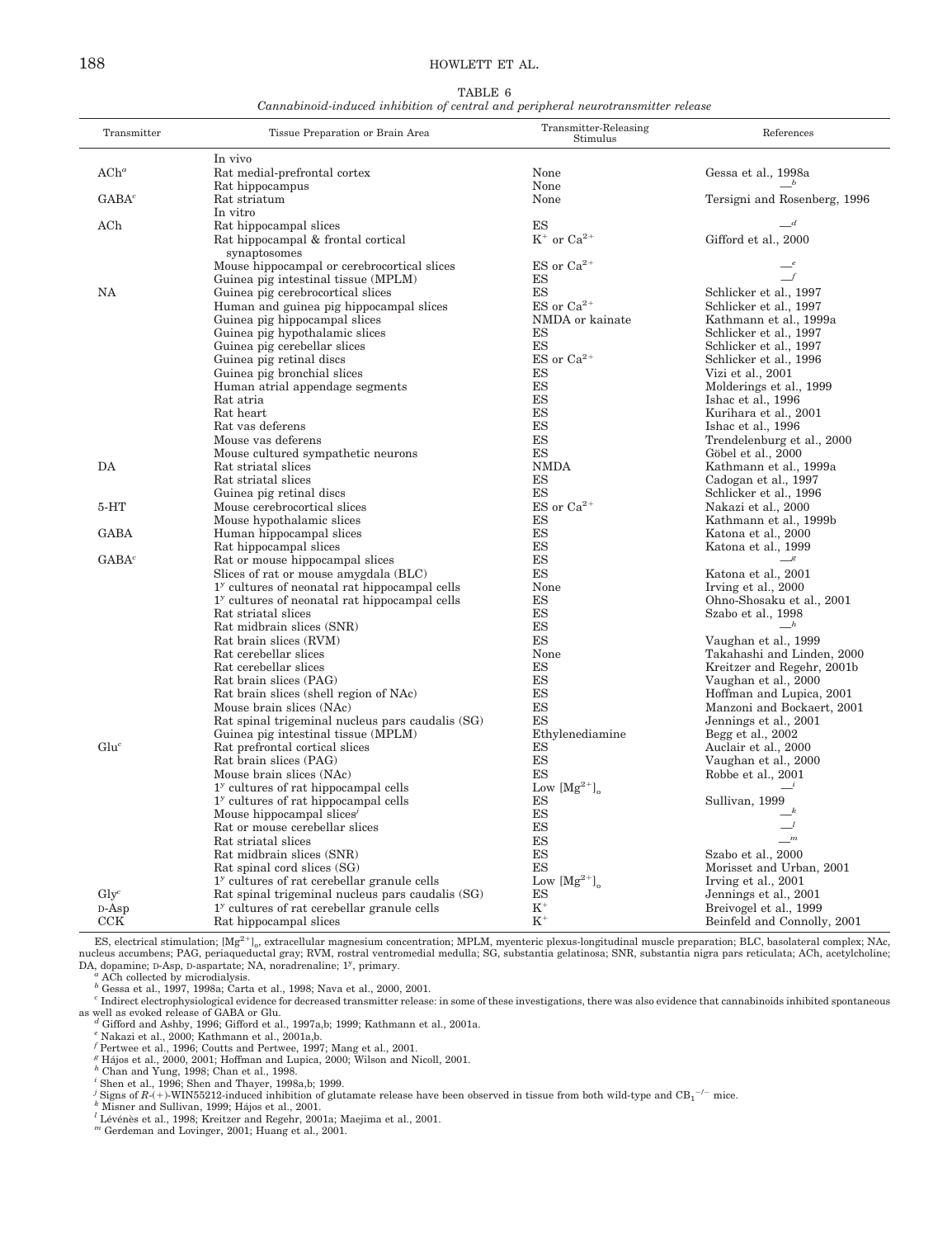measurement of transmitter levels in vivo or in vitro (acetylcholine, noradrenaline, dopamine, 5-hydroxytryptamine, D-aspartate, cholecystokinin, and GABA) or indirectly using electrophysiological techniques (glutamate, glycine, and GABA).  $R-(+)$ -WIN55212 and  $\Delta^9$ -THC have been reported to inhibit GABA uptake into tissue obtained from rat globus pallidus (Maneuf et al., 1996a,b) or substantia nigra (Romero et al., 1998), albeit at a rather high concentration (50  $\mu$ M). Even so, the main effect of cannabinoids on GABAergic transmission in rat hippocampus seems to be inhibitory in nature (Paton et al., 1998; Hoffman and Lupica, 2000). Although there are some electrophysiological data that support  $CB_1$  receptor-mediated inhibition of GABA release in rat substantia nigra (Table 6), it has not proved possible to detect any cannabinoid-induced inhibition of spontaneous or evoked release of [3H]GABA from fragments of rat substantia nigra preloaded with this radioisotope (Romero et al., 1998) or, indeed, from slices of globus pallidus (Maneuf et al., 1996a). Although there is little doubt that  $CB_1$  receptors play a major role in modulating neurotransmitter release, evidence has recently emerged from experiments with  $CB<sub>1</sub>$  knockout mice that inhibition of hippocampal glutamate release is mediated by presynaptic,  $R-(+)$ -WIN55212-sensitive, non-CB<sub>1</sub> receptors (*Section XI.*).

Although the primary effect of  $CB<sub>1</sub>$  receptor agonists on neurotransmitter release seems to be one of inhibition, this may sometimes result in enhanced neurotransmitter release at some point downstream of the initial inhibitory effect. For example, there is evidence that cannabinoids enhance dynorphin release within the spinal cord and that this effect depends on  $CB_1$  receptormediated inhibition of tonically active neurons that exert an inhibitory influence on dynorphinergic neurons (see Pertwee, 2001b). There is also evidence from experiments both with whole animals (Chen et al., 1990a,b; 1991; French, 1997; French et al., 1997; Tanda et al., 1997; Gessa et al., 1998b; Melis et al., 2000) and with brain slices (Cheer et al., 2000) that  $CB_1$  receptor agonists can stimulate dopamine release in the nucleus accumbens, and it is likely that this effect stems from a cannabinoid receptor-mediated inhibition of glutamate release from extrinsic glutamatergic fibers. These are large fibers that form synapses in the nucleus accumbens with GABAergic neurons that project to the ventral tegmental area to exert an inhibitory effect on dopaminergic mesoaccumbens neurons (Robbe et al., 2001). It is possible that cannabinoid receptor-mediated disinhibition of dopamine release in the nucleus accumbens gives rise to increases in acetylcholine release in the prefrontal cortex that have recently been observed in microdialysis experiments with rats in response to intravenous injections of low doses of  $\Delta^9$ -THC, HU-210, or  $R$ -(+)-WIN55212 (Acquas et al., 2000, 2001). Thus, GABAergic neurons project from the nucleus accumbens to the prefrontal cortex, and it is thought that dopamine released in the nucleus accumbens may act on these neurons to disinhibit acetylcholine release in the cortex (Moore et al., 1999). Results from microdialysis experiments with rats have indicated that at low doses, intravenously administered cannabinoids can also act through  $CB_1$ receptors to increase acetylcholine release in the hippocampus (Acquas et al., 2000, 2001), whereas data from in vivo electrophysiological experiments suggest that systemically administered cannabinoids can enhance dopamine release from mesoprefrontal cortical neurons that project from the ventral tegmental area to the prefrontal cortex (Diana et al., 1998). This stimulatory effect on cortical dopamine release may result from inhibition of GABA release mediated by  $CB_1$  receptors that are presumed to be located on the terminals of prefrontal cortical GABAergic interneurons that modulate the activity of pyramidal neurons (Pistis et al., 2001). These prefrontal cortical pyramidal neurons project to the ventral tegmental area, where they form excitatory synapses on mesoprefrontal dopaminergic neurons that release GABA from the prefrontal cortical GABAergic interneurons that have been postulated to express  $CB<sub>1</sub>$  receptors.

One apparently anomalous finding, obtained from microdialysis experiments with unanaesthetized rats, is that  $R-(+)$ -WIN55212 can act through cannabinoid receptors in the cerebral cortex to enhance calcium-dependent glutamate release (Ferraro et al., 2001). The same  $investigation$  also provided evidence that  $R- (+)$ WIN55212 can produce cannabinoid receptor-mediated increases in spontaneous, calcium-dependent glutamate release in primary cultures of rat cerebral cortex. The reason for the apparent discrepancy between these glutamate release data and previous electrophysiological data that indicate an inhibitory effect of cannabinoids on glutamate release (Table 6) remains to be elucidated. It is possible that when administered in vivo,  $CB<sub>1</sub>$  receptor agonists have dose-dependent biphasic effects on cortical and hippocampal acetylcholine release: a stimulant effect at low doses and an inhibitory effect at higher doses. This hypothesis has been put forward by Acquas et al. (2001) to explain why, in some microdialysis experiments with rats, cannabinoids increase acetylcholine release in prefrontal cortex and hippocampus (Acquas et al., 2000, 2001), whereas in other microdialysis experiments, they decrease acetylcholine release in these same brain areas (Table 6).

Results from a number of recent investigations suggest that endocannabinoids may act through presynaptic cannabinoid receptors to function as fast retrograde synaptic messengers. More specifically, there is evidence to suggest that the biosynthesis and nonvesicular release of endocannabinoid molecules can be rapidly triggered by intense activity at glutamatergic synapses in the hippocampus and cerebellum. In the hippocampus, such release seems to take place from pyramidal cells (Ohno-Shosaku et al., 2001; Wilson and Nicoll, 2001). These cells receive synaptic inputs from both (excitatory) glutamatergic neurons and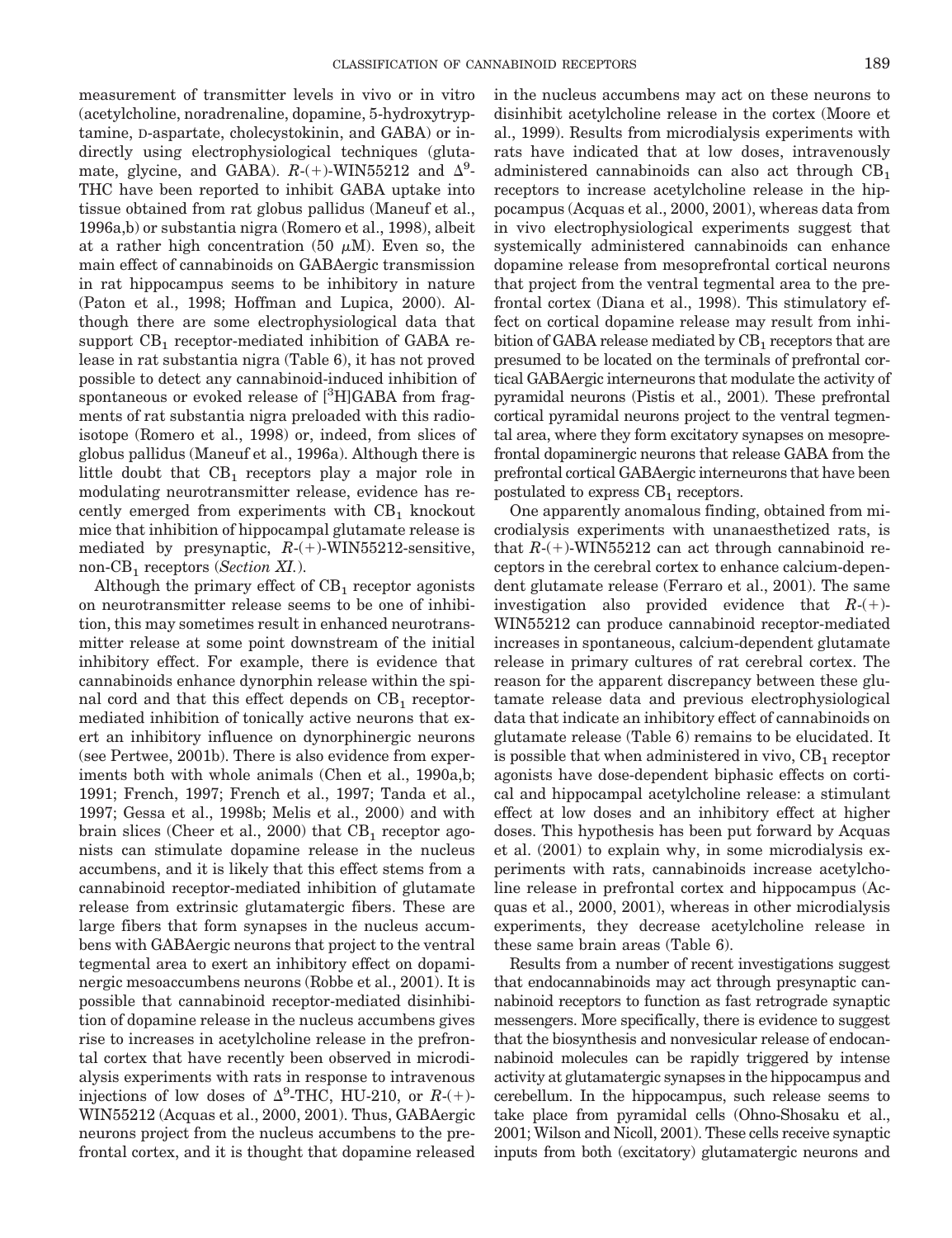(inhibitory) GABAergic neurons. It has been proposed that pyramidal cells produce and release endocannabinoid molecules in response to elevations in intracellular calcium levels induced by the synaptic release of glutamate, and that the endocannabinoid molecules so produced then act through  $CB_1$  receptors on GABAergic neurons to inhibit calcium influx, thus decreasing GABA release onto the pyramidal cells (depolarization-induced suppression of inhibition). In the cerebellum, glutamate released onto Purkinje cells appears to be capable of triggering endocannabinoid production and release both by transiently increasing calcium levels within these cells and by acting on postsynaptic metabotropic glutamate receptors (mGluR subtype 1) to activate G proteins without producing any elevation of intracellular calcium (Kreitzer and Regehr, 2001a; Maejima et al., 2001). Once released from the Purkinje cells, the endocannabinoid molecules are thought to act through cannabinoid receptors that are present on the terminals of climbing fibers and of parallel fibers of cerebellar granule cells to inhibit the ongoing glutamate release (depolarization-induced suppression of excitation) (Kreitzer and Regehr, 2001a; Maejima et al., 2001). There is also evidence that cerebellar depolarization-induced suppression of inhibition results from the release of endocannabinoid molecules from Purkinje cells onto presynaptic  $CB_1$  receptors that are present on GABAergic basket and stellate cell terminals (Diana et al., 2002; Kreitzer and Regehr, 2001b). Although depolarization-induced suppression of excitation should provide a negative feedback mechanism for damping down high synaptic activity, depolarization-induced suppression of inhibition will have more complex effects. The identity of endocannabinoid(s) that serve as fast retrograde synaptic messengers remains to be established. In the meantime, it is noteworthy that results from experiments with primary cultures of rat cortical neurons have indicated that glutamate and NMDA stimulate the formation of 2-arachidonoylglycerol and that anandamide formation can be stimulated by the simultaneous activation of nicotinic and NMDA receptors with glutamate and carbachol although not by either of these agents alone (Stella and Piomelli, 2001). There are also reports firstly, that high-frequency in vivo electrical stimulation of rat Schaffer collaterals (excitatory hippocampal CA1 afferents) provokes increased calcium-dependent release of 2-arachidonoylglycerol but not of anandamide (Stella et al., 1997) and secondly, that striatal concentrations of anandamide but not of 2-arachidonoylglycerol can be increased in rats in vivo by local perfusion with a depolarizing concentration of potassium chloride or with the  $D_2$ -like receptor agonist quinpirole (Giuffrida et al., 1999). In addition, it has been found that anandamide release in the periaqueductal gray area of rat brain can be induced both by direct electrical stimulation of this brain area and by subcutaneous injection of a chemical irritant into the hindpaw (Walker et al., 1999).

#### **IX. Immunological Effects**

The identification of peripheral cannabinoid receptor mRNA and protein in a variety of immune cell types, and the recognition that cannabinoids inhibit adenylyl cyclase in immune cells through a pertussis toxin-sensitive mode (Kaminski et al., 1992, 1994; Kaminski, 1998), suggest a role for cannabinoid receptors in the modulation of immune cell functions. Kaminski et al. (1992) demonstrated that suppression of the humoral immune response by cannabinoids was mediated partially through inhibition of adenylyl cyclase by a pertussis toxin-sensitive G protein-coupled mechanism.  $\Delta^9$ -THC and the synthetic nonclassical bicyclic cannabinoid CP55940 inhibited the lymphocyte proliferative and the sheep erythrocyte IgM antibody-forming cell responses of murine splenocytes to PMA plus the calcium ionophore ionomycin. More direct evidence for a functional linkage of cannabinoid receptors to modulation of immune functional activities has been obtained through the use of  $CB_1$ - and  $CB_2$ -selective antagonists.

Select functional activities of macrophages and macrophage-like cells have been reported to be affected by cannabinoids through cannabinoid receptors. McCoy et al. (1995, 1999) demonstrated that  $\Delta^9$ -THC modulated the capacity of macrophages to process antigens that are necessary for the activation of CD4- T lymphocytes.  $\Delta^9$ -THC was reported to inhibit the processing of intact lysozyme in a dose-dependent fashion, and this inhibition was blocked by the  $CB_2$ -selective antagonist SR144528, indicating that the inhibitory effect was mediated, at least in part, through the  $CB<sub>2</sub>$  receptor. The  $CB<sub>1</sub>$ -selective antagonist SR141716A did not reverse the suppression caused by  $\Delta^9$ -THC, consistent with no functional linkage of this receptor to this event. These observations were confirmed using  $CB<sub>2</sub>$  receptor knockout mice (Buckley et al., 2000).  $\Delta^9$ -THC inhibited helper T cell activation through macrophages derived from wild type, but not from knockout mice, consistent with alterations in antigen processing being mediated by the  $CB<sub>2</sub>$ receptor.

Sacerdote et al. (2000) reported that in vivo and in vitro treatment with the synthetic cannabinoid CP55940 decreased the in vitro migration of macrophages in the rat and that this effect involved both  $CB_1$  and  $CB_2$ receptors. Spontaneous migration and formyl-methionyl-leucine-phenylalanine-induced chemotaxis assessed by the use of Boyden-modified microchemotaxis chambers were affected. Both SR141716A and SR144528 were able to block the CP55940-induced inhibition of spontaneous migration, although the  $CB<sub>2</sub>$  antagonist was more potent, and only the  $CB_2$  antagonist was able to reverse the effect of CP55940 on formyl-methionylleucine-phenylalanine-induced chemotaxis. The  $CB<sub>1</sub>$  receptor has also been reported to mediate inhibition of iNOS production by neonatal rat microglial cells (Waksman et al., 1999). The potent cannabinoid agonist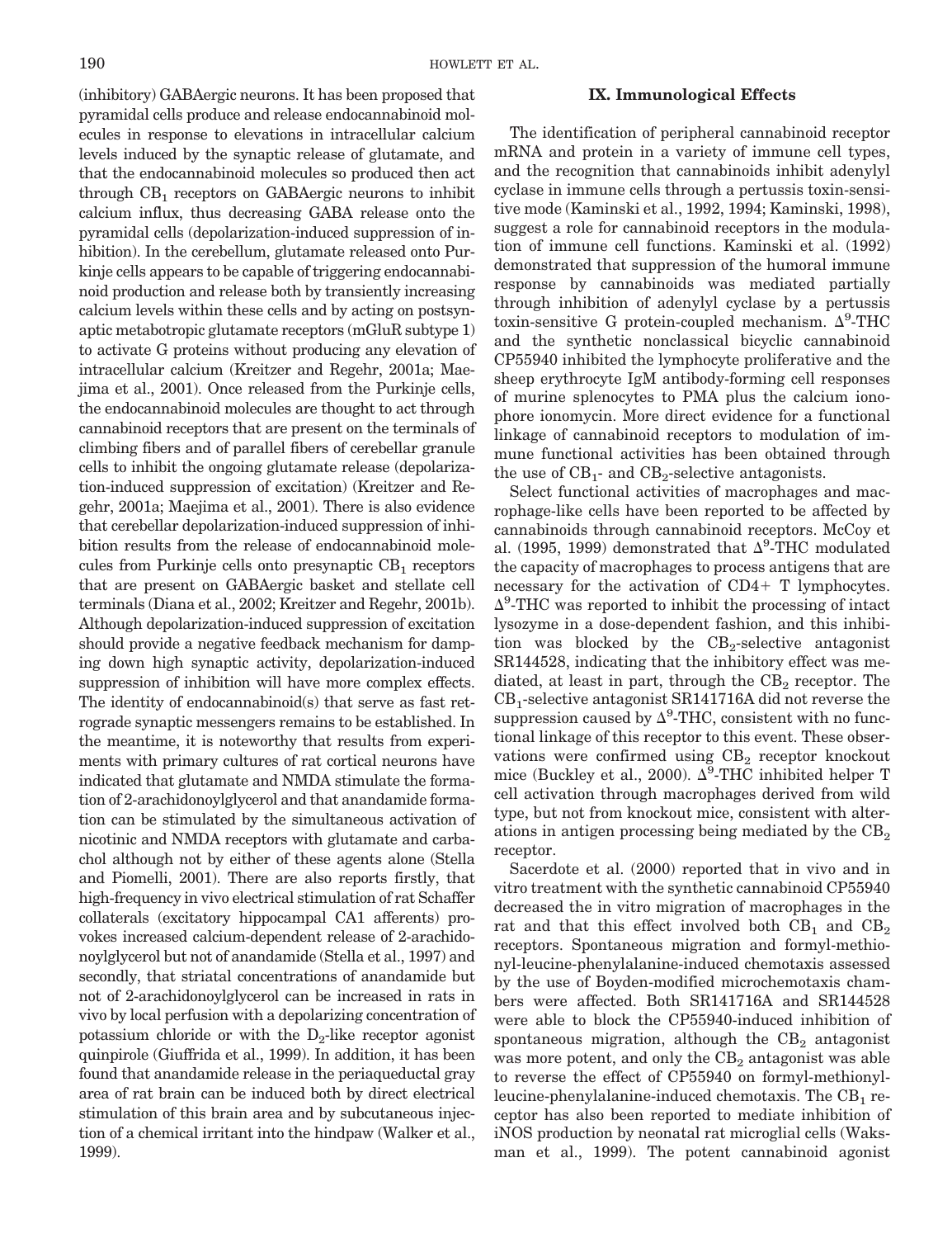CP55940 effected a dose-dependent inhibition of iNOS that was reversed by SR141716A. However, no data were provided regarding a role for the  $CB<sub>2</sub>$  receptor in this process. On the other hand, Stefano et al. (2000) have reported that the endocannabinoid 2-arachidonoylglycerol stimulated constitutive nitric oxide release from human monocytes and vascular tissues and immunocytes of the invertebrate *Mytilus edulis* and that this effect is mediated through the  $CB_1$  receptor in human cells and through an apparent cannabinoid receptor in the invertebrate immunocytes. Furthermore, in both the monocytes and the immunocytes, NO release elicited in response to 2-arachidonoylglycerol exposure was blocked by a  $CB_1$  antagonist but not by a  $CB_2$  antagonist. Inhibition of lipopolysaccharide-induced iNOS expression by murine RAW 264.7 macrophage-like cells by cannabinoids and the putative cannabinoid  $CB<sub>2</sub>$ -like receptor agonist palmitoylethanolamide (*Section XI.*) also has been reported (Gross et al., 2000). The inhibition of nitric oxide production by  $R-(+)$ -WIN55212 but not palmitoylethanolamide was attenuated significantly by the  $CB_2$  receptor antagonist SR144528. These results suggested that inhibition of RAW 264.7 cell lipopolysaccharide-induced iNOS expression by  $R-(+)$ -WIN55212, but not palmitoylethanolamide, is mediated by the  $CB<sub>2</sub>$ receptor.

Gross et al. (2000) suggested an involvement of the  $CB<sub>1</sub>$  cannabinoid receptor in infection of macrophages by the intracellular pathogen *Brucella suis*, a Gram-negative bacterium. The influence of the  $CB_1$  and  $CB_2$  receptor antagonists, SR141716A and SR144528, and the nonselective  $CB_1/CB_2$  cannabinoid receptor agonists,  $CP55940$  and  $R-$ (+)-WIN55212, on macrophage infection by *B. suis* was examined. The intracellular multiplication of *Brucella* was dose-dependently inhibited in cells treated with SR141716A but not with SR144528,  $CP55940$ , or  $R-+$ -WIN55212. The agonists CP55940 and  $R$ - $(+)$ -WIN55212 reversed the SR141716A-induced effect, implicating an involvement of the  $CB_1$  receptor in this process.

The involvement of both  $CB_1$  and  $CB_2$  receptors in  $\Delta^9$ -THC-induced inhibition of natural killer activity has been reported (Massi et al., 2000). In vivo administration of  $\Delta^9$ -THC to mice significantly inhibited natural killer cytolytic activity without affecting concanavalin A-induced splenocyte proliferation. Pretreatment with the  $CB_1$  and  $CB_2$  cannabinoid receptor antagonists SR141716 and SR144528 partially reversed the inhibition of natural killer cytolytic activity by  $\Delta^9$ -THC. However, the  $CB_1$  receptor antagonist was more effective than the  $CB<sub>2</sub>$  receptor antagonist. The parallel measurement of interferon  $\gamma$  (IFN- $\gamma$ ) revealed that  $\Delta^9$ -THC significantly reduced production of this cytokine. The  $CB_1$ and  $CB<sub>2</sub>$  receptor antagonists completely reversed the IFN- $\gamma$  reduction induced by  $\Delta^9$ -THC. Thus, both cannabinoid receptor types were involved in the complex network mediating natural killer cytolytic activity.

Sugiura et al. (2000) examined the effect of 2-arachidonoylglycerol on the intracellular free  $Ca^{2+}$  concentrations in human HL-60 promyelocytic leukemia cells that express the  $CB<sub>2</sub>$  receptor. It was found that 2-arachidonoylglycerol induced a rapid transient increase in intracellular free Ca<sup>2+</sup> concentrations. The Ca<sup>2+</sup> transient induced by 2-arachidonoylglycerol was blocked by pretreatment of the cells with the  $CB<sub>2</sub>$  receptor-specific antagonist SR144528 but not with the  $CB_1$  receptorspecific antagonist SR141716A, indicating the involvement of the  $CB<sub>2</sub>$  receptor but not the  $CB<sub>1</sub>$  receptor in this cellular response. Two other putative endogenous cannabinoid receptor ligands, anandamide and palmitoylethanolamide, were found to be a weak partial agonist and an inactive ligand, respectively.

Carayon et al. (1998) reported that  $CB<sub>2</sub>$  receptor expression is down-regulated at the mRNA and protein levels during B-cell differentiation. The lowest expression was observed in germinal center proliferating centroblasts of tonsillar tissues. The cannabinoid agonist CP55940 enhanced CD40-mediated proliferation of both virgin and germinal center B-cell subsets. This enhancement was blocked by the  $CB<sub>2</sub>$  receptor antagonist  $SR144528$  but not by the  $CB_1$  receptor antagonist SR141716. It was also observed that  $CB_2$  receptors were up-regulated in both B-cell subsets during the first 24 h of CD40-mediated activation. In addition, SR144528 was shown to antagonize the stimulating effects of CP55940 on human tonsillar B-cell activation evoked by cross-linking of surface immunoglobulins ( $IC_{50} = 20$  nM) (Rinaldi-Carmona et al., 1998). These results suggest a functional involvement of  $CB<sub>2</sub>$  cannabinoid receptors during B-cell differentiation.

A possible explanation for the capacity of cannabinoids to act through cannabinoid receptors so as to exert a broad spectrum of immune function effects is that these compounds exert differential expression of cytokine profiles.  $\Delta^9$ -THC and other cannabinoid agonists have been reported to augment the expression of immune inhibitory Th2-type cytokines while inhibiting that of Th1-type immune stimulatory cytokines.  $\Delta^9$ -THC has been reported to inhibit antitumor immunity by a  $CB<sub>2</sub>$  receptor-mediated, cytokine-dependent pathway (Zhu et al., 2000). It suppressed host immune reactivity against lung cancer using two different weakly immunogenic murine lung cancer models.  $\Delta^9$ -THC decreased tumor immunogenicity, as indicated by the limited capacity for tumor-immunized,  $\Delta^9$ -THC-treated mice to withstand tumor rechallenge. The immune inhibitory Th2 cytokines, IL-10 and transforming growth factor, were augmented, whereas the immune stimulatory Th1 cytokine, IFN- $\gamma$ , was down-regulated at both the tumor site and in the spleens of  $\Delta^9$ -THC-treated mice. In vivo administration of the  $CB_2$ -selective antagonist SR144528 blocked the effects of  $\overline{\Delta}^9$ -THC. These findings suggest the  $\Delta^9$ -THC promotes tumor growth by inhibiting antitumor immunity by a  $CB<sub>2</sub>$  receptor-mediated,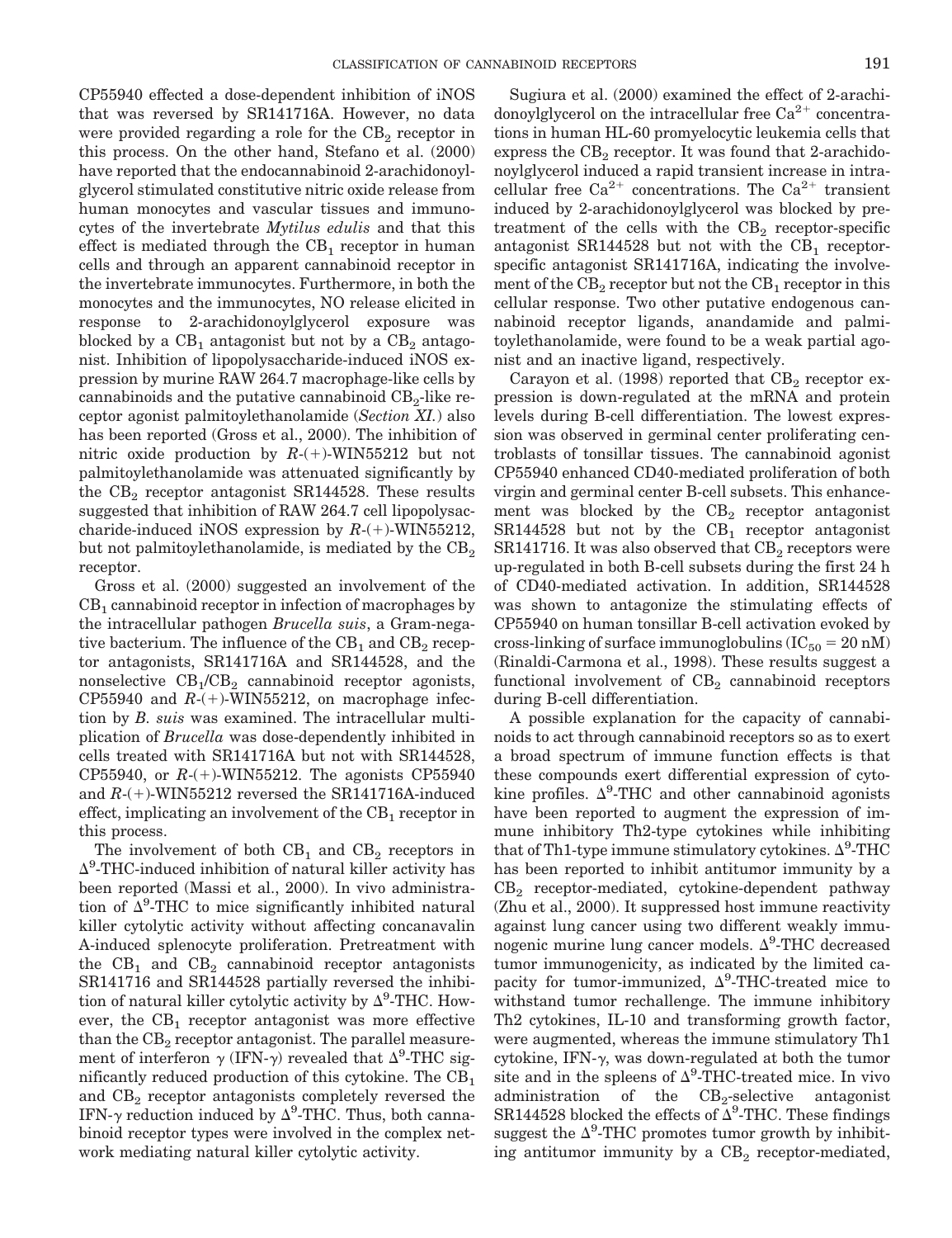cytokine-dependent pathway.  $\Delta^9$ -THC treatment of BALB/c mice also suppressed immunity and early IFN- $\gamma$ , IL-12, and IL-12 receptor  $\beta$ 2 responses to *Legionella pneumophila* (Klein et al., 2000). Levels of IL-12 and IFN- $\gamma$ , cytokines that promote the development of Th1 cells as well as resistance to a challenge infection, were suppressed by  $\Delta^9$ -THC. Results obtained with selective cannabinoid receptor antagonists indicated that both the  $CB_1$  and  $CB_2$  receptors were involved in this process.

#### **X. Anandamide Is a Vanilloid Receptor Agonist**

There are several reports that the endocannabinoid anandamide can act on rat or human vanilloid receptors transfected into cultured cells to produce membrane currents or increase intracellular calcium (Zygmunt et al., 1999; Smart et al., 2000, 2001; Ross et al., 2001). Anandamide also acts on naturally expressed vanilloid receptors in neonatal rat dorsal root ganglia to produce membrane currents (Tognetto et al., 2001) and in rat or guinea pig isolated arterial strips to trigger both release of calcitonin-gene-related peptide from perivascular sensory nerves and relaxation of precontracted tissues (Zygmunt et al., 1999). Results from experiments with transfected rat vanilloid receptors suggest that anandamide has markedly less relative intrinsic activity at these receptors than capsaicin (Ross et al., 2001). Methanandamide activates vanilloid receptors even less potently or effectively than anandamide (Zygmunt et al., 1999; Ralevic et al., 2000; Ross et al., 2001), whereas the  $CB<sub>1</sub>/CB<sub>2</sub>$  receptor agonists 2-arachidonoylglycerol and HU-210 lack significant activity at these receptors altogether (Zygmunt et al., 1999).

 $CB<sub>1</sub>$  receptors are negatively coupled to calcium channels, whereas vanilloid receptors open cation channels. Consequently, some experiments have been directed at exploring the consequences of simultaneously activating both receptor types. These have been performed with rat cultured dorsal root ganglion neurons that are known to coexpress  $CB_1$  and vanilloid receptors to a very high degree (Ahluwalia et al., 2000). The results obtained indicate that capsaicin-induced increases in intracellular calcium can be opposed by  $CB_1$  receptor activation (Millns et al., 2001) and that  $CB_1$  receptor-mediated inhibition of electrically evoked calcium mobilization and calcitonin-gene-related peptide release can be opposed by the activation of vanilloid receptors (Tognetto et al., 2001). Anandamide was found to be considerably more potent in inhibiting calcium mobilization than in activating vanilloid receptors. There is evidence that in the mouse isolated vas deferens, inhibition of electrically evoked contractions can be mediated both by presynaptic  $CB_1$  receptors through reduction of contractile transmitter release and by vanilloid receptors that trigger the release of neuropeptide molecules, which then presumably inhibit contractile transmitter release (Pertwee,

1997; Ross et al., 2001). Anandamide appears to act through both  $CB<sub>1</sub>$  and vanilloid receptors to inhibit electrically evoked contractions of this tissue preparation, whereas the inhibitory effect of  $R$ -(+)-WIN55212 seems to be mediated solely by  $CB_1$  receptors (Ross et al., 2001).

The finding that anandamide is an agonist for both cannabinoid and vanilloid receptors prompted the development of the anandamide/capsaicin hybrid molecule, arvanil, which has anandamide-like  $CB_1$  affinity, less relative intrinsic activity than anandamide at  $CB<sub>1</sub>$  receptors, and greater potency than anandamide as a vanilloid receptor agonist (De Petrocellis et al., 2000; Di Marzo et al., 2000a). AM404 is another anandamide analog that activates vanilloid receptors (Jerman et al., 2000; Zygmunt et al., 2000; Ross et al., 2001), albeit at concentrations no higher than those at which it inhibits anandamide membrane transport (Beltramo et al., 1997; Piomelli et al., 1999).

## **XI. Preliminary Pharmacological Evidence for Non-CB1, Non-CB2 Cannabinoid Receptors**

## *A. A Putative CB2-Like Cannabinoid Receptor*

It has been found by Calignano et al. (1998, 2001) that the endogenous fatty acid amide, palmitoylethanolamide, induces antinociceptive effects that are attenuated by the  $CB_2$ -selective antagonist SR144528 but not by the  $CB_1$ -selective antagonist SR141716A. These results were obtained in the mouse formalin paw test after intraplantar injection of palmitoylethanolamide and in the mouse abdominal stretch test after intraperitoneal injection of this compound (Calignano et al., 1998, 2001). The same investigators also found that in these bioassays, anandamide can be antagonized by SR141716A but not SR144528, and that palmitoylethanolamide and anandamide act synergistically. Palmitoylethanolamide lacks significant affinity for  $CB_1$  or  $CB_2$  receptors (Devane et al., 1992b; Felder et al., 1993; Showalter et al., 1996; Sheskin et al., 1997; Lambert et al., 1999). Consequently, Calignano et al. (1998, 2001) have proposed the existence of an SR144528-sensitive, non-CB<sub>2</sub> cannabinoid receptor (" $CB_2$ -like" receptor). This putative receptor is thought not to be a vanilloid receptor, because palmitoylethanolamide does not share the ability of anandamide or capsazepine to suppress paw-licking behavior when coadministered with capsaicin into mouse hindpaw (Calignano et al., 2001). Evidence for the existence of  $CB_2$ -like receptors has also been obtained in experiments with the mouse vas deferens (Griffin et al., 1997). Unlike anandamide or other established  $CB_1$  receptor agonists, palmitoylethanolamide does not show antinociceptive activity in the mouse hot plate test, suggesting that it does not interfere directly with neuronally mediated transmission of pain signals to the central nervous system (Calignano et al., 2001).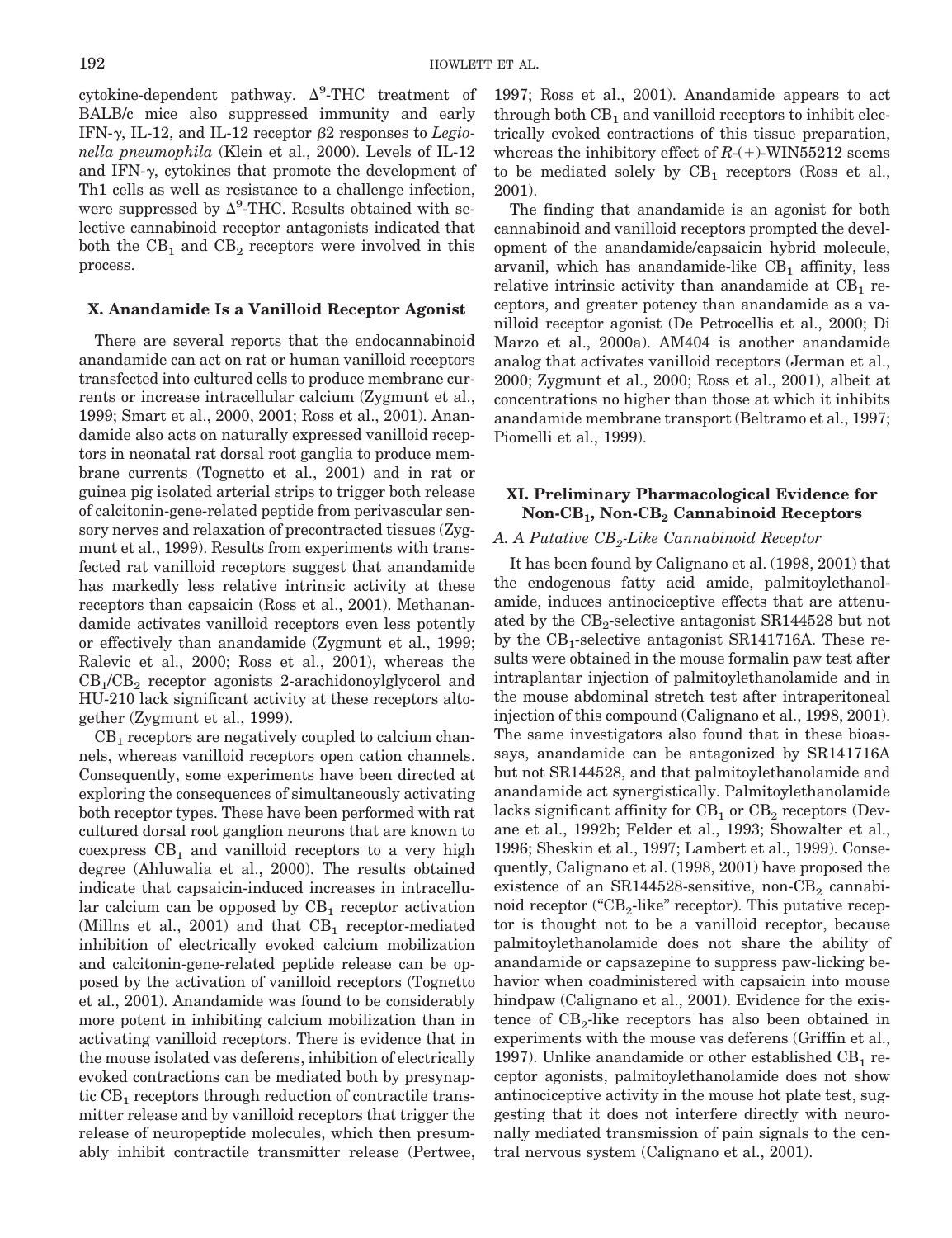## B. A Putative SR141716A-Sensitive, Non-CB<sub>1</sub>, Non-*CB2 Cannabinoid Receptor*

There is some evidence that mesenteric arteries of mice and rats express receptors that can be activated by anandamide and methanandamide but not by other established  $CB_1/CB_2$  receptor agonists and that are both non- $CB_1$ , non- $CB_2$ , and nonvanilloid. More specifically, anandamide and methanandamide can both induce a concentration-related relaxation of rat or mouse precontracted mesenteric arteries, whereas  $\Delta^9$ -THC, HU-210,  $R$ -(+)-WIN55212, and 2-arachidonoylglycerol cannot (Járai et al., 1999; Wagner et al., 1999). Other agonists for this putative novel receptor are the cannabidiol analogs, abnormal cannabidiol and O-1602 (Fig. 14), neither of which exhibits significant affinity for rat brain  $CB<sub>1</sub>$  receptors (Járai et al., 1999). Anandamide, methanandamide, and abnormal cannabidiol also relax precontracted mesenteric arteries obtained from  $\text{CB}_1$  receptor knockout  $(CB_1^{-/-})$  mice or from  $CB_1^{-/-}/CB_2^{-/-}$ double-knockout mice, confirming a lack of involvement of either  $CB_1$  or  $CB_2$  receptors in this effect (Járai et al., 1999).

The proposed mesenteric non- $CB_1$ , non- $CB_2$  receptors can be blocked by SR141716A, albeit less potently than  $CB<sub>1</sub>$  receptors. Thus, the relaxant effects of anandamide, abnormal cannabidiol, and O-1602 in precontracted mesenteric arteries obtained from rats or from  $\text{CB}_1$ <sup>+/+</sup>



FIG 14. The structures of abnormal cannabidiol and O-1602.

or  $CB_1^{-/-}$  mice have been found to be attenuated by SR141716A at 0.5, 1, or  $5 \mu M$  (Járai et al., 1999; Wagner et al., 1999). At 10  $\mu$ M, the nonpsychotropic plant cannabinoid, cannabidiol (Fig. 1), also attenuates the relaxation of rat or  $CB_1^{-/-}$  mouse precontracted mesenteric arteries induced by anandamide or abnormal cannabidiol (Járai et al., 1999; Wagner et al., 1999). This cannabinoid exhibits at least some degree of selectivity in that it does not attenuate relaxation induced in such vessels by acetylcholine, bradykinin, or sodium nitroprusside (Járai et al., 1999). The relaxant effect of abnormal cannabidiol in rat precontracted mesenteric arteries has been found to be unaffected by a concentration of capsazepine  $(5 \mu M)$  that can attenuate the relaxant effect of capsaicin, ruling out any major involvement of vanilloid receptors (Járai et al., 1999). SR141716A (1  $\mu$ M) does not attenuate capsaicin-induced relaxation of rat precontracted mesenteric arteries (Járai et al., 1999).

Anandamide-induced vasorelaxation is detectable both in endothelium-intact and in endothelium-denuded precontracted mesenteric arteries of rats (Wagner et al., 1999; Kunos et al., 2000). However, SR141716A only attenuates this vasorelaxant effect of anandamide in the presence of endothelium, and the relaxant effects of abnormal cannabidiol and O-1602 in rat precontracted mesenteric arteries are also largely endothelium-dependent (Járai et al., 1999). It seems likely, therefore, that there are at least two mechanisms by which anandamide relaxes precontracted mesenteric arteries, and that the SR141716A-sensitive, non-CB<sub>1</sub>, non-CB<sub>2</sub> receptors for anandamide proposed by Kunos and colleagues (2000) are present on the endothelium but not on mesenteric smooth muscle.

## *C. A Putative Receptor for Anandamide and R-(*-*)- WIN55212*

Evidence has emerged for the existence in mouse brain of a G protein-coupled receptor that can be activated by anandamide and  $R$ - $(+)$ -WIN55212 but not by other CB<sub>1</sub>/CB<sub>2</sub> agonists (Di Marzo et al., 2000b; Breivogel et al., 2001). More specifically, it has been found that  $[^{35}S]GTP\gamma S$  binding can be activated in brain membranes from  $CB_1^{-/-}$  mice by anandamide (EC<sub>50</sub> = 3.6)  $\mu$ M) and *R*-(+)-WIN55212 (EC<sub>50</sub> = 1.8  $\mu$ M) but not by  $\Delta^9$ -THC, HU-210, or CP55940. These properties of this possible new cannabinoid receptor distinguish it from the  $CB_2$  receptor for which  $\Delta^9$ -THC, HU-210, and CP55940 are all established agonists. They also distinguish it both from the SR141716A-sensitive, anandam- $\mathrm{i}$ de-sensitive,  $R$ -(+)-WIN55212-insensitive receptor that George Kunos' group has postulated to be present in mesenteric arteries (Kunos et al., 2000; *Section XI.B.*) and from the vanilloid receptor, which is not coupled to G proteins and is unresponsive to  $R-$ (+)-WIN55212 (Zygmunt et al., 1999). Activation of  $[{}^{35}S]GTP<sub>Y</sub>S$  binding by anandamide and  $R-(+)$ -WIN55212 was detected in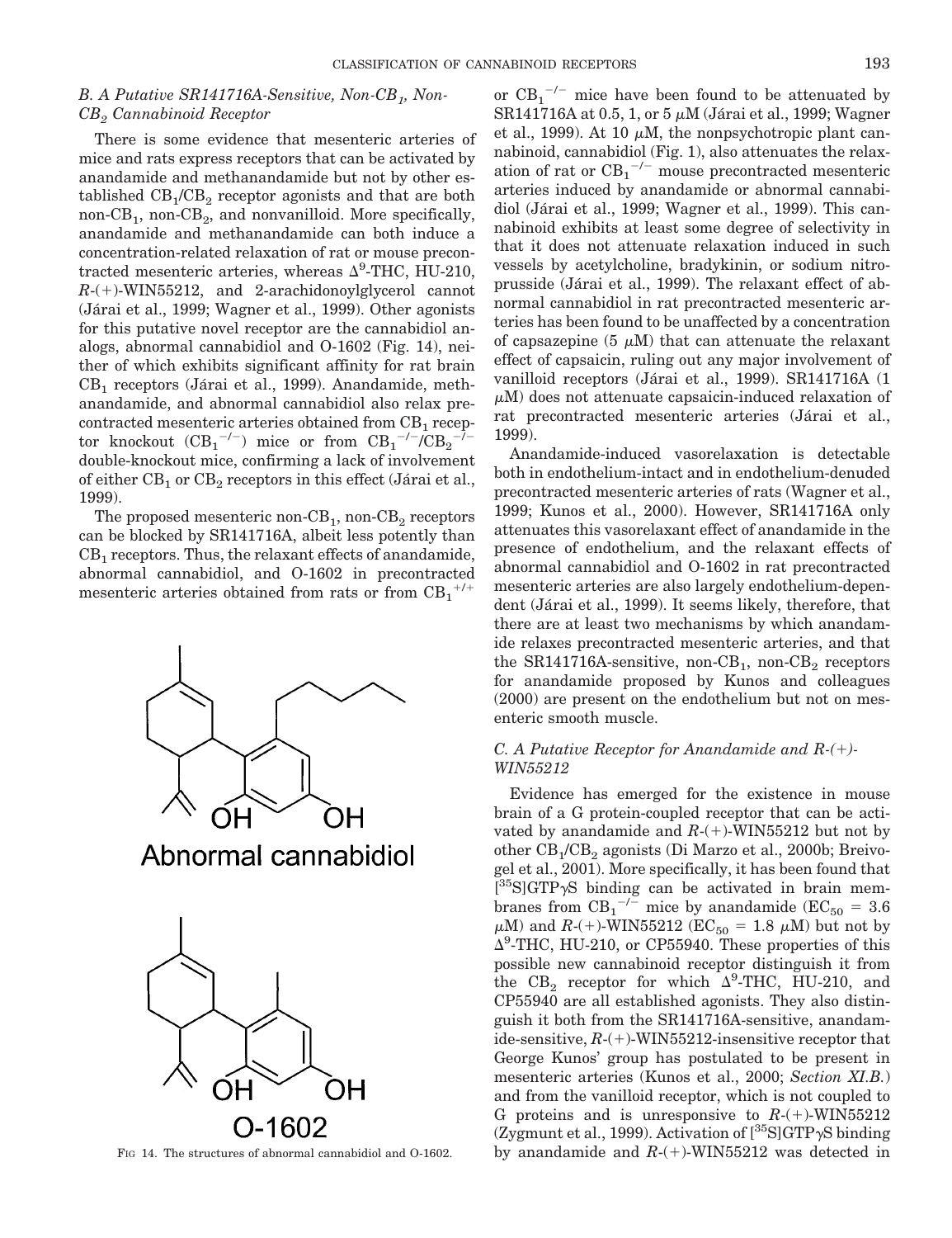membranes from  $CB_1^{-/-}$  whole brain and from  $CB_1^{-/-}$ cerebral cortex, midbrain, hippocampus, diencephalon, and brain stem but not in membranes from  $CB_1$ <sup>-/-</sup> caudate-putamen/globus pallidus or cerebellum, brain areas that are well populated with  $CB_1$  receptors in wild-type animals (Breivogel et al., 2001). Near maximal concentrations of anandamide and  $R-$ (+)-WIN55212 were not fully additive in their effects on  $\binom{35}{5}$ GTP $\gamma$ S binding, supporting the hypothesis that these two agents act through a common mechanism (Breivogel et al., 2001). Membranes from  $\text{CB}_1{}^{-/-}$  cerebral cortex, hippocampus, and brain stem were found to contain specific binding sites for  $[{}^3H]R-(+)$ -WIN55212 but not [<sup>3</sup>H]CP55940 (Breivogel et al., 2001). However, neither of these tritiated ligands exhibited detectable specific binding in membranes from  $\overline{\text{CB}_1}^{-/-}$  diencephalon, midbrain, caudate-putamen/globus pallidus, cerebellum, or spinal cord. Membranes from some  $CB_1^{-/-}$  brain areas (brain stem, cortex, midbrain, and spinal cord) but not others (basal ganglia, cerebellum, diencephalon, and hippocampus) also contained specific binding sites for [<sup>3</sup>H]SR141716A. Even so, it is unlikely that this compound is a ligand for the proposed  $R-(+)$ -WIN55212/ anandamide receptor, as the distribution patterns of  $[^{3}H]R-(+)$ -WIN55212 and  $[^{3}H]SR141716A$  binding sites in  $CB_1^{-/-}$  brain are different. Moreover, although concentrations of SR141716A above 1  $\mu$ M were found to attenuate the stimulatory effects of anandamide and  $R$ -(+)-WIN55212 on  $[^{35}S]GTP\gamma S$  binding to  $CB_1^{-/-}$ membranes, this attenuation could be attributed entirely to the inhibition of  $[^{35}{\rm S}] {\rm GTP} \gamma {\rm S}$  binding that was produced by SR141716A in the same concentration range (Breivogel et al., 2001).

Other evidence for the presence of an  $R-(+)$ WIN55212-sensitive non- $CB_1$  receptor in mouse brain was obtained recently by Hájos et al. (2001) in electrophysiological experiments with hippocampal slices obtained from  $CB_1^{-/-}$  or wild-type mice. Their results suggest that although  $R-$ (+)-WIN55212 probably acts through presynaptic  $CB_1$  receptors in the CA1 region of the hippocampus to inhibit GABA release, it acts through presynaptic non- $CB_1$  receptors to inhibit glutamate release in this brain region. This conclusion is consistent with previous reports that  $CB_1$  immunostaining cannot be reliably detected in hippocampal axon terminals forming glutamatergic synapses (Katona et al., 1999, 2000; Ha´jos et al., 2000). It is noteworthy that the inhibitory effect of  $R-(+)$ -WIN55212 on glutamatergic transmission observed by Hájos et al. (2001) in hippocampal tissue from  $CB_1^{-/-}$  mice could be reversed by  $1 \mu M$  SR141716A.

## *D. Other Putative Types of Mammalian Cannabinoid Receptor*

Results obtained by Sandra Welch's group in experiments with rats and mice have prompted the hypothesis that there may be more than one subtype of  $CB<sub>1</sub>$  receptor in the spinal cord. Thus, Welch et al. (1998) have found that the potency of intraperitoneal SR141716A against antinociception in the mouse tail-flick test induced by intrathecal administration of certain established cannabinoid receptor agonists is agonist-dependent. SR141716A was most potent against CP55940, less potent against  $\Delta^9$ -THC and  $\Delta^8$ -THC, and least potent against anandamide. As detailed elsewhere (Pertwee, 2001b), Welch's group also found that, in mice, intrathecal morphine interacts synergistically with intrathecal  $\Delta^9$ -THC but not with intrathecal anandamide or CP55940. In addition, there is some evidence for signaling differences between the mechanisms mediating the antinociceptive effects of intrathecal  $\Delta^9$ -THC and anandamide in mice (Welch et al., 1995; Pertwee, 2001b). There is also evidence from rat experiments that although intrathecal  $\Delta^9$ -THC triggers spinal release of dynorphins A and B, intrathecal CP55940 increases the release of dynorphin B but not dynorphin A and intrathecal anandamide fails to affect the release of either peptide (see Houser et al., 2000; Pertwee, 2001b). Signs of differences between cannabinoid receptor populations in mouse spinal cord and brain have also been reported by Welch's group (Pertwee, 2001b).

#### **XII. Conclusions**

Genes for two types of cannabinoid receptor,  $CB<sub>1</sub>$  and  $CB<sub>2</sub>$ , have been characterized, and the existence of endogenous agonists for these receptors has also been conclusively demonstrated. The use of cloned receptors expressed in cell lines has greatly facilitated elucidation of the coupling characteristics of  $CB_1$  and  $CB_2$  receptors and the development and validation of selective ligands for these receptors. The availability of highly selective and potent  $CB_1$  and  $CB_2$  agonists and antagonists/inverse agonists has assisted in the characterization of the pharmacological properties of naturally expressed cannabinoid receptors, and the development of selective antibodies has allowed detailed localization of cannabinoid receptors, particularly of the  $CB_1$  receptor. Some  $CB<sub>1</sub>$  receptors are present on nerve terminals, and these mediate inhibition of transmitter release when activated by agonists for these receptors that are either released endogenously or administered exogenously. Less is known about the physiological roles of  $CB<sub>2</sub>$  receptors, which most likely include modulation of cytokine release from immune cells. There is some pharmacological evidence that supports the existence of additional types or subtypes of cannabinoid receptor, the characterization of which is being aided by the availability of  $CB_1$ ,  $CB_2$ , and  $CB<sub>1</sub>/CB<sub>2</sub>$  knockout mice. However, critical evidence in the form of genes encoding receptors with the appropriate pharmacology is currently lacking. Given the rather low sequence similarity between  $CB_1$  and  $CB_2$ , it may be difficult to identify candidate receptors with more divergent pharmacology. If such genes are identified, it will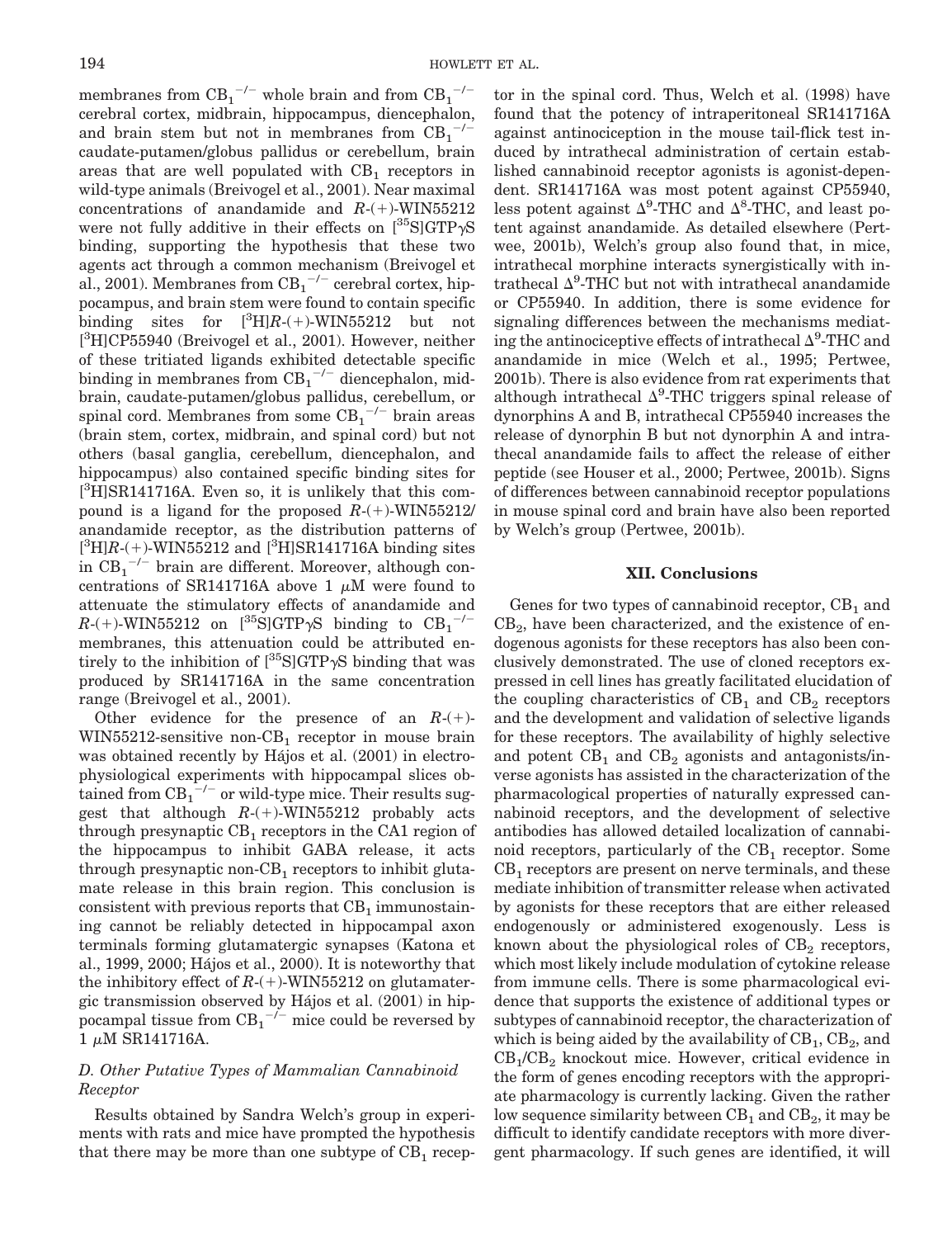be important to define their endogenous agonists fully to determine how broadly the cannabinoid receptor family should be defined.

#### References

- Abadji V, Lin S, Taha G, Griffin G, Stevenson LA, Pertwee RG, and Makriyannis A  $(1994)$   $(R)$ -Methanandamide: a chiral novel anandamide possessing higher potency and metabolic stability. *J Med Chem* **37:**1889–1893.
- Abel EL (1971) Retrieval of information after use of marihuana. *Nature (Lond)* **231:**58.
- Abood ME and Martin BR (1992) Neurobiology of marijuana abuse. *Trends Pharmacol Sci* **13:**201–206.
- Acquas E, Pisanu A, Marrocu P, and Di Chiara G (2000) Cannabinoid CB1 receptor agonists increase rat cortical and hippocampal acetylcholine release in vivo. *Eur J Pharmacol* **401:**179–185.
- Acquas E, Pisanu A, Marrocu P, Goldberg SR, and Di Chiara G (2001)  $\Delta^9$ -Tetrahydrocannabinol enhances cortical and hippocampal acetylcholine release in vivo: a microdialysis study. *Eur J Pharmacol* **419:**155–161.
- Adams IB, Compton DR, and Martin BR (1998) Assessment of anandamide interaction with the cannabinoid brain receptor: SR 141716A antagonism studies in mice and autoradiographic analysis of receptor binding in rat brain. *J Pharmacol Exp Ther* **284:**1209–1217.
- Ahluwalia J, Urban L, Capogna M, Bevan S, and Nagy I (2000) Cannabinoid 1 receptors are expressed in nociceptive primary sensory neurons. *Neuroscience* **100:**685–688.
- Al-Hayani A and Davies SN (2000) Cannabinoid receptor mediated inhibition of excitatory synaptic transmission in the rat hippocampal slice is developmentally regulated. *Br J Pharmacol* **131:**663–665.
- Ameri A (1999) The effects of cannabinoids on the brain. *Prog Neurobiol* **58:**315–348. Auclair N, Otani S, Soubrié P, and Crepel F (2000) Cannabinoids modulate synaptic strength and plasticity at glutamatergic synapses of rat prefrontal cortex pyramidal neurons. *J Neurophysiol* **83:**3287–3293.
- Balster RL and Prescott WR (1992)  $\Delta^9$ -Tetrahydrocannabinol discrimination in rats as a model for cannabis intoxication. *Neurosci Biobehav Rev* **16:**55–62.
- Banerjee SP, Snyder SH, and Mechoulam R (1975) Cannabinoids: influence on neurotransmitter uptake in rat brain synaptosomes. *J Pharmacol Exp Ther* **194:** 74–81.
- Barrett RL, Wiley JL, Balster RL, and Martin BR (1995) Pharmacological specificity of <sup>9</sup> -tetrahydrocannabinol discrimination in rats. *Psychopharmacology* **118:**419– 424.
- Barth F (1998) Cannabinoid receptor agonists and antagonists. *Exp Opin Ther Patents* **8:**301–313.
- Barth F and Rinaldi-Carmona M (1999) The development of cannabinoid antagonists. *Curr Med Chem* **6:**745–755.
- Bayewitch M, Avidor-Reiss T, Levy R, Barg J, Mechoulam R, and Vogel Z (1995) The peripheral cannabinoid receptor: adenylate cyclase inhibition and G protein coupling. *FEBS Lett* **375:**143–147.
- Bayewitch M, Rhee M-H, Avidor-Reiss T, Breuer A, Mechoulam R, and Vogel Z  $(1996)(-)$  $\Delta^9$ -tetrahydrocannabinol antagonizes the peripheral cannabinoid receptor-mediated inhibition of adenylyl cyclase. *J Biol Chem* **271:**9902–9905.
- Beardsley PM, Scimeca JA, and Martin BR (1987) Studies on the agonistic activity of  $\Delta^{9-11}$ -tetrahydrocannabinol in mice, dogs and rhesus monkeys and its interactions with  $\Delta^9$ -tetrahydrocannabinol. *J Pharmacol Exp Ther* 241:521-526.
- Begg M, Molleman A, and Parsons M (2002) Modulation of the release of endogenous -aminobutyric acid by cannabinoids in the guinea pig ileum. *Eur J Pharmacol* **434:**87–94.
- Beinfeld MC and Connolly K (2001) Activation of CB1 cannabinoid receptors in rat hippocampal slices inhibits potassium-evoked cholecystokinin release, a possible mechanism contributing to the spatial memory defects produced by cannabinoids. *Neurosci Lett* **301:**69–71.
- Bell MR, D'Ambra TE, Kumar V, Eissenstat MA, Herrmann JL, Wetzel JR, Rosi D, Philion RE, Daum SJ, Hlasta DJ, et al. (1991) Antinociceptive (aminoalkyl)indoles. *J Med Chem* **34:**1099–1110.
- Beltramo M, Stella N, Calignano A, Lin SY, Makriyannis A, and Piomelli D (1997) Functional role of high-affinity anandamide transport, as revealed by selective inhibition. *Science (Wash DC)* **277:**1094–1097.
- Ben-Shabat S, Fride E, Sheskin T, Tamiri T, Rhee M-H, Vogel Z, Bisogno T, De Petrocellis L, Di Marzo V, and Mechoulam R (1998) An entourage effect: inactive endogenous fatty acid glycerol esters enhance 2-arachidonoyl-glycerol cannabinoid activity. *Eur J Pharmacol* **353:**23–31.
- Benowitz NL, Rosenberg J, Rogers W, Bachman J, and Jones RT (1979) Cardiovascular effects of intravenous delta-9-tetrahydrocannabinol: autonomic nervous mechanisms. *Clin Pharmacol Ther* **25:**440–446.
- Berdyshev EV (2000) Cannabinoid receptors and the regulation of immune response. *Chem Phys Lipids* **108:**169–190.
- Bisogno T, Hanus L, De Petrocellis L, Tchilibon S, Ponde DE, Brandi I, Schiano Moriello A, Davis JB, Mechoulam R, and Di Marzo V (2001) Molecular targets for cannabidiol and its synthetic analogues: effect on vanilloid VR1 receptors and on the cellular uptake and enzymatic hydrolysis of anandamide. *Br J Pharmacol* **134:**845–852.
- Blázquez C, Sánchez C, Daza A, GalveRoperh I, and Guzmán M (1999) The stimulation of ketogenesis by cannabinoids in cultured astrocytes defines carnitine palmitoyltransferase I as a new ceramide-activated enzyme. *J Neurochem* **72:** 1759–1768.
- Böhme GA, Laville M, Ledent C, Parmentier M, and Imperato A (2000) Enhanced long-term potentiation in mice lacking cannabinoid CB1 receptors. *Neuroscience* **95:**5–7.
- Bouaboula M, Bianchini L, McKenzie FR, Pouyssegur J, and Casellas P (1999)

Cannabinoid receptor CB1 activates the  $Na + / H +$  exchanger NHE-1 isoform via Gi -mediated mitogen activated protein kinase signaling transduction pathways. *FEBS Lett* **449:**61–65.

- Bouaboula M, Bourrié B, Rinaldi-Carmona M, Shire D, Le Fur G, and Casellas P (1995a) Stimulation of cannabinoid receptor CB1 induces *krox-24* expression in human astrocytoma cells. *J Biol Chem* **270:**13973–13980.
- Bouaboula M, Perrachon S, Milligan L, Canat X, Rinaldi-Carmona M, Portier M, Barth F, Calandra B, Pecceu F, Lupker J, et al. (1997) A selective inverse agonist for central cannabinoid receptor inhibits mitogen-activated protein kinase activation stimulated by insulin or insulin-like growth factor 1. Evidence for a new model of receptor/ligand interactions. *J Biol Chem* **272:**22330–22339.
- Bouaboula M, Poinot-Chazel C, Bourrié B, Canat X, Calandra B, Rinaldi-Carmona M, Le Fur G, and Casellas P (1995b) Activation of mitogen-activated protein kinases by stimulation of the central cannabinoid receptor CB1. *Biochem J* **312:** 637–641.
- Bouaboula M, Poinot-Chazel C, Marchand J, Canat X, Bourrié B, Rinaldi-Carmona M, Calandra B, Le Fur G, and Casellas P (1996) Signaling pathway associated with stimulation of CB2 peripheral cannabinoid receptor: involvement of both mitogen-activated protein kinase and induction of Krox-24 expression. *Eur J Biochem* **237:**704–711.
- Bouaboula M, Rinaldi M, Carayon P, Carillon C, Delpech B, Shire D, Le Fur G, and Casellas P (1993) Cannabinoid-receptor expression in human leukocytes. *Eur J Biochem* **214:**173–180.
- Bowery NG, Hudson AL, and Price GW (1987)  $GABA_A$  and  $GABA_B$  receptor site distribution in the rat central nervous system. *Neuroscience* **20:**365–383.
- Breivogel CS, Griffin G, Di Marzo V, and Martin BR (2001) Evidence for a new G protein-coupled cannabinoid receptor in mouse brain. *Mol Pharmacol* **60:**155–163.
- Breivogel CS, Selley DE, and Childers SR (1998) Cannabinoid receptor agonist efficacy for stimulating  $[35S]GTP\gamma S$  binding to rat cerebellar membranes correlates with agonist-induced decreases in GDP affinity. *J Biol Chem* **273:**16865– 16873.
- Breivogel CS, Sim LJ, and Childers SR (1997) Regional differences in cannabinoid receptor/G-protein coupling in rat brain. *J Pharmacol Exp Ther* **282:**1632–1642.
- Breivogel CS, Walker JM, Huang S, and Childers SR (1999) Cannabinoid signaling in cultured rat cerebellar granule cells. *1999 Symposium on the Cannabinoids*; 1999 Jun 18–20; Acapulco, Mexico. pp 10, International Cannabinoid Research Society, Burlington, Vermont.
- Buckley NE, Hansson S, Harta G, and Mezey  $\hat{E}$  (1998) Expression of the CB<sub>1</sub> and CB2 receptor messenger RNAs during embryonic development in the rat. *Neuroscience* **82:**1131–1149.
- Buckley NE, McCoy KL, Mezey É, Bonner T, Zimmer A, Felder CC, Glass M, and Zimmer A (2000) Immunomodulation by cannabinoids is absent in mice deficient for the cannabinoid CB<sub>2</sub> receptor. *Eur J Pharmacol* 396:141-149.
- Burkey TH, Quock RM, Consroe P, Ehlert FJ, Hosohata Y, Roeske WR, and Yamamura HI (1997) Relative efficacies of cannabinoid  $CB_1$  receptor agonists in the mouse brain. *Eur J Pharmacol* **336:**295–298.
- Busch-Petersen J, Hill WA, Fan P, Khanolkar A, Xie X-Q, Tius MA, and Makriyannis A (1996) Unsaturated side chain  $\beta$ -11-hydroxyhexahydrocannabinol analogs. *J Med Chem* **39:**3790–3796.
- Cabral GA (2001) Marijuana and cannabinoids: effects on infections, immunity and AIDS. *J Cannabis Ther* **1:**61–85.
- Cadogan A-K, Alexander SPH, Boyd EA, and Kendall DA (1997) Influence of cannabinoids on electrically evoked dopamine release and cyclic AMP generation in the rat striatum. *J Neurochem* **69:**1131–1137.
- Calignano A, La Rana G, Giuffrida A, and Piomelli D (1998) Control of pain initiation by endogenous cannabinoids. *Nature (Lond)* **394:**277–281.
- Calignano A, La Rana G, and Piomelli D (2001) Antinociceptive activity of the endogenous fatty acid amide, palmitylethanolamide. *Eur J Pharmacol* **419:**191– 198.
- Carayon P, Marchand J, Dussossoy D, Derocq J-M, Jbilo O, Bord A, Bouaboula M, Galiègue S, Mondière P, Pénarier G, et al. (1998) Modulation and functional involvement of CB2 peripheral cannabinoid receptors during B-cell differentiation. *Blood* **92:**3605–3615.
- Carlini EA, Hamaoui A, Bieniek D, and Korte F (1970) Effects of  $(-)$ - $\Delta^9$ -transtetrahydrocannabinol and a synthetic derivative on maze performance of rats. *Pharmacology* **4:**359–368.
- Carlisle SJ, Marciano-Cabral F, Staab A, Ludwick C, and Cabral GA (2002) Differential expression of the  $CB_2$  cannabinoid receptor by rodent macrophages and macrophage-like cells in relation to cell activation. *Int Immunopharmacol* **2:**69– 82.
- Carta G, Nava F, and Gessa GL (1998) Inhibition of hippocampal acetylcholine release after acute and repeated  $\Delta^9$ -tetrahydrocannabinol in rats. *Brain Res* 809:  $1 - 4.$
- Caulfield MP and Brown DA (1992) Cannabinoid receptor agonists inhibit Ca current in NG108-15 neuroblastoma cells via a pertussis toxin-sensitive mechanism. *Br J Pharmacol* **106:**231–232.
- Chakrabarti A, Onaivi ES, and Chaudhuri G (1995) Cloning and sequencing of a cDNA encoding the mouse brain-type cannabinoid receptor protein. *DNA Sequence* **5:**385–388.
- Chan PKY, Chan SCY, and Yung W-H (1998) Presynaptic inhibition of GABAergic inputs to rat substantia nigra pars reticulata neurones by a cannabinoid agonist. *Neuroreport* **9:**671–675.
- Chan PKY and Yung W-H (1998) Occlusion of the presynaptic action of cannabinoids in rat substantia nigra pars reticulata by cadmium. *Neurosci Lett* **249:**57–60.
- Chaperon F and Thiébot M-H (1999) Behavioral effects of cannabinoid agents in animals. *Crit Rev Neurobiol* **13:**243–281.
- Cheer JF, Marsden CA, Kendall DA, and Mason R (2000) Lack of response suppression follows repeated ventral tegmental cannabinoid administration: an in vitro electrophysiological study. *Neuroscience* **99:**661–667.
- Chen JP, Paredes W, Li J, Smith D, Lowinson J, and Gardner EL (1990a)  $\Delta^9$ -Tetrahydrocannabinol produces naloxone-blockable enhancement of presynaptic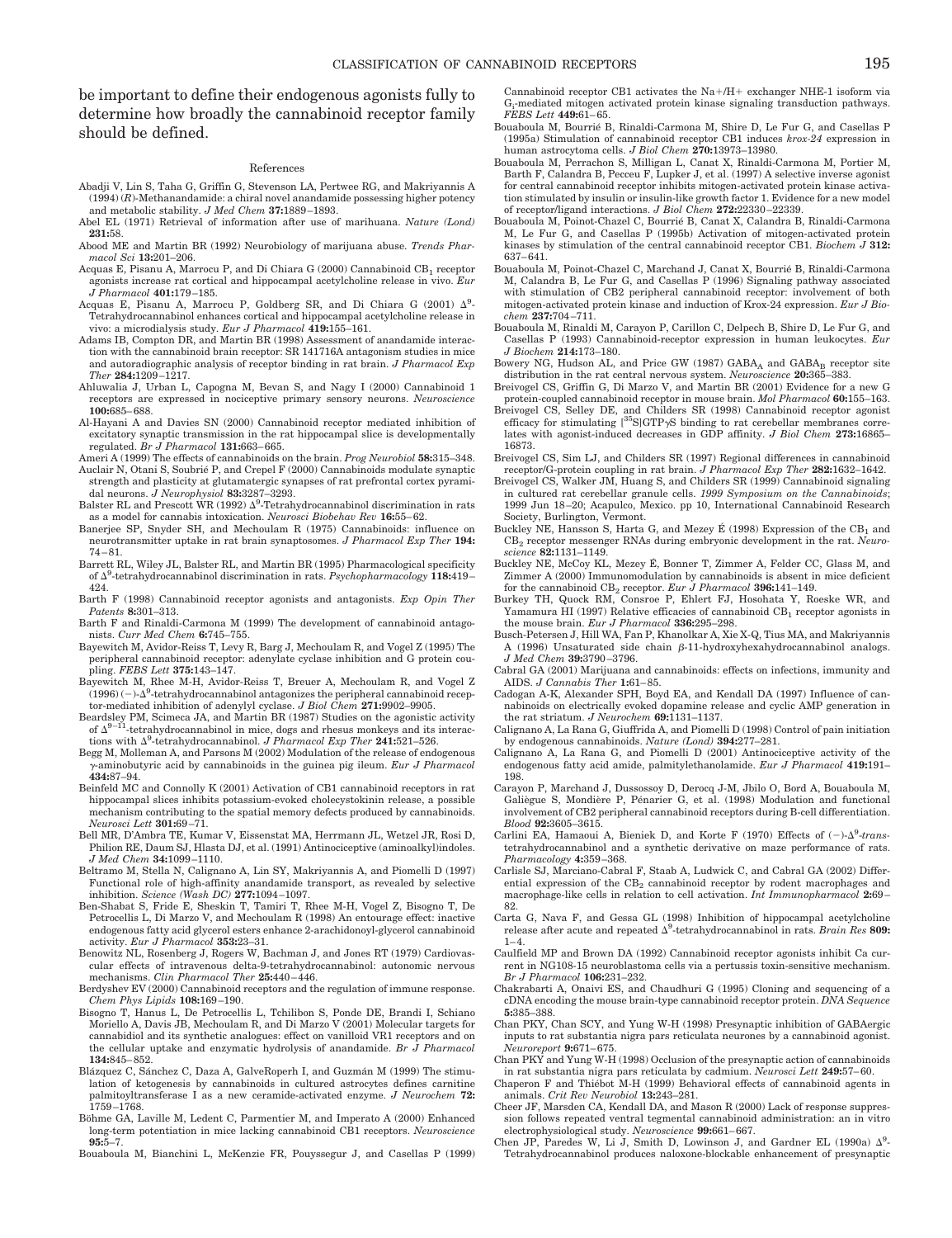basal dopamine efflux in nucleus accumbens of conscious, freely-moving rats as measured by intracerebral microdialysis. *Psychopharmacology* **102:**156–162.

- Chen J, Paredes W, Lowinson JH, and Gardner EL (1990b)  $\Delta^9$ -Tetrahydrocannabinol enhances presynaptic dopamine efflux in medial prefrontal cortex. *Eur J Pharmacol* **190:**259–262.
- Chen J, Paredes W, Lowinson JH, and Gardner EL (1991) Strain-specific facilitation of dopamine efflux by  $\Delta^9$ -tetrahydrocannabinol in the nucleus accumbens of rat: an *in vivo* microdialysis study. *Neurosci Lett* **129:**136–140.
- Childers SR and Deadwyler SA (1996) Role of cyclic AMP in the actions of cannabinoid receptors. *Biochem Pharmacol* **52:**819–827.
- Childers SR, Sexton T, and Roy MB (1994) Effects of anandamide on cannabinoid receptors in rat brain membranes. *Biochem Pharmacol* **47:**711–715.
- Chin C, Lucas-Lenard J, Abadji V, and Kendall DA (1998) Ligand binding and modulation of cyclic AMP levels depend on the chemical nature of residue 192 of the human cannabinoid receptor 1. *J Neurochem* **70:**366–373.
- Chin CN, Murphy JW, Huffman JW, and Kendall DA (1999) The third transmembrane helix of the cannabinoid receptor plays a role in the selectivity of aminoalkylindoles for CB2, peripheral cannabinoid receptor. *J Pharmacol Exp Ther* **291:** 837–844.
- Christopoulos A, Coles P, Lay L, Lew MJ, and Angus JA (2001) Pharmacological analysis of cannabinoid receptor activity in the rat vas deferens. *Br J Pharmacol* **132:**1281–1291.
- Coffey RG, Yamamoto Y, Snella E, and Pross S (1996) Tetrahydrocannabinol inhibition of macrophage nitric oxide production. *Biochem Pharmacol* **52:**743–751.
- Compton DR, Aceto MD, Lowe J, and Martin BR (1996) *In vivo* characterization of a specific cannabinoid receptor antagonist (SR141716A): inhibition of  $\Delta^9$ tetrahydrocannabinol-induced responses and apparent agonist activity. *J Pharmacol Exp Ther* **277:**586–594.
- Compton DR, Gold LH, Ward SJ, Balster RL, and Martin BR (1992a) Aminoalkylindole analogs: cannabimimetic activity of a class of compounds structurally distinct from  $\Delta^9$ -tetrahydrocannabinol. *J Pharmacol Exp Ther* 263:1118-1126.
- Compton DR, Johnson MR, Melvin LS, and Martin BR (1992b) Pharmacological profile of a series of bicyclic cannabinoid analogs: classification as cannabimimetic agents. *J Pharmacol ExpTher* **260:**201–209.
- Compton DR, Rice KC, de Costa BR, Razdan RK, Melvin LS, Johnson MR, and Martin BR (1993) Cannabinoid structure-activity relationships: correlation of receptor binding and *in vivo* activities. *J Pharmacol Exp Ther* **265:**218–226.
- Condie R, Herring A, Koh WS, Lee M, and Kaminski NE (1996) Cannabinoid inhibition of adenylate cyclase-mediated signal transduction and interleukin 2 (IL-2) expression in the murine T-cell line, EL4.IL-2. *J Biol Chem* **271:**13175– 13183.
- Coruzzi G, Adami M, Coppelli G, Frati P, and Soldani G (1999) Inhibitory effect of the cannabinoid receptor agonist WIN 55,212-2 on pentagastrin-induced gastric acid secretion in the anaesthetized rat. *Naunyn-Schmiedeberg's Arch Pharmacol* **360:**715–718.
- Cosenza M, Gifford AN, Gatley SJ, Pyatt B, Liu Q, Makriyannis A, and Volkow ND (2000) Locomotor activity and occupancy of brain cannabinoid CB1 receptors by the antagonist/inverse agonist AM281. *Synapse* **38:**477–482.
- Cossu G, Ledent C, Fattore L, Imperato A, Böhme GA, Parmentier M, and Fratta W (2001) Cannabinoid  $CB_1$  receptor knockout mice fail to self-administer morphine but not other drugs of abuse. *Behav Brain Res* **118:**61–65.
- Coutts AA, Brewster N, Ingram T, Razdan RK, and Pertwee RG (2000) Comparison of novel cannabinoid partial agonists and SR141716A in the guinea-pig small intestine. *Br J Pharmacol* **129:**645–652.
- Coutts AA and Pertwee RG (1997) Inhibition by cannabinoid receptor agonists of acetylcholine release from the guinea-pig myenteric plexus. *Br J Pharmacol* **121:** 1557–1566.
- Craib SJ, Ellington HC, Pertwee RG, and Ross RA (2001) A possible role of lipoxygenase in the activation of vanilloid receptors by anandamide in the guinea-pig bronchus. *Br J Pharmacol* **134:**30–37.
- Cravatt BF, Demarest K, Patricelli MP, Bracey MH, Giang DK, Martin BR, and Lichtman AH (2001) Supersensitivity to anandamide and enhanced endogenous cannabinoid signaling in mice lacking fatty acid amide hydrolase. *Proc Natl Acad Sci USA* **98:**9371–9376.
- D'Ambra TE, Estep KG, Bell MR, Eissenstat MA, Josef KA, Ward SJ, Haycock DA, Baizman ER, Casiano FM, Beglin NC, et al. (1992) Conformationally restrained analogues of pravadoline: nanomolar potent enantioselective, (aminoalkyl)indole agonists of the cannabinoid receptor. *J Med Chem* **35:**124–135.
- Daaka Y, Friedman H, and Klein TW (1996) Cannabinoid receptor proteins are increased in Jurkat, human T-cell line after mitogen activation. *J Pharmacol Exp Ther* **276:**776–783.
- Daaka Y, Klein TW, and Friedman H (1995) Expression of cannabinoid receptor mRNA in murine and human leukocytes, in *The Brain Immune Axis and Sub-stance Abuse* (Sharp BM, Eisenstein TK, Madden JJ and Friedman H eds) pp 91–96, Plenum Press, New York.
- De Petrocellis L, Bisogno T, Davis JB, Pertwee RG, and Di Marzo V (2000) Overlap between the ligand recognition properties of the anandamide transporter and the VR1 vanilloid receptor: inhibitors of anandamide uptake with negligible capsaicinlike activity. *FEBS Lett* **483:**52–56.
- De Petrocellis L, Melck D, Palmisano A, Bisogno T, Laezza C, Bifulco M, and Di Marzo V (1998) The endogenous cannabinoid anandamide inhibits human breast cancer cell proliferation. *Proc Natl Acad Sci USA* **95:**8375–8380.
- Derkinderen P, Toutant M, Burgaya F, Lebert M, Siciliano JC, Defranciscis V, Gelman M, and Girault JA (1996) Regulation of a neuronal form of focal adhesion kinase by anandamide. *Science (Wash DC)* **273:**1719–1722.
- Devane WA, Breuer A, Sheskin T, Järbe TUC, Eisen MS, and Mechoulam R (1992a) A novel probe for the cannabinoid receptor. *J Med Chem* **35:**2065–2069.
- Devane WA, Dysarz FA, Johnson MR, Melvin LS, and Howlett AC (1988) Determination and characterization of a cannabinoid receptor in rat brain. *Mol Pharmacol* **34:**605–613.
- Devane WA, Hanus L, Breuer A, Pertwee RG, Stevenson LA, Griffin G, Gibson D,

Mandelbaum A, Etinger A, and Mechoulam R (1992b) Isolation and structure of a brain constituent that binds to the cannabinoid receptor. *Science (Wash DC)* **258:**1946–1949.

- Dewey WL, Martin BR, and May EL (1984) Cannabinoid stereoisomers: pharmacological effects, in *Handbook of Stereoisomers: Drugs in Psychopharmacology* (Smith DF, ed) pp 317–326, CRC Press, Boca Raton, FL.
- Di Marzo V (1999) Biosynthesis and inactivation of endocannabinoids: relevance to their proposed role as neuromodulators. *Life Sci* **65:**645–655.
- Di Marzo V, Bisogno T, De Petrocellis L, Brandi I, Jefferson RG, Winckler RL, Davis JB, Dasse O, Mahadevan A, Razdan RK, et al. (2001a) Highly selective CB1 cannabinoid receptor ligands and novel  $CB_1/VR_1$  vanilloid receptor "hybrid" ligands. *Biochem Biophys Res Commun* **281:**444–451.
- Di Marzo V, Bisogno T, De Petrocellis L, Melck D, and Martin BR (1999) Cannabimimetic fatty acid derivatives: the anandamide family and other endocannabinoids. *Curr Med Chem* **6:**721–744.
- Di Marzo V, Breivogel C, Bisogno T, Melck D, Patrick G, Tao Q, Szallasi A, Razdan RK, and Martin BR (2000a) Neurobehavioral activity in mice of *N*-vanillylarachidonyl-amide. *Eur J Pharmacol* **406:**363–374.
- Di Marzo V, Breivogel CS, Tao Q, Bridgen DT, Razdan RK, Zimmer AM, Zimmer A, and Martin BR (2000b) Levels, metabolism and pharmacological activity of anandamide in  $CB_1$  cannabinoid receptor knockout mice: evidence for non- $CB_1$ , non-CB2 receptor-mediated actions of anandamide in mouse brain. *J Neurochem* **75:** 2434–2444.
- Di Marzo V, Goparaju SK, Wang L, Liu J, Bátkai S, Járai Z, Fezza F, Miura GI, Palmiter RD, Sugiura T, and Kunos G (2001b) Leptin-regulated endocannabinoids are involved in maintaining food intake. *Nature (Lond)* **410:**822–825.
- Di Marzo V, Melck D, Bisogno T, and De Petrocellis L (1998) Endocannabinoids: endogenous cannabinoid receptor ligands with neuromodulatory action. *Trends Neurosci* **21:**521–528.
- Diana MA, Levenes C, Mackie K, and Marty A (2002) Short-term retrograde inhibition of GABAergic synaptic currents in rat Purkinje cells is mediated by endogenous cannabinoids. *J Neurosci* **22:**200–208.
- Diana M, Melis M, and Gessa GL (1998) Increase in meso-prefrontal dopaminergic activity after stimulation of CB1 receptors by cannabinoids. *Eur J Neurosci* **10:** 2825–2830.
- Edery H, Grunfeld Y, Ben-Zvi Z, and Mechoulam R (1971) Structural requirements for cannabinoid activity. *Ann NY Acad Sci* **191:**40–53.
- Egertová M and Elphick MR (2000) Localisation of cannabinoid receptors in the rat brain using antibodies to the intracellular C-terminal tail of  $CB_1$ . *J Comp Neurol* **422:**159–171.
- Egertová M, Giang DK, Cravatt BF, and Elphick MR (1998) A new perspective on cannabinoid signalling: complementary localization of fatty acid amide hydrolase and the CB1 receptor in rat brain. *Proc R Soc Lond B Biol Sci* **265:**2081–2085.
- Eissenstat MA, Bell MR, D'Ambra TE, Alexander EJ, Daum SJ, Ackerman JH, Gruett MD, Kumar V, Estep KG, Olefirowicz EM, et al. (1995) Aminoalkylindoles: structure-activity relationships of novel cannabinoid mimetics. *J Med Chem* **38:** 3094–3105.
- Elphick MR and Egertová M (2001) The neurobiology and evolution of cannabinoid signalling. *Philos Trans R Soc Lond B Biol Sci* **356:**381–408.
- Facci L, Dal Toso R, Romanello S, Buriani A, Skaper SD, and Leon A (1995) Mast cells express a peripheral cannabinoid receptor with differential sensitivity to anandamide and palmitoyl ethanolamide. *Proc Natl Acad Sci USA* **92:**3376–3380.
- Felder CC, Briley EM, Axelrod J, Simpson JT, Mackie K, and Devane WA (1993) Anandamide, an endogenous cannabimimetic eicosanoid, binds to the cloned human cannabinoid receptor and stimulates receptor-mediated signal transduction. *Proc Natl Acad Sci USA* **90:**7656–7660.
- Felder CC and Glass M (1998) Cannabinoid receptors and their endogenous agonists. *Annu Rev Pharmacol Toxicol* **38:**179–200.
- Felder CC, Joyce KE, Briley EM, Glass M, Mackie KP, Fahey KJ, Cullinan GJ, Hunden DC, Johnson DW, Chaney MO, et al. (1998) LY320135, a novel cannabinoid CB1 receptor antagonist, unmasks coupling of the CB1 receptor to stimulation of cAMP accumulation. *J Pharmacol Exp Ther* **284:**291–297.
- Felder CC, Joyce KE, Briley EM, Mansouri J, Mackie K, Blond O, Lai Y, Ma AL, and Mitchell RL (1995) Comparison of the pharmacology and signal transduction of the human cannabinoid  $\text{CB}_1$  and  $\text{CB}_2$  receptors.  $\textit{Mol}$   $\textit{Pharmacol}$   $\textbf{48:443-450}.$
- Felder CC, Veluz JS, Williams HL, Briley EM, and Matsuda LA (1992) Cannabinoid agonists stimulate both receptor- and non-receptor-mediated signal transduction pathways in cells transfected with and expressing cannabinoid receptor clones. *Mol Pharmacol* **42:**838–845.
- Feng WK and Song ZH (2001) Functional roles of the tyrosine within the  $NP(X)_nY$ motif and the cysteines in the C-terminal juxtamembrane region of the CB2 cannabinoid receptor. *FEBS Lett* **501:**166–170.
- Ferraro DP and Grilly DM (1973) Lack of tolerance to  $\Delta^9$ -tetrahydrocannabinol in chimpanzees. *Science (Wash DC)* **179:**490–492.
- Ferraro L, Tomasini MC, Gessa GL, Bebe BW, Tanganelli S, and Antonelli T (2001) The cannabinoid receptor agonist WIN 55,212-2 regulates glutamate transmission in rat cerebral cortex: an *in vivo* and *in vitro* study. *Cereb Cortex* **11:**728–733.
- Fimiani C, Mattocks D, Cavani F, Salzet M, Deutsch DG, Pryor S, Bilfinger TV, and Stefano GB (1999) Morphine and anandamide stimulate intracellular calcium transients in human arterial endothelial cells: coupling to nitric oxide release. *Cell Signal* **11:**189–193.
- French ED (1997)  $\Delta^9$ -Tetrahydrocannabinol excites rat VTA dopamine neurons through activation of cannabinoid CB1 but not opioid receptors. *Neurosci Lett* **226:**159–162.
- French ED, Dillon K, and Wu X (1997) Cannabinoids excite dopamine neurons in the ventral tegmentum and substantia nigra. *Neuroreport* **8:**649–652.
- Gadzicki D, Müller-Vahl K, and Stuhrmann M (1999) A frequent polymorphism in the coding exon of the human cannabinoid receptor (CNR1) gene. *Mol Cell Probes* **13:**321–323.
- Galiègue S, Mary S, Marchand J, Dussossoy D, Carrière D, Carayon P, Bouaboula M, Shire D, Le Fur G, and Casellas P (1995) Expression of central and peripheral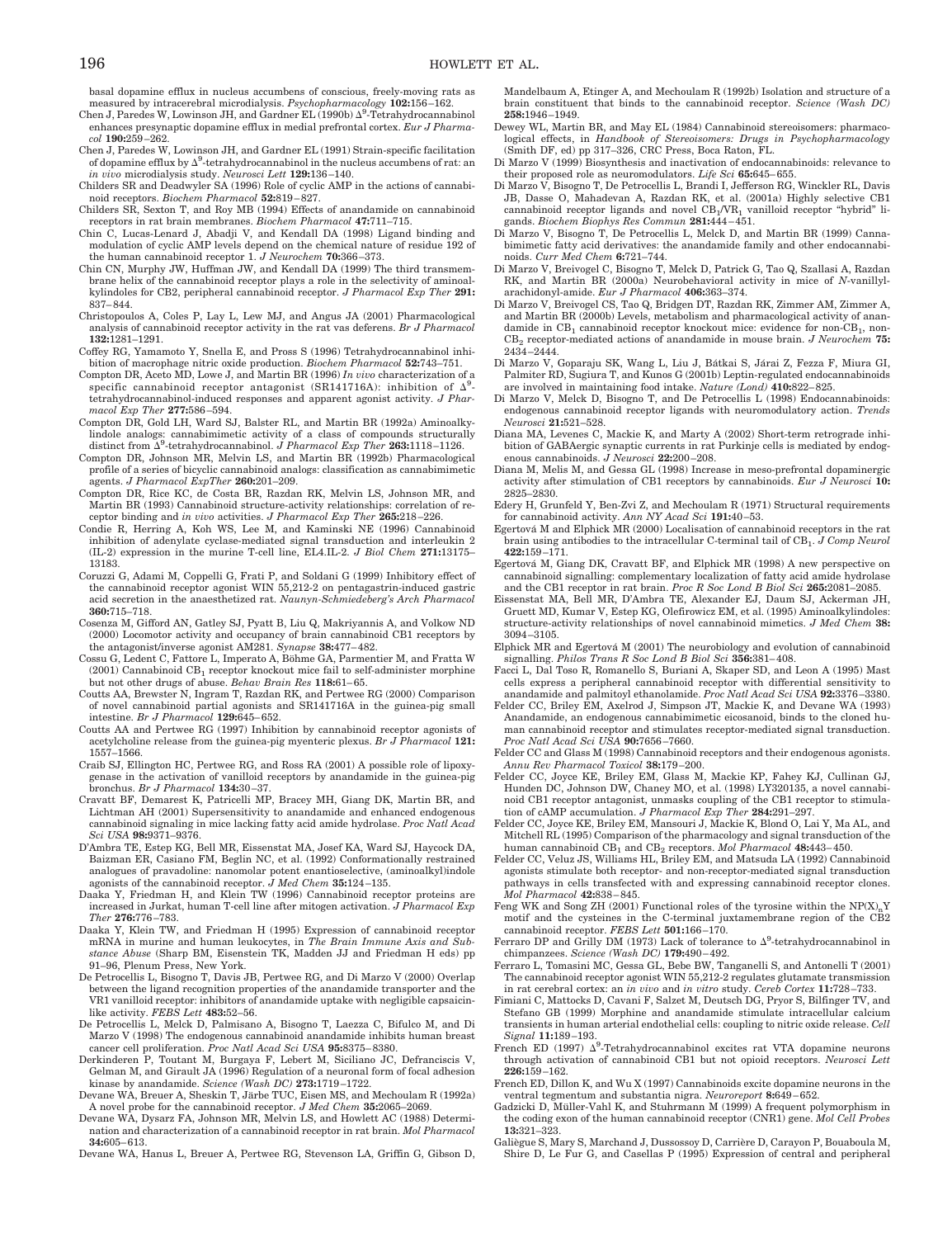cannabinoid receptors in human immune tissues and leukocyte subpopulations. *Eur J Biochem* **232:**54–61.

- Gallant M, Dufresne C, Gareau Y, Guay D, Leblanc Y, Prasit P, Rochette C, Sawyer N, Slipetz DM, Tremblay N, et al. (1996) New class of potent ligands for the human peripheral cannabinoid receptor. *Bioorg Med Chem Lett* **6:**2263–2268.
- Gaoni Y and Mechoulam R (1964) Isolation, structure and partial synthesis of an active constituent of hashish. *J Am Chem Soc* **86:**1646–1647.
- Gareau Y, Dufresne C, Gallant M, Rochette C, Sawyer N, Slipetz DM, Tremblay N, Weech PK, Metters KM, and Labelle M (1996) Structure activity relationships of tetrahydrocannabinol analogues on human cannabinoid receptors. *Bioorg Med Chem Lett* **6:**189–194.
- Gatley SJ, Lan R, Pyatt B, Gifford AN, Volkow ND, and Makriyannis A (1997) Binding of the non-classical cannabinoid CP 55,940 and the diarylpyrazole AM251 to rodent brain cannabinoid receptors. *Life Sci* **61:**PL191–PL197.
- Gatley SJ, Lan R, Volkow ND, Pappas N, King P, Wong CT, Gifford AN, Pyatt B, Dewey SL, and Makriyannis A (1998) Imaging the brain marijuana receptor: development of a radioligand that binds to cannabinoid CB1 receptors in vivo. *J Neurochem* **70:**417–423.
- Gebremedhin D, Lange AR, Campbell WB, Hillard CJ, and Harder DR (1999) Cannabinoid CB1 receptor of cat cerebral arterial muscle functions to inhibit L-type Ca<sup>2+</sup> channel current. *Am J Physiol* **276:**H2085–H2093.
- Gérard C, Mollereau C, Vassart G, and Parmentier M (1990) Nucleotide sequence of a human cannabinoid receptor cDNA. *Nucleic Acids Res* **18:**7142.
- Gérard CM, Mollereau C, Vassart G, and Parmentier M (1991) Molecular cloning of a human cannabinoid receptor which is also expressed in testis. *Biochem J* **279:** 129–134.
- Gerdeman G and Lovinger DM (2001) CB1 cannabinoid receptor inhibits synaptic release of glutamate in rat dorsolateral striatum. *J Neurophysiol* **85:**468–471.
- Gessa GL, Casu MA, Carta G, and Mascia MS (1998a) Cannabinoids decrease acetylcholine release in the medial-prefrontal cortex and hippocampus, reversal by SR 141716A. *Eur J Pharmacol* **355:**119–124.
- Gessa GL, Mascia MS, Casu MA, and Carta G (1997) Inhibition of hippocampal acetylcholine release by cannabinoids: reversal by SR141716A. *Eur J Pharmacol* **327:**R1–R2.
- Gessa GL, Melis M, Muntoni A, and Diana M (1998b) Cannabinoids activate mesolimbic dopamine neurons by an action on cannabinoid CB<sub>1</sub> receptors. *Eur J Pharmacol* **341:**39–44.
- Gifford AN and Ashby CR (1996) Electrically evoked acetylcholine release from hippocampal slices is inhibited by the cannabinoid receptor agonist, WIN 55212-2 and is potentiated by the cannabinoid antagonist, SR 141716A. *J Pharmacol Exp Ther* **277:**1431–1436.
- Gifford AN, Bruneus M, Gatley SJ, and Volkow ND (2000) Cannabinoid receptormediated inhibition of acetylcholine release from hippocampal and cortical synaptosomes. *Br J Pharmacol* **131:**645–650.
- Gifford AN, Bruneus M, Lin S, Goutopoulos A, Makriyannis A, Volkow ND, and Gatley SJ (1999) Potentiation of the action of anandamide on hippocampal slices by the fatty acid amide hydrolase inhibitor, palmitylsulphonyl fluoride (AM 374). *Eur J Pharmacol* **383:**9–14.
- Gifford AN, Samiian L, Gatley SJ, and Ashby CR (1997a) Examination of the effect of the cannabinoid receptor agonist, CP 55,940, on electrically evoked transmitter release from rat brain slices. *Eur J Pharmacol* **324:**187–192.
- Gifford AN, Tang Y, Gatley SJ, Volkow ND, Lan R, and Makriyannis A (1997b) Effect of the cannabinoid receptor SPECT agent, AM 281, on hippocampal acetylcholine release from rat brain slices. *Neurosci Lett* **238:**84–86.
- Giuffrida A, Parsons LH, Kerr TM, Rodríguez de Fonseca F, Navarro M, and Piomelli D (1999) Dopamine activation of endogenous cannabinoid signaling in dorsal striatum. *Nat Neurosci* **2:**358–363.
- Glass M, Dragunow M, and Faull RLM (1997) Cannabinoid receptors in the human brain: a detailed anatomical and quantitative autoradiographic study in the fetal, neonatal and adult human brain. *Neuroscience* **77:**299–318.
- Glass M and Felder CC (1997) Concurrent stimulation of cannabinoid CB1 and dopamine D2 receptors augments cAMP accumulation in striatal neurons: evidence for a G<sub>s</sub> linkage to the CB1 receptor. *J Neurosci* 17:5327-5333.
- Göbel I, Trendelenburg AU, Cox SL, Meyer A, and Starke K (2000) Electrically evoked release of [3H]noradrenaline from mouse cultured sympathetic neurons: release-modulating heteroreceptors. *J Neurochem* **75:**2087–2094.
- Gold LH, Balster RL, Barrett RL, Britt DT, and Martin BR (1992) A comparison of the discriminative stimulus properties of  $\Delta^9$ -tetrahydrocannabinol and CP 55,940 in rats and rhesus monkeys. *J Pharmacol Exp Ther* **262:**479–486.
- Gómez del Pulgar T, Velasco G, and Guzmán M (2000) The CB<sub>1</sub> cannabinoid receptor is coupled to the activation of protein kinase B/Akt. *Biochem J* **347:**369–373. Gonsiorek W, Lunn C, Fan X, Narula S, Lundell D, and Hipkin RW (2000) Endo-
- cannabinoid 2-arachidonyl glycerol is a full agonist through human type 2 cannabinoid receptor: antagonism by anandamide. *Mol Pharmacol* **57:**1045–1050.
- Gouldson P, Calandra B, Legoux P, Kernéis A, Rinaldi-Carmona M, Barth F, Le Fur G, Ferrara P, and Shire D (2000) Mutational analysis and molecular modelling of the antagonist SR 144528 binding site on the human cannabinoid  $CB<sub>2</sub>$  receptor. *Eur J Pharmacol* **401:**17–25.
- Greenamyre JT, Young AB, and Penney JB (1984) Quantitative autoradiographic distribution of L-[3H]glutamate-binding sites in rat central nervous system. *J Neurosci* **4:**2133–2144.
- Griffin G, Atkinson PJ, Showalter VM, Martin BR, and Abood ME (1998) Evaluation of cannabinoid receptor agonists and antagonists using the guanosine-5-O-(3- [ 35S]thio)-triphosphate binding assay in rat cerebellar membranes. *J Pharmacol Exp Ther* **285:**553–560.
- Griffin G, Fernando SR, Ross RA, McKay NG, Ashford MLJ, Shire D, Huffman JW, Yu S, Lainton JAH, and Pertwee RG (1997) Evidence for the presence of  $CB_2$ -like cannabinoid receptors on peripheral nerve terminals. *Eur J Pharmacol* **339:**53–61.
- Griffin G, Tao Q, and Abood ME (2000) Cloning and pharmacological characterization of the rat  $CB_2$  cannabinoid receptor. *J Pharmacol Exp Ther* 292:886-894.
- Gross A, Terraza A, Marchant J, Bouaboula M, Ouahrani-Bettache S, Liautard J-P,

Casellas P, and Dornand J (2000) A beneficial aspect of a CB1 cannabinoid receptor antagonist: SR141716A is a potent inhibitor of macrophage infection by the intracellular pathogen *Brucella suis. J Leukocyte Biol* **67:**335–344. Guzmán M, Galve-Roperh I, and Sánchez C (2001) Ceramide: a new second messen-

- ger of cannabinoid action. *Trends Pharmacol Sci* **22:**19–22. Guzmán M and Sánchez C (1999) Effects of cannabinoids on energy metabolism. Life
- *Sci* **65:**657–664. Ha´jos N, Katona I, Naiem SS, Mackie K, Ledent C, Mody I, and Freund TF (2000)
- Cannabinoids inhibit hippocampal GABAergic transmission and network oscillations. *Eur J Neurosci* **12:**3239–3249.
- Ha´jos N, Ledent C, and Freund TF (2001) Novel cannabinoid-sensitive receptor mediates inhibition of glutamatergic synaptic transmission in the hippocampus. *Neuroscience* **106:**1–4.
- Hampson AJ, Bornheim LM, Scanziani M, Yost CS, Gray AT, Hansen BM, Leonoudakis DJ, and Bickler PE (1998) Dual effects of anandamide on NMDA receptor-mediated responses and neurotransmission. *J Neurochem* **70:**671–676.
- Hanus L, Abu-Lafi S, Fride E, Breuer A, Vogel Z, Shalev DE, Kustanovich I, and Mechoulam R (2001) 2-Arachidonyl glyceryl ether, an endogenous agonist of the cannabinoid CB1 receptor. *Proc Natl Acad Sci USA* **98:**3662–3665.
- Hanus L, Breuer A, Tchilibon S, Shiloah S, Goldenberg D, Horowitz M, Pertwee RG, Ross RA, Mechoulam R, and Fride E (1999) HU-308: a specific agonist for  $CB_2$ , a peripheral cannabinoid receptor. *Proc Natl Acad Sci USA* **96:**14228–14233.
- Hanus L, Gopher A, Almog S, and Mechoulam R (1993) Two new unsaturated fatty acid ethanolamides in brain that bind to the cannabinoid receptor. *J Med Chem* **36:**3032–3034.
- Henry DJ and Chavkin C (1995) Activation of inwardly rectifying potassium channels (GIRK1) by co-expressed rat brain cannabinoid receptors in *Xenopus* oocytes. *Neurosci Lett* **186:**91–94.
- Herkenham M, Lynn AB, Johnson MR, Melvin LS, de Costa BR, and Rice KC (1991) Characterization and localization of cannabinoid receptors in rat brain: a quantitative *in vitro* autoradiographic study. *J Neurosci* **11:**563–583.
- Herkenham M, Lynn AB, Little MD, Johnson MR, Melvin LS, de Costa BR, and Rice KC (1990) Cannabinoid receptor localization in brain. *Proc Natl Acad Sci USA* **87:**1932–1936.
- Heyser CJ, Hampson RE, and Deadwyler SA (1993) Effects of delta-9-tetrahydrocannabinol on delayed match to sample performance in rats: alterations in shortterm memory associated with changes in task specific firing of hippocampal cells. *J Pharmacol Exp Ther* **264:**294–307.
- Hillard CJ and Jarrahian A (2000) The movement of *N*-arachidonoylethanolamine (anandamide) across cellular membranes. *Chem Phys Lipids* **108:**123–134.
- Hillard CJ, Manna S, Greenberg MJ, Dicamelli R, Ross RA, Stevenson LA, Murphy V, Pertwee RG, and Campbell WB (1999) Synthesis and characterization of potent and selective agonists of the neuronal cannabinoid receptor (CB1). *J Pharmacol Exp Ther* **289:**1427–1433.
- Ho BY and Zhao JC (1996) Determination of the cannabinoid receptors in mouse x rat hybridoma NG108-15 cells and rat GH4C1 cells. *Neurosci Lett* **212:**123–126.
- Hoehe MR, Rinn T, Flachmeier C, Heere P, Kunert HJ, Timmermann B, Kopke K, and Ehrenreich H (2000) Comparative sequencing of the human CB1 cannabinoid receptor gene coding exon: no structural mutations in individuals exhibiting extreme responses to cannabis. *Psychiat Genet* **10:**173–177.
- Hoffman AF and Lupica CR (2000) Mechanisms of cannabinoid inhibition of GABA<sub>A</sub> synaptic transmission in the hippocampus. *J Neurosci* **20:**2470–2479.
- Hoffman AF and Lupica CR (2001) Direct actions of cannabinoids on synaptic transmission in the nucleus accumbens: a comparison with opioids. *J Neurophysiol* **85:**72–83.
- Holland M, Challiss RAJ, Standen NB, and Boyle JP (1999) Cannabinoid CB receptors fail to cause relaxation, but couple  $via$   $\mathrm{G_{i}/G_{o}}$  to the inhibition of adenylyl cyclase in carotid artery smooth muscle. *Br J Pharmacol* **128:**597–604.
- Hollister LE (1974) Structure-activity relationships in man of Cannabis constituents and homologs and metabolites of <sup>9</sup> -tetrahydrocannabinol. *Pharmacology* **11:**3–11.
- Hosohata K, Quock RM, Hosohata Y, Burkey TH, Makriyannis A, Consroe P, Roeske WR, and Yamamura HI (1997a) AM630 is a competitive cannabinoid receptor antagonist in the guinea pig brain. *Life Sci* **61:**PL115–PL118.
- Hosohata Y, Quock RM, Hosohata K, Makriyannis A, Consroe P, Roeske WR, and Yamamura HI (1997b) AM630 antagonism of cannabinoid-stimulated  $[^{35}\mathrm{S}] \mathrm{GTP} \gamma \mathrm{S}$ binding in the mouse brain. *Eur J Pharmacol* **321:**R1–R3.
- Houser SJ, Eads M, Embrey JP, and Welch SP (2000) Dynorphin B and spinal analgesia: induction of antinociception by the cannabinoids CP55,940,  $\Delta^9$ -THC and anandamide. *Brain Res* **857:**337–342.
- Howlett AC (1995a) Cannabinoid compounds and signal transduction mechanisms, in *Cannabinoid Receptors* (Pertwee RG ed) pp 167–204, Academic Press, London.
- Howlett AC (1995b) Pharmacology of cannabinoid receptors. *Annu Rev Pharmacol Toxicol* **33:**607–634.
- Howlett AC, Champion TM, Wilken GH, and Mechoulam R (1990) Stereochemical effects of 11-OH- $\hat{\Delta}^8$ -tetrahydrocannabinol-dimethylheptyl to inhibit adenylate cyclase and bind to the cannabinoid receptor. *Neuropharmacology* **29:**161–165.
- Howlett AC, Johnson MR, Melvin LS, and Milne GM (1988) Non-classical cannabinoid analgetics inhibit adenylate cyclase: development of a cannabinoid receptor model. *Mol Pharmacol* **33:**297–302.
- Howlett AC and Mukhopadhyay S (2000) Cellular signal transduction by anandamide and 2-arachidonoylglycerol. *Chem Phys Lipids* **108:**53–70.
- Howlett AC, Qualy JM, and Khachatrian LL (1986) Involvement of  $G_i$  in the inhibition of adenylate cyclase by cannabimimetic drugs. *Mol Pharmacol* **29:**307–313.
- Howlett AC, Wilken GH, Pigg JJ, Houston DB, Lan R, Liu Q, and Makriyannis A (2000) Azido- and isothiocyanato-substituted aryl pyrazoles bind covalently to the CB1 cannabinoid receptor and impair signal transduction. *J Neurochem* **74:**2174– 2181.
- Huang C-C, Lo S-W, and Hsu K-S (2001) Presynaptic mechanisms underlying cannabinoid inhibition of excitatory synaptic transmission in rat striatal neurons. *J Physiol* **532:**731–748.
- Huestis MA, Gorelick DA, Heishman SJ, Preston KL, Nelson RA, Moolchan ET, and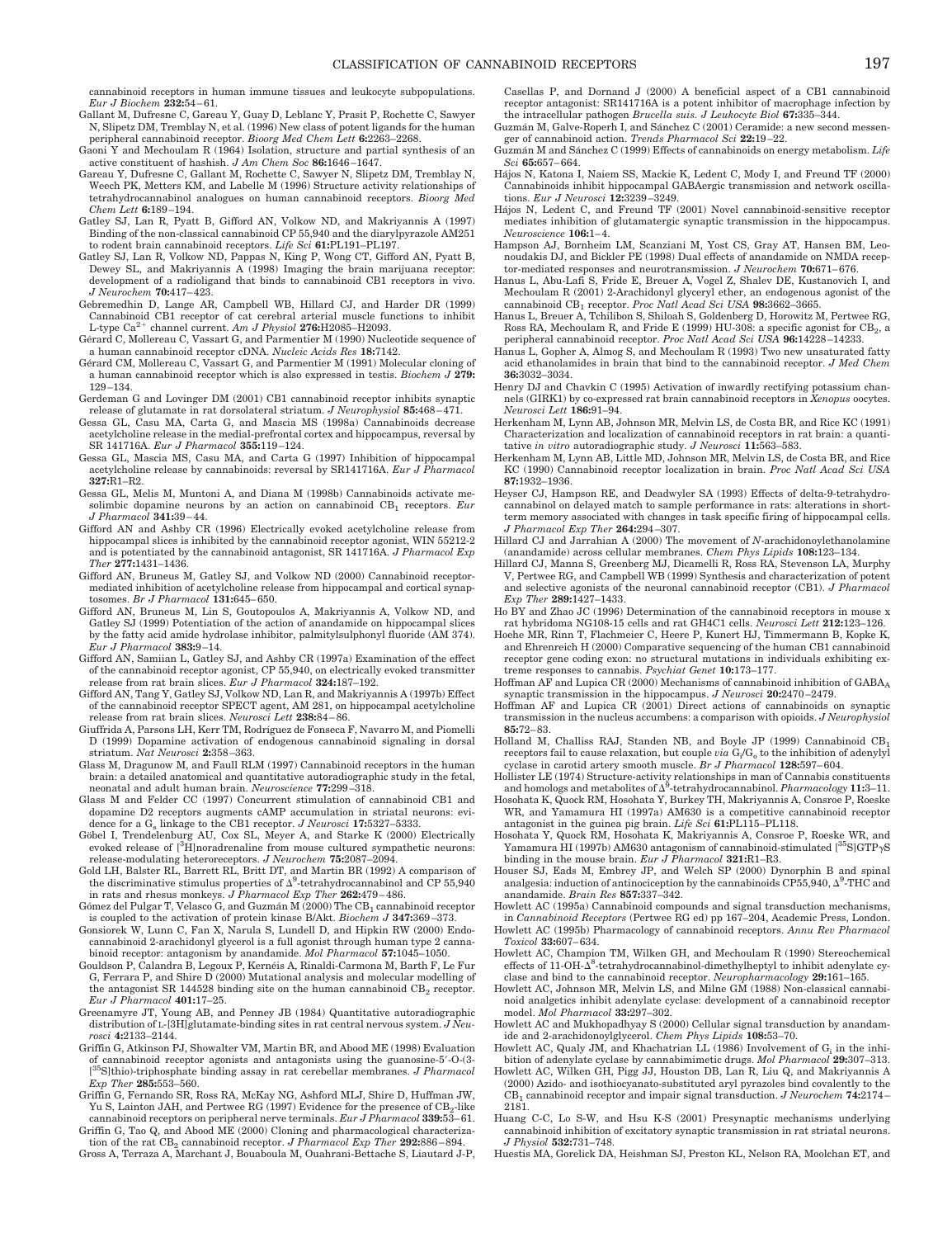Frank RA (2001) Blockade of effects of smoked marijuana by the CBl-selective cannabinoid receptor antagonist SR141716. *Arch Gen Psychiat* **58:**322–328.

Huffman JW (1999) Cannabimimetic indoles, pyrroles and indenes. *Curr Med Chem* **6:**705–720.

- Huffman JW, Dai D, Martin BR, and Compton DR (1994) Design, synthesis and
- pharmacology of cannabimimetic indoles. *Bioorg Med Chem Lett* **4:**563–566. Huffman JW, Liddle J, Yu S, Aung MM, Abood ME, Wiley JL, and Martin BR (1999)  $3-(1',1'-dimethylbutyl)-1-deoxy- $\Delta$ <sup>8</sup>-THC and related compounds: synthesis of se-$
- lective ligands for the CB2 receptor. *Bioorg Med Chem* **7:**2905–2914. Huffman JW, Yu S, Liddle J, Wiley JL, Abood M, Martin BR, and Aung MM (1998) 1-Deoxy-1',1'-dimethylalkyl- $\Delta^8$ -THC derivatives: selective ligands for the CB<sub>2</sub> receptor. *1999 Symposium on the Cannabinoids*; 1999 Jun 18–20; Acapulco, Mexico.
- pp 10, International Cannabinoid Research Society, Burlington, Vermont. Huffman JW, Yu S, Showalter V, Abood ME, Wiley JL, Compton DR, Martin BR, Bramblett RD, and Reggio PH (1996) Synthesis and pharmacology of a very potent cannabinoid lacking a phenolic hydroxyl with high affinity for the CB2 receptor. *J Med Chem* **39:**3875–3877.
- Irving AJ, Caldwell D, Rae M, Bewick G, and Coutts AA (2001) Functional expression of cell surface  $CB_1$  receptors at synaptic terminals in cultured cerebellar granule cells. *2001 Symposium on the Cannabinoids*; 2001 Jun 28–30; San Lorenzo de El Escorial, Spain; pp 61, International Cannabinoid Research Society, Burlington, Vermont.
- Irving AJ, Coutts AA, Harvey J, Rae MG, Mackie K, Bewick GS, and Pertwee RG (2000) Functional expression of cell surface cannabinoid  $CB_1$  receptors on presynaptic inhibitory terminals in cultured rat hippocampal neurons. *Neuroscience* **98:**253–262.
- Ishac EJN, Jiang L, Lake KD, Varga K, Abood ME, and Kunos G (1996) Inhibition of exocytotic noradrenaline release by presynaptic cannabinoid CB1 receptors on peripheral sympathetic nerves. *Br J Pharmacol* **118:**2023–2028.
- Izzo AA, Mascolo N, Tonini M, and Capasso F (2000) Modulation of peristalsis by cannabinoid CB<sub>1</sub> ligands in the isolated guinea-pig ileum. *Br J Pharmacol* 129: 984–990.
- Jansen EM, Haycock DA, Ward SJ, and Seybold VS (1992) Distribution of cannabinoid receptors in rat brain determined with aminoalkylindoles. *Brain Res* **575:**93– 102.
- Járai Z, Wagner JA, Varga K, Lake KD, Compton DR, Martin BR, Zimmer AM, Bonner TI, Buckley NE, Mezey É, et al. (1999) Cannabinoid-induced mesenteric vasodilation through an endothelial site distinct from CB1 or CB2 receptors. *Proc Natl Acad Sci USA* **96:**14136–14141.
- Järbe TUC, Hiltunen AJ, and Mechoulam R (1989) Stereospecificity of the discriminative stimulus functions of the dimethylheptyl homologs of 11-hydroxy- $\Delta^8$ tetrahydrocannabinol in rats and pigeons. *J Pharmacol Exp Ther* **250:**1000–1005.
- Järbe TUC and Mathis DA (1992) Dissociative and discriminative stimulus functions of cannabinoids/cannabimimetics, in *Marijuana/Cannabinoids Neurobiology and Neurophysiology* (Murphy L and Bartke A eds) pp 425–458, CRC Press, Boca Raton, FL.
- Järbe TUC and McMillan DE (1979) Discrimination stimulus properties of tetrahydrocannabinols and related drugs in rats and pigeons. *Neuropharmacology* **18:** 1023–1024.
- Järbe TUC and McMillan DE (1980)  $\Delta^9$ -THC as a discriminative stimulus in rats and pigeons: generalization to THC metabolites and SP-111. *Psychopharmacology* **71:**281–289.
- Järbe TUC and Ohlin GC (1977) Stimulus effects of  $\Delta^9$ -THC and its interaction with naltrexone and catecholamine blockers in rats. *Psychopharmacology* **54:**193–195.
- Jarrahian A, Manna S, Edgemond WS, Campbell WB, and Hillard CJ (2000) Structure-activity relationships among *N*-arachidonylethanolamine (anandamide) head group analogues for the anandamide transporter. *J Neurochem* **74:**2597–2606. Jennings EA, Vaughan CW, and Christie MJ (2001) Cannabinoid actions on rat
- superficial medullary dorsal horn neurons *in vitro. J Physiol* **534:**805–812.
- Jeon YJ, Yang KH, Pulaski JT, and Kaminski NE (1996) Attenuation of inducible nitric oxide synthase gene expression by  $\Delta^9$ -tetrahydrocannabinol is mediated through the inhibition of nuclear factor- $\kappa$ B/Rel activation. *Mol Pharmacol* **50:**334– 341.
- Jerman JC, Brough SJ, Davis JB, Middlemiss DN, and Smart D (2000) The anandamide transport inhibitor AM404 is an agonist at the rat vanilloid receptor (VR1). *Br J Pharmacol* **129**:73P.
- Johnson MR and Melvin LS (1986) The discovery of nonclassical cannabinoid analgetics, in *Cannabinoids As Therapeutic Agents* (Mechoulam R, ed) pp 121–145, CRC Press, Boca Raton, FL.
- Kaminski NE (1998) Inhibition of the cAMP signaling cascade via cannabinoid receptors: a putative mechanism of immune modulation by cannabinoid compounds. *Toxicol Lett (Shannon)* **102–103**:59–63.
- Kaminski NE, Abood ME, Kessler FK, Martin BR, and Schatz AR (1992) Identification of a functionally relevant cannabinoid receptor on mouse spleen cells that is involved in cannabinoid-mediated immune modulation. *Mol Pharmacol* **42:**736– 742.
- Kaminski NE, Koh WS, Yang KH, Lee M, and Kessler FK (1994) Suppression of the humoral immune response by cannabinoids is partially mediated through inhibition of adenylate cyclase by a pertussis toxin-sensitive G-protein coupled mecha-nism. *Biochem Pharmacol* **48:**1899–1908.
- Kathmann M, Bauer U, Schlicker E, and Göthert M (1999a) Cannabinoid  $CB_1$ receptor-mediated inhibition of NMDA- and kainate-stimulated noradrenaline and dopamine release in the brain. *Naunyn-Schmiedeberg's Arch Pharmacol* **359:** 466–470.
- Kathmann M, Nakazi M, Bauer U, and Schlicker E (1999b) WIN 55212-2 inhibits serotonin release in the mouse brain cortex via presynaptic cannabinoid  $CB<sub>1</sub>$ receptors. *1999 Symposium on the Cannabinoids*; 1999 Jun 18–20; Acapulco, Mexico. pp 51, International Cannabinoid Research Society, Burlington, Vermont.
- Kathmann M, Weber B, and Schlicker E (2001a) Cannabinoid  $CB<sub>1</sub>$  receptormediated inhibition of acetylcholine release in the brain of NMRI, CD-1 and C57BL/6J mice. *Naunyn-Schmiedeberg's Arch Pharmacol* **363:**50–56.
- Kathmann M, Weber B, Zimmer A, and Schlicker E (2001b) Enhanced acetylcholine release in the hippocampus of cannabinoid  $CB_1$  receptor-deficient mice. *Br J Pharmacol* **132:**1169–1173.
- Katona I, Rancz EA, Acsády L, Ledent C, Mackie K, Hájos N, and Freund TF (2001) Distribution of CB1 cannabinoid receptors in the amygdala and their role in the control of GABAergic transmission. *J Neurosci* **21:**9506–9518.
- Katona I, Sperlágh B, Maglóczky Z, Sántha E, Köfalvi A, Czirják S, Mackie K, Vizi ES, and Freund TF (2000) GABAergic interneurons are the targets of cannabinoid actions in the human hippocampus. *Neuroscience* **100:**797–804.
- Katona I, Sperlágh B, Sík A, Käfalvi A, Vizi ES, Mackie K, and Freund TF (1999) Presynaptically located CB1 cannabinoid receptors regulate GABA release from axon terminals of specific hippocampal interneurons. *J Neurosci* **19:**4544–4558.
- Kearn CS, Greenberg MJ, DiCamelli R, Kurzawa K, and Hillard CJ (1999) Relationships between ligand affinities for the cerebellar cannabinoid receptor CB1 and the induction of GDP/GTP exchange. *J Neurochem* **72:**2379–2387.
- Kearn CS and Hillard C (1999) A model for the study of cannabinoid actions in microglia. *1999 Symposium on the Cannabinoids*; 1999 Jun 18–20; Acapulco, Mexico. pp 44, International Cannabinoid Research Society, Burlington, Vermont.
- Khanolkar AD, Abadji V, Lin S, Hill WAG, Taha G, Abouzid K, Meng Z, Fan P, and Makriyannis A (1996) Head group analogs of arachidonylethanolamide, the endogenous cannabinoid ligand. *J Med Chem* **39:**4515–4519.
- Khanolkar AD and Makriyannis A (1999) Structure-activity relationships of anandamide, an endogenous cannabinoid ligand. *Life Sci* **65:**607–616.
- Klein TW, Newton CA, Nakachi N, and Friedman  $H(2000)$   $\Delta^9$ -Tetrahydrocannabinol treatment suppresses immunity and early IFN- $\gamma$ , IL-12 and IL-12 receptor  $\beta2$ responses to *Legionella pneumophila* infection. *J Immunol* **164:**6461–6466.
- Kozak M (1994) Determinants of translational fidelity and efficiency in vertebrate mRNAs. *Biochimie (Paris)* **76:**815–821.
- Kreitzer AC and Regehr WG (2001a) Retrograde inhibition of presynaptic calcium influx by endogenous cannabinoids at excitatory synapses onto Purkinje cells. *Neuron* **29:**717–727.
- Kreitzer AC and Regehr WG (2001b) Cerebellar depolarization-induced suppression of inhibition is mediated by endogenous cannabinoids. *J Neurosci* **21**:RC174 (1–5).
- Kumar V, Alexander MD, Bell MR, Eissenstat MA, Casiano FM, Chippari SM, Haycock DA, Luttinger DA, Kuster JE, Miller MS, et al. (1995) Morpholinoalkylindenes as antinociceptive agents: novel cannabinoid receptor agonists. *Bioorg Med Chem Lett* **5:**381–386.
- Kunos G, Járai Z, Bátkai S, Goparaju SK, Ishac EJN, Liu J, Wang L, and Wagner JA (2000) Endocannabinoids as cardiovascular modulators. *Chem Phys Lipids* **108:** 159–168.
- Kurihara J, Nishigaki M, Suzuki S, Okubo Y, Takata Y, Nakane S, Sugiura T, Waku K, and Kato H (2001) 2-Arachidonoylglycerol and anandamide oppositely modulate norepinephrine release from the rat heart sympathetic nerves. *Jpn J Pharmacol* **87:**93–96.
- Kuster JE, Stevenson JI, Ward SJ, D'Ambra TE, and Haycock DA (1993) Aminoalkylindole binding in rat cerebellum: selective displacement by natural and synthetic cannabinoids. *J Pharmacol Exp Ther* **264:**1352–1363.
- Lainton JAH, Huffman JW, Martin BR, and Compton DR (1995) 1-Alkyl-3-(1 naphthoyl)pyrroles: a new class of cannabinoid. *Tetrahedron Lett* **36:**1401–1404.
- Lake KD, Martin BR, Kunos G, and Varga K (1997) Cardiovascular effects of anandamide in anesthetized and conscious normotensive and hypertensive rats. *Hypertension* **29:**1204–1210.
- Lambert DM, DiPaolo FG, Sonveaux P, Kanyonyo M, Govaerts SJ, Hermans E, Bueb J-L, Delzenne NM, and Tschirhart EJ (1999) Analogues and homologues of *N*palmitoyl ethanolamide, a putative endogenous  $CB<sub>2</sub>$  cannabinoid, as potential ligands for the cannabinoid receptors. *Biochim Biophys Acta* **1440:**266–274.
- Lan R, Gatley J, Lu Q, Fan P, Fernando SR, Volkow ND, Pertwee R, and Makriy-annis A (1999a) Design and synthesis of the CB1 selective cannabinoid antagonist AM281: a potential human SPECT ligand. *AAPS PharmSci* **1:**E4.
- Lan R, Gatley SJ, and Makriyannis A (1996) Preparation of iodine-123 labeled AM251: a potential SPECT radioligand for the brain cannabinoid CB1 receptor. *J Lab Comps Radiopharmaceut* **38:**875–881.
- Lan R, Liu Q, Fan P, Lin S, Fernando SR, McCallion D, Pertwee R, and Makriyannis A (1999b) Structure-activity relationships of pyrazole derivatives as cannabinoid receptor antagonists. *J Med Chem* **42:**769–776.
- Landsman RS, Burkey TH, Consroe P, Roeske WR, and Yamamura HI (1997) SR141716A is an inverse agonist at the human cannabinoid  $CB<sub>1</sub>$  receptor. *Eur J Pharmacol* **334:**R1–R2.
- Landsman RS, Makriyannis A, Deng H, Consroe P, Roeske WR, and Yamamura HI (1998) AM630 is an inverse agonist at the human cannabinoid  $CB<sub>1</sub>$  receptor. *Life Sci* **62:**PL109–PL113.
- Ledent C, Valverde O, Cossu G, Petitet F, Aubert J-F, Beslot F, Böhme GA, Imperato A, Pedrazzini T, Roques BP, et al. (1999) Unresponsiveness to cannabinoids and reduced addictive effects of opiates in CB1 receptor knockout mice. *Science (Wash DC)* **283:**401–404.
- Lee C-M, Zaugg HE, Michaels RJ, Dren AT, Plotnikoff NP, and Young, PR (1983) New azacannabinoids highly active in the central nervous system. *J Med Chem* **26:**278–280.
- Lee SF, Newton C, Widen R, Friedman H, and Klein TW (2001) Differential expression of cannabinoid  $CB_2$  receptor mRNA in mouse immune cell subpopulations and following B cell stimulation. *Eur J Pharmacol* **423:**235–241.
- Lévénès C, Daniel H, Soubrié P, and Crépel F (1998) Cannabinoids decrease excitatory synaptic transmission and impair long-term depression in rat cerebellar Purkinje cells. *J Physiol* **510:**867–879.
- Lichtman AH (2000) SR 141716A enhances spatial memory as assessed in a radialarm maze task in rats. *Eur J Pharmacol* **404:**175–179.
- Lichtman AH, Dimen KR, and Martin BR (1995) Systemic or intrahippocampal cannabinoid administration impairs spatial memory in rats. *Psychopharmacology* **119:**282–290.
- Lichtman AH and Martin BR (1996)  $\Delta^9$ -Tetrahydrocannabinol impairs spatial mem-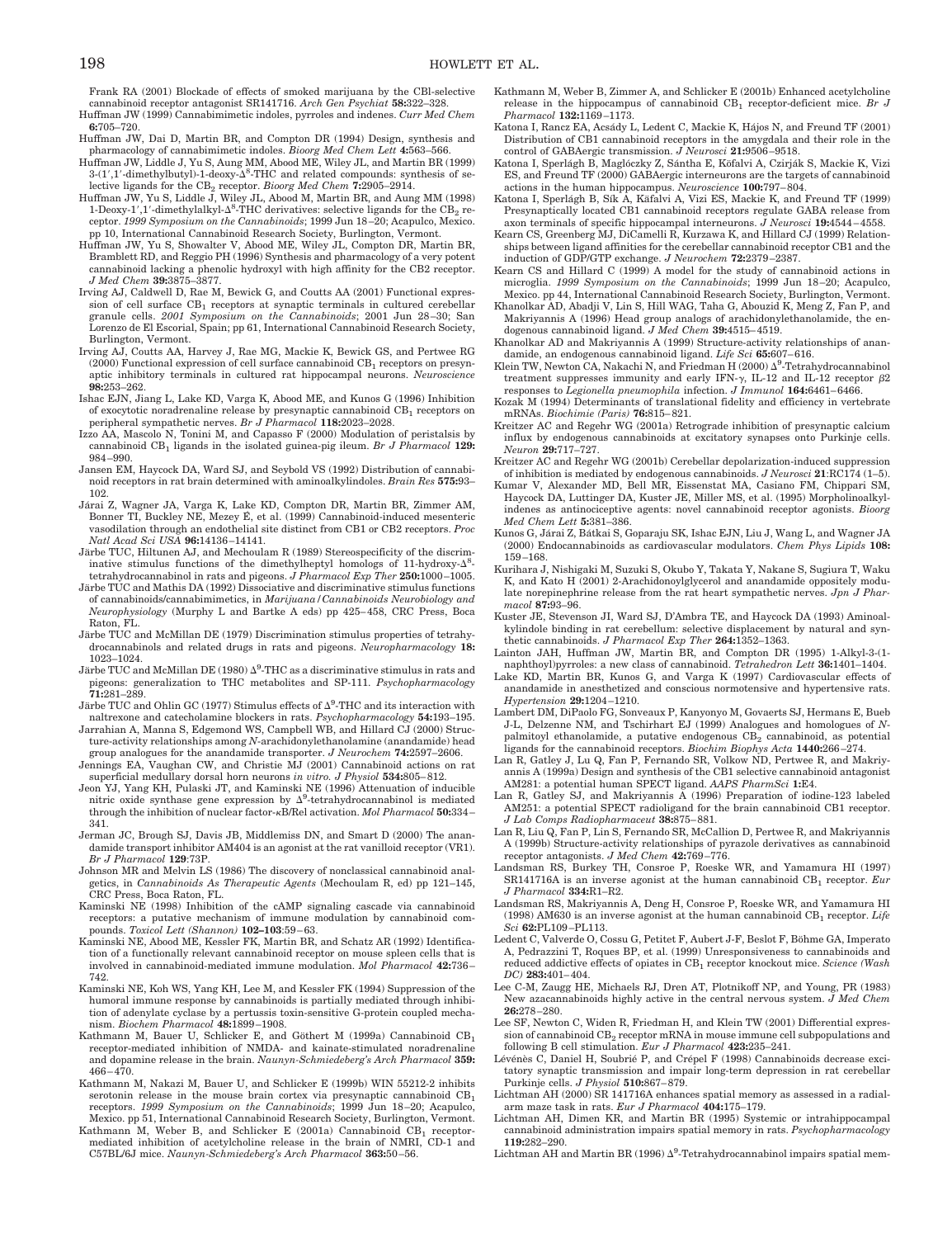ory through a cannabinoid receptor mechanism. *Psychopharmacology* **126:**125– 131.

- Lichtman AH, Wiley JL, LaVecchia KL, Neviaser ST, Arthur DB, Wilson DM, and Martin BR (1998) Effects of SR 141716A after acute or chronic cannabinoid administration in dogs. *Eur J Pharmacol* **357:**139–148.
- Lin SY, Khanolkar AD, Fan P, Goutopoulos A, Qin C, Papahadjis D, and Makriyannis A (1998) Novel analogues of arachidonylethanolamide (anandamide): affinities for the CB1 and CB2 cannabinoid receptors and metabolic stability. *J Med Chem* **41:**5353–5361.
- Little PJ, Compton DR, Johnson MR, Melvin LS, and Martin BR (1988) Pharmacology and stereoselectivity of structurally novel cannabinoids in mice. *J Pharmacol Exp Ther* **247:**1046–1051.
- Little PJ, Compton DR, Mechoulam R, and Martin BR (1989) Stereochemical effects of 11-OH-<sup>8</sup> -THC-dimethylheptyl in mice and dogs. *Pharmacol Biochem Behav* **32:**661–666.
- Liu J, Gao B, Mirshahi F, Sanyal AJ, Khanolkar AD, Makriyannis A, and Kunos G (2000) Functional CB1 cannabinoid receptors in human vascular endothelial cells. *Biochem J* **346:**835–840.
- Loev B, Bender PE, Dowalo F, Macko E, and Fowler PJ (1973) Cannabinoids. Structure-activity studies related to 1,2-dimethylheptyl derivatives. *J Med Chem* **16:**1200–1206.
- Lynn AB and Herkenham M (1994) Localization of cannabinoid receptors and nonsaturable high-density cannabinoid binding sites in peripheral tissues of the rat: implications for receptor-mediated immune modulation by cannabinoids. *J Pharmacol Exp Ther* **268:**1612–1623.
- Maccarrone M, Bari M, Lorenzon T, Bisogno T, Di Marzo V, and Finazzi-Agro A (2000) Anandamide uptake by human endothelial cells and its regulation by nitric oxide. *J Biol Chem* **275:**13484–13492.
- Maccarrone M, van der Stelt M, Rossi A, Veldink GA, Vliegenthart JFG, and Fina Iagrzzo` A (1998) Anandamide hydrolysis by human cells in culture and brain. *J Biol Chem* **273:**32332–32339.
- Mackie K, Devane WA, and Hille B (1993) Anandamide, an endogenous cannabinoid, inhibits calcium currents as a partial agonist in N18 neuroblastoma cells. *Mol Pharmacol* **44:**498–503.
- Mackie K and Hille B (1992) Cannabinoids inhibit N-type calcium channels in neuroblastoma-glioma cells. *Proc Natl Acad Sci USA* **89:**3825–3829.
- Mackie K, Lai Y, Westenbroek R, and Mitchell R (1995) Cannabinoids activate an inwardly rectifying potassium conductance and inhibit Q-type calcium currents in AtT20 cells transfected with rat brain cannabinoid receptor. *J Neurosci* **15:**6552– 6561.
- MacLennan SJ, Reynen PH, Kwan J, and Bonhaus DW (1998) Evidence for inverse agonism of SR141716A at human recombinant cannabinoid  $CB_1$  and  $CB_2$  receptors. *Br J Pharmacol* **124:**619–622.
- Maejima T, Hashimoto K, Yoshida T, Aiba A, and Kano M (2001) Presynaptic inhibition caused by retrograde signal from metabotropic glutamate to cannabinoid receptors. *Neuron* **31:**463–475.
- Mailleux P, Parmentier M, and Vanderhaeghen J-J (1992) Distribution of cannabinoid receptor messenger RNA in the human brain: an in situ hybridization histochemistry with oligonucleotides. *Neurosci Lett* **143:**200–204.
- Maneuf YP, Crossman AR, and Brotchie JM (1996a) Modulation of GABAergic transmission in the globus pallidus by the synthetic cannabinoid WIN 55,212-2. *Synapse* **22:**382–385.
- Maneuf YP, Nash JE, Crossman AR, and Brotchie JM (1996b) Activation of the cannabinoid receptor by  $\Delta^9$ -tetrahydrocannabinol reduces  $\gamma$ -aminobutyric acid uptake in the globus pallidus. *Eur J Pharmacol* **308:**161–164.
- Mang CF, Erbelding D, and Kilbinger H (2001) Differential effects of anandamide on acetylcholine release in the guinea-pig ileum mediated  $via$  vanilloid and non-CB<sub>1</sub> cannabinoid receptors. *Br J Pharmacol* **134:**161–167.
- Manzoni OJ and Bockaert J (2001) Cannabinoids inhibit GABAergic synaptic transmission in mice nucleus accumbens. *Eur J Pharmacol* **412:**R3–R5.
- Marsicano G and Lutz B (1999) Expression of the cannabinoid receptor CB1 in distinct neuronal subpopulations in the adult mouse forebrain. *Eur J Neurosci* **11:**4213–4225.
- Mascia MS, Obinu MC, Ledent C, Parmentier M, Böhme GA, Imperato A, and Fratta W (1999) Lack of morphine-induced dopamine release in the nucleus accumbens of cannabinoid CB1 receptor knockout mice. *Eur J Pharmacol* **383:**R1–R2.
- Martin BR, Compton DR, Little PJ, Martin TJ, and Beardsley PM (1987) Pharmacological evaluation of agonistic and antagonistic activity of cannabinoids, in *Structure-Activity Relationships of the Cannabinoids* (Rapaka RS and Makriyannis A eds) pp 108–122, NIDA Research Monograph 79, Govt. Printing Office, Washington, DC.
- Martin BR, Compton DR, Thomas BF, Prescott WR, Little PJ, Razdan RK, Johnson MR, Melvin LS, Mechoulam R, and Ward SJ (1991) Behavioral, biochemical and molecular modeling evaluations of cannabinoid analogs. *Pharmacol Biochem Behav* **40:**471–478.
- Martin BR, Dewey WL, Harris LS, and Beckner J (1975) Marihuana-like activity of new synthetic tetrahydrocannabinols. *Pharmacol Biochem Behav* **3:**849–853.
- Martin BR and Lichtman AH (1998) Cannabinoid transmission and pain perception. *Neurobiol Dis* **5:**447–461.
- Martin BR, Mechoulam R, and Razdan RK (1999) Discovery and characterization of endogenous cannabinoids. *Life Sci* **65:**573–595.
- Martin BR, Thomas BF, and Razdan RK (1995) Structural requirements for cannabinoid receptor probes, in *Cannabinoid Receptors* (Pertwee RG, ed) pp 35–85, Academic Press, London.
- Massi P, Fuzio D, Viganò D, Sacerdote P, and Parolaro D (2000) Relative involvement of cannabinoid  $CB_1$  and  $CB_2$  receptors in the  $\Delta^9$ -tetrahydrocannabinolinduced inhibition of natural killer activity. *Eur J Pharmacol* **387:**343–347.
- Massi P, Patrini G, Rubino T, Fuzio D, and Parolaro D (1997) Changes in rat spleen cannabinoid receptors after chronic CP-55,940: an autoradiographic study. *Pharmacol Biochem Behav* **58:**73–78.
- Matsuda LA (1997) Molecular aspects of cannabinoid receptors. *Crit Rev Neurobiol* **11:**143–166.
- Matsuda LA, Bonner TI, and Lolait SJ (1993) Localization of cannabinoid receptor messenger RNA in rat brain. *J Comp Neurol* **327:**535–550.
- Matsuda LA, Lolait SJ, Brownstein MJ, Young AC, and Bonner TI (1990) Structure of a cannabinoid receptor and functional expression of the cloned cDNA. *Nature (Lond)* **346:**561–564.
- McAllister SD, Griffin G, Satin LS, and Abood ME (1999) Cannabinoid receptors can activate and inhibit G protein-coupled inwardly rectifying potassium channels in a *Xenopus* oocyte expression system. *J Pharmacol Exp Ther* **291:**618–626.
- McCoy KL, Gainey D, and Cabral GA (1995)  $\Delta^9$ -Tetrahydrocannabinol modulates antigen processing by macrophages. *J Pharmacol Exp Ther* **273:**1216–1223.
- McCoy KL, Matveyeva M, Carlisle SJ, and Cabral GA (1999) Cannabinoid inhibition of the processing of intact lysozyme by macrophages: evidence for CB2 receptor participation. *J Pharmacol Exp Ther* **289:**1620–1625.
- McVey M, Hill J, Howlett AC, and Klein C (1999) Adenylyl cyclase, a coincidence detector for nitric oxide. *J Biol Chem* **274:**18887–18892.
- Mechoulam R, Ben-Shabat S, Hanus L, Ligumsky M, Kaminski NE, Schatz AR, Gopher A, Almog S, Martin BR, Compton DR, et al. (1995) Identification of an endogenous 2-monoglyceride, present in canine gut, that binds to cannabinoid receptors. *Biochem Pharmacol* **50:**83–90.
- Mechoulam R, Devane WA, Breuer A, and Zahalka J (1991) A random walk through a cannabis field. *Pharmacol Biochem Behav* **40:**461–464.
- Mechoulam R, Devane WA, and Glaser R (1992) Cannabinoid geometry and biological activity, in *Marijuana/Cannabinoids Neurobiology and Neurophysiology* (Murphy L and Bartke A eds) pp 1–33, CRC Press Inc., Boca Raton, FL.
- Mechoulam R and Edery H (1973) Structure-activity relationships in the cannabinoid series, in *Marijuana* (Mechoulam R, ed) pp 101–136, Academic Press, New York.
- Mechoulam R, Fride E, and Di Marzo V (1998) Endocannabinoids. *Eur J Pharmacol* **359:**1–18.
- Mechoulam R and Gaoni Y (1967) The absolute configuration of  $\Delta^1$ -tetrahydrocannabinol, the major active constituent of hashish. *Tetrahedron Lett* **12:**1109–1111.
- Mechoulam R, Lander N, Varkony TH, Kimmel I, Becker O, Ben-Zvi Z, Edery H, and Porath G (1980) Stereochemical requirements for cannabinoid activity. *J Med Chem* **23:**1068–1072.
- Mechoulam R, Lander N, Srebnik M, Breuer A, Segal M, Feigenbaum JJ, Järbe TUC, and Consroe P (1987) Stereochemical requirements for cannabimimetic activity, in *Structure-Activity Relationships of the Cannabinoids* (Rapaka RS and Makriyannis A eds) pp 15–30, NIDA Research Monograph 79, Govt. Printing Office, Washington, DC.
- Melck D, Rueda D, Galve Roperh I, De Petrocellis L, Guzmán M, and Di Marzo V (1999) Involvement of the cAMP/protein kinase A pathway and of mitogenactivated protein kinase in the anti-proliferative effects of anandamide in human breast cancer cells. *FEBS Lett* **463:**235–240.
- Melis M, Gessa GL, and Diana M (2000) Different mechanisms for dopaminergic excitation induced by opiates and cannabinoids in the rat midbrain. *Prog Neuropsychopharmacol Biol Psychiatry* **24:**993–1006.
- Melvin LS, Johnson MR, Harbert CA, Milne GM, and Weissman A (1984) A cannabinoid derived prototypical analgesic. *J Med Chem* **27:**67–71.
- Melvin LS, Milne GM, Johnson MR, Subramaniam B, Wilken GH, and Howlett AC (1993) Structure-activity relationships for cannabinoid receptor-binding and analgesic activity: studies of bicyclic cannabinoid analogs. *Mol Pharmacol* **44:**1008– 1015.
- Meschler JP, Kraichely DM, Wilken GH, and Howlett AC (2000) Inverse agonist properties of *N-*(piperidin-1-yl)-5-(4- chlorophenyl)-1-(2,4-dichlorophenyl)-4 methyl-1H-pyrazole-3- carboxamide HCl (SR141716A) and 1-(2-chlorophenyl)-4 cyano-5-(4-methoxypheny-1H-pyrazole-3-carboxylic acid phenylamide (CP-272871) for the CB<sub>1</sub> cannabinoid receptor. *Biochem Pharmacol* **60:**1315–1323.<br>Millns PJ, Chapman V, and Kendall DA (2001) Cannabinoid inhibition of the cap-
- saicin-induced calcium response in rat dorsal root ganglion neurones. *Br J Pharmacol* **132:**969–971.
- Misner DL and Sullivan JM (1999) Mechanism of cannabinoid effects on long-term potentiation and depression in hippocampal CA1 neurons. *J Neurosci* **19:**6795– 6805.
- Molderings GJ, Likungu J, and Göthert M (1999) Presynaptic cannabinoid and imidazoline receptors in the human heart and their potential relationship. *Naunyn-Schmiedeberg's Arch Pharmacol* **360:**157–164.
- Molina-Holgado F, Lledo´ A, and Guaza C (1997) Anandamide suppresses nitric oxide and  $TNF-\alpha$  responses to Theiler's virus or endotoxin in astrocytes. *Neuroreport* **8:**1929–1933.
- Mombouli J-V, Schaeffer G, Holzmann S, Kostner GM, and Graier WF (1999) Anandamide-induced mobilization of cytosolic Ca<sup>2+</sup> in endothelial cells. *Br J Pharmacol* **126:**1593–1600.
- Moore H, Fadel J, Sarter M, and Bruno JP (1999) Role of accumbens and cortical dopamine receptors in the regulation of cortical acetylcholine release. *Neuroscience* **88:**811–822.
- Morisset V and Urban L (2001) Cannabinoid-induced presynaptic inhibition of glutamatergic EPSCs in substantia gelatinosa neurons of the rat spinal cord. *J Neurophysiol* **86:**40–48.
- Munro S, Thomas KL, and Abu-Shaar M (1993) Molecular characterization of a peripheral receptor for cannabinoids. *Nature (Lond)* **365:**61–65.
- Murphy WJ, Eizirik E, Johnson WE, Zhang YP, Ryder OA, and O'Brien SJ (2001) Molecular phylogenetics and the origins of placental mammals. *Nature (Lond)* **409:**614–618.
- Nakamura EM, da Silva EA, Concilio GV, Wilkinson DA, and Masur J (1991) Reversible effects of acute and long-term administration of  $\Delta^9$ -tetrahydrocannabinol (THC) on memory in the rat. *Drug Alcohol Depend* **28:**167–175.
- Nakazi M, Bauer U, Nickel T, Kathmann M, and Schlicker E (2000) Inhibition of serotonin release in the mouse brain via presynaptic cannabinoid  $CB<sub>1</sub>$  receptors. *Naunyn-Schmiedeberg's Arch Pharmacol* **361:**19–24.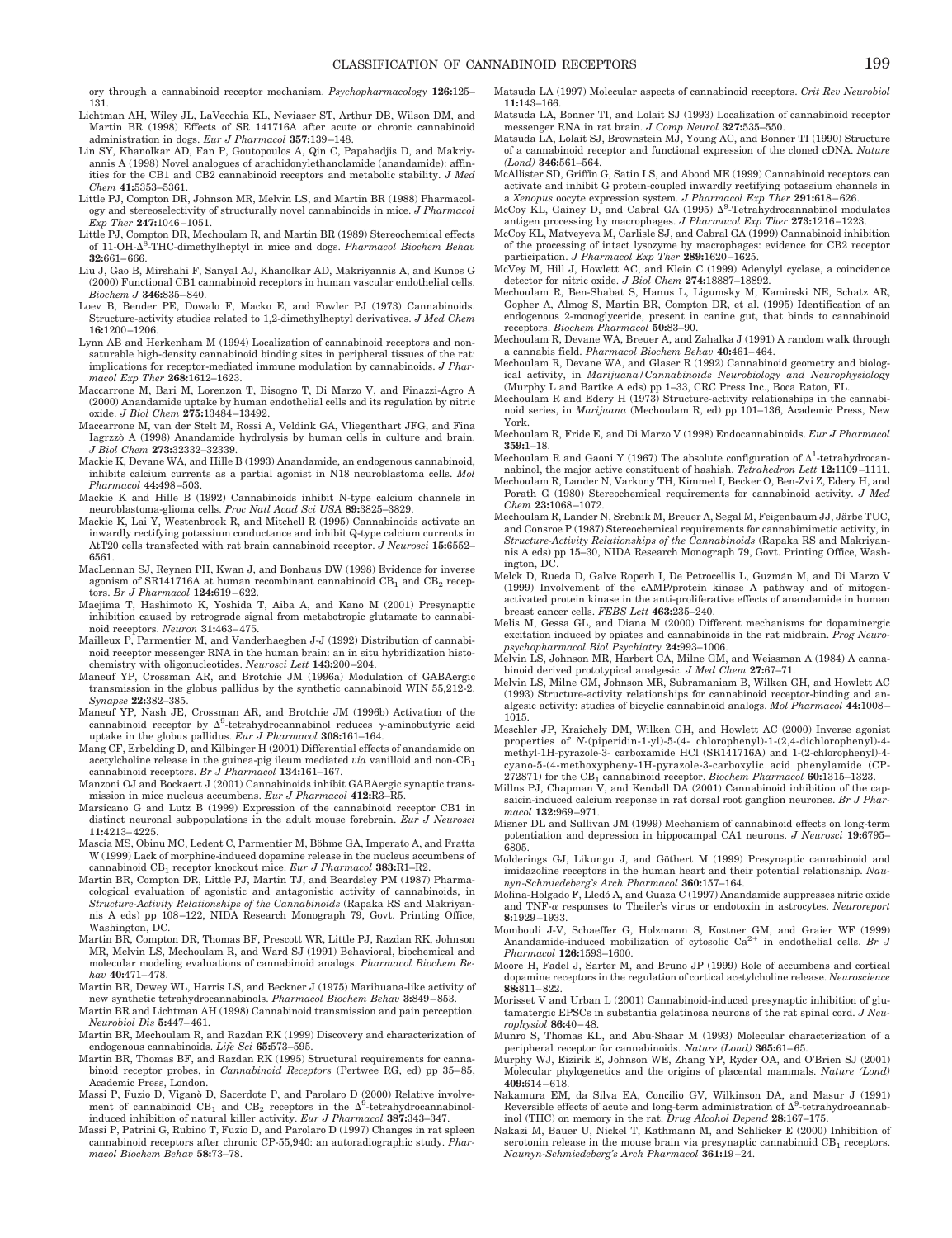- Nava F, Carta G, Battasi AM, and Gessa GL  $(2000)$  D<sub>2</sub> dopamine receptors enable  $\Delta^9$ -tetrahydrocannabinol induced memory impairment and reduction of hippocampal extracellular acetylcholine concentration. *Br J Pharmacol* **130:**1201–1210.
- Nava F, Carta G, Colombo G, and Gessa GL (2001) Effects of chronic  $\Delta^9$ tetrahydrocannabinol treatment on hippocampal extracellular acetylcholine concentration and alternation performance in the T-maze. *Neuropharmacology* **41:** 392–399.
- Netzeband JG, Conroy SM, Parsons KL, and Gruol DL (1999) Cannabinoids enhance<br>NMDA-elicited Ca<sup>2+</sup> signals in cerebellar granule neurons in culture. *J Neurosci* **19:**8765–8777.
- Noe SN, Newton C, Widen R, Friedman H, and Klein TW (2000) Anti-CD40, anti-CD3 and IL-2 stimulation induce contrasting changes in CB1 mRNA expression in mouse splenocytes. *J Neuroimmunol* **110:**161–167.
- Ohno-Shosaku T, Maejima T, and Kano M (2001) Endogenous cannabinoids mediate retrograde signals from depolarized postsynaptic neurons to presynaptic terminals. *Neuron* **29:**729–738.
- Onaivi ES, Chakrabarti A, and Chaudhuri G (1996) Cannabinoid receptor genes. *Prog Neurobiol* **48:**275–305.
- Pacheco M, Childers SR, Arnold R, Casiano F, and Ward SJ (1991) Aminoalkylindoles: actions on specific G-protein-linked receptors. *J Pharmacol Exp Ther* **257:** 170–183.
- Pacheco MA, Ward SJ, and Childers SR (1993) Identification of cannabinoid receptors in cultures of rat cerebellar granule cells. *Brain Res* **603:**102–110.
- Palmer SL, Khanolkar AD, and Makriyannis A (2000) Natural and synthetic endocannabinoids and their structure-activity relationships. *Curr Pharm Design* **6:**1381–1397.
- Pan X, Ikeda SR, and Lewis DL (1996) Rat brain cannabinoid receptor modulates N-type Ca<sup>2+</sup> channels in a neuronal expression system. *Mol Pharmacol* 49:707– 714.
- Pan X, Ikeda SR, and Lewis DL (1998) SR 141716A acts as an inverse agonist to increase neuronal voltage-dependent  $Ca^{2+}$  currents by reversal of tonic CB1 cannabinoid receptor activity. *Mol Pharmacol* **54:**1064–1072.
- Paria BC, Song H, Wang X, Schmid PC, Krebsbach RJ, Schmid HHO, Bonner TI, Zimmer A, and Dey SK (2001) Dysregulated cannabinoid signaling disrupts uter-
- ine receptivity for embryo implantation. *J Biol Chem* **276:**20523–20528. Pars HG, Razdan RK, and Howes JF (1977) Potential therapeutic agents derived from the cannabinoid nucleus. *Adv Drug Res* **11:**97–189.
- Patel NA, Moldow RL, Patel JA, Wu G, and Chang SL (1998) Arachidonylethanolamide (AEA) activation of FOS proto-oncogene protein immunoreactivity in the rat brain. *Brain Res* **797:**225–233.
- Paton GS, Pertwee RG, and Davies SN (1998) Correlation between cannabinoid mediated effects on paired pulse depression and induction of long term potentiation in the rat hippocampal slice. *Neuropharmacology* **37:**1123–1130.
- Perez-Reyes M, Timmons MC, Lipton MA, Davis KH, and Wall ME (1972) Intravenous injection in man of  $\Delta^9$ -tetrahydrocannabinol and 11-OH- $\Delta^9$ -tetrahydrocannabinol. *Science (Wash DC)* **177:**633–635.
- Pertwee RG (1997) Pharmacology of cannabinoid CB<sub>1</sub> and CB<sub>2</sub> receptors. *Pharmacol Ther* **74:**129–180.
- Pertwee RG (1999) Pharmacology of cannabinoid receptor ligands. *Curr Med Chem* **6:**635–664.
- Pertwee RG (2000a) Cannabinoid receptor ligands: clinical and neuropharmacological considerations, relevant to future drug discovery and development. *Exp Opin Invest Drugs* **9:**1553–1571.
- Pertwee RG (2000b) Neuropharmacology and therapeutic potential of cannabinoids. *Addict Biol* **5:**37–46.

Pertwee RG (2001a) Cannabinoids and the gastrointestinal tract. *Gut* **48:**859–867. Pertwee RG (2001b) Cannabinoid receptors and pain. *Prog Neurobiol* **63:**569–611.

Pertwee RG (2002) Cannabinoids and multiple sclerosis. *Pharmacol Ther*, in press.

- Pertwee RG, Fernando SR, Nash JE, and Coutts AA (1996) Further evidence for the presence of cannabinoid CB<sub>1</sub> receptors in guinea-pig small intestine. *Br J Pharmacol* **118:**2199–2205.
- Pertwee RG, Gibson TM, Stevenson LA, Ross RA, Banner WK, Saha B, Razdan RK, and Martin BR (2000) O-1057, a potent water-soluble cannabinoid receptor agonist with antinociceptive properties. *Br J Pharmacol* **129:**1577–1584.

Pertwee R, Griffin G, Fernando S, Li X, Hill A, and Makriyannis A (1995a) AM630, a competitive cannabinoid receptor antagonist. *Life Sci* **56:**1949–1955.

- Pertwee RG, Griffin G, Lainton JAH, and Huffman JW (1995b) Pharmacological characterization of three novel cannabinoid receptor agonists in the mouse isolated vas deferens. *Eur J Pharmacol* **284:**241–247.
- Pertwee RG and Ross RA (2002) Cannabinoid receptors and their ligands. *Prostaglandins Leukotrienes Essent Fatty Acids*, in press.
- Pertwee RG, Stevenson LA, Elrick DB, Mechoulam R, and Corbett AD (1992) Inhibitory effects of certain enantiomeric cannabinoids in the mouse vas deferens and the myenteric plexus preparation of guinea-pig small intestine. *Br J Pharmacol* **105:**980–984.
- Petitet F, Marin L, and Doble A (1996) Biochemical and pharmacological characterization of cannabinoid binding sites using [<sup>3</sup> H]SR141716A. *Neuroreport* **7:**789– 792.
- Pettit DA, Anders DL, Harrison MP, and Cabral GA (1996) Cannabinoid receptor expression in immune cells. *Adv Exp Med Biol* **402:**119–129.
- Pinto JC, Potie F, Rice KC, Boring D, Johnson MR, Evans DM, Wilken GH, Cantrell CH, and Howlett AC (1994) Cannabinoid receptor binding and agonist activity of amides and esters of arachidonic acid. *Mol Pharmacol* **46:**516–522.
- Piomelli D, Beltramo M, Glasnapp S, Lin SY, Goutopoulos A, Xie X-Q, and Makriyannis A (1999) Structural determinants for recognition and translocation by the anandamide transporter. *Proc Natl Acad Sci USA* **96:**5802–5807.
- Piomelli D, Giuffrida A, Calignano A, and Rodríguez de Fonseca F (2000) The endocannabinoid system as a target for therapeutic drugs. *Trends Pharmacol Sci* **21:**218–224.

Pistis M, Porcu G, Melis M, Diana M, and Gessa GL (2001) Effects of cannabinoids

on prefrontal neuronal responses to ventral tegmental area stimulation. *Eur J Neurosci* **14:**96–102.

- Porter AC and Felder CC (2001) The endocannabinoid nervous system: unique opportunities for therapeutic intervention. *Pharmacol Ther* **90:**45–60.
- Portier M, Rinaldi-Carmona M, Pecceu F, Combes T, Poinot-Chazel C, Calandra B, Barth F, Le Fur G, and Casellas P (1999) SR 144528, an antagonist for the peripheral cannabinoid receptor that behaves as an inverse agonist. *J Pharmacol Exp Ther* **288:**582–589.
- Prevot V, Rialas CM, Croix D, Salzet M, Dupouy J-P, Poulain P, Beauvillain J-C, and Stefano GB (1998) Morphine and anandamide coupling to nitric oxide stimulates GnRH and CRF release from rat median eminence: neurovascular regulation. *Brain Res* **790:**236–244.
- Ralevic V, Kendall DA, Randall MD, Zygmunt PM, Movahed P, and Högestätt ED (2000) Vanilloid receptors on capsaicin-sensitive sensory nerves mediate relaxation to methanandamide in the rat isolated mesenteric arterial bed and small mesenteric arteries. *Br J Pharmacol* **130:**1483–1488.
- Razdan RK (1986) Structure-activity relationships in cannabinoids. *Pharmacol Rev* **38:**75–149.
- Reggio PH (1999) Ligand-ligand and ligand-receptor approaches to modeling the cannabinoid CB1 and CB2 receptors: achievements and challenges. *Curr Med Chem* **6:**665–683.
- Reggio PH and Traore H (2000) Conformational requirements for endocannabinoid interaction with the cannabinoid receptors, the anandamide transporter and fatty acid amidohydrolase. *Chem Phys Lipids* **108:**15–35.
- Reibaud M, Obinu MC, Ledent C, Parmentier M, Böhme GA, and Imperato A (1999) Enhancement of memory in cannabinoid CB1 receptor knock-out mice. *Eur J Pharmacol* **379:**R1–R2.
- Rhee M-H, Bayewitch M, Avidor-Reiss T, Levy R, and Vogel Z (1998) Cannabinoid receptor activation differentially regulates the various adenylyl cyclase isozymes. *J Neurochem* **71:**1525–1534.
- Rhee MH, Nevo I, Bayewitch ML, Zagoory O, and Vogel Z (2000a) Functional role of tryptophan residues in the fourth transmembrane domain of the  $CB<sub>2</sub>$  cannabinoid receptor. *J Neurochem* **75:**2485–2491.
- Rhee MH, Nevo I, Levy R, and Vogel Z (2000b) Role of the highly conserved Asp-Arg-Tyr motif in signal transduction of the CB<sub>2</sub> cannabinoid receptor. *FEBS Lett* **466:**300–304.
- Rhee M-H, Vogel Z, Barg J, Bayewitch M, Levy R, Hanus L, Breuer A, and Mechoulam R (1997) Cannabinol derivatives: binding to cannabinoid receptors and inhibition of adenylylcyclase. *J Med Chem* **40:**3228–3233.
- Rinaldi-Carmona M, Barth F, Héaulme M, Shire D, Calandra B, Congy C, Martinez S, Maruani J, Néliat G, Caput D, Ferrara P, Soubrie P, Brelière JC, and Le Fur G (1994) SR141716A, a potent and selective antagonist of the brain cannabinoid receptor. *FEBS Lett* **350:**240–244.
- Rinaldi-Carmona M, Barth F, Millan J, Derocq J-M, Casellas P, Congy C, Oustric D, Sarran M, Bouaboula M, Calandra B, et al. (1998) SR 144528, the first potent and selective antagonist of the CB2 cannabinoid receptor. *J Pharmacol Exp Ther* **284:**644–650.
- Rinaldi-Carmona M, Calandra B, Shire D, Bouaboula M, Oustric D, Barth F, Casellas P, Ferrara P, and Le Fur G (1996a) Characterization of two cloned human CB1 cannabinoid receptor isoforms. *J Pharmacol Exp Ther* **278:**871–878.
- Rinaldi-Carmona M, Pialot F, Congy C, Redon E, Barth F, Bachy A, Brelière J-C, Soubrie<sup> $P$ </sup>, and Le Fur G (1996b) Characterization and distribution of binding sites for [3 H]-SR141716A, a selective brain (CB1) cannabinoid receptor antagonist, in rodent brain. *Life Sci* **58:**1239–1247.
- Robbe D, Alonso G, Duchamp F, Bockaert J, and Manzoni OJ (2001) Localization and mechanisms of action of cannabinoid receptors at the glutamatergic synapses of the mouse nucleus accumbens. *J Neurosci* **21:**109–116.
- Robson P (2001) Therapeutic aspects of cannabis and cannabinoids. *Br J Psychiatry* **178:**107–115.
- Roche JP, Bounds S, Brown S, and Mackie K (1999) A mutation in the second transmembrane region of the CB1 receptor selectively disrupts G protein signaling and prevents receptor internalization. *Mol Pharmacol* **56:**611–618.
- Rodríguez JJ, Mackie K, and Pickel VM (2001) Ultrastructural localization of the CB1 cannabinoid receptor in  $\mu$ -opioid receptor patches of the rat caudate putamen nucleus. *J Neurosci* **21:**823–833.
- Romero J, de Miguel R, Ramos JA, and Fernández Ruiz JJ (1998) The activation of cannabinoid receptors in striatonigral GABAergic neurons inhibited GABA uptake. *Life Sci* **62:**351–363.
- Ross RA, Brockie HC, Fernando SR, Saha B, Razdan RK, and Pertwee RG (1998) Comparison of cannabinoid binding sites in guinea-pig forebrain and small intestine. *Br J Pharmacol* **125:**1345–1351.
- Ross RA, Brockie HC, Stevenson LA, Murphy VL, Templeton F, Makriyannis A, and Pertwee RG (1999a) Agonist-inverse agonist characterization at  $CB_1$  and  $CB_2$ cannabinoid receptors of L759633, L759656 and AM630. *Br J Pharmacol* **126:**665– 672.
- Ross RA, Gibson TM, Brockie HC, Leslie M, Pashmi G, Craib SJ, Di Marzo V, and Pertwee RG (2001) Structure-activity relationship for the endogenous cannabinoid, anandamide and certain of its analogues at vanilloid receptors in transfected cells and vas deferens. *Br J Pharmacol* **132:**631–640.
- Ross RA, Gibson TM, Stevenson LA, Saha B, Crocker P, Razdan RK, and Pertwee RG (1999b) Structural determinants of the partial agonist-inverse agonist properties of 6'-azidohex-2'-yne- $\Delta^8$ -tetrahydrocannabinol at cannabinoid receptors. *Br J Pharmacol* **128:**735–743.
- Rueda D, Galve-Roperh I, Haro A, and Guzmán M (2000) The  $CB<sub>1</sub>$  cannabinoid receptor is coupled to the activation of c-Jun N-terminal kinase. *Mol Pharmacol* **58:**814–820.
- Sacerdote P, Massi P, Panerai AE, and Parolaro D (2000) In vivo and in vitro treatment with the synthetic cannabinoid CP55,940 decreases the in vitro migration of macrophages in the rat: involvement of both CB1 and CB2 receptors. *J Neuroimmunol* **109:**155–163.
- Sánchez C, Galve Roperh I, Rueda D, and Guzmán M (1998) Involvement of sphin-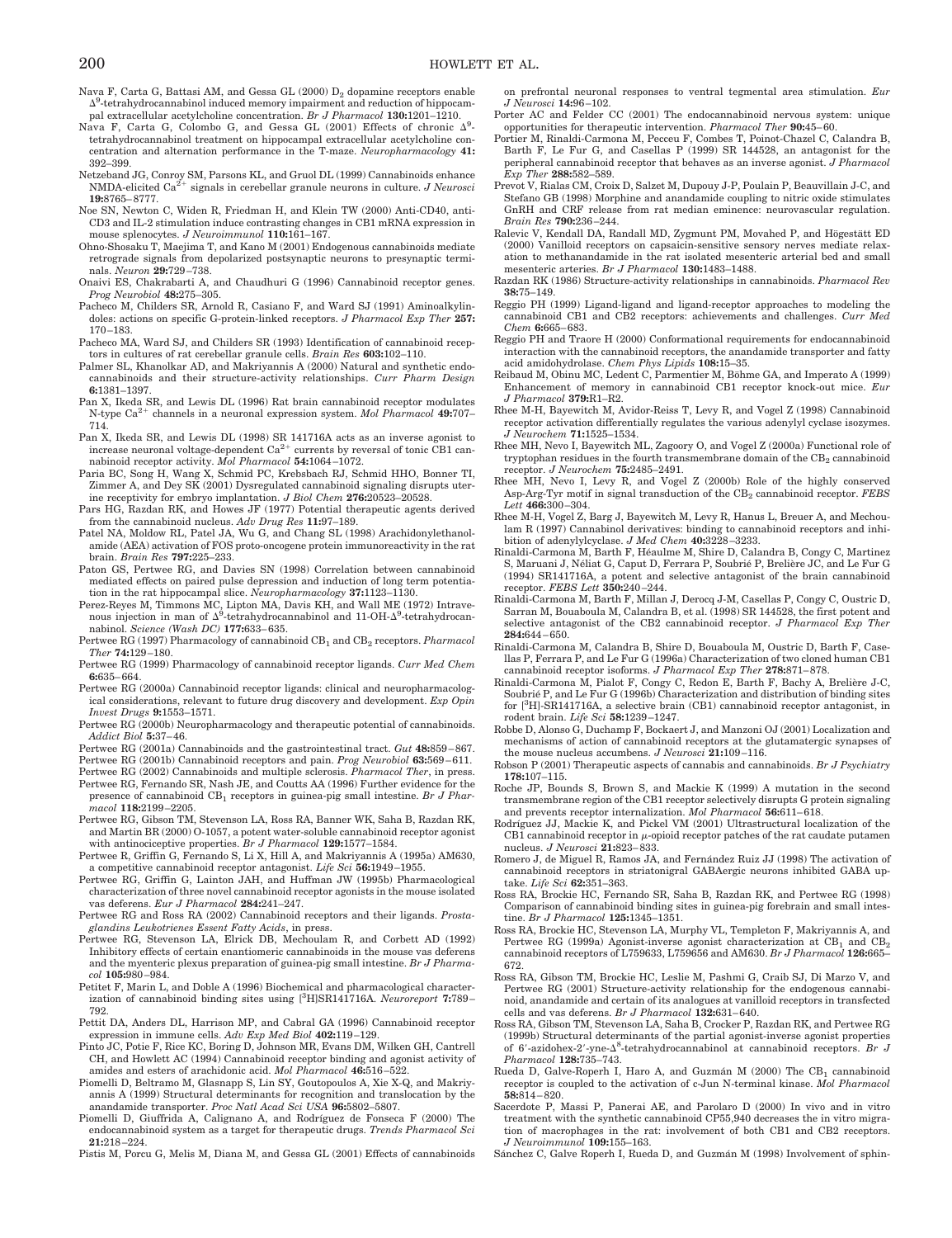gomyelin hydrolysis and the mitogen-activated protein kinase cascade in the  $\tilde{\Delta}^9$ -tetrahydrocannabinol-induced stimulation of glucose metabolism in primary astrocytes. *Mol Pharmacol* **54:**834–843.

- Sánchez C, Rueda D, Ségui B, Galve-Roperh I, Levade T, and Guzmán M (2001) The  $CB<sub>1</sub>$  cannabinoid receptor of astrocytes is coupled to sphingomyelin hydrolysis through the adaptor protein Fan. *Mol Pharmacol* **59:**955–959.
- Savinainen JR, Jarvinen T, Laine K, and Laitinen JT (2001) Despite substantial degradation, 2-arachidonoylglycerol is a potent full efficacy agonist mediating CB1 receptor-dependent G-protein activation in rat cerebellar membranes. *Br J Pharmacol* **134:**664–672.
- Schatz AR, Lee M, Condie RB, Pulaski JT, and Kaminski NE (1997) Cannabinoid receptors CB1 and CB2: a characterization of expression and adenylate cyclase modulation within the immune system. *Toxicol Appl Pharmacol* **142:**278–287.
- Schlicker E and Kathmann M (2001) Modulation of transmitter release via presynaptic cannabinoid receptors. *Trends Pharmacol Sci* **22:**565–572.
- Schlicker E, Timm J, and Göthert M (1996) Cannabinoid receptor-mediated inhibition of dopamine release in the retina. *Naunyn-Schmiedeberg's Arch Pharmacol* **354:**791–795.
- Schlicker E, Timm J, Zentner J, and Göthert M (1997) Cannabinoid  $CB_1$  receptormediated inhibition of noradrenaline release in the human and guinea-pig hippocampus. *Naunyn-Schmiedeberg's Arch Pharmacol* **356:**583–589.
- Selley DE, Stark S, Sim LJ, and Childers SR (1996) Cannabinoid receptor stimulation of guanosine-5'-O-(3-[<sup>35</sup>S]thio)triphosphate binding in rat brain membranes. *Life Sci* **59:**659–668.
- Shen M, Piser TM, Seybold VS, and Thayer SA (1996) Cannabinoid receptor agonists inhibit glutamatergic synaptic transmission in rat hippocampal cultures. *J Neurosci* **16:**4322–4334.
- Shen M and Thayer SA (1998a) The cannabinoid agonist Win55,212-2 inhibits calcium channels by receptor-mediated and direct pathways in cultured rat hippocampal neurons. *Brain Res* **783:**77–84.
- Shen M and Thayer SA (1998b) Cannabinoid receptor agonists protect cultured rat hippocampal neurons from excitotoxicity. *Mol Pharmacol* **54:**459–462.
- Shen M and Thayer SA (1999)  $\Delta^9$ -Tetrahydrocannabinol acts as a partial agonist to modulate glutamatergic synaptic transmission between rat hippocampal neurons in culture. *Mol Pharmacol* **55:**8–13.
- Sheskin T, Hanus L, Slager J, Vogel Z, and Mechoulam R (1997) Structural requirements for binding of anandamide-type compounds to the brain cannabinoid receptor. *J Med Chem* **40:**659–667.
- Shire D, Calandra B, Rinaldi-Carmona M, Oustric D, Pessègue B, Bonnin-Cabanne O, Le Fur G, Caput D, and Ferrara P (1996a) Molecular cloning, expression and function of the murine CB2 peripheral cannabinoid receptor. *Biochim Biophys Acta* **1307:**132–136.
- Shire D, Carillon C, Kaghad M, Calandra B, Rinaldi-Carmona M, Le Fur G, Caput D, and Ferrara P (1995) An amino-terminal variant of the central cannabinoid receptor resulting from alternative splicing. *J Biol Chem* **270:**3726–3731.
- Shire D, Carillon C, Kaghad M, Calandra B, Rinaldi-Carmona R, Le Fur G, Caput D, and Ferrera P (1996b) Erratum: an amino-terminal variant of the central cannabinoid receptor resulting from alternative splicing. *J Biol Chem* **271:**33706.
- Showalter VM, Compton DR, Martin BR, and Abood ME (1996) Evaluation of binding in a transfected cell line expressing a peripheral cannabinoid receptor (CB2): identification of cannabinoid receptor subtype selective ligands. *J Pharmacol Exp Ther* **278:**989–999.
- Sim LJ, Hampson RE, Deadwyler SA, and Childers SR (1996) Effects of chronic treatment with  $\Delta^9$ -tetrahydrocannabinol on cannabinoid-stimulated  $[^{35}S]GTP\gamma S$ autoradiography in rat brain. *J Neurosci* **16:**8057–8066.
- Sim LJ, Selley DE, and Childers SR (1995) *In vitro* autoradiography of receptoractivated G proteins in rat brain by agonist-stimulated guanylyl  $5'-[\gamma-$ [ 35S]thio]triphosphate binding. *Proc Nat Acad Sci USA* **92:**7242–7246.
- Sim-Selley LJ, Brunk LK, and Selley DE (2001) Inhibitory effects of SR141716A on G-protein activation in rat brain. *Eur J Pharmacol* **414:**135–143.
- Simoneau II, Hamza MS, Mata HP, Siegel EM, Vanderah TW, Porreca F, Makriyannis A, and Malan TP (2001) The cannabinoid agonist WIN55,212-2 suppresses opioid-induced emesis in ferrets. *Anesthesiology* **94:**882–887.
- Sinha D, Bonner TI, Bhat NR, and Matsuda LA (1998) Expression of the CB1 cannabinoid receptor in macrophage-like cells from brain tissue: immunochemical characterization by fusion protein antibodies. *J Neuroimmunol* **82:**13–21.
- Slipetz DM, O'Neill GP, Favreau L, Dufresne C, Gallant M, Gareau Y, Guay D, Labelle M, and Metters KM (1995) Activation of the human peripheral cannabinoid receptor results in inhibition of adenylyl cyclase. *Mol Pharmacol* **48:**352–361.
- Smart D, Gunthorpe MJ, Jerman JC, Nasir S, Gray J, Muir AI, Chambers JK, Randall AD, and Davis JB (2000) The endogenous lipid anandamide is a full agonist at the human vanilloid receptor (hVR1). *Br J Pharmacol* **129:**227–230.
- Smart D, Jerman JC, Gunthorpe MJ, Brough SJ, Ranson J, Cairns W, Hayes PD, Randall AD, and Davis JB (2001) Characterisation using FLIPR of human vanilloid VR1 receptor pharmacology. *Eur J Pharmacol* **417:**51–58.
- Song ZH and Bonner TI (1996) A lysine residue of the cannabinoid receptor is critical for receptor recognition by several agonists but not WIN55212-2. *Mol Pharmacol* **49:**891–896.
- Song ZH, Slowey C-A, Hurst DP, and Reggio PH (1999) The difference between the  $\overline{CB}_1$  and  $\overline{CB}_2$  cannabinoid receptors at position 5.46 is crucial for the selectivity of WIN55212-2 for CB2. *Mol Pharmacol* **56:**834–840.
- Stefano GB, Bilfinger TV, Rialas CM, and Deutsch DG (2000) 2-Arachidonyl-glycerol stimulates nitric oxide release from human immune and vascular tissues and invertebrate immunocytes by cannabinoid receptor 1. *Pharmacol Res* **42:**317–322.
- Stefano GB, Liu Y, and Goligorsky MS (1996) Cannabinoid receptors are coupled to nitric oxide release in invertebrate immunocytes, microglia and human monocytes. *J Biol Chem* **271:**19238–19242.
- Stefano GB, Salzet M, Magazine HI, and Bilfinger TV (1998) Antagonism of LPS and IFN- $\gamma$  induction of iNOS in human saphenous vein endothelium by morphine and anandamide by nitric oxide inhibition of adenylate cyclase. *J Cardiovasc Pharmacol* **31:**813–820.
- Stefano GB, Salzet B, Rialas CM, Pope M, Kustka A, Neenan K, Pryor S, and Salzet M (1997a) Morphine- and anandamide-stimulated nitric oxide production inhibits presynaptic dopamine release. *Brain Res* **763:**63–68.
- Stefano GB, Salzet B, and Salzet M (1997b) Identification and characterization of the leech CNS cannabinoid receptor: coupling to nitric oxide release. *Brain Res* **753:** 219–224.
- Steiner H, Bonner TI, Zimmer AM, Kitai ST, and Zimmer A (1999) Altered gene expression in striatal projection neurons in CB1 cannabinoid receptor knockout mice. *Proc Natl Acad Sci USA* **96:**5786–5790.
- Stella N and Piomelli D (2001) Receptor-dependent formation of endogenous cannabinoids in cortical neurons. *Eur J Pharmacol* **425:**189–196.
- Stella N, Schweitzer P, and Piomelli D (1997) A second endogenous cannabinoid that modulates long-term potentiation. *Nature (Lond)* **388:**773–778.
- Sugiura T, Kodaka T, Kondo S, Nakane S, Kondo H, Waku K, Ishima Y, Watanabe K, and Yamamoto I (1997a) Is the cannabinoid CB1 receptor a 2-arachidonoylg-<br>lycerol receptor? Structural requirements for triggering a  $Ca^{2++}$  transient in NG108-15 cells. *J Biochem* **122:**890–895.
- Sugiura T, Kodaka T, Kondo S, Tonegawa T, Nakane S, Kishimoto S, Yamashita A, and Waku K (1996) 2-Arachidonoylglycerol, a putative endogenous cannabinoid receptor ligand, induces rapid, transient elevation of intracellular free  $Ca^{2+}$  in neuroblastoma x glioma hybrid NG108-15 cells. *Biochem Biophys Res Commun* **229:**58–64.
- Sugiura T, Kodaka T, Kondo S, Tonegawa T, Nakane S, Kishimoto S, Yamashita A, and Waku K (1997b) Inhibition by 2-arachidonoylglycerol, a novel type of possible neuromodulator, of the depolarization-induced increase in intracellular free calcium in neuroblastoma x glioma hybrid NG108-15 cells. *Biochem Biophys Res Commun* **233:**207–210.
- Sugiura T, Kodaka T, Nakane S, Miyashita T, Kondo S, Suhara Y, Takayama H, Waku K, Seki C, Baba N, et al. (1999) Evidence that the cannabinoid CB1 receptor is a 2-arachidonoylglycerol receptor: structure-activity relationship of 2-arachidonoylglycerol ether-linked analogues and related compounds. *J Biol Chem* **274:** 2794–2801.
- Sugiura T, Kondo S, Kishimoto S, Miyashita T, Nakane S, Kodaka T, Suhara Y, Takayama H, and Waku K (2000) Evidence that 2-arachidonoylglycerol but not *N*-palmitoylethanolamine or anandamide is the physiological ligand for the cannabinoid CB2 receptor: comparison of the agonistic activities of various cannabinoid receptor ligands in HL-60 cells. *J Biol Chem* **275:**605–612.
- Sugiura T, Kondo S, Sukagawa A, Nakane S, Shinoda A, Itoh K, Yamashita A, and Waku K (1995) 2-Arachidonoylglycerol: a possible endogenous cannabinoid receptor ligand in brain. *Biochem Biophys Res Commun* **215:**89–97.
- Sullivan JM (1999) Mechanisms of cannabinoid-receptor-mediated inhibition of synaptic transmission in cultured hippocampal pyramidal neurons. *J Neurophysiol* **82:**1286–1294.
- Szabo B, Dörner L, Pfreundtner C, Nörenberg W, and Starke K (1998) Inhibition of GABAergic inhibitory postsynaptic currents by cannabinoids in rat corpus striatum. *Neuroscience* **85:**395–403.
- Szabo B, Wallmichrath I, Mathonia P, and Pfreundtner C (2000) Cannabinoids inhibit excitatory neurotransmission in the substantia nigra pars reticulata. *Neuroscience* **97:**89–97.
- Takahashi KA and Linden DJ (2000) Cannabinoid receptor modulation of synapses received by cerebellar Purkinje cells. *J Neurophysiol* **83:**1167–1180.
- Tanda G, Pontieri FE, and Di Chiara G (1997) Cannabinoid and heroin activation of mesolimbic dopamine transmission by a common  $\mu_1$  opioid receptor mechanism. *Science (Wash DC)* **276:**2048–2050.
- Tao Q and Abood ME (1998) Mutation of a highly conserved aspartate residue in the second transmembrane domain of the cannabinoid receptors, CB1 and CB2, disrupts G-protein coupling. *J Pharmacol Exp Ther* **285:**651–658.
- Tao Q, McAllister SD, Andreassi J, Nowell KW, Cabral GA, Hurst DP, Bachtel K, Ekman MC, Reggio PH, and Abood ME (1999) Role of a conserved lysine residue in the peripheral cannabinoid receptor (CB<sub>2</sub>): evidence for subtype specificity. Mol *Pharmacol* **55:**605–613.
- Tao Y-P, Najafi L, Shipley S, Howlett A, and Klein C (1998) Effects of nitric oxide on adenylyl cyclase stimulation in N18TG2 neuroblastoma cells. *J Pharmacol Exp Ther* **286:**298–304.
- Tersigni TJ and Rosenberg HC (1996) Local pressure application of cannabinoid agonists increases spontaneous activity of rat substantia nigra pars reticulata neurons without affecting response to iontophoretically-applied GABA. *Brain Res* **733:**184–192.
- Thomas BF, Gilliam AF, Burch DF, Roche MJ, and Seltzman HH (1998) Comparative receptor binding analyses of cannabinoid agonists and antagonists. *J Pharmacol Exp Ther* **285:**285–292.
- Thomas BF, Wei X, and Martin BR (1992) Characterization and autoradiographic localization of the cannabinoid binding site in rat brain using  $[{}^{3}H]11-OH-\Delta^{9}-THC-$ DMH. *J Pharmacol Exp Ther* **263:**1383–1390.
- Tognetto M, Amadesi S, Harrison S, Creminon C, Trevisani M, Carreras M, Matera M, Geppetti P, and Bianchi A (2001) Anandamide excites central terminals of dorsal root ganglion neurons via vanilloid receptor-1 activation. *J Neurosci* **21:** 1104–1109.
- Trendelenburg AU, Cox SL, Schelb V, Klebroff W, Khairallah L, and Starke K (2000) Modulation of <sup>3</sup>H-noradrenaline release by presynaptic opioid, cannabinoid and bradykinin receptors and  $\beta$ -adrenoceptors in mouse tissues. *Br J Pharmacol* **130:**321–330.
- Tsou K, Brown S, Sañudo-Peña MC, Mackie K, and Walker JM (1998a) Immunohistochemical distribution of cannabinoid CB1 receptors in the rat central nervous system. *Neuroscience* **83:**393–411.
- Tsou K, Mackie K, Sañudo-Peña MC, and Walker JM (1999) Cannabinoid CB1 receptors are localized primarily on cholecystokinin-containing GABAergic interneurons in the rat hippocampal formation. *Neuroscience* **93:**969–975.
- Tsou K, Nogueron MI, Muthian S, Sañudo-Peña MC, Hillard CJ, Deutsch DG, and Walker JM (1998b) Fatty acid amide hydrolase is located preferentially in large